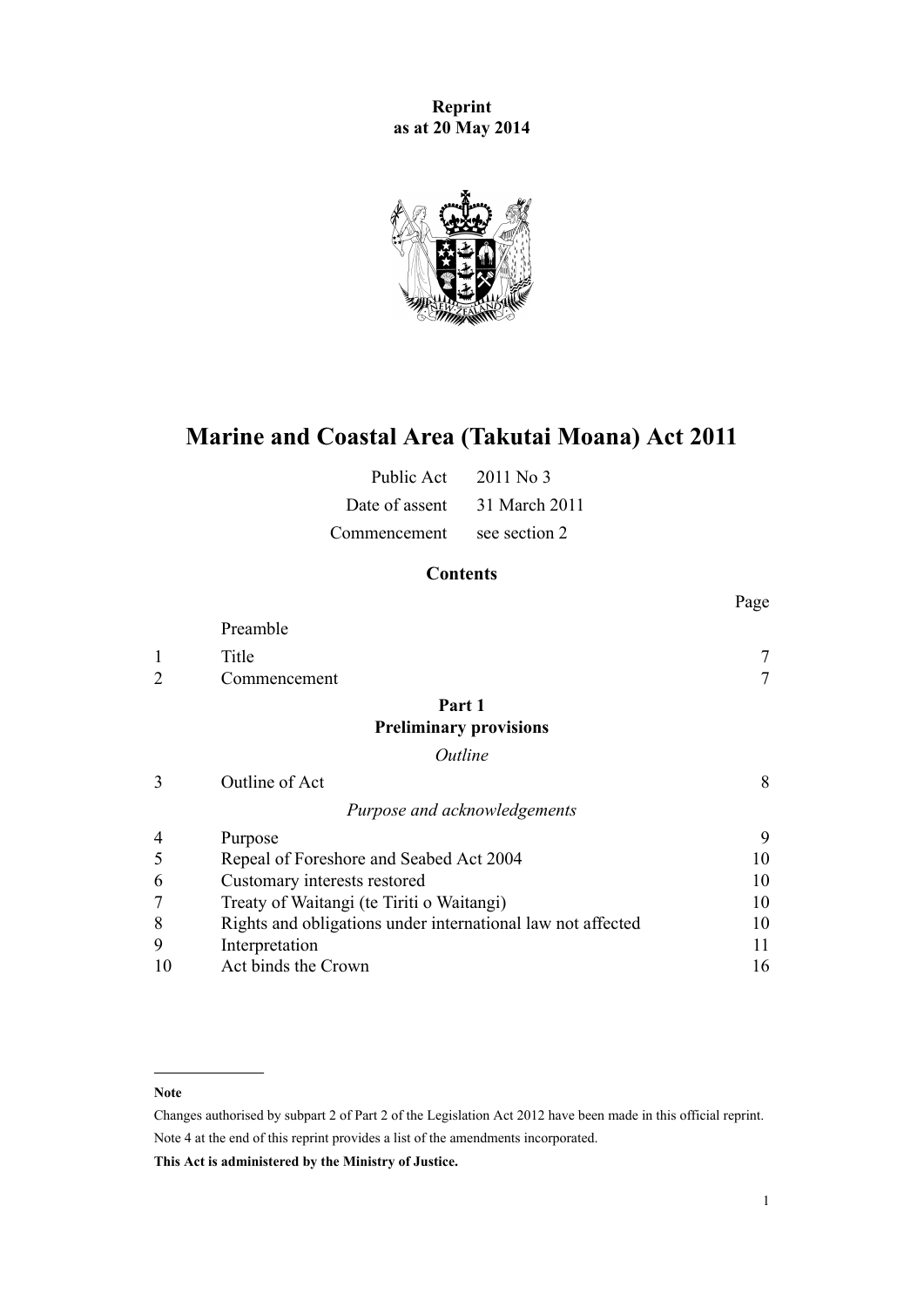### **[Part 2](#page-16-0)**

### **[Common marine and coastal area](#page-16-0)**

[Subpart 1—Interests in common marine and coastal area](#page-16-0)

| 11 | Special status of common marine and coastal area                                               | 17 |
|----|------------------------------------------------------------------------------------------------|----|
| 12 | Areas acquiring status under certain enactments may vest in Crown                              | 18 |
| 13 | Boundary changes of marine and coastal area                                                    | 18 |
| 14 | Roads located in marine and coastal area                                                       | 18 |
| 15 | No ownership in road that becomes part of common marine and<br>coastal area                    | 20 |
| 16 | Continued Crown ownership of minerals                                                          | 20 |
| 17 | Additions to common marine and coastal area                                                    | 20 |
| 18 | Rights of owners of structures                                                                 | 20 |
| 19 | Crown deemed to be owner of abandoned structures                                               | 21 |
| 20 | Act does not affect existing resource consents or lawful activities                            | 21 |
| 21 | Certain proprietary interests to continue                                                      | 22 |
| 22 | Provisions relating to computer freehold registers wholly in<br>common marine and coastal area | 22 |
| 23 | Provisions relating to computer freehold register to land in                                   | 23 |
|    | common marine and coastal area and land above line of mean<br>high-water springs               |    |
| 24 | Exclusion of interests in marine and coastal area founded on                                   | 23 |
|    | adverse possession or prescriptive title                                                       |    |
| 25 | Local authorities may apply to Minister for redress for loss of<br>divested areas              | 24 |
|    | Subpart 2—Public rights and powers over common marine and<br>coastal area                      |    |
|    | Rights of access                                                                               |    |
| 26 | Rights of access                                                                               | 24 |
|    |                                                                                                |    |
|    | Rights of navigation                                                                           |    |
| 27 | Rights of navigation within marine and coastal area                                            | 25 |
|    | Rights of fishing                                                                              |    |
| 28 | Fishing rights preserved                                                                       | 26 |
|    | Subpart 3—Reclaimed land                                                                       |    |
| 29 | Interpretation                                                                                 | 26 |
| 30 | Certain reclaimed land to vest in Crown                                                        | 27 |
| 31 | New status of existing reclaimed land                                                          | 27 |
| 32 | Minister may declare reclaimed land to be subject to Land Act<br>1948                          | 28 |
| 33 | Minister to administer reclaimed land subject to this subpart                                  | 28 |
| 34 | Granting and disposition of interests in reclaimed land subject to<br>this subpart             | 28 |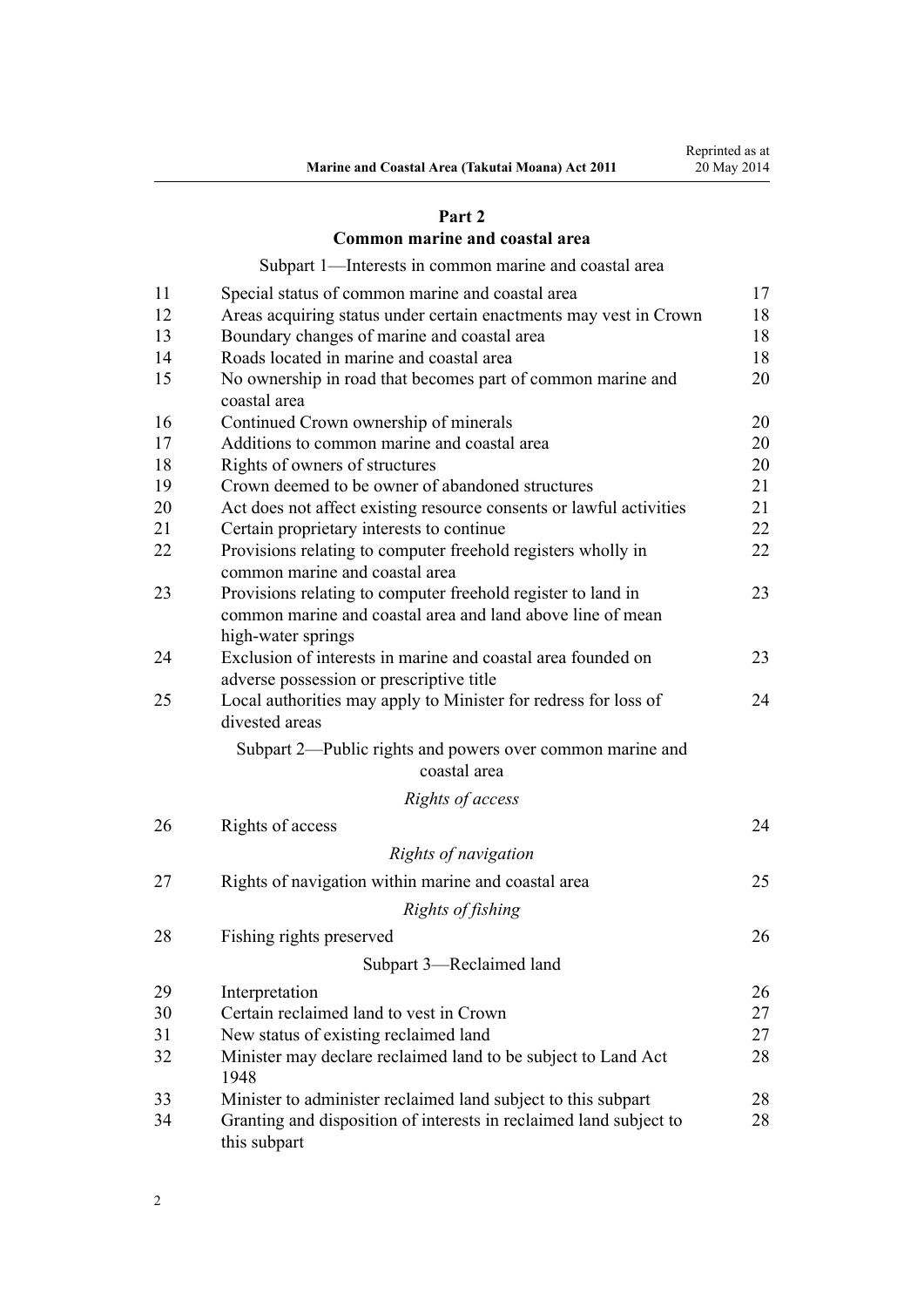|    | Reprinted as at<br>20 May 2014<br>Marine and Coastal Area (Takutai Moana) Act 2011                               |    |
|----|------------------------------------------------------------------------------------------------------------------|----|
| 35 | Eligible applicants for interests in reclaimed land subject to this<br>subpart                                   | 28 |
| 36 | Determination of application by Minister                                                                         | 29 |
| 37 | Presumption that certain applicants to be granted freehold interest<br>in reclaimed land subject to this subpart | 30 |
| 38 | Notification of determination and variation                                                                      | 31 |
| 39 | Vesting of interest in reclaimed land subject to this subpart                                                    | 31 |
| 40 | Application for renewal of interests less than freehold                                                          | 32 |
| 41 | Pending applications under Resource Management Act 1991 that<br>relate to reclaimed land                         | 32 |
| 42 | Savings                                                                                                          | 33 |
| 43 | Land reclaimed from customary marine title areas by customary<br>marine title groups                             | 33 |
|    | Rights of first refusal                                                                                          |    |
| 44 | Restrictions on disposition of freehold interest                                                                 | 35 |
| 45 | Offers to Minister, iwi or hapu, or public                                                                       | 36 |
|    | Part 3                                                                                                           |    |
|    | <b>Customary interests</b>                                                                                       |    |
| 46 | Overview of this Part                                                                                            | 37 |
|    | Subpart 1—Participation in conservation processes in common<br>marine and coastal area                           |    |
| 47 | Participation in conservation processes                                                                          | 37 |
| 48 | Notification of conservation process                                                                             | 37 |
| 49 | Obligation on decision maker                                                                                     | 38 |
| 50 | Stranded marine mammals                                                                                          | 38 |
|    | Subpart 2—Protected customary rights                                                                             |    |
| 51 | Meaning of protected customary rights                                                                            | 39 |
| 52 | Scope and effect of protected customary rights                                                                   | 40 |
| 53 | Delegations and transfers of protected customary rights                                                          | 41 |
| 54 | Limitations on exercise of protected customary rights                                                            | 41 |
| 55 | Effect of protected customary rights on resource consent<br>applications                                         | 41 |
|    | Controls                                                                                                         |    |
| 56 | Controls on exercise of protected customary rights                                                               | 42 |
| 57 | Notification of controls                                                                                         | 43 |
|    | Subpart 3—Customary marine title                                                                                 |    |
|    | Determination of whether customary marine title exists                                                           |    |
| 58 | Customary marine title                                                                                           | 44 |
| 59 | Matters relevant to whether customary marine title exists                                                        | 45 |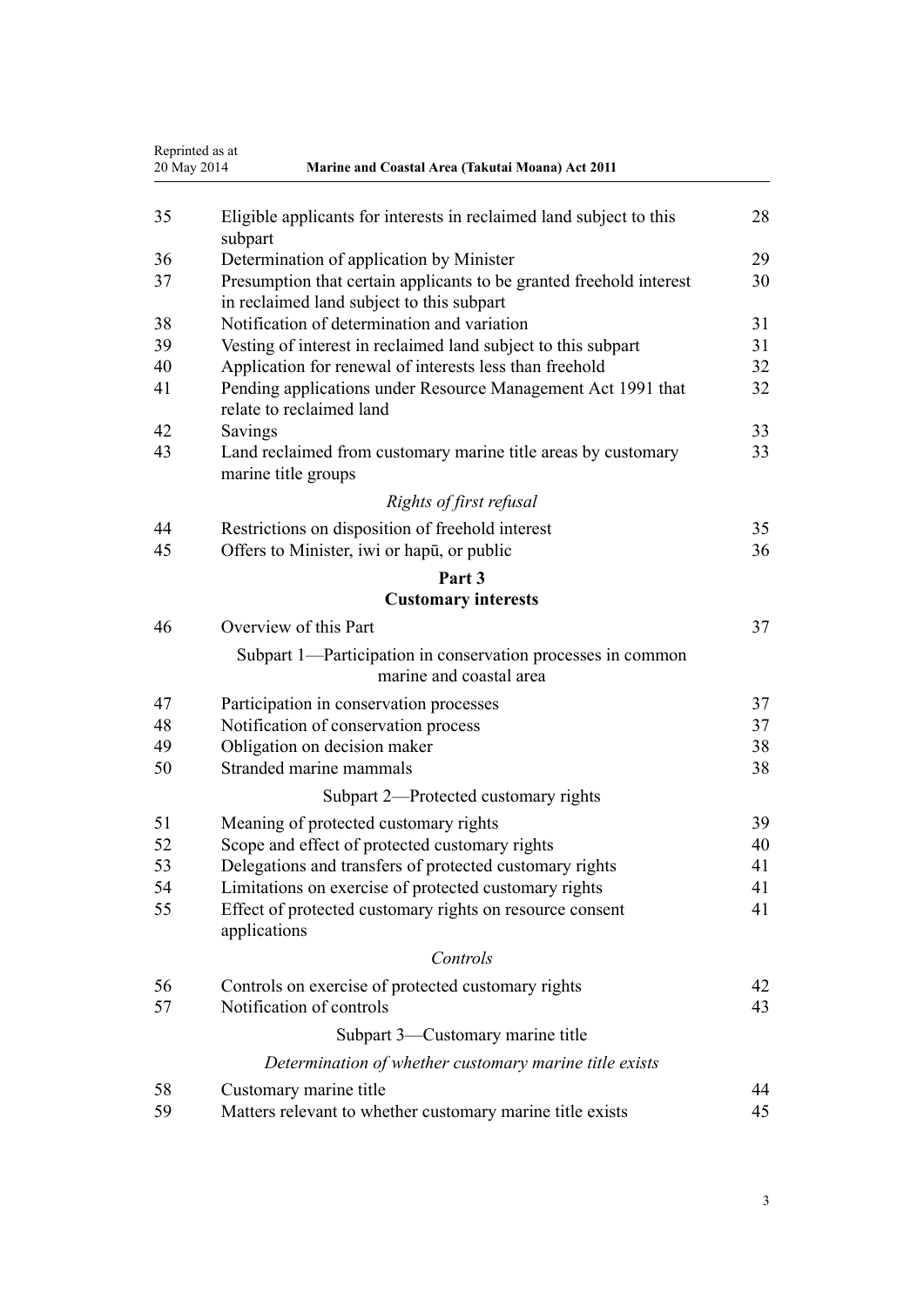|    | Marine and Coastal Area (Takutai Moana) Act 2011                       | Reprinted as at<br>20 May 2014 |
|----|------------------------------------------------------------------------|--------------------------------|
|    | Rights under customary marine title                                    |                                |
| 60 | Scope and effect of customary marine title                             | 45                             |
| 61 | Delegation and transfer                                                | 46                             |
| 62 | Rights conferred by customary marine title                             | 46                             |
|    | Accommodated activities                                                |                                |
| 63 | Interpretation                                                         | 47                             |
| 64 | Accommodated activities                                                | 49                             |
| 65 | Deemed accommodated activities                                         | 51                             |
|    | RMA permission right                                                   |                                |
| 66 | Scope of Resource Management Act 1991 permission right                 | 52                             |
| 67 | Procedural matters relevant to exercise of RMA permission right        | 52                             |
| 68 | Effect of RMA permission right                                         | 53                             |
| 69 | Offence and penalty provision                                          | 54                             |
| 70 | Environment Court may make enforcement orders                          | 55                             |
|    | Conservation permission right                                          |                                |
| 71 | Scope and effect of conservation permission right                      | 55                             |
| 72 | Obligation to refer proposals for conservation activity if             | 56                             |
|    | conservation permission right applies                                  |                                |
| 73 | Obligations when conservation permission right is exercised            | 56                             |
|    | Protection purposes                                                    |                                |
| 74 | Priority of protection purposes                                        | 57                             |
| 75 | Matters relevant to determining protection purposes                    | 57                             |
|    | Marine mammal watching permits                                         |                                |
| 76 | Decisions on grant of marine mammal permits                            | 58                             |
|    | New Zealand coastal policy statement                                   |                                |
| 77 | Consultation                                                           | 58                             |
|    | Wāhi tapu protection right                                             |                                |
| 78 | Protection of wāhi tapu and wāhi tapu areas                            | 58                             |
| 79 | Wāhi tapu conditions                                                   | 59                             |
| 80 | Wardens and fishery officers                                           | 60                             |
| 81 | Compliance                                                             | 61                             |
|    | Ngā taonga tūturu                                                      |                                |
| 82 | Newly found taonga tūturu                                              | 61                             |
|    | Status of minerals                                                     |                                |
| 83 | Status of minerals in customary marine title area                      | 62                             |
| 84 | Status of existing privileges within common marine and coastal<br>area | 62                             |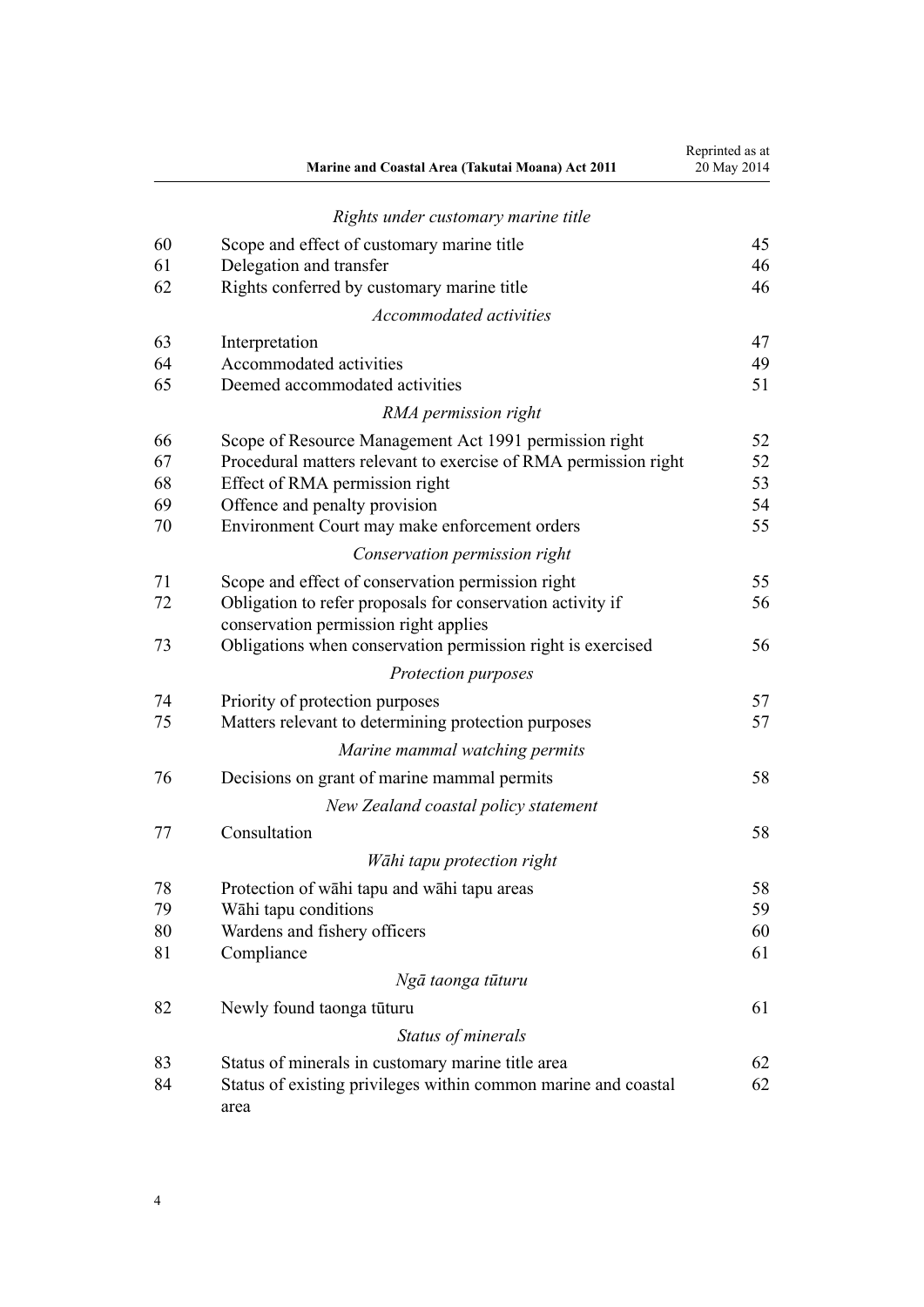| Reprinted as at |
|-----------------|
| 20 May 2014     |

| Planning document |
|-------------------|
|-------------------|

| 85  | Planning document                                                                       | 63 |
|-----|-----------------------------------------------------------------------------------------|----|
| 86  | Lodging and registration of planning document                                           | 64 |
| 87  | <b>Transitional provision</b>                                                           | 64 |
|     | Obligations arising in respect of customary marine title planning<br>documents          |    |
| 88  | Obligation on local authorities                                                         | 64 |
| 89  | Obligation on Heritage New Zealand Pouhere Taonga                                       | 65 |
| 90  | Obligation on Director-General                                                          | 65 |
| 91  | Obligation on Minister of Fisheries                                                     | 65 |
| 92  | Interpretation                                                                          | 66 |
| 93  | Obligations on regional councils in relation to planning documents                      | 66 |
|     | Part 4                                                                                  |    |
|     | <b>Administrative and miscellaneous matters</b>                                         |    |
|     | Recognition of customary interests                                                      |    |
| 94  | Recognition of protected customary rights and customary marine<br>title                 | 68 |
|     | Subpart 1—Recognition agreements                                                        |    |
| 95  | Recognition agreements                                                                  | 68 |
| 96  | How recognition agreements to be brought into effect                                    | 69 |
| 97  | Notification of agreement recognising protected customary rights                        | 69 |
|     | Subpart 2—Recognition by order of Court                                                 |    |
| 98  | Court may recognise protected customary right or customary<br>marine title              | 70 |
| 99  | Court may refer to Māori Appellate Court or pūkenga for opinion<br>or advice on tikanga | 70 |
|     | Application for recognition order                                                       |    |
| 100 | Who may apply                                                                           | 71 |
| 101 | Contents of application                                                                 | 71 |
| 102 | Service of application                                                                  | 71 |
| 103 | Public notice of application                                                            | 72 |
| 104 | Who may appear on application for recognition order                                     | 72 |
| 105 | Evidence                                                                                | 72 |
| 106 | Burden of proof                                                                         | 72 |
| 107 | Court's flexibility in dealing with application                                         | 73 |
| 108 | Rules governing procedure                                                               | 73 |
|     | Recognition orders                                                                      |    |
| 109 | Form of recognition order                                                               | 74 |
| 110 | Requirements for notification of orders                                                 | 74 |
| 111 | Recognition order may be varied or cancelled                                            | 75 |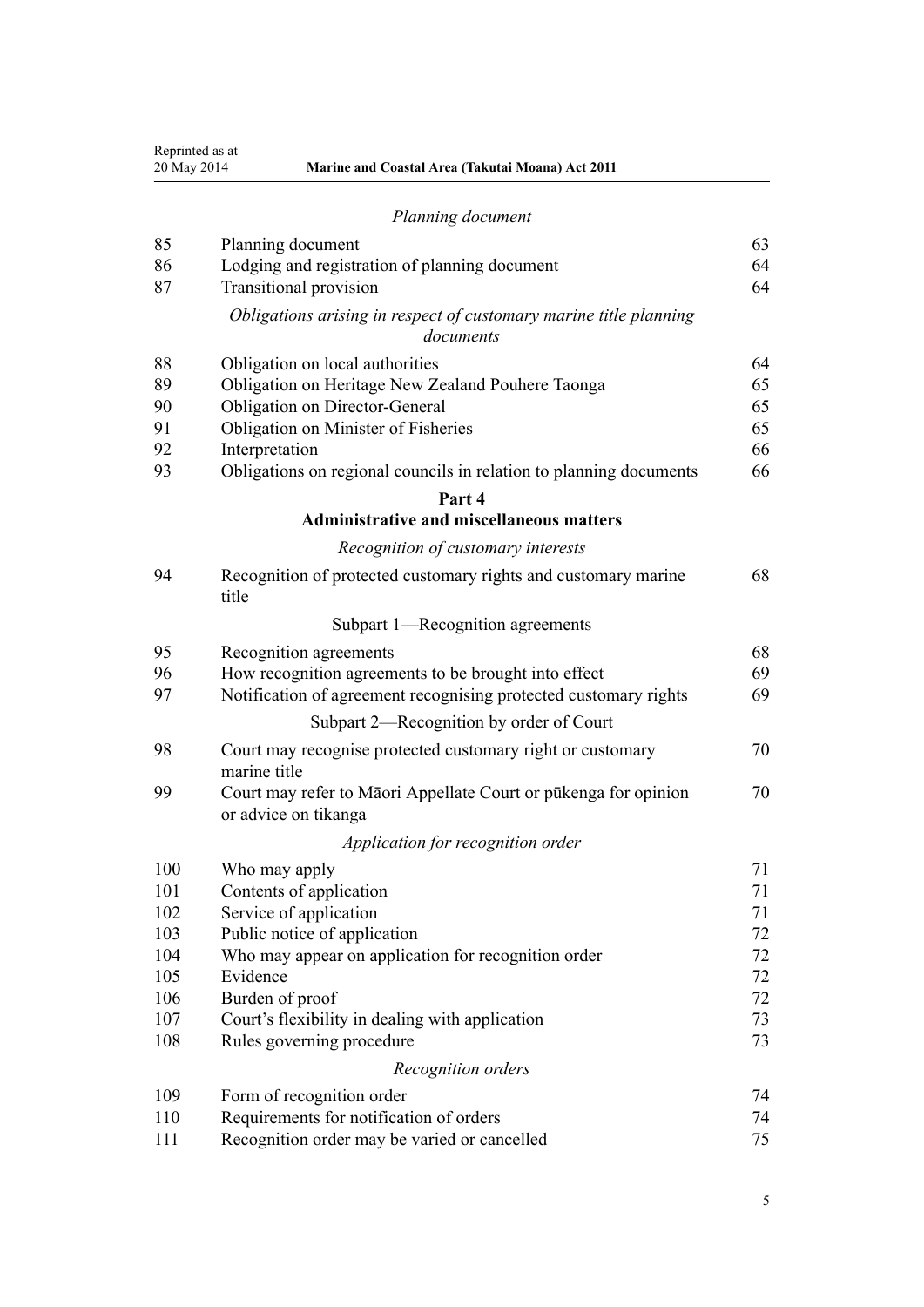|     | Marine and Coastal Area (Takutai Moana) Act 2011                     | Reprinted as at<br>20 May 2014 |
|-----|----------------------------------------------------------------------|--------------------------------|
|     | Appeal rights                                                        |                                |
| 112 | Right of appeal against decision of Court                            | 76                             |
|     | Sealing of recognition orders                                        |                                |
| 113 | Orders sealed by Court                                               | 76                             |
|     | Subpart 3—Marine and coastal area register                           |                                |
| 114 | Marine and coastal area register                                     | 76                             |
| 115 | Requirements for keeping register                                    | 77                             |
| 116 | Inspection and copying                                               | 77                             |
| 117 | Application of Privacy Act 1993                                      | 77                             |
|     | Subpart 4—Regulations and miscellaneous matters                      |                                |
|     | Regulations and bylaws                                               |                                |
| 118 | Regulations for administrative purposes                              | 78                             |
| 119 | Minister of Conservation to perform residual management<br>functions | 79                             |
| 120 | Regulations for management of common marine and coastal area         | 79                             |
| 121 | <b>Bylaws</b>                                                        | 80                             |
| 122 | Persons breaching regulations or bylaws may be directed to stop      | 80                             |
|     | Local Acts                                                           |                                |
| 123 | Relationship between local Acts and this Act                         | 81                             |
|     | References                                                           |                                |
| 124 | References to public foreshore and seabed                            | 81                             |
|     | Transitional arrangements                                            |                                |
| 125 | Pending proceedings under Foreshore and Seabed Act 2004              | 82                             |
|     | <b>Notices</b>                                                       |                                |
| 126 | Giving of notices                                                    | 82                             |
|     | Amendments to other enactments                                       |                                |
| 127 | Amendment to section 7 of Conservation Act 1987                      | 83                             |
| 128 | Consequential amendments to other enactments                         | 83                             |
|     | <b>Schedule 1</b>                                                    | 84                             |
|     | Resource consents and controls in protected customary rights<br>area |                                |
|     | <b>Schedule 2</b>                                                    | 91                             |
|     | Process by which certain new activities in customary marine          |                                |
|     | title area become deemed accommodated activities                     |                                |
|     | <b>Schedule 3</b>                                                    | 97                             |
|     | <b>Enactments consequentially amended</b>                            |                                |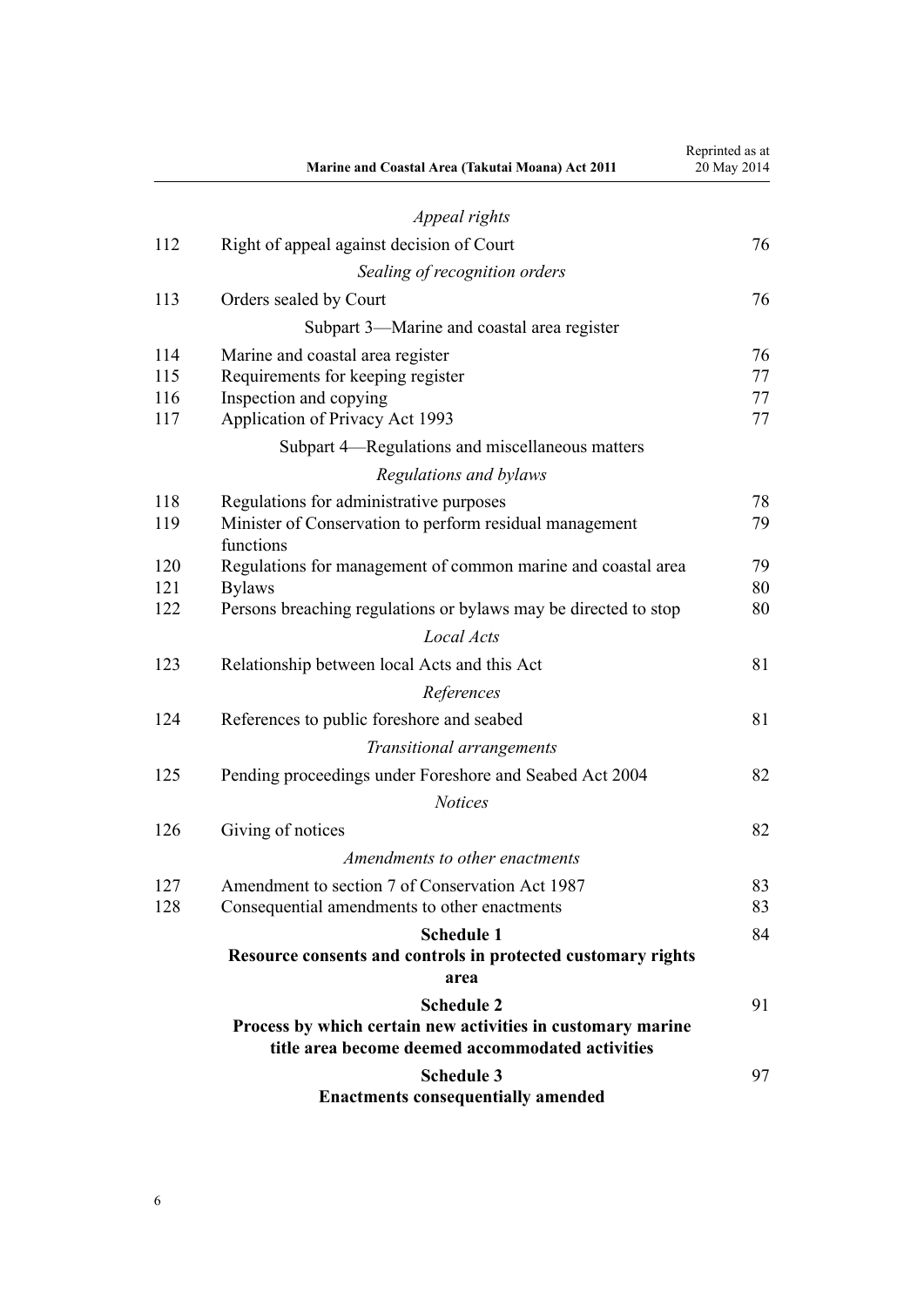### <span id="page-6-0"></span>**Preamble**

- (1) In June 2003, the Court of Appeal held in *Attorney-General v Ngāti Apa* [2003] 3 NZLR 643 that the Māori Land Court had jurisdiction to determine claims of customary ownership to areas of the foreshore and seabed. The [Foreshore and](http://prd-lgnz-nlb.prd.pco.net.nz/pdflink.aspx?id=DLM319838) [Seabed Act 2004](http://prd-lgnz-nlb.prd.pco.net.nz/pdflink.aspx?id=DLM319838) (the **2004 Act**) was enacted partly in response to the Court of Appeal's decision:
- (2) In its *Report on the Crown's Foreshore and Seabed Policy* (Wai 1071), the Waitangi Tribunal found the policy underpinning the [2004 Act](http://prd-lgnz-nlb.prd.pco.net.nz/pdflink.aspx?id=DLM319838) in breach of the Treaty of Waitangi. The Tribunal raised questions as to whether the policy complied with the rule of law and the principles of fairness and non-discrimination against a particular group of people. Criticism was voiced against the discriminatory effect of the 2004 Act on whānau, hapū, and iwi by the United Nations Committee on the Elimination of Racial Discrimination and the United Nations Special Rapporteur:
- (3) In 2009, a Ministerial Review Panel was set up to provide independent advice on the 2004 Act. It, too, viewed the Act as severely discriminatory against whānau, hapū, and iwi. The Panel proposed the repeal of the [2004 Act](http://prd-lgnz-nlb.prd.pco.net.nz/pdflink.aspx?id=DLM319838) and engagement with Māori and the public about their interests in the foreshore and seabed, recommending that new legislation be enacted to reflect the Treaty of Waitangi and to recognise and provide for the interests of whānau, hapū, and iwi and for public interests in the foreshore and seabed:
- (4) This Act takes account of the intrinsic, inherited rights of iwi, hapū, and whānau, derived in accordance with tikanga and based on their connection with the foreshore and seabed and on the principle of manaakitanga. It translates those inherited rights into legal rights and interests that are inalienable, enduring, and able to be exercised so as to sustain all the people of New Zealand and the coastal marine environment for future generations:

### **The Parliament of New Zealand therefore enacts as follows:**

### **1 Title**

This Act is the Marine and Coastal Area (Takutai Moana) Act 2011 and may also be cited as—

- (a) the Marine and Coastal Area Act 2011; or
- (b) te Takutai Moana Act 2011.

### **2 Commencement**

This Act comes into force on the day after the date on which it receives the Royal assent.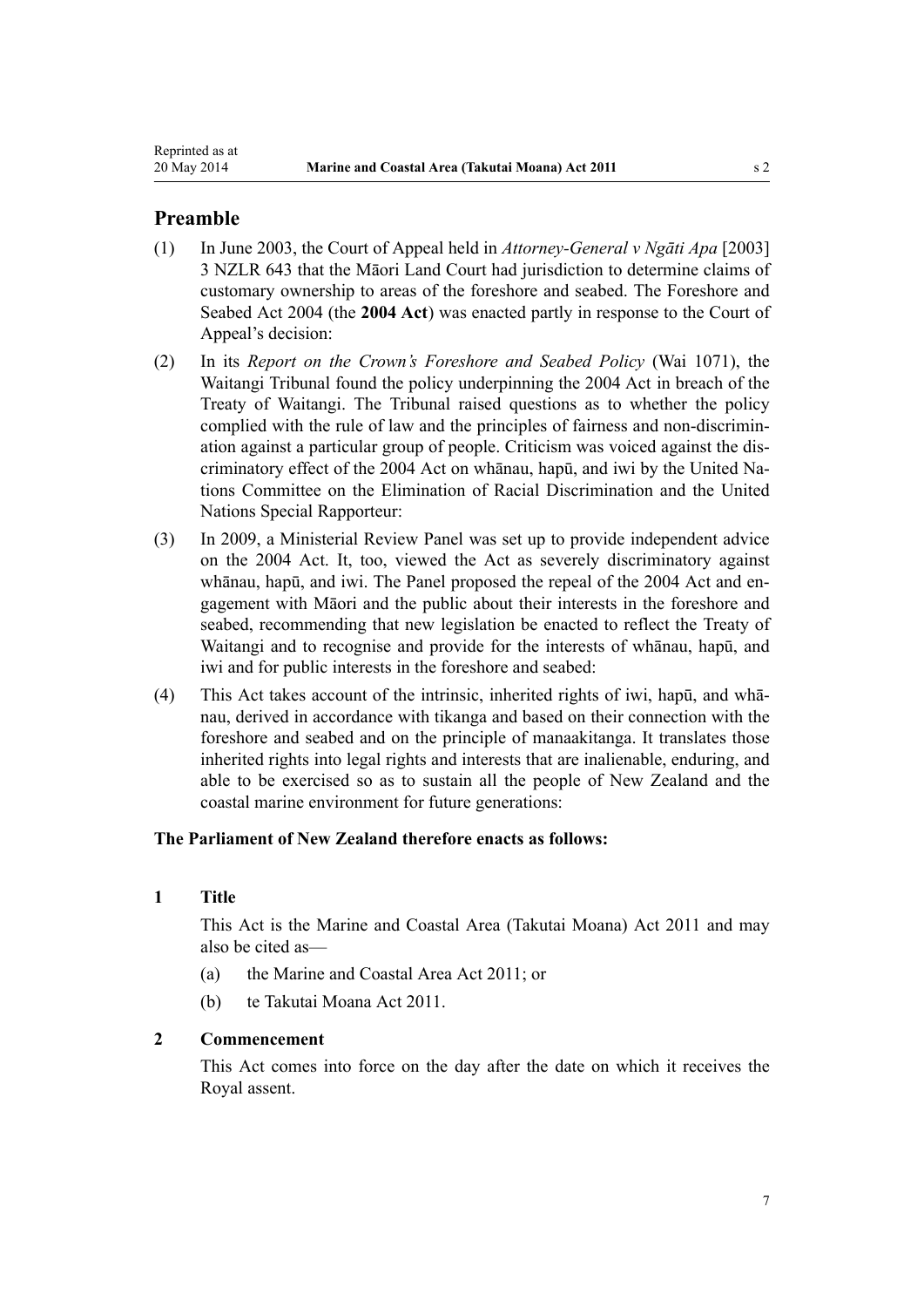# **Part 1 Preliminary provisions**

#### *Outline*

### <span id="page-7-0"></span>**3 Outline of Act**

- (1) This section is a guide to the overall scheme and effect of this Act, but does not affect the interpretation or application of the other provisions of this Act.
- (2) This Part—
	- (a) sets out the purpose of the Act and acknowledges the importance of the marine and coastal area to all New Zealanders and the customary interests of iwi, hapū, and whānau in that area; and
	- (b) repeals the [Foreshore and Seabed Act 2004](http://prd-lgnz-nlb.prd.pco.net.nz/pdflink.aspx?id=DLM319838) and restores any customary interest extinguished by that Act; and
	- (c) states that, in order to take account of the Treaty of Waitangi, the Act recognises, and promotes the exercise of, the customary interests of iwi, hapū, and whānau in the common marine and coastal area of New Zealand; and
	- (d) records the scope of the Crown's sovereignty; and
	- (e) defines terms used in this Act; and
	- (f) provides that the Act binds the Crown.
- (3) [Part 2](#page-16-0) sets out the legal arrangements that are to apply to the common marine and coastal area, including,—
	- (a) in [subpart 1,](#page-16-0) provision for—
		- (i) the special status of the common marine and coastal area as an area that is incapable of ownership; and
		- (ii) matters relevant to the legal status of existing interests in the area, including roads and minerals; and
	- (b) in [subpart 2](#page-23-0), provision for ongoing public rights and powers in the common marine and coastal area, namely,—
		- (i) rights of access; and
		- (ii) rights of navigation; and
		- (iii) rights of fishing; and
	- (c) in [subpart 3](#page-25-0), provisions relating to the reclamation of land from the marine and coastal area.
- (4) [Part 3](#page-36-0) sets out the customary interests that may be recognised in the common marine and coastal area of New Zealand, namely,—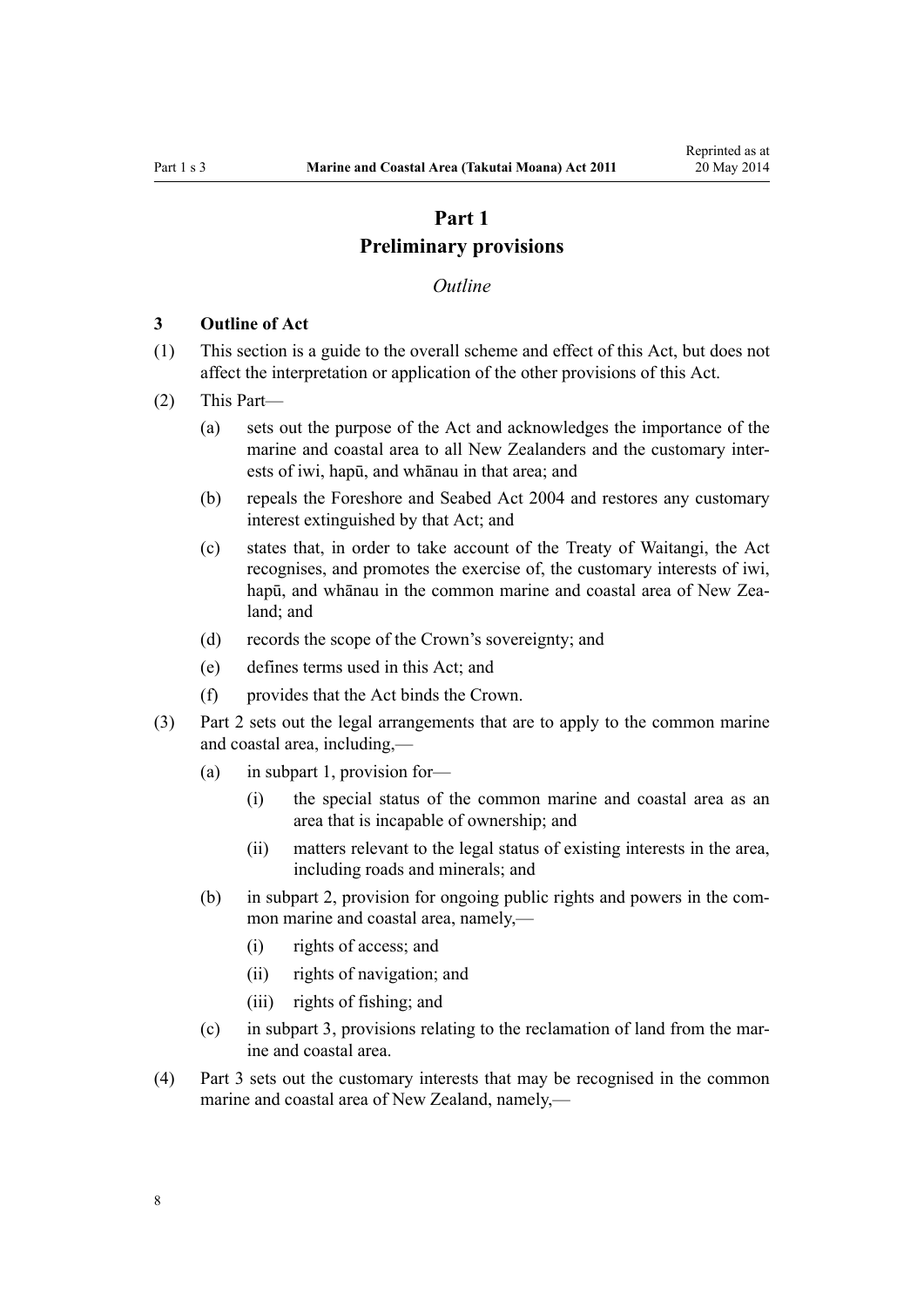- <span id="page-8-0"></span>(a) in [subpart 1,](#page-36-0) the participation of affected iwi and hapū in the specified conservation processes relating to the common marine and coastal area; and
- (b) in [subpart 2](#page-38-0), the scope and effect of protected customary rights that may be recognised by an order of the High Court or under an agreement; and
- (c) in [subpart 3](#page-43-0), the scope and effect of customary marine title that may be recognised by order of the High Court or under an agreement.

(5) [Part 4](#page-67-0) provides,—

- (a) in [subpart 1](#page-67-0), for the responsible Minister, on behalf of the Crown, to enter into agreements with applicant groups for recognition of—
	- (i) protected customary rights, which must be brought into effect by Order in Council; and
	- (ii) customary marine title, which must be brought into effect by an Act of Parliament; and
- (b) in [subpart 2](#page-69-0), for the jurisdiction of the High Court to hear and determine applications for recognition orders; and
- (c) in [subpart 3,](#page-75-0) for a marine and coastal area register to be set up for the recording of orders awarded, and agreements made, under [subparts 1](#page-67-0) and [2;](#page-69-0) and
- (d) in [subpart 4,](#page-77-0) for regulation-making and bylaw-making powers, the giving of notices, transitional matters, and consequential amendments.
- (6) The 3 schedules set out—
	- (a) machinery provisions relevant to—
		- (i) decision making concerning resource consent applications that may adversely affect the exercise of protected customary rights; and
		- (ii) the process relating to how new activities become deemed accommodated activities; and
	- (b) consequential amendments.

### *Purpose and acknowledgements*

### **4 Purpose**

- (1) The purpose of this Act is to—
	- (a) establish a durable scheme to ensure the protection of the legitimate interests of all New Zealanders in the marine and coastal area of New Zealand; and
	- (b) recognise the mana tuku iho exercised in the marine and coastal area by iwi, hapū, and whānau as tangata whenua; and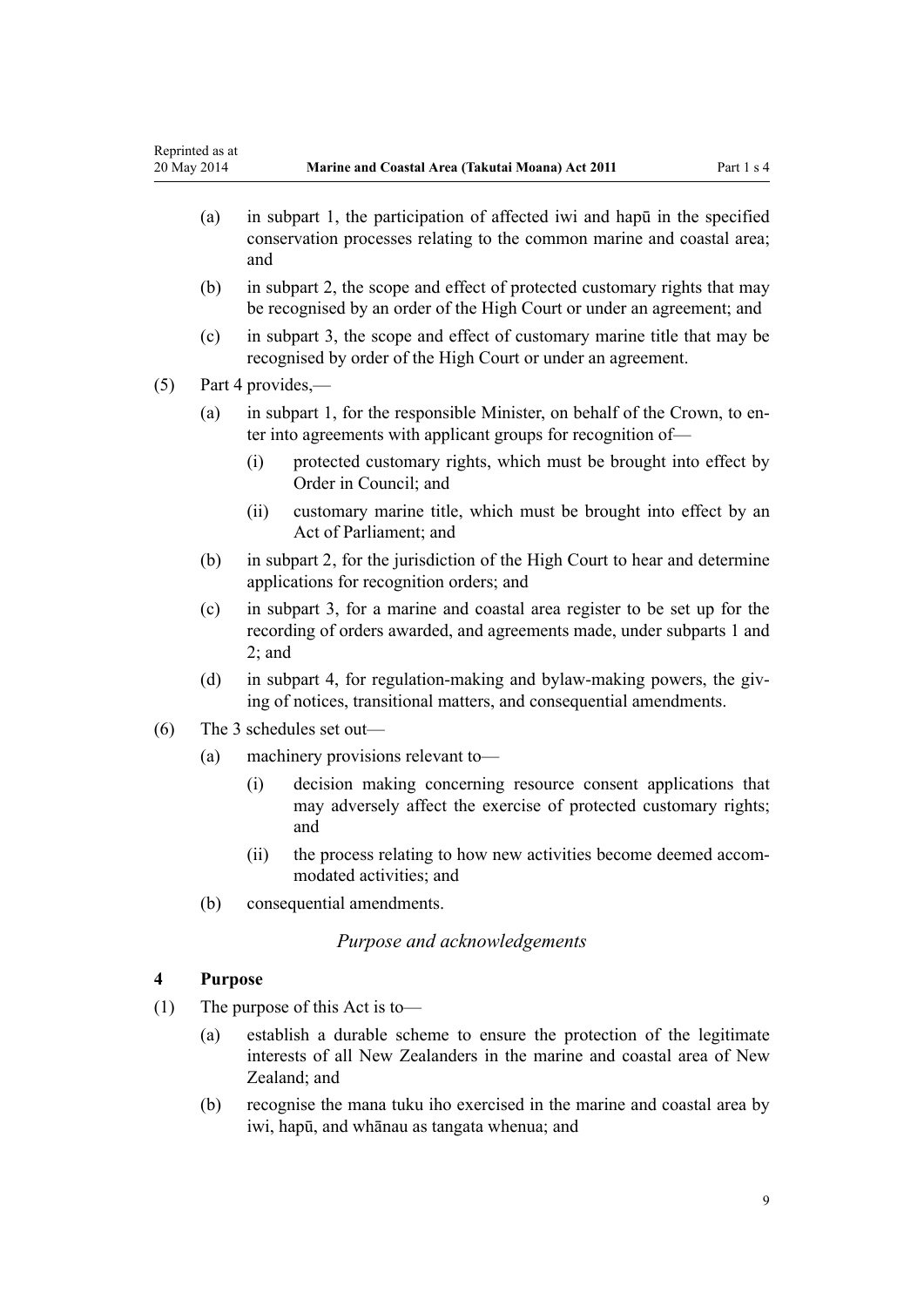- (d) acknowledge the Treaty of Waitangi (te Tiriti o Waitangi).
- <span id="page-9-0"></span>(2) To that end, this Act—
	- (a) repeals the [Foreshore and Seabed Act 2004](http://prd-lgnz-nlb.prd.pco.net.nz/pdflink.aspx?id=DLM319838) and restores customary interests extinguished by that Act; and
	- (b) contributes to the continuing exercise of mana tuku iho in the marine and coastal area; and
	- (c) gives legal expression to customary interests; and
	- (d) recognises and protects the exercise of existing lawful rights and uses in the marine and coastal area; and
	- (e) recognises, through the protection of public rights of access, navigation, and fishing, the importance of the common marine and coastal area—
		- (i) for its intrinsic worth; and
		- (ii) for the benefit, use, and enjoyment of the public of New Zealand.

# **5 Repeal of Foreshore and Seabed Act 2004**

The [Foreshore and Seabed Act 2004](http://prd-lgnz-nlb.prd.pco.net.nz/pdflink.aspx?id=DLM319838) (2004 No 93) is repealed.

### **6 Customary interests restored**

- (1) Any customary interests in the common marine and coastal area that were extinguished by the [Foreshore and Seabed Act 2004](http://prd-lgnz-nlb.prd.pco.net.nz/pdflink.aspx?id=DLM319838) are restored and given legal expression in accordance with this Act.
- (2) Any application under this Act for the recognition of customary interests must be considered and determined as if the [Foreshore and Seabed Act 2004](http://prd-lgnz-nlb.prd.pco.net.nz/pdflink.aspx?id=DLM319838) had not been enacted.

#### **7 Treaty of Waitangi (te Tiriti o Waitangi)**

In order to take account of the Treaty of Waitangi (te Tiriti o Waitangi), this Act recognises, and promotes the exercise of, customary interests of Māori in the common marine and coastal area by providing,—

- (a) in [subpart 1 of Part 3,](#page-36-0) for the participation of affected iwi, hapū, and whānau in the specified conservation processes relating to the common marine and coastal area; and
- (b) in [subpart 2 of Part 3](#page-38-0), for customary rights to be recognised and protected; and
- (c) in [subpart 3 of Part 3](#page-43-0), for customary marine title to be recognised and exercised.

### **8 Rights and obligations under international law not affected**

To avoid doubt, this Act does not affect—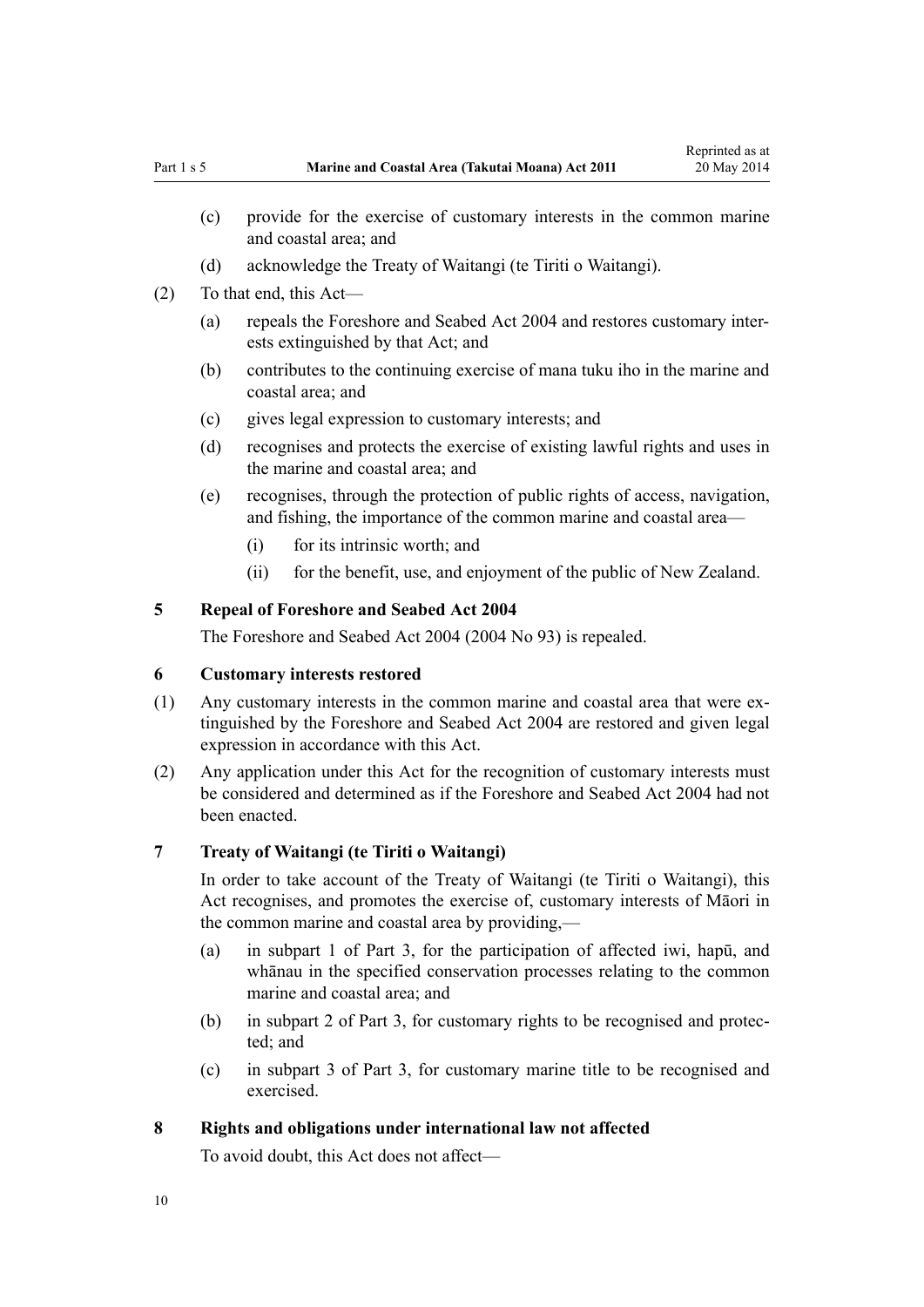- <span id="page-10-0"></span>(a) the sovereignty of New Zealand under international law over the marine and coastal area, including the airspace above it; or
- (b) the rights and obligations of New Zealand under international law pursuant to that sovereignty; or
- (c) the provisions in any other enactment relating to any such rights and obligations under international law.

### **9 Interpretation**

(1) In this Act, unless the context otherwise requires,—

**accommodated activity** has the meaning given in [section 64](#page-48-0)

**affected iwi, hapū, or whānau** has the meaning given in [section 47\(1\)](#page-36-0)

### **agreement** means an agreement—

- (a) made under [section 95](#page-67-0) between an applicant group and the responsible Minister on behalf of the Crown to recognise and provide, as the case may be, for-
	- (i) protected customary rights; or
	- (ii) customary marine title; and
- (b) brought into effect under [section 96](#page-68-0)

### **applicant group**—

- (a) means 1 or more iwi, hapū, or whānau groups that seek recognition under [Part 4](#page-67-0) of their protected customary rights or customary marine title by—
	- (i) a recognition order; or
	- (ii) an agreement; and
- (b) includes a legal entity (whether corporate or unincorporate) or natural person appointed by 1 or more iwi, hapū, or whānau groups to be the representative of that applicant group and to apply for, and hold, an order or enter into an agreement on behalf of the applicant group

**aquaculture activities** has the meaning given in [section 2\(1\)](http://prd-lgnz-nlb.prd.pco.net.nz/pdflink.aspx?id=DLM230272) of the Resource Management Act 1991

**chief executive** means the chief executive of Land Information New Zealand

**coastal permit** has the meaning given in [section 87\(c\)](http://prd-lgnz-nlb.prd.pco.net.nz/pdflink.aspx?id=DLM233848) of the Resource Management Act 1991

**common marine and coastal area** means the marine and coastal area other than—

- (a) specified freehold land located in that area; and
- (b) any area that is owned by the Crown and has the status of any of the following kinds: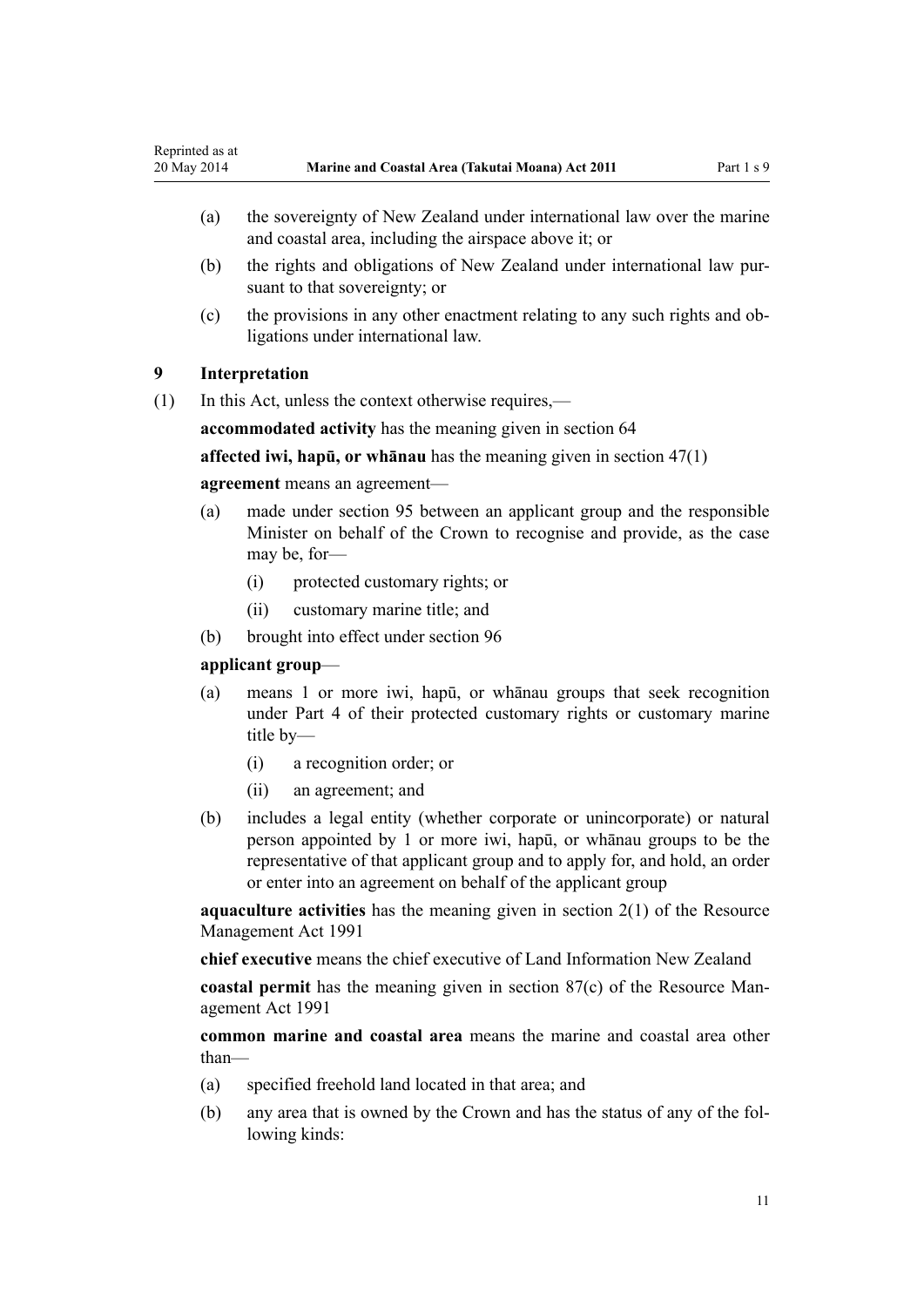- (i) a conservation area within the meaning of section  $2(1)$  of the Conservation Act 1987:
- (ii) a national park within the meaning of [section 2](http://prd-lgnz-nlb.prd.pco.net.nz/pdflink.aspx?id=DLM36968) of the National Parks Act 1980:
- (iii) a reserve within the meaning of section  $2(1)$  of the Reserves Act 1977; and
- (c) the bed of Te Whaanga Lagoon in the Chatham Islands

**concession** means a concession granted following the process required by [Part](http://prd-lgnz-nlb.prd.pco.net.nz/pdflink.aspx?id=DLM104633) [3B](http://prd-lgnz-nlb.prd.pco.net.nz/pdflink.aspx?id=DLM104633) of the Conservation Act 1987

**consent authority** has the meaning given in [section 2\(1\)](http://prd-lgnz-nlb.prd.pco.net.nz/pdflink.aspx?id=DLM230272) of the Resource Management Act 1991

**conservation area** has the meaning given in [section 2\(1\)](http://prd-lgnz-nlb.prd.pco.net.nz/pdflink.aspx?id=DLM103616) of the Conservation Act 1987

**conservation permission right** means the permission right that a customary marine title group may exercise under a customary marine title order or an agreement in relation to the conservation activities specified in [section 71\(3\)](#page-54-0)

**conservation process** means any of the conservation processes specified in [section 47](#page-36-0)

#### **conservation protected area**—

- (a) means a part of the marine and coastal area that is protected, primarily for the purposes of conserving natural resources or the historical and cultural heritage of the area, under 1 or more of the following Acts:
	- (i) the [Conservation Act 1987:](http://prd-lgnz-nlb.prd.pco.net.nz/pdflink.aspx?id=DLM103609)
	- (ii) the [National Parks Act 1980:](http://prd-lgnz-nlb.prd.pco.net.nz/pdflink.aspx?id=DLM36962)
	- $(iii)$  the [Reserves Act 1977](http://prd-lgnz-nlb.prd.pco.net.nz/pdflink.aspx?id=DLM444304).
	- (iv) the [Wildlife Act 1953](http://prd-lgnz-nlb.prd.pco.net.nz/pdflink.aspx?id=DLM276813); and
- (b) includes any adjoining land that may become part of that conservation protected area, whether or not it is within the marine and coastal area

**contact details**, as applying to an applicant group, protected customary rights group, or customary marine title group, means,—

- (a) in relation to an individual, the full street address where the individual usually lives or where that individual can be contacted; and
- (b) in relation to a body corporate or unincorporate, the full street address of the body's place of business or head office; and
- (c) in every case, an email address or telephone numbers

**council-controlled organisation** has the meaning given in [section 6\(1\)](http://prd-lgnz-nlb.prd.pco.net.nz/pdflink.aspx?id=DLM171482) of the Local Government Act 2002

**Court** means the High Court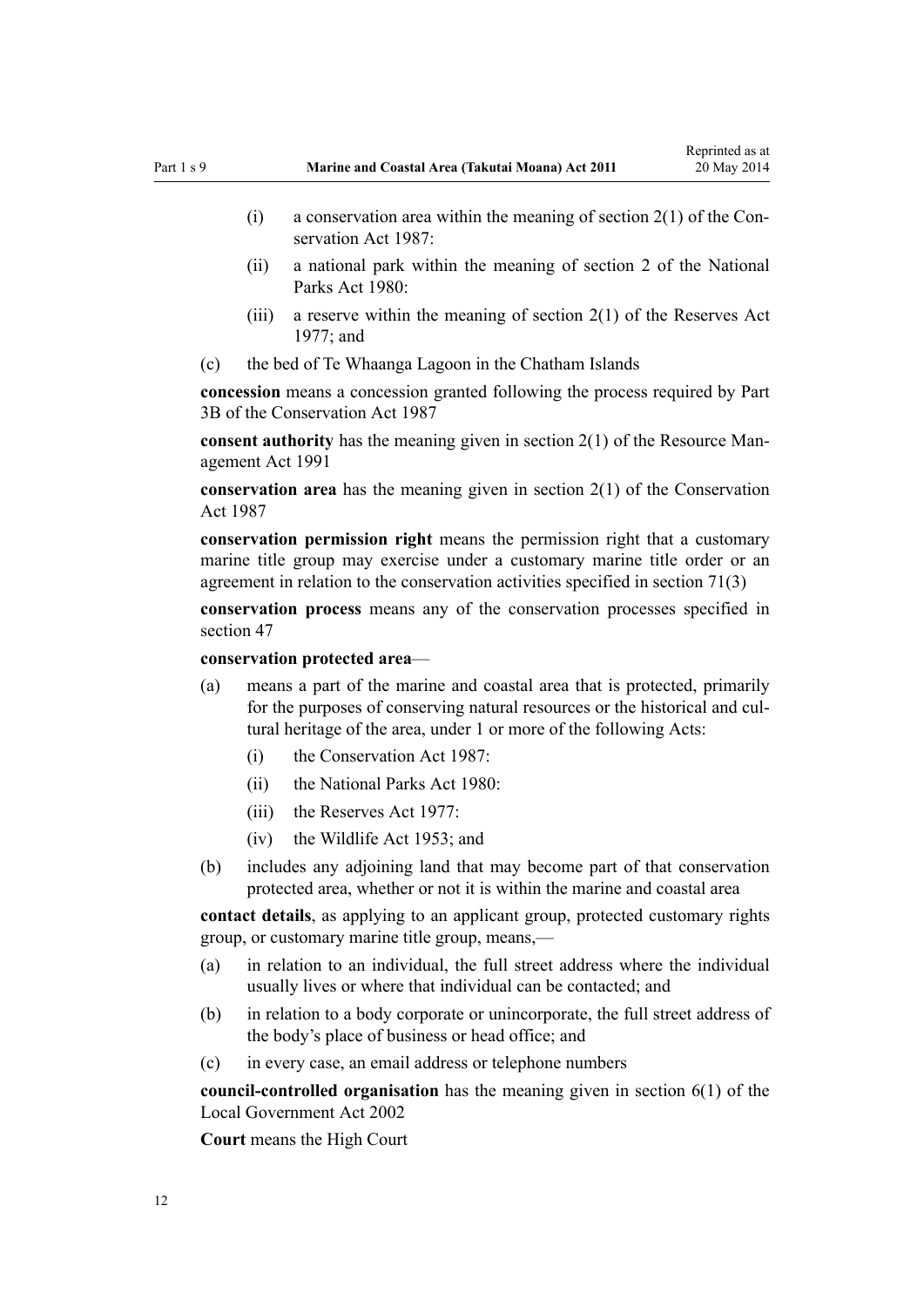**Crown** has the meaning given in [section 2](http://prd-lgnz-nlb.prd.pco.net.nz/pdflink.aspx?id=DLM160819) of the Public Finance Act 1989

**Crown entity** has the meaning given in [section 7](http://prd-lgnz-nlb.prd.pco.net.nz/pdflink.aspx?id=DLM329641) of the Crown Entities Act 2004

**customary marine title** means the customary interests—

- (a) established by an applicant group in accordance with [subpart 3 of Part 3;](#page-43-0) and
- (b) recognised by—
	- (i) a customary marine title order; or
	- (ii) an agreement

**customary marine title area** means the part of the common marine and coastal area where a customary marine title order applies or in respect of which an agreement is made and brought into effect

#### **customary marine title group** —

- (a) means an applicant group to which a customary marine title order applies or with which an agreement is made and brought into effect; and
- (b) includes a delegate or transferee of the group if the delegation or transfer is made in accordance with tikanga

**customary marine title order** means an order of the Court—

- (a) granted in recognition of a customary marine title of a customary marine title group in respect of a customary marine title area; and
- (b) sealed under [section 113](#page-75-0)

**deemed accommodated activity** has the meaning given in [section 65](#page-50-0)

**Director-General** means the Director-General of Conservation

**effective date** means,—

- (a) in the case of a recognition order made under [section 98,](#page-69-0) the date on which the order is sealed under [section 113;](#page-75-0) and
- (b) in the case of an agreement entered into under [section 95,](#page-67-0) the date on which the agreement is brought into effect under [section 96\(1\)](#page-68-0)

**environment** has the meaning given in [section 2\(1\)](http://prd-lgnz-nlb.prd.pco.net.nz/pdflink.aspx?id=DLM230272) of the Resource Management Act 1991

**High Court Rules** has the same meaning as in the [Judicature Act 1908](http://prd-lgnz-nlb.prd.pco.net.nz/pdflink.aspx?id=DLM144692)

**infrastructure** has the meaning given in [section 2\(1\)](http://prd-lgnz-nlb.prd.pco.net.nz/pdflink.aspx?id=DLM230272) of the Resource Management Act 1991

**kaitiakitanga** has the meaning given in [section 2\(1\)](http://prd-lgnz-nlb.prd.pco.net.nz/pdflink.aspx?id=DLM230272) of the Resource Management Act 1991

**local authority** has the meaning given in [section 5\(1\)](http://prd-lgnz-nlb.prd.pco.net.nz/pdflink.aspx?id=DLM170881) of the Local Government Act 2002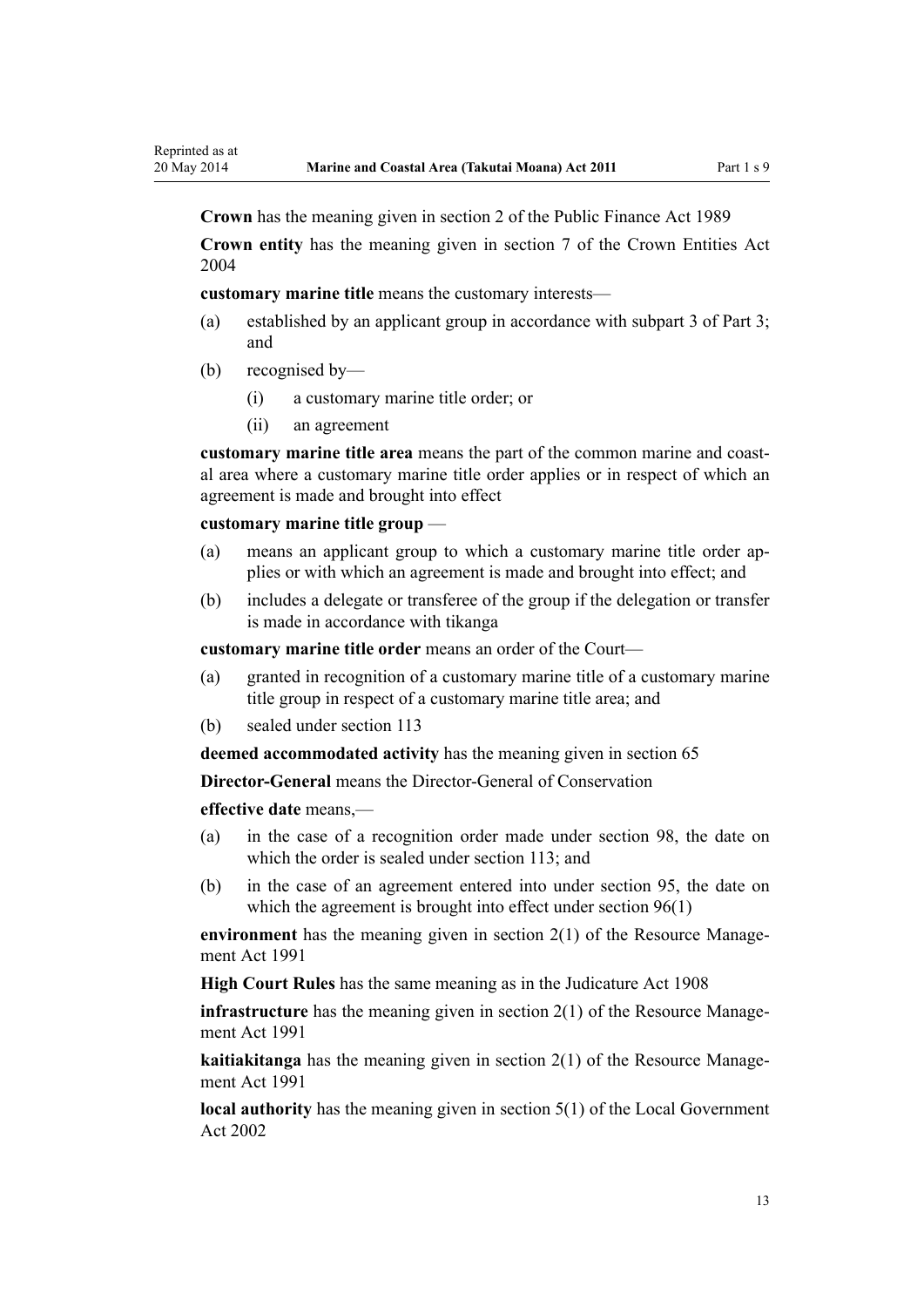**mana tuku iho** means inherited right or authority derived in accordance with tikanga

**Māori Appellate Court** means the court continued by [section 50](http://prd-lgnz-nlb.prd.pco.net.nz/pdflink.aspx?id=DLM290929) of Te Ture Whenua Maori Act 1993

**Māori Land Court** means the court continued by [section 6](http://prd-lgnz-nlb.prd.pco.net.nz/pdflink.aspx?id=DLM290517) of Te Ture Whenua Maori Act 1993

### **marine and coastal area**—

- (a) means the area that is bounded,—
	- (i) on the landward side, by the line of mean high-water springs; and
	- (ii) on the seaward side, by the outer limits of the territorial sea; and
- (b) includes the beds of rivers that are part of the coastal marine area (within the meaning of the [Resource Management Act 1991](http://prd-lgnz-nlb.prd.pco.net.nz/pdflink.aspx?id=DLM230264)); and
- (c) includes the airspace above, and the water space (but not the water) above, the areas described in paragraphs (a) and (b); and
- (d) includes the subsoil, bedrock, and other matter under the areas described in paragraphs (a) and (b)

**mineral** has the meaning given in [section 2\(1\)](http://prd-lgnz-nlb.prd.pco.net.nz/pdflink.aspx?id=DLM242543) of the Crown Minerals Act 1991

**plan** has the meaning given in [section 43AA](http://prd-lgnz-nlb.prd.pco.net.nz/pdflink.aspx?id=DLM2412743) of the Resource Management Act 1991, and also includes any proposed plan

**planning document** means the document that may be prepared by a customary marine title group under [section 85](#page-62-0)

**privilege**, in relation to any mineral,—

- (a) has the same meaning as the definition of existing privilege in [section](http://prd-lgnz-nlb.prd.pco.net.nz/pdflink.aspx?id=DLM242543) [2\(1\)](http://prd-lgnz-nlb.prd.pco.net.nz/pdflink.aspx?id=DLM242543) of the Crown Minerals Act 1991; and
- (b) also means prospecting, exploration, and mining permits granted under that Act, and their associated mining operations (within the meaning of section  $2(1)$  of that Act)

**proposed plan** has the meaning given in [section 43AAC](http://prd-lgnz-nlb.prd.pco.net.nz/pdflink.aspx?id=DLM2412769) of the Resource Management Act 1991

**protected customary right** means an activity, use, or practice—

- (a) established by an applicant group in accordance with [subpart 2 of Part 3;](#page-38-0) and
- (b) recognised by—
	- (i) a protected customary rights order; or
	- (ii) an agreement

**protected customary rights area** means the part of the common marine and coastal area where a protected customary rights order or an agreement applies

**protected customary rights group**—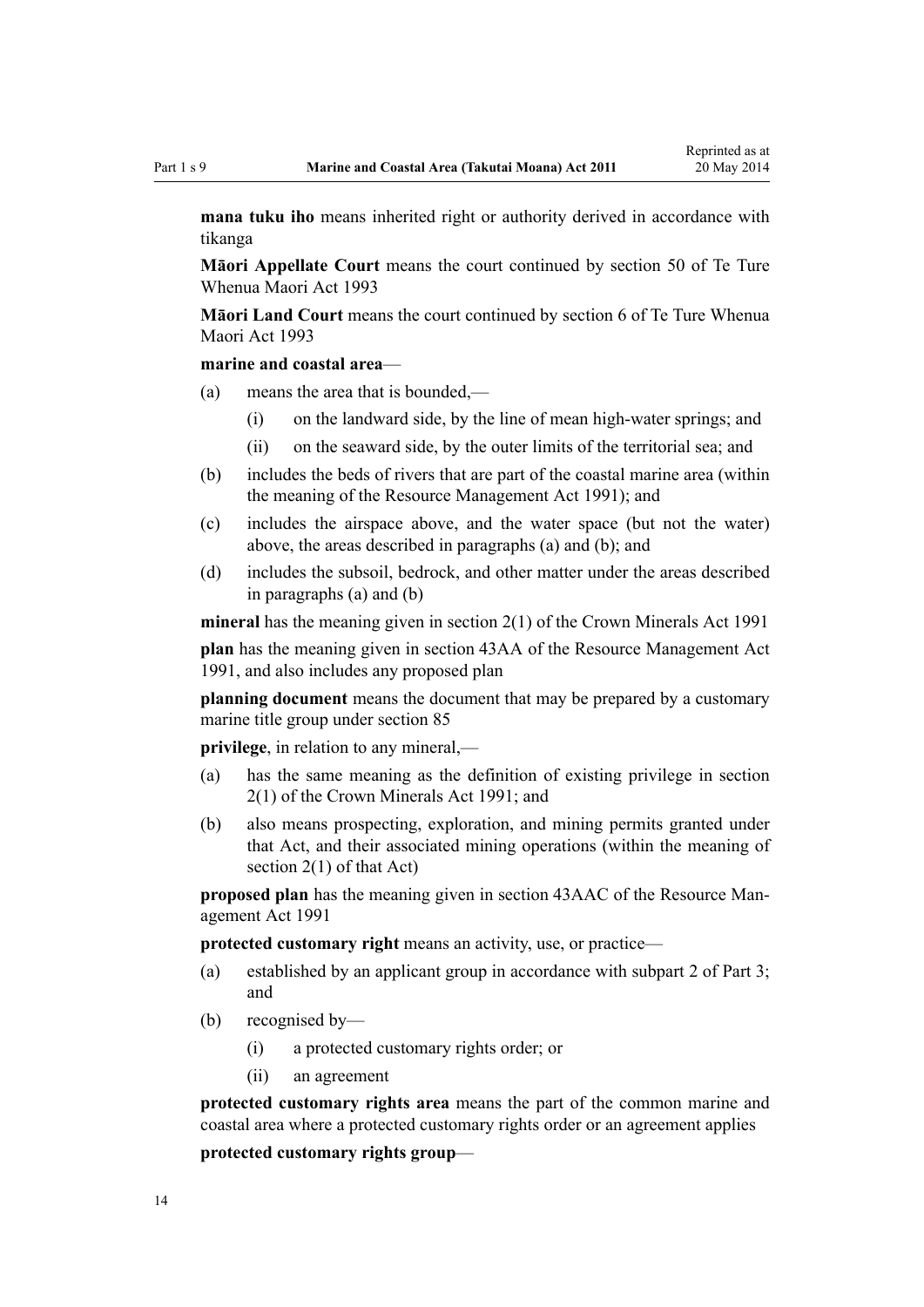- (a) means an applicant group to which a protected customary rights order applies or with which an agreement is made; and
- (b) includes a delegate or transferee of the group if the delegation or transfer is made in accordance with tikanga

**protected customary rights order** means an order of the Court granted in recognition of the protected customary rights of a protected customary rights group in respect of a protected customary rights area and sealed under [section](#page-75-0) [113](#page-75-0)

**public notice** has the meaning given in [section 2\(1\)](http://prd-lgnz-nlb.prd.pco.net.nz/pdflink.aspx?id=DLM230272) of the Resource Management Act 1991

**quota management system** has the meaning given in [section 2\(1\)](http://prd-lgnz-nlb.prd.pco.net.nz/pdflink.aspx?id=DLM394199) of the Fisheries Act 1996

**recognition order** means a protected customary rights order or a customary marine title order, as the case requires, made under [section 98\(1\)](#page-69-0)

**regional council** has the meaning given in [section 2\(1\)](http://prd-lgnz-nlb.prd.pco.net.nz/pdflink.aspx?id=DLM230272) of the Resource Management Act 1991

**regional document** has the meaning given in [section 92](#page-65-0)

**register** means the marine and coastal area register that must be kept by the chief executive in accordance with [subpart 3 of Part 4](#page-75-0)

**Registrar** means the Registrar-General of Land appointed under [section 4](http://prd-lgnz-nlb.prd.pco.net.nz/pdflink.aspx?id=DLM270019) of the Land Transfer Act 1952

**resource consent** has the meaning given in [section 2\(1\)](http://prd-lgnz-nlb.prd.pco.net.nz/pdflink.aspx?id=DLM230272) of the Resource Management Act 1991

**responsible Minister** means the Minister of the Crown who, with the authority of the Prime Minister, is for the time being responsible for the administration of any provision in this Act

**RMA permission right** means the right held by a customary marine title group under a customary marine title order or agreement as provided for in [sections](#page-51-0) [66 to 68](#page-51-0)

**road** means—

- (a) a road within the meaning of [section 315\(1\)](http://prd-lgnz-nlb.prd.pco.net.nz/pdflink.aspx?id=DLM420326) of the Local Government Act 1974 or [section 43\(1\)](http://prd-lgnz-nlb.prd.pco.net.nz/pdflink.aspx?id=DLM175232) of the Government Roading Powers Act 1989; and
- (b) a motorway within the meaning of [section 2\(1\)](http://prd-lgnz-nlb.prd.pco.net.nz/pdflink.aspx?id=DLM173374) of the Government Roading Powers Act 1989; and
- (c) the supporting subsoil of any road described in paragraph (a) or (b)

**sand** has the meaning given in [section 2\(1\)](http://prd-lgnz-nlb.prd.pco.net.nz/pdflink.aspx?id=DLM242543) of the Crown Minerals Act 1991 **ship** has the meaning given in [section 2\(1\)](http://prd-lgnz-nlb.prd.pco.net.nz/pdflink.aspx?id=DLM334667) of the Maritime Transport Act 1994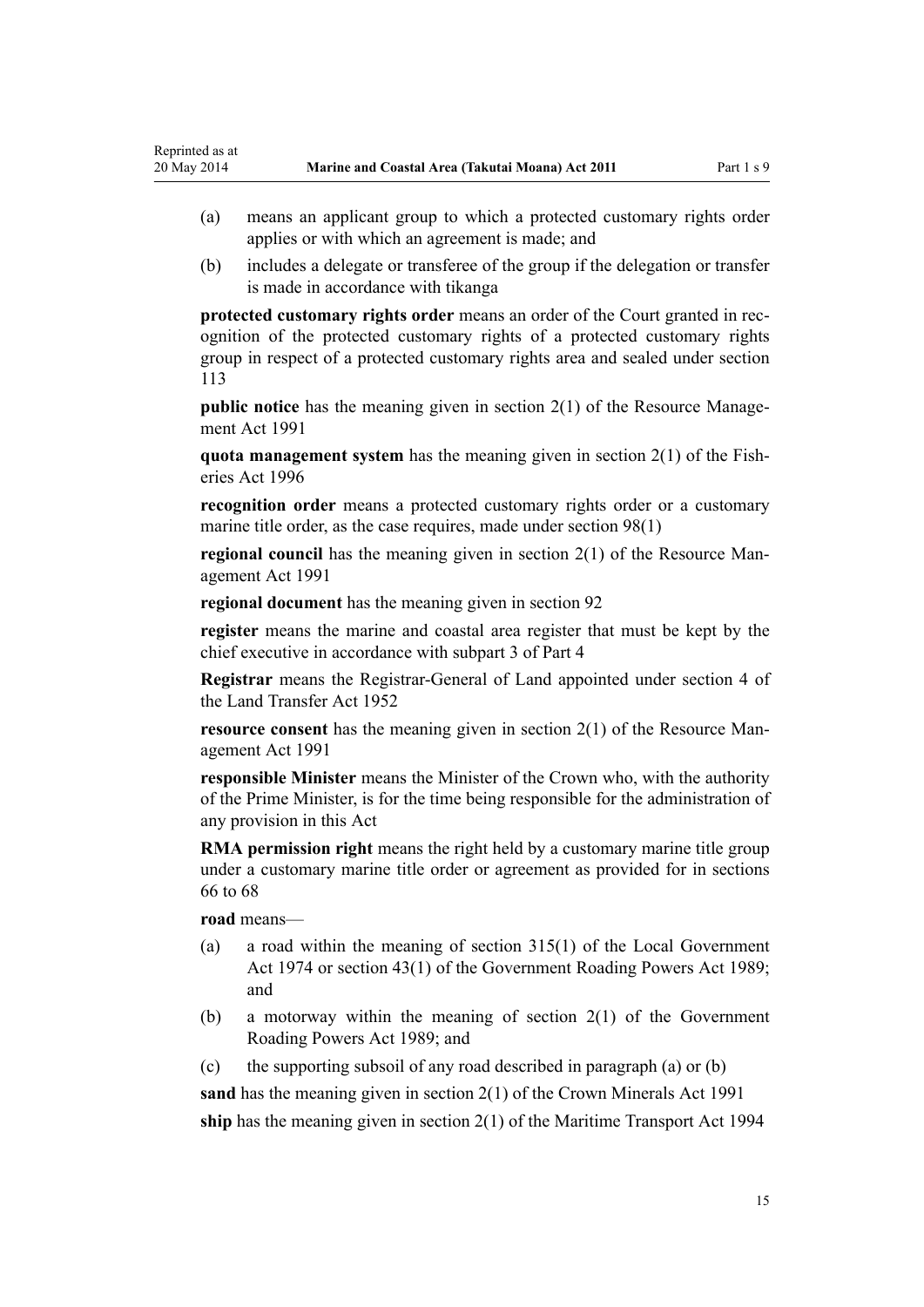<span id="page-15-0"></span>**specified freehold land** means any land that, immediately before the commencement of this Act, is—

- (a) Maori freehold land within the meaning of [section 4](http://prd-lgnz-nlb.prd.pco.net.nz/pdflink.aspx?id=DLM289897) of Te Ture Whenua Maori Act 1993; or
- (b) set apart as a Maori reservation under [Te Ture Whenua Maori Act 1993;](http://prd-lgnz-nlb.prd.pco.net.nz/pdflink.aspx?id=DLM289881) or
- (c) registered under the [Land Transfer Act 1952](http://prd-lgnz-nlb.prd.pco.net.nz/pdflink.aspx?id=DLM269031) and in which a person other than the Crown or a local authority has an estate in fee simple that is registered under that Act; or
- (d) subject to the [Deeds Registration Act 1908](http://prd-lgnz-nlb.prd.pco.net.nz/pdflink.aspx?id=DLM141134) and in which a person other than the Crown or a local authority has an estate in fee simple under an instrument that is registered under that Act

#### **structure**—

- (a) has the meaning given in [section 2\(1\)](http://prd-lgnz-nlb.prd.pco.net.nz/pdflink.aspx?id=DLM230272) of the Resource Management Act 1991; and
- (b) includes any breakwater, groyne, mole, or other such structure that is made by people and fixed to land

**taonga tūturu** has the meaning given in [section 2\(1\)](http://prd-lgnz-nlb.prd.pco.net.nz/pdflink.aspx?id=DLM432125) of the Protected Objects Act 1975

**territorial authority** has the meaning given in [section 5\(1\)](http://prd-lgnz-nlb.prd.pco.net.nz/pdflink.aspx?id=DLM170881) of the Local Government Act 2002

**territorial sea** means the territorial sea of New Zealand as defined by [section 3](http://prd-lgnz-nlb.prd.pco.net.nz/pdflink.aspx?id=DLM442665) of the Territorial Sea, Contiguous Zone, and Exclusive Economic Zone Act 1977

**tikanga** means Māori customary values and practices

**wāhi tapu** and **wāhi tapu area** have the meanings given to the terms **wahi tapu** and **wahi tapu area** in [section 6](http://prd-lgnz-nlb.prd.pco.net.nz/pdflink.aspx?id=DLM4005423) of the Heritage New Zealand Pouhere Taonga Act 2014

**warden** means a person appointed under [section 80](#page-59-0).

(2) In [Schedule 1](#page-83-0) and elsewhere as the context requires, **effect** has the meaning given in [section 3](http://prd-lgnz-nlb.prd.pco.net.nz/pdflink.aspx?id=DLM231795) of the Resource Management Act 1991.

Section 9(1) **privilege** paragraph (a): amended, on 24 May 2013, by [section 65](http://prd-lgnz-nlb.prd.pco.net.nz/pdflink.aspx?id=DLM5081570) of the Crown Minerals Amendment Act 2013 (2013 No 14).

Section 9(1) **wāhi tapu** and **wāhi tapu area**: amended, on 20 May 2014, by [section 107](http://prd-lgnz-nlb.prd.pco.net.nz/pdflink.aspx?id=DLM4005646) of the Heritage New Zealand Pouhere Taonga Act 2014 (2014 No 26).

#### **10 Act binds the Crown**

This Act binds the Crown.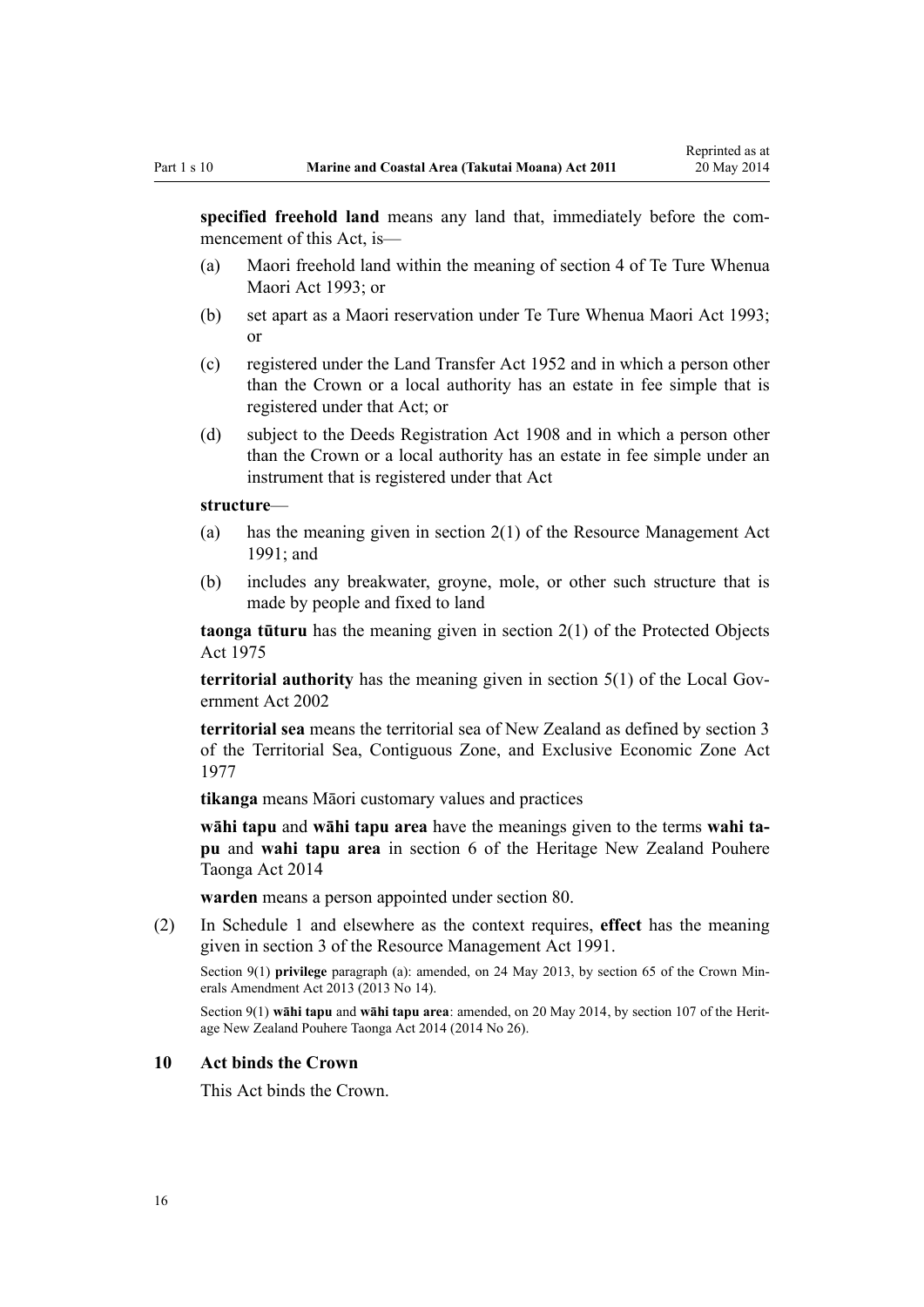# **Part 2**

### **Common marine and coastal area**

Subpart 1—Interests in common marine and coastal area

#### <span id="page-16-0"></span>**11 Special status of common marine and coastal area**

- (1) The common marine and coastal area is accorded a special status by this section.
- (2) Neither the Crown nor any other person owns, or is capable of owning, the common marine and coastal area, as in existence from time to time after the commencement of this Act.
- (3) On the commencement of this Act, the Crown and every local authority are divested of every title as owner, whether under any enactment or otherwise, of any part of the common marine and coastal area.
- (4) Whenever, after the commencement of this Act, whether as a result of erosion or other natural occurrence, any land owned by the Crown or a local authority becomes part of the common marine and coastal area, the title of the Crown or the local authority as owner of that land is, by this section, divested.
- (5) The special status accorded by this section to the common marine and coastal area does not affect—
	- (a) the recognition of customary interests in accordance with this Act; or
	- (b) any lawful use of any part of the common marine and coastal area or the undertaking of any lawful activity in any part of the common marine and coastal area; or
	- (c) any power to impose, by or under an enactment, a prohibition, limitation, or restriction in respect of a part of the common marine and coastal area; or
	- (d) any power or duty, by or under an enactment, to grant resource consents or permits (including the power to impose charges) within any part of the common marine and coastal area; or
	- (e) any power, by or under an enactment, to accord a status of any kind to a part of the common marine and coastal area, or to set aside a part of the common marine and coastal area for a specific purpose; or
	- (f) any status that is, by or under an enactment, accorded to a part of the common marine and coastal area or a specific purpose for which a part of the common marine and coastal area is, by or under an enactment, set aside, or any rights or powers that may, by or under an enactment, be exercised in relation to that status or purpose.
- (6) In this section, **enactment** includes bylaws, regional plans, and district plans.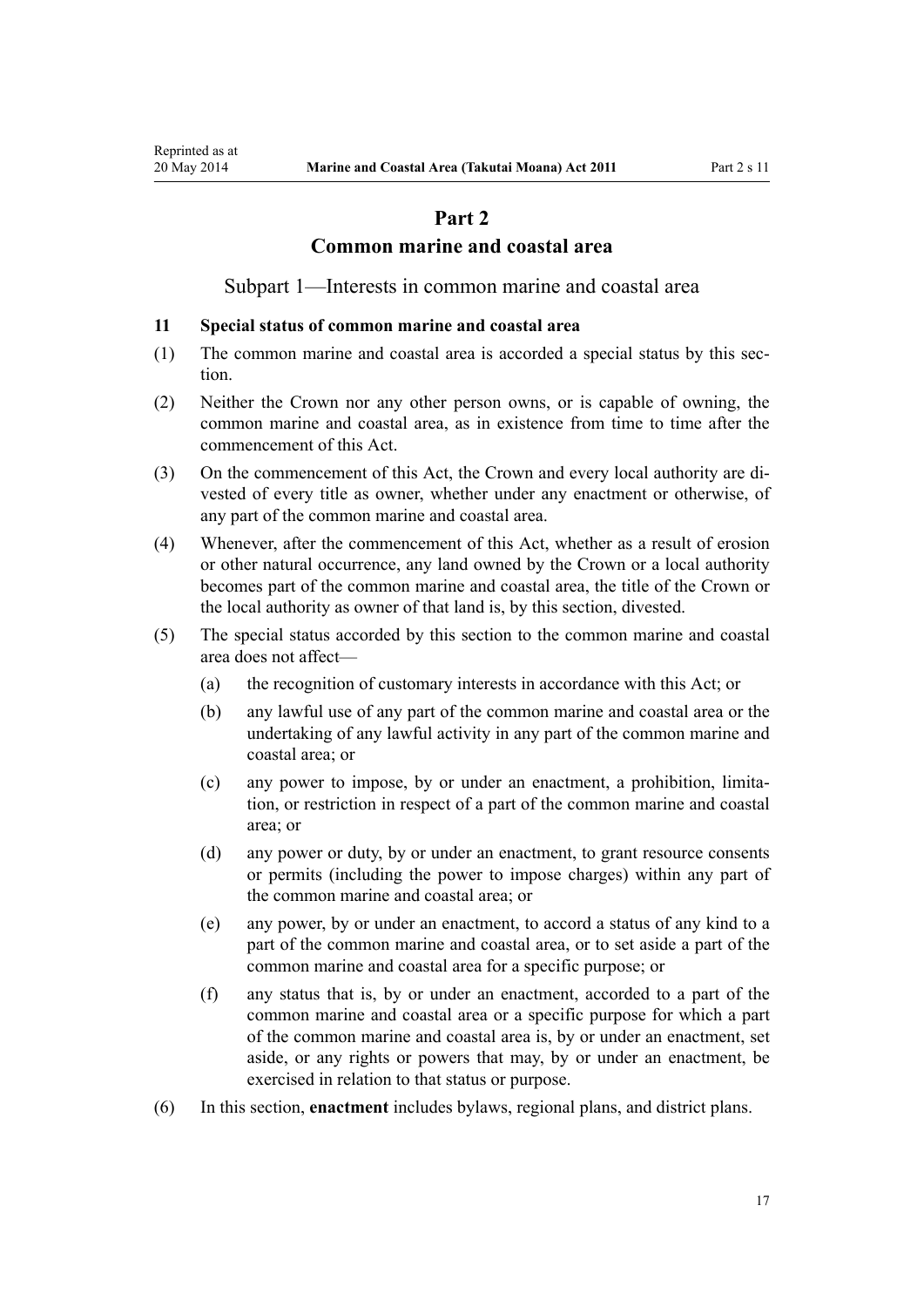# <span id="page-17-0"></span>**12 Areas acquiring status under certain enactments may vest in Crown**

- (1) This section applies to any defined area within the common marine and coastal area that acquires a status of any of the following kinds:
	- (a) a conservation area within the meaning of [section 2\(1\)](http://prd-lgnz-nlb.prd.pco.net.nz/pdflink.aspx?id=DLM103616) of the Conservation Act 1987:
	- (b) a national park within the meaning of [section 2](http://prd-lgnz-nlb.prd.pco.net.nz/pdflink.aspx?id=DLM36968) of the National Parks Act 1980:
	- (c) a reserve within the meaning of [section 2](http://prd-lgnz-nlb.prd.pco.net.nz/pdflink.aspx?id=DLM444310) of the Reserves Act 1977.
- (2) The Governor-General may, by Order in Council made on the recommendation of the Minister of Conservation, vest in the Crown any defined area to which this section applies other than an area that is within a customary marine title area.
- (3) When an Order in Council made under this section comes into force, the defined area to which it relates ceases to be part of the common marine and coastal area.
- (4) Every Order in Council made under this section is a legislative instrument and a disallowable instrument for the purposes of the [Legislation Act 2012](http://prd-lgnz-nlb.prd.pco.net.nz/pdflink.aspx?id=DLM2997643) and must be presented to the House of Representatives under [section 41](http://prd-lgnz-nlb.prd.pco.net.nz/pdflink.aspx?id=DLM2998573) of that Act. Section 12(4): replaced, on 5 August 2013, by [section 77\(3\)](http://prd-lgnz-nlb.prd.pco.net.nz/pdflink.aspx?id=DLM2998633) of the Legislation Act 2012 (2012) No 119).

#### **13 Boundary changes of marine and coastal area**

- (1) This Act (other than [section 11\(4\)](#page-16-0)) does not affect any enactment or the common law that governs accretions or erosions.
- (2) However, if, because of a change caused by a natural occurrence or process, any land, other than a road, that is owned by the Crown or a local authority becomes part of the marine and coastal area, then that land becomes part of the common marine and coastal area (even if that land consists of or is included in a piece of land defined by fixed boundaries).
- (3) If land has, because of a change caused by a natural occurrence or process, ceased to be part of the common marine and coastal area, and the title to that land is not determined by an enactment or the common law, then the land vests in the Crown as Crown land and is subject to the [Land Act 1948.](http://prd-lgnz-nlb.prd.pco.net.nz/pdflink.aspx?id=DLM250585)

#### **14 Roads located in marine and coastal area**

- (1) Any road, whether formed or unformed, that is in the marine and coastal area on the commencement of this Act is not part of the common marine and coastal area.
- (2) A certificate signed and dated by the responsible Minister may state, in respect of an unformed road to which subsection (1) applies,—
	- (a) that the formation of the road has commenced; or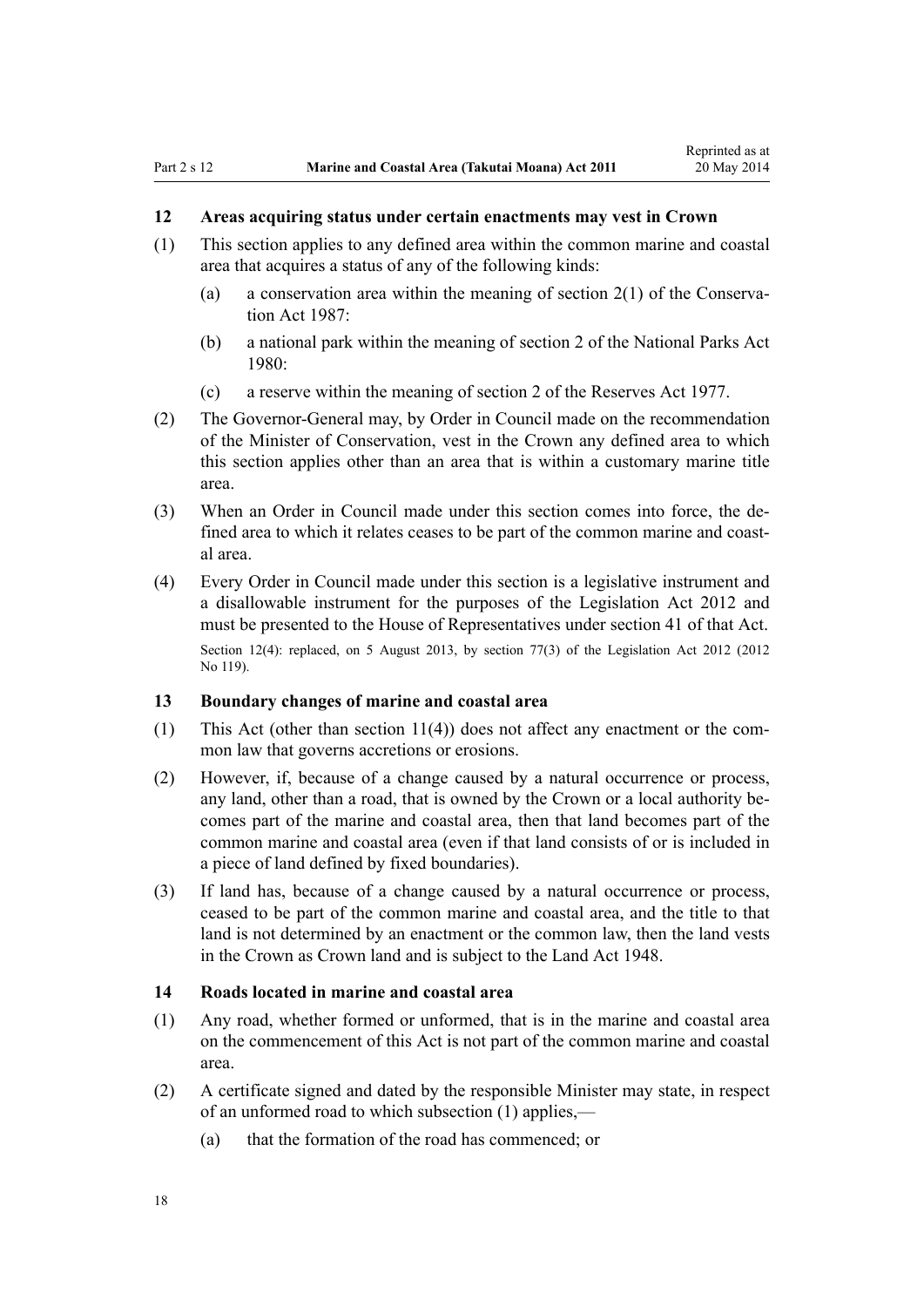- (b) that the Minister believes that the formation of the road is intended to be commenced, having regard to any evidence that the Minister considers relevant, including, without limitation, any resource consent or other authorisation for that formation or any application or proposed application for such consent or authorisation.
- (3) If, on the day before any quinquennial anniversary, an unformed road to which subsection (1) applies continues in existence as an unformed road, then that road is deemed to be stopped, and becomes part of the common marine and coastal area on that anniversary, unless a current certificate has been signed and dated in respect of that road.
- (4) If a road to which subsection (1) applies continues to be unformed for at least 15 years after the commencement of this Act, the road is deemed to be stopped, and becomes part of the common marine and coastal area, on the date that the responsible Minister, in his or her discretion, signs and dates a certificate stating that—
	- (a) the formation of the road has not commenced; and
	- (b) the Minister believes that there is no longer an intention to commence the formation of the road.
- (5) An unformed road that, after the commencement of this Act, comes into existence in the marine and coastal area is part of the common marine and coastal area.
- (6) However, if a road to which subsection (5) applies is formed, the road ceases to be part of the common marine and coastal area on the day on which its formation is completed.
- (7) In any case where a road in the marine and coastal area is not part of the common marine and coastal area, the ownership, management, and control of the road is determined and governed by the enactments that apply to the road.
- (8) Nothing in this section (except subsection (7)) or in [section 15](#page-19-0) applies to a private road.
- (9) In this section,—

**current certificate** means a certificate under subsection (2) that is dated not earlier than 6 months before the relevant quinquennial anniversary

**formation** and **form** have the same meaning as in [section 2\(1\)](http://prd-lgnz-nlb.prd.pco.net.nz/pdflink.aspx?id=DLM415539) of the Local Government Act 1974

**private road** has the same meaning as in [section 315\(1\)](http://prd-lgnz-nlb.prd.pco.net.nz/pdflink.aspx?id=DLM420326) of the Local Government Act 1974

**quinquennial anniversary** means any date that is the fifth, tenth, or 15th anniversary of the commencement of this Act.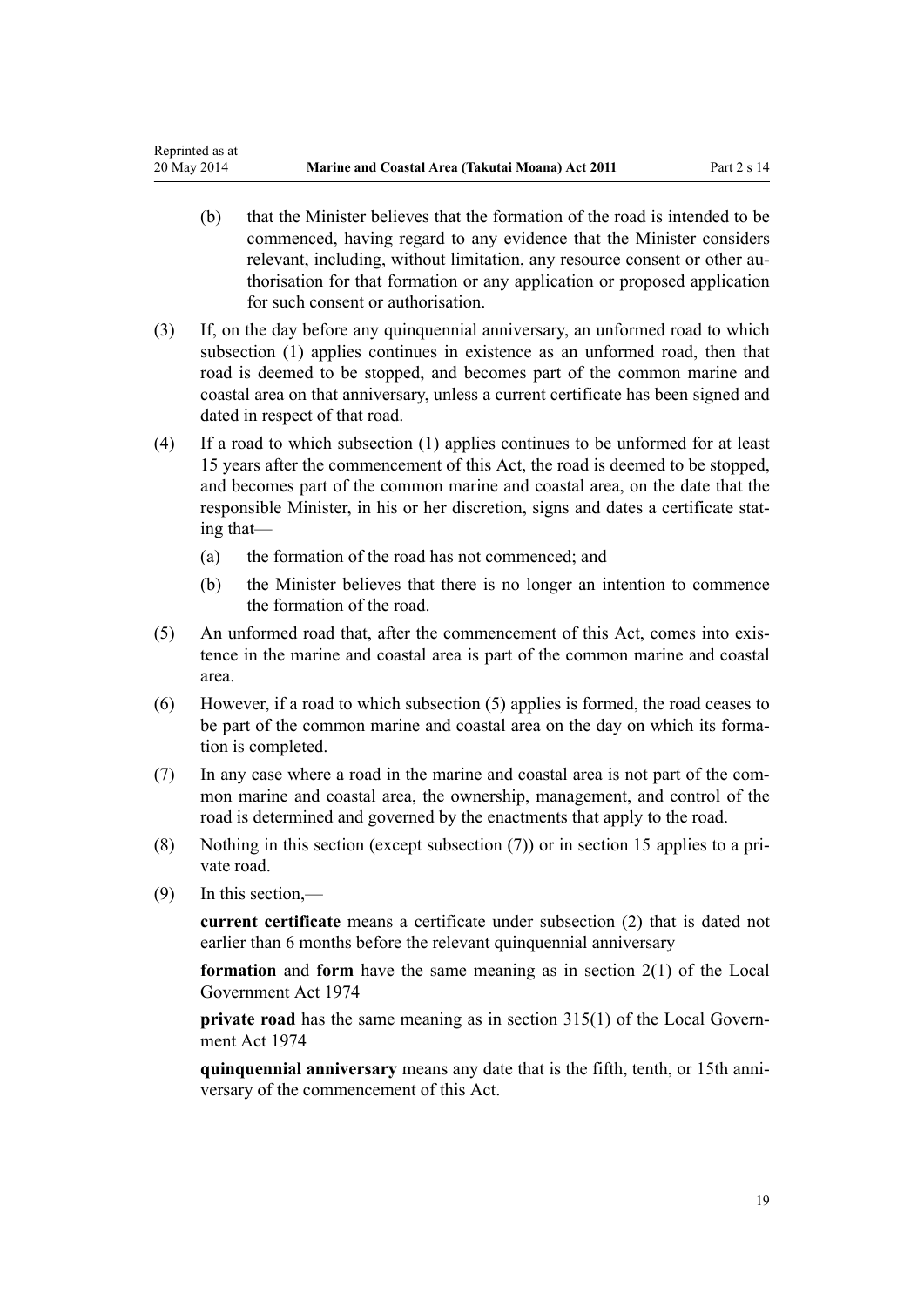### <span id="page-19-0"></span>**15 No ownership in road that becomes part of common marine and coastal area**

- (1) When a road or a former road becomes part of the common marine and coastal area, the title of the Crown or other entity as owner of the road is divested.
- (2) If a road in the marine and coastal area is stopped under the [Local Government](http://prd-lgnz-nlb.prd.pco.net.nz/pdflink.aspx?id=DLM415531) [Act 1974](http://prd-lgnz-nlb.prd.pco.net.nz/pdflink.aspx?id=DLM415531) or the [Public Works Act 1981](http://prd-lgnz-nlb.prd.pco.net.nz/pdflink.aspx?id=DLM45426), the former road becomes or, as the case requires, continues to be, part of the common marine and coastal area.
- (3) A certificate signed by the responsible Minister that identifies a road or an area and states that a provision of [section 14](#page-17-0) or this section has, since a specified date, applied to the road or area is, in the absence of proof to the contrary, sufficient evidence of the matters stated in the certificate.
- (4) This section and [section 14](#page-17-0) override section 18.

### **16 Continued Crown ownership of minerals**

- (1) Nothing in [section 11](#page-16-0) or [83](#page-61-0) affects [section 10](http://prd-lgnz-nlb.prd.pco.net.nz/pdflink.aspx?id=DLM246310) of the Crown Minerals Act 1991, which provides that all petroleum, gold, silver, and uranium existing in its natural condition in land is the property of the Crown.
- (2) For the purposes of [section 11](http://prd-lgnz-nlb.prd.pco.net.nz/pdflink.aspx?id=DLM246311) of the Crown Minerals Act 1991, the operation of [section 11](#page-16-0) or 17 is deemed to be an alienation from the Crown and, accordingly, every mineral (other than pounamu to which [section 3](http://prd-lgnz-nlb.prd.pco.net.nz/pdflink.aspx?id=DLM413605) of the Ngai Tahu (Pounamu Vesting) Act 1997 applies) existing in its natural condition in the common marine and coastal area is reserved in favour of the Crown.
- (3) [Section 11](#page-16-0) does not affect any privileges and the [Crown Minerals Act 1991](http://prd-lgnz-nlb.prd.pco.net.nz/pdflink.aspx?id=DLM242535) continues to apply to those privileges in all respects.
- (4) This section is subject to [section 83.](#page-61-0)

### **17 Additions to common marine and coastal area**

- (1) If, at any time after the commencement of this Act, the Crown or a local authority acquires, whether by purchase, gift, exchange, or by operation of law, any specified freehold land that is wholly or partly within the marine and coastal area, then that land, to the extent that it is within the marine and coastal area, becomes on that acquisition part of the common marine and coastal area.
- (2) Subsection (1) does not apply to any specified freehold land that is accorded a status under an enactment other than this Act.

### **18 Rights of owners of structures**

- (1) This section applies to any structure that is, on or after the commencement of this Act, fixed to, or under or over, any part of the common marine and coastal area.
- (2) Each structure to which this section applies—
	- (a) is to be regarded as personal property and not as land or as an interest in land; and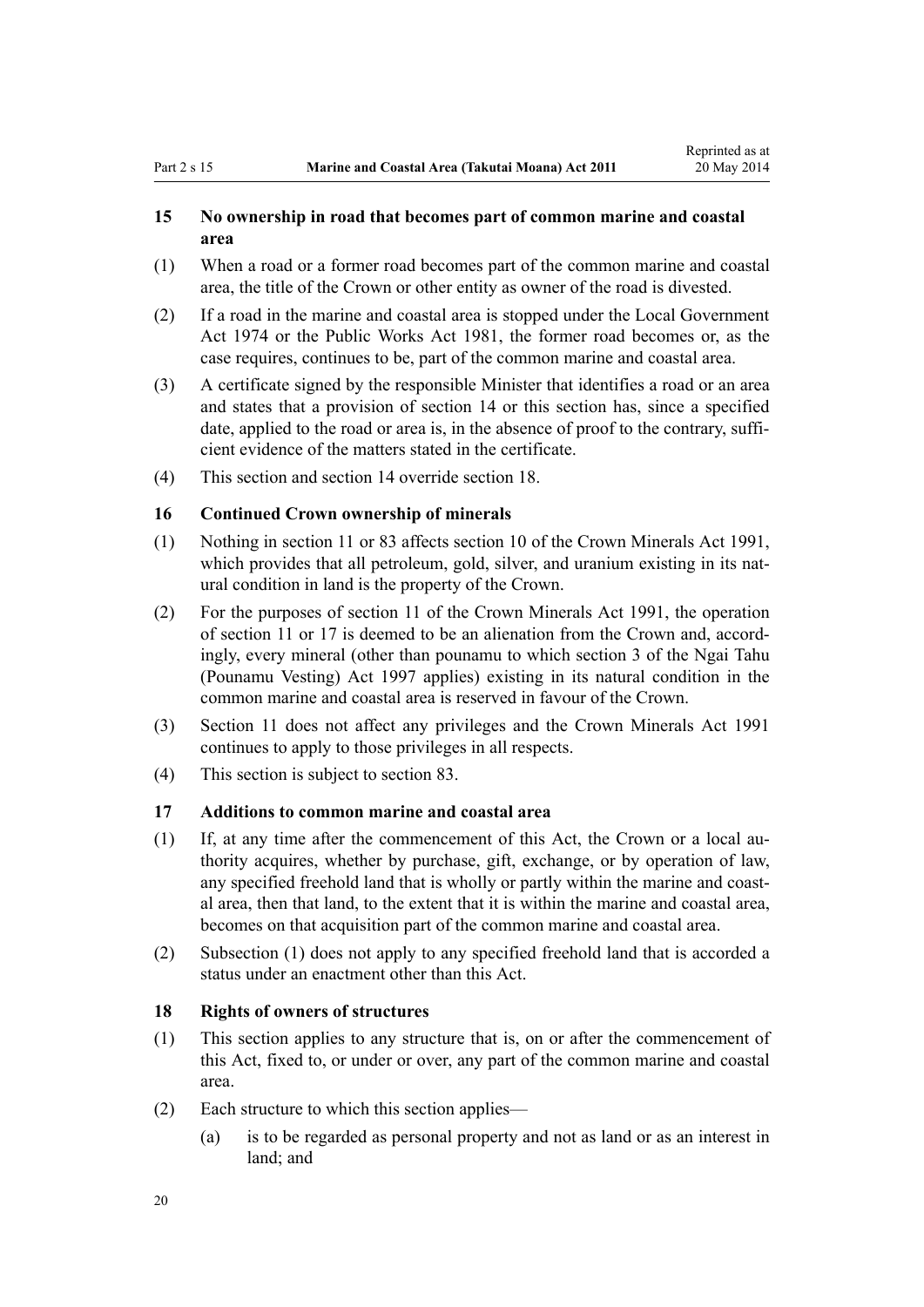<span id="page-20-0"></span>Reprinted as at

- (b) does not form part of the common marine and coastal area.
- (3) A person who, immediately before the commencement of this Act, had an interest in a structure to which this section applies continues to have that interest in the structure as personal property until the person's interest is changed by a disposition or by operation of law.
- (4) A person is presumed, unless the contrary is shown, to own a structure to which this section applies if the person holds a resource consent for the occupation of the part of the common marine and coastal area in which the structure is located.
- (5) Any authority, in force immediately before the commencement of this Act, by which the Crown, a Minister, an officer, an employee, a department, an instrument of the Crown, or a local authority is authorised to exercise and perform powers, duties, or functions in respect of a structure to which this section applies continues to be in force according to its tenor until it is changed or ceases to have effect by a lawful direction, disposition, or by operation of law.

### **19 Crown deemed to be owner of abandoned structures**

- (1) The Crown is deemed to be the owner of any structure that is abandoned in the common marine and coastal area.
- (2) For the purposes of this section, a structure is **abandoned** if the regional council with statutory functions in the part of the common marine and coastal area in which the structure is located has, after due inquiry, been unable to ascertain the identity or the whereabouts of the owner of the structure.
- (3) Where the ownership of a structure in the common marine and coastal area is uncertain, the regional council must undertake an inquiry under subsection (2) if there is no current resource consent in respect of the structure.
- (4) Every inquiry under subsection (2) must be undertaken in accordance with regulations made under [section 118](#page-77-0).
- (5) Nothing in this section makes the Crown liable—
	- (a) for any breaches committed, in respect of a structure, before the Crown became the deemed owner of the structure; or
	- (b) for any effects attributable to anything done or omitted, in respect of a structure, before the Crown became the deemed owner of the structure; or
	- (c) to comply with any requirement in respect of the structure that does not relate to a matter of health or safety or to a significant adverse effect on the environment.

### **20 Act does not affect existing resource consents or lawful activities**

Nothing in this Act limits or affects—

(a) any resource consent granted before the commencement of this Act; or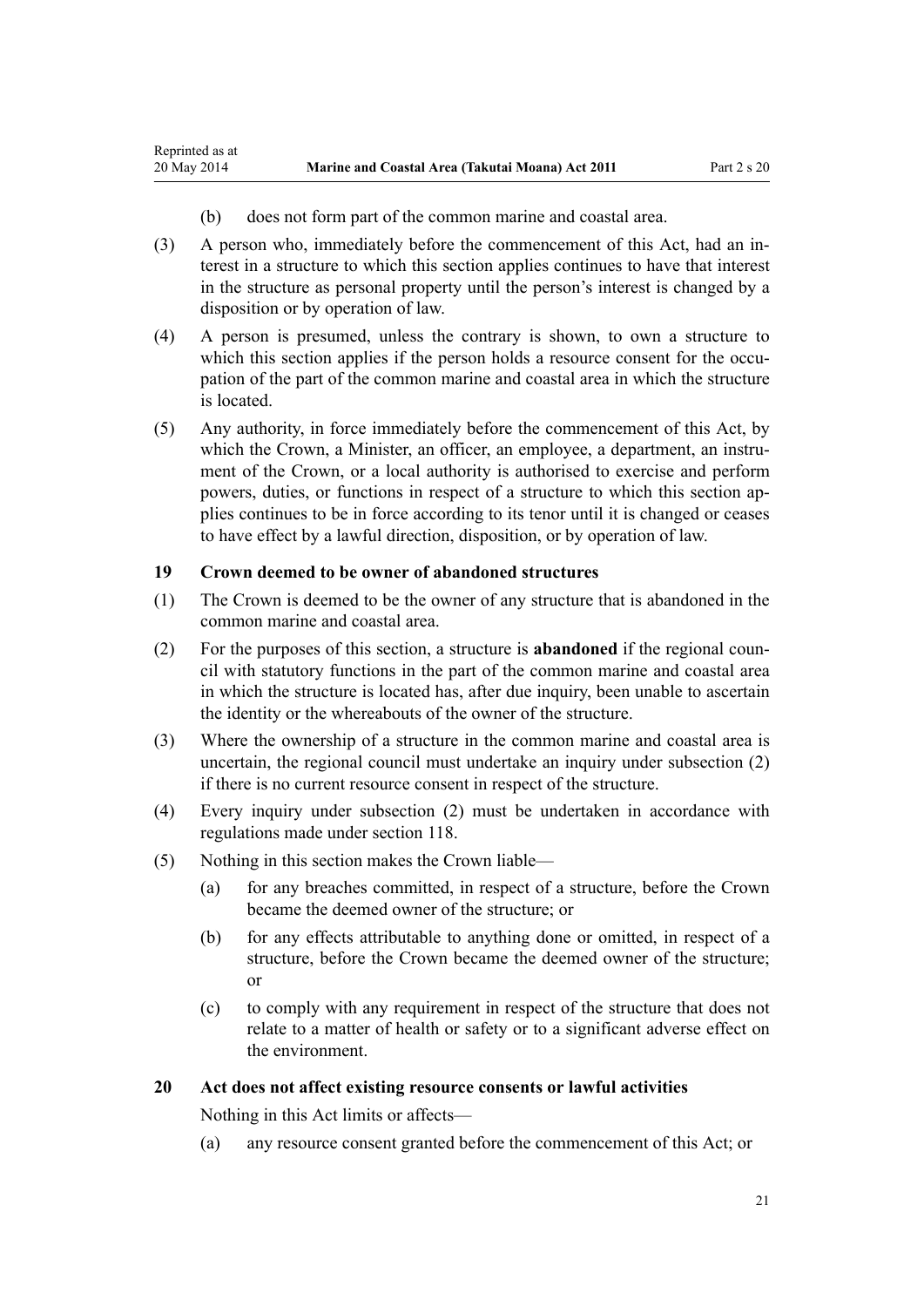<span id="page-21-0"></span>(b) any activities that can be lawfully undertaken without a resource consent or other authorisation.

#### **21 Certain proprietary interests to continue**

- (1) In this section, **proprietary interest**
	- (a) means any interest under a lease, licence, permit, easement, or statutory authorisation (not being a resource consent) granted in respect of any land that, on the commencement of this Act, is located within the common marine and coastal area; and
	- (b) includes any right to a renewal or an extension of that interest; but
	- (c) does not include a privilege.
- (2) A proprietary interest that, immediately before the commencement of this Act, was in effect continues, so far as it is lawful, to have effect according to its tenor.
- (3) Every proprietary interest that is continued by subsection (2) and that has been granted by a person other than the Crown is deemed to have been granted by the Crown.
- (4) The Minister of Conservation is authorised to execute on behalf of the Crown any instrument or other document that is required to be executed by the grantor in respect of any proprietary interest.
- (5) The Minister of Conservation may enforce any condition to which a proprietary interest is subject by taking any measures, including the taking of proceedings, that the grantor of the interest could take.
- (6) The Crown may grant a renewal or extension of a proprietary interest only if the interest contains a right of renewal or extension.
- (7) This section overrides [section 11](#page-16-0).

### **22 Provisions relating to computer freehold registers wholly in common marine and coastal area**

- (1) The Registrar must, at the request of the Minister of Conservation and without further authority than this section, cancel the whole of any computer freehold register that comprises land that is wholly within the common marine and coastal area.
- (2) Immediately upon the cancellation under subsection (1) of a computer freehold register that is subject to a current registered interest or current registered notification, the Registrar must, without further authority than this section,—
	- (a) issue a computer interest register under [section 9](http://prd-lgnz-nlb.prd.pco.net.nz/pdflink.aspx?id=DLM140179) of the Land Transfer (Computer Registers and Electronic Lodgement) Amendment Act 2002 for that registered interest or notification; and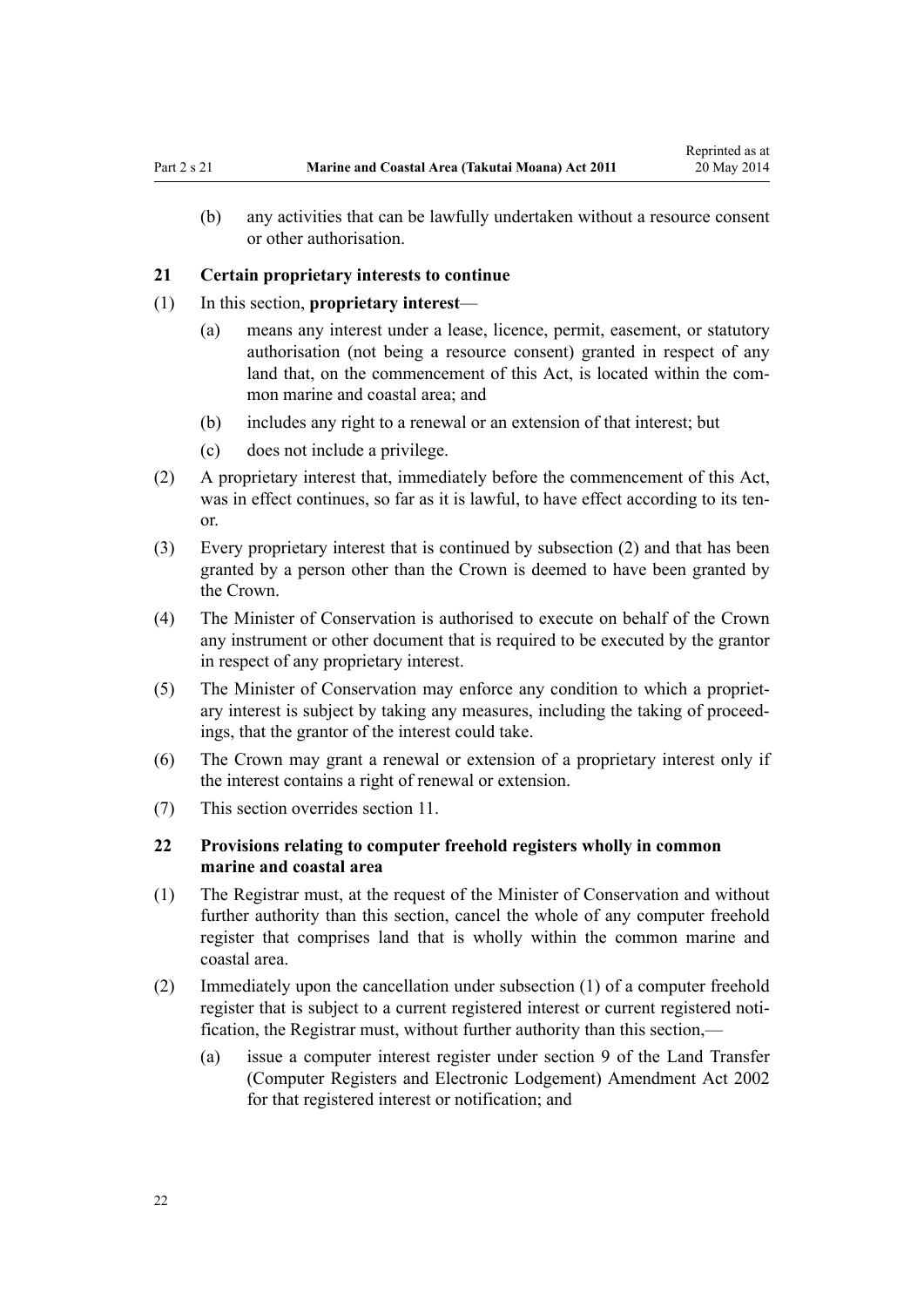- <span id="page-22-0"></span>(b) record on that computer interest register that the land to which the registered interest or notification relates is located in the common marine and coastal area.
- (3) When the interest or notification for which a computer interest register has been issued in accordance with subsection (2)(a) expires or is extinguished or is otherwise determined, the Registrar must, at the request of the Minister of Conservation and without further authority than this section, cancel the computer interest register.

# **23 Provisions relating to computer freehold register to land in common marine and coastal area and land above line of mean high-water springs**

- (1) If any computer freehold register comprises any land that is part of the common marine and coastal area as well as any adjacent land (the **adjacent land**) above the line of mean high-water springs, either the Minister of Conservation or the owner of the adjacent land may apply to the Registrar for the issue of a computer freehold register for the adjacent land.
- (2) On presentation of the application, the Registrar, on payment of the appropriate fee, must, despite anything in the [Land Transfer Act 1952,](http://prd-lgnz-nlb.prd.pco.net.nz/pdflink.aspx?id=DLM269031)—
	- (a) cancel the computer freehold register that comprises the land within the common marine and coastal area and the adjacent land; and
	- (b) issue a computer freehold register under [section 7](http://prd-lgnz-nlb.prd.pco.net.nz/pdflink.aspx?id=DLM140177) of the Land Transfer (Computer Registers and Electronic Lodgement) Amendment Act 2002 in the name of the owner of the adjacent land for the adjacent land; and
	- (c) note any current registered interest or current registered notification that relates to the adjacent land against that computer freehold register in the order in which it appears on the computer freehold register cancelled under paragraph (a); and
	- (d) issue a computer interest register under [section 9](http://prd-lgnz-nlb.prd.pco.net.nz/pdflink.aspx?id=DLM140179) of the Land Transfer (Computer Registers and Electronic Lodgement) Amendment Act 2002 for any registered interest or current registered notification that relates to land within the common marine and coastal area that was part of the computer freehold register cancelled under paragraph (a).
- (3) The Registrar may require the deposit of any survey plan necessary for the issue of a computer freehold register under subsection (2)(b).
- (4) To avoid doubt, no action taken under this section is subject to [Part 10](http://prd-lgnz-nlb.prd.pco.net.nz/pdflink.aspx?id=DLM236786) of the Resource Management Act 1991.

# **24 Exclusion of interests in marine and coastal area founded on adverse possession or prescriptive title**

(1) Despite any other enactment or rule of law, no person may claim an interest in any part of the marine and coastal area on the ground of adverse possession or prescriptive title.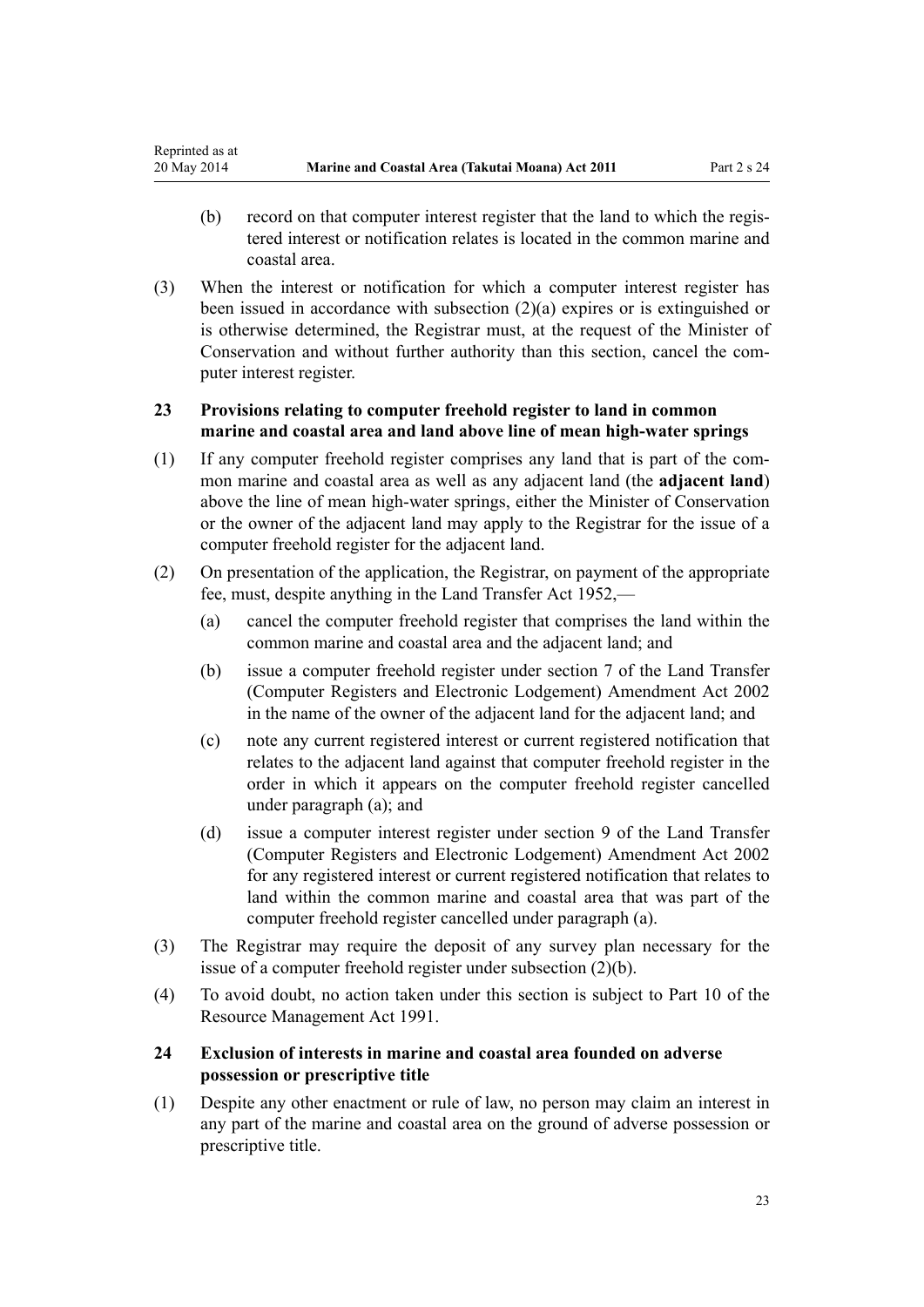<span id="page-23-0"></span>(2) No relief may be claimed by any person for any loss or damage arising from this section.

### **25 Local authorities may apply to Minister for redress for loss of divested areas**

- (1) A local authority that, as a result of the operation of [section 11\(3\) or \(4\)o](#page-16-0)r [17](#page-19-0), loses its title to any land in the common marine and coastal area that it had acquired by purchase may apply to the Minister of Conservation for redress.
- (2) In considering an application by a local authority under subsection (1), the Minister of Conservation must be guided by whichever of the following criteria is applicable:
	- (a) if the local authority purchased the relevant land at full market value, compensation is to be paid at current market value:
	- (b) if the local authority did not purchase the relevant land at full market value, redress is limited to compensation for direct financial loss to the local authority arising from the loss of ownership, including loss of—
		- (i) any income that the local authority would, but for the operation of [section 11\(3\) or \(4\)](#page-16-0) or [17](#page-19-0), have derived from the relevant part of the marine and coastal area; and
		- (ii) any investment that the local authority made in the land after purchase.
- (3) An application under subsection (1) must be made,—
	- (a) if the loss results from the operation of section  $11(3)$ , not later than 12 months after the commencement of this Act:
	- (b) if the loss results from the operation of section  $11(4)$  or [17](#page-19-0), not later than 12 months after the occurrence of the loss to which the application relates.
- (4) No court has jurisdiction to hear any claim in respect of any loss suffered by a local authority as a result of the operation of [section 11\(3\) or \(4\)](#page-16-0) or [17](#page-19-0).
- (5) Any application made under [section 25](http://prd-lgnz-nlb.prd.pco.net.nz/pdflink.aspx?id=DLM320246) of the Foreshore and Seabed Act 2004 that, on the commencement of this Act, has not yet been finally determined by the Minister of Conservation must be treated as if this Act (other than this subsection) had not been enacted.

Subpart 2—Public rights and powers over common marine and coastal area

### *Rights of access*

### **26 Rights of access**

(1) Every individual has, without charge, the following rights: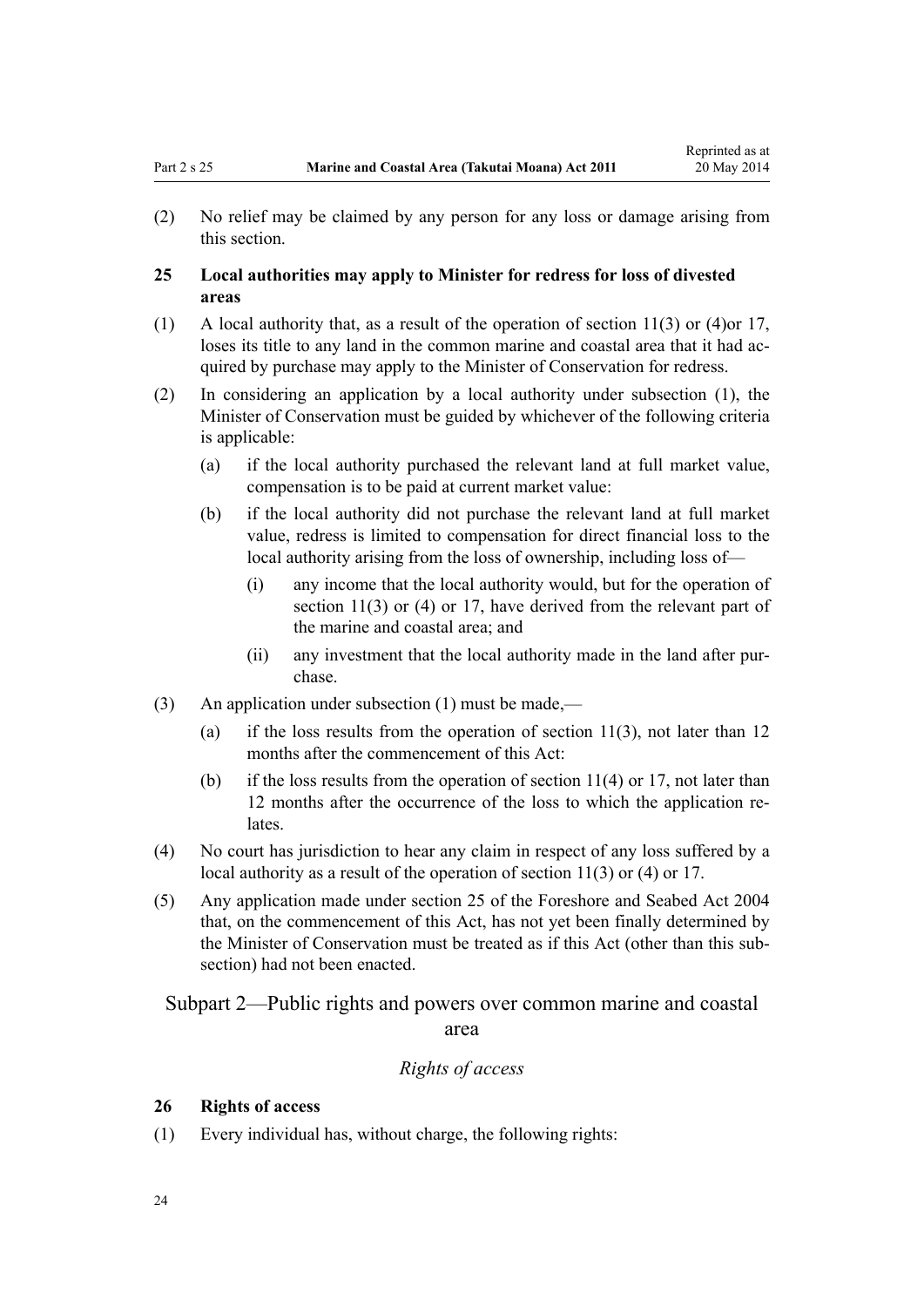- <span id="page-24-0"></span>(a) to enter, stay in or on, and leave the common marine and coastal area:
- (b) to pass and repass in, on, over, and across the common marine and coastal area:
- (c) to engage in recreational activities in or on the common marine and coastal area.
- (2) The rights conferred by this section are subject to any authorised prohibitions or restrictions that are imposed under [section 79,](#page-58-0) or by or under any other enactment.
- (3) A prohibition or restriction of the kind described in subsection (2) may, subject to the enactment in which it is contained or by which it is authorised, apply to—
	- (a) any or all of the rights conferred by this section:
	- (b) 1 or more ways of exercising those rights:
	- (c) 1 or more defined periods, or an indefinite period, or recurring periods of a stated kind:
	- (d) 1 or more specified areas.
- (4) In this section, **enactment** includes bylaws, regional plans, and district plans.

### *Rights of navigation*

#### **27 Rights of navigation within marine and coastal area**

- (1) Every person has the following rights:
	- (a) to enter, and pass and repass through, the marine and coastal area by ship:
	- (b) to temporarily anchor, moor, and ground within the marine and coastal area:
	- (c) to load and unload cargo, crew, equipment, and passengers within the marine and coastal area:
	- (d) to remain in a place within the marine and coastal area for a convenient time:
	- (e) to remain temporarily in a place within the marine and coastal area until wind or weather permits departure or until cargo has been obtained or repairs completed.
- (2) The rights conferred by subsection (1) include anything reasonably incidental to their exercise.
- (3) The rights conferred by subsection (1) may be exercised subject to any authorised restrictions and prohibitions that are imposed by or under an enactment, including restrictions and prohibitions imposed under [sections 78](#page-57-0) and [79.](#page-58-0)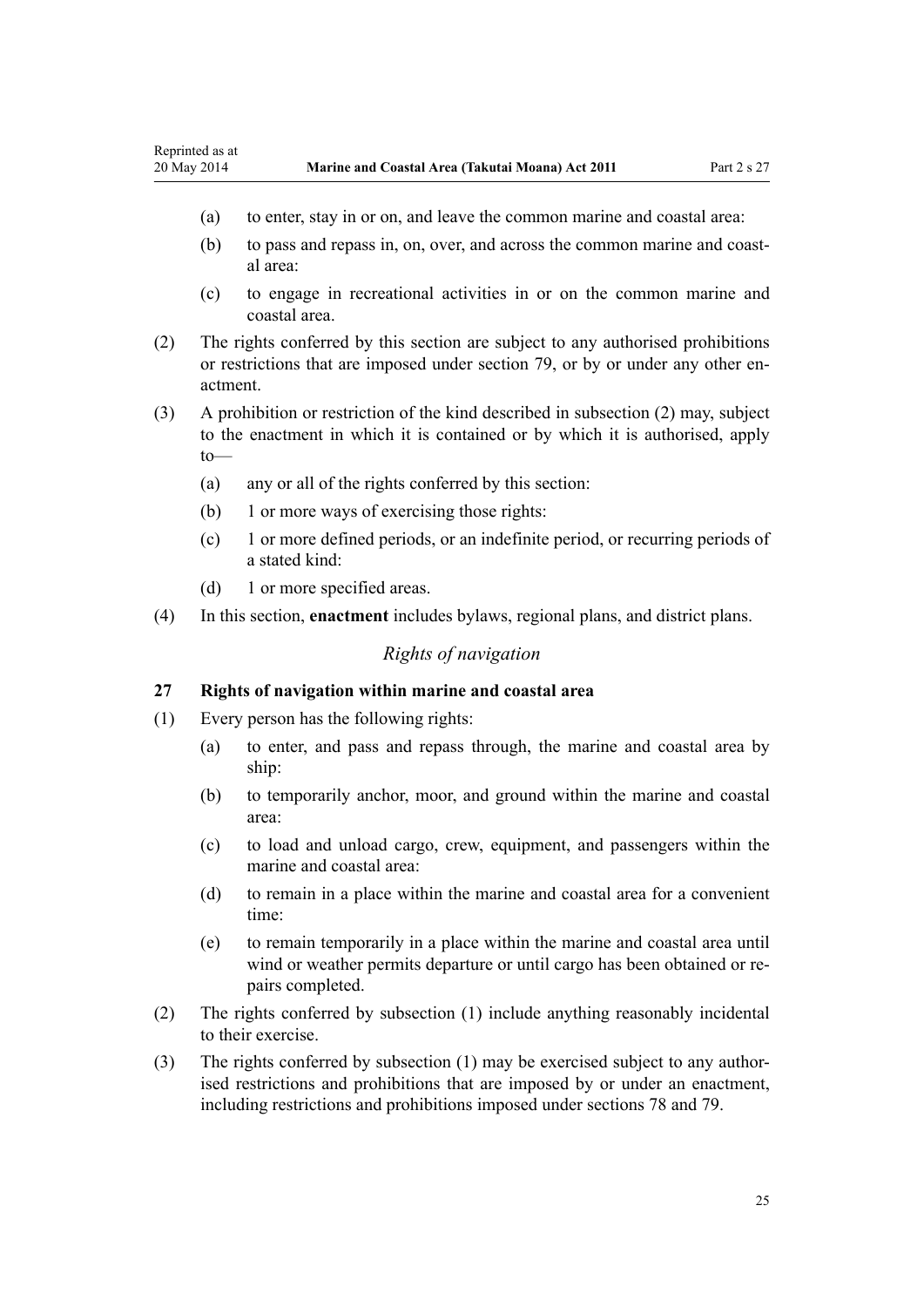- <span id="page-25-0"></span>(4) A restriction or prohibition of the kind described in subsection (3) may, subject to the enactment in which it is contained or by which it is authorised, apply to—
	- (a) 1 or more of the rights conferred by this section:
	- (b) 1 or more ways of exercising those rights:
	- (c) a definite period or an indefinite period, or recurring periods of a stated kind:
	- (d) 1 or more specified areas.
- (5) In this section, **enactment** includes bylaws, regional plans, and district plans.

# *Rights of fishing*

### **28 Fishing rights preserved**

- (1) Nothing in this Act prevents the exercise of any fishing rights conferred or recognised by or under an enactment or by a rule of law.
- (2) Subsection (1) is subject to [section 81.](#page-60-0)

### Subpart 3—Reclaimed land

### **29 Interpretation**

(1) In this section and in [sections 30 to 45,](#page-26-0) unless the context otherwise requires,—

**developer**, in relation to any reclaimed land, means the person (including a customary marine title group) who holds the resource consent for the reclamation by which the land is formed, whether or not that resource consent was obtained after the commencement or completion of the reclamation

**dispose of** includes sell, exchange, gift, and transfer

**eligible applicant**, in relation to an application under [section 35,](#page-27-0) means a person who, under a provision of that section, is entitled to make that application

**freehold interest** means an estate in fee simple but does not include a stratum estate in freehold or in leasehold created under the [Unit Titles Act 1972](http://prd-lgnz-nlb.prd.pco.net.nz/pdflink.aspx?id=DLM405590) or the [Unit Titles Act 2010](http://prd-lgnz-nlb.prd.pco.net.nz/pdflink.aspx?id=DLM1160400)

**interest** means a freehold interest or a lesser interest

**lesser interest** means an interest in reclaimed land that is less than a freehold interest and includes a lease, licence, or other right or title to occupy or use the land

**Minister** means the Minister of the Crown who, under the authority of any warrant or with the authority of the Prime Minister, is for the time being responsible for the administration of the [Land Act 1948](http://prd-lgnz-nlb.prd.pco.net.nz/pdflink.aspx?id=DLM250585)

**reclaimed land** means permanent land formed from land that formerly was below the line of mean high-water springs and that, as a result of a reclamation, is located above the line of mean high-water springs, but does not include—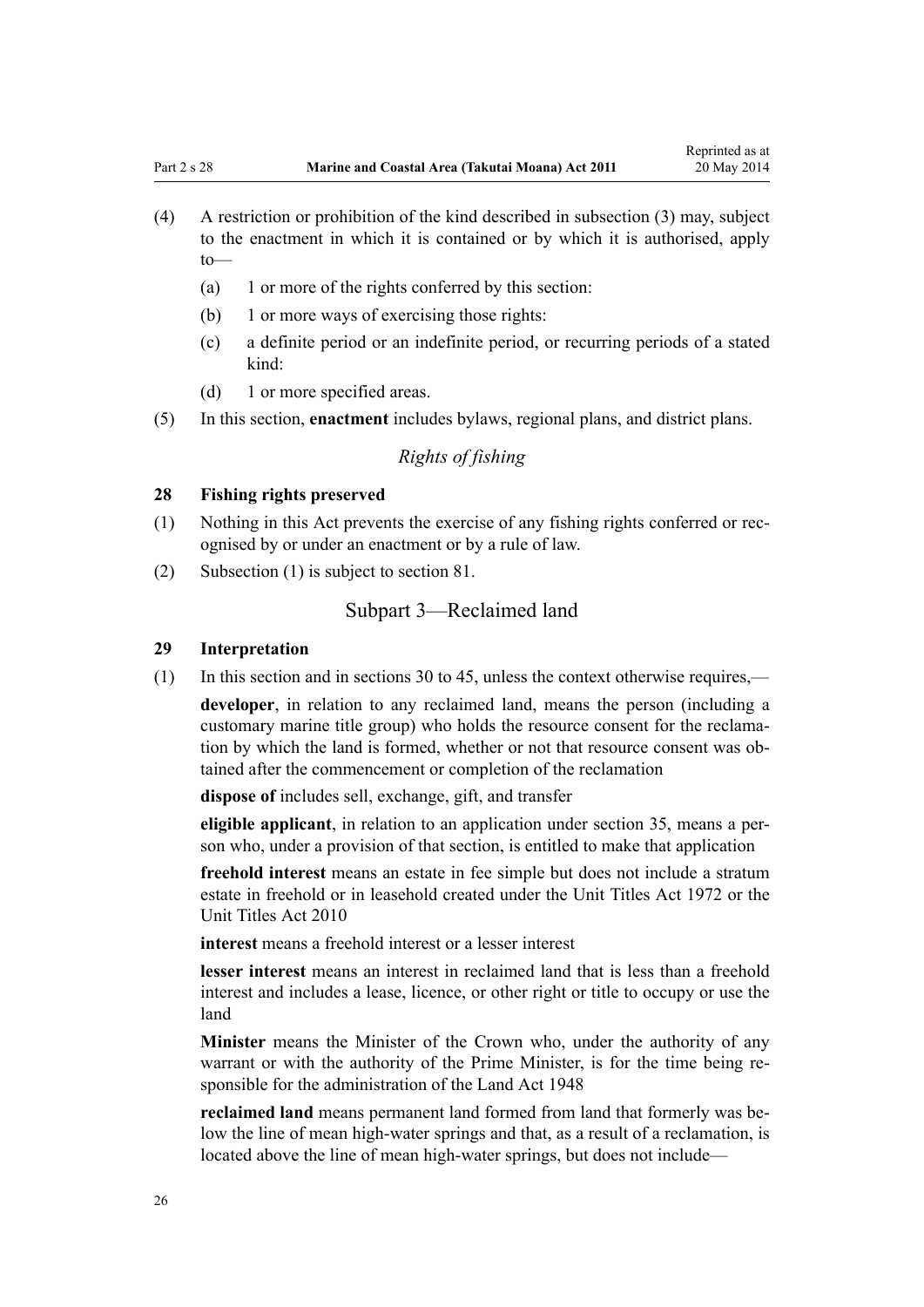- <span id="page-26-0"></span>(a) land that has arisen above the line of mean high-water springs as a result of natural processes, including accretion; or
- (b) structures such as breakwaters, moles, groynes, or sea walls

**reclaimed land subject to this subpart** means reclaimed land vested in the Crown under section 30 or 31, but does not include reclaimed land that is subject to a declaration under [section 32](#page-27-0).

(2) The purpose of this subpart is to provide certainty to business and development interests in respect of investments in reclamations and to balance the interests of all New Zealanders, including their interests in conservation.

### **30 Certain reclaimed land to vest in Crown**

- (1) Subsection (2) applies to any reclaimed land that is formed from the common marine and coastal area as a result of a lawful reclamation.
- (2) The full legal and beneficial ownership in any reclaimed land to which this subsection applies vests in the Crown absolutely if, after the commencement of this Act, a regional council approves a plan of survey, under [section 245\(5\)](http://prd-lgnz-nlb.prd.pco.net.nz/pdflink.aspx?id=DLM237630) of the Resource Management Act 1991, in respect of that land.
- (3) Subsection (4) applies to reclaimed land that is formed from the common marine and coastal area as a result of an unlawful reclamation.
- (4) The full legal and beneficial ownership in any reclaimed land to which this subsection applies vests in the Crown absolutely if the Minister signs a certificate that—
	- (a) describes the position and extent of the reclaimed land; and
	- (b) states that this subsection applies to the reclaimed land.
- (5) A certificate signed under subsection (4) is, in the absence of proof to the contrary, sufficient evidence of the matter stated in the certificate.
- (6) The [Land Act 1948](http://prd-lgnz-nlb.prd.pco.net.nz/pdflink.aspx?id=DLM250585) does not apply to reclaimed land vested by this section.

### **31 New status of existing reclaimed land**

- (1) This section applies to reclaimed land (**existing reclaimed land**) that,—
	- (a) immediately before the commencement of this Act, was—
		- (i) part of the public foreshore and seabed under the [Foreshore and](http://prd-lgnz-nlb.prd.pco.net.nz/pdflink.aspx?id=DLM319838) [Seabed Act 2004;](http://prd-lgnz-nlb.prd.pco.net.nz/pdflink.aspx?id=DLM319838) or
		- (ii) vested in the Crown under the [Land Act 1948](http://prd-lgnz-nlb.prd.pco.net.nz/pdflink.aspx?id=DLM250585); or
		- (iii) subject to the Foreshore and Seabed Endowment Revesting Act 1991; or
		- (iv) otherwise owned by the Crown; and
	- (b) is not set apart for a specified purpose.
- (2) On the commencement of this Act, the full legal and beneficial ownership of all existing reclaimed land vests in the Crown absolutely and, so far as it is,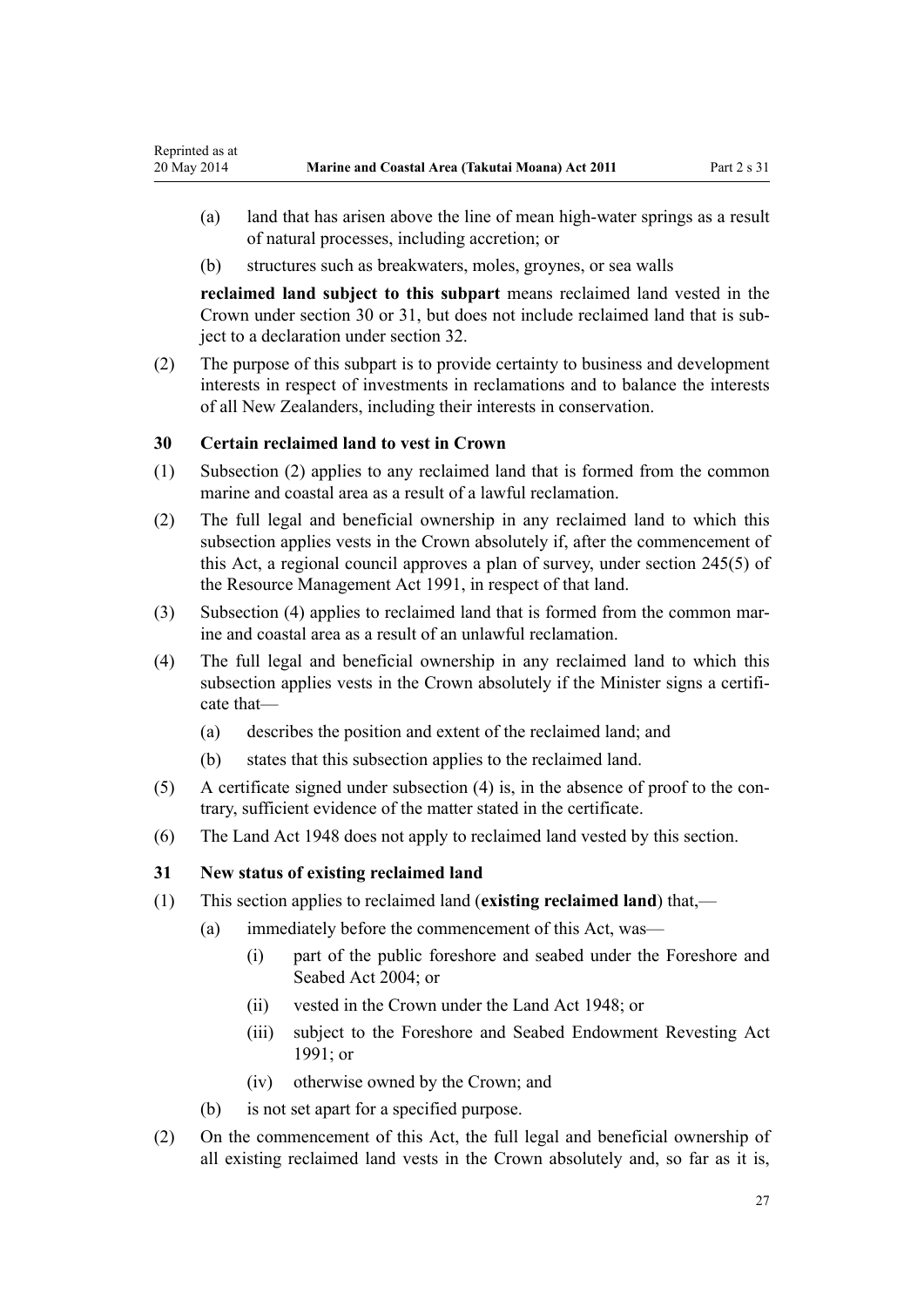<span id="page-27-0"></span>immediately before that commencement, subject to the [Foreshore and Seabed](http://prd-lgnz-nlb.prd.pco.net.nz/pdflink.aspx?id=DLM319838) [Act 2004](http://prd-lgnz-nlb.prd.pco.net.nz/pdflink.aspx?id=DLM319838), the Foreshore and Seabed Endowment Revesting Act 1991, or the [Land Act 1948](http://prd-lgnz-nlb.prd.pco.net.nz/pdflink.aspx?id=DLM250585), ceases to be subject to those Acts.

- (3) However, this section does not affect—
	- (a) any lesser interest held, immediately before the commencement of this Act, by a person other than the Crown in existing reclaimed land; or
	- (b) the ownership in structures fixed to, or under or over, existing reclaimed land.

### **32 Minister may declare reclaimed land to be subject to Land Act 1948**

- (1) The Minister may, by notice in the *Gazette*, declare any land of the following kind to be Crown land subject to the [Land Act 1948](http://prd-lgnz-nlb.prd.pco.net.nz/pdflink.aspx?id=DLM250585) and not to this Act:
	- (a) reclaimed land vested in the Crown by [section 30](#page-26-0) or [31](#page-26-0):
	- (b) reclaimed land in which the Crown has, at any time after the commencement of this Act, acquired the freehold interest.
- (2) A notice under subsection (1)—
	- (a) must describe the position and extent of the reclaimed land; and
	- (b) takes effect on the 28th day after its publication in the *Gazette*.

#### **33 Minister to administer reclaimed land subject to this subpart**

- (1) The Minister may perform and exercise the functions, duties, and powers of the Crown as owner in respect of every area of reclaimed land that is subject to this subpart.
- (2) The Minister may sign a certificate that—
	- (a) describes the position and extent of any land; and
	- (b) states that the land is, or is not, subject to this subpart.
- (3) A certificate signed under subsection (2) is, in the absence of proof to the contrary, sufficient evidence of the matter stated in the certificate.

### **34 Granting and disposition of interests in reclaimed land subject to this subpart**

- (1) The Minister may, in accordance with sections 35 to 41, grant interests in reclaimed land subject to this subpart.
- (2) The Crown may not dispose of any interest in reclaimed land subject to this subpart otherwise than in accordance with sections 35 to 41.
- **35 Eligible applicants for interests in reclaimed land subject to this subpart**
- (1) A developer of reclaimed land subject to this subpart that has been, or is being, or is to be formed may apply to the Minister for the grant to the developer of an interest in that reclaimed land.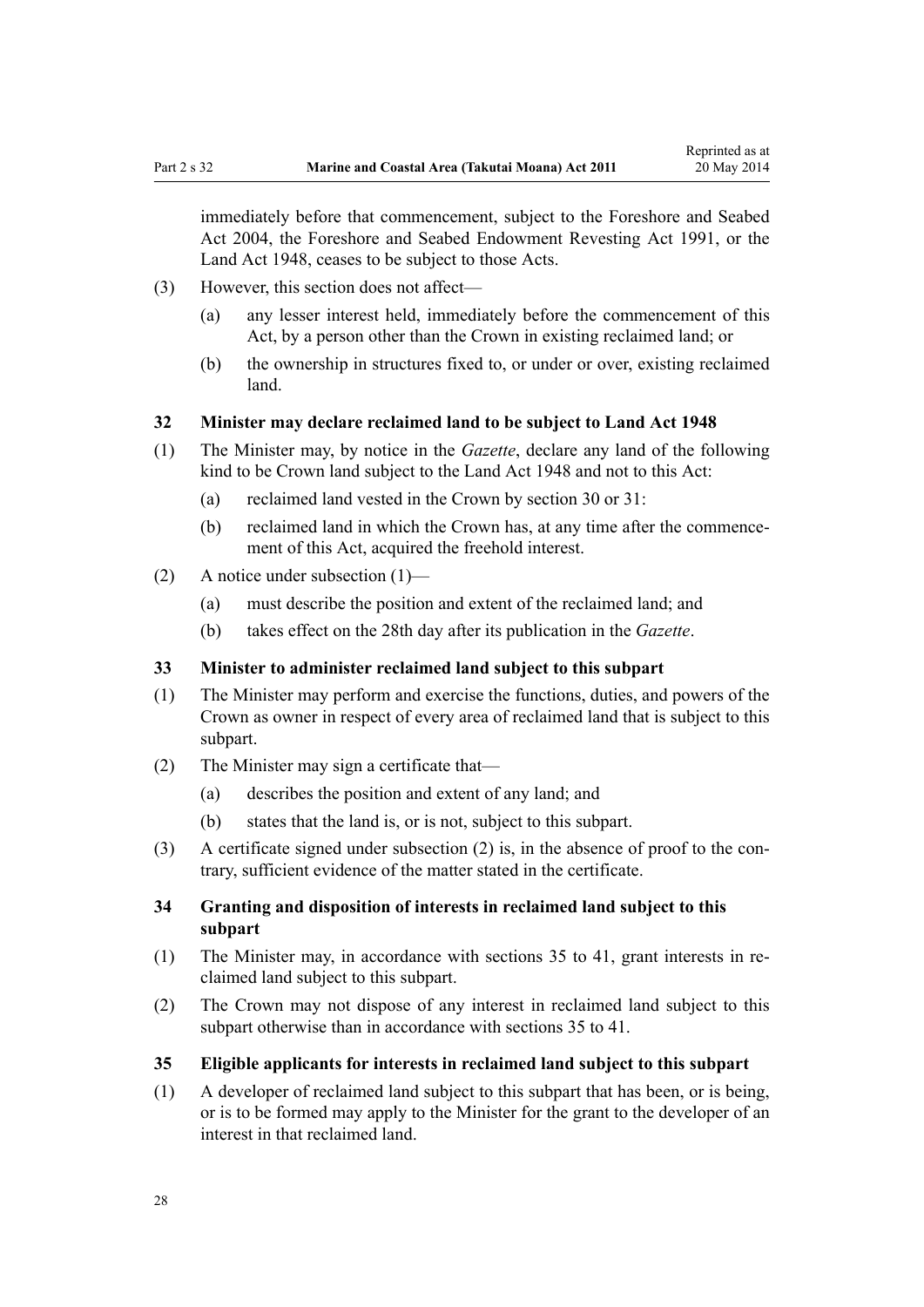- <span id="page-28-0"></span>(2) A network utility operator may apply to the Minister for the grant to the network utility operator of a lesser interest in reclaimed land subject to this subpart that has been, or is being, or is to be formed on the ground that the lesser interest is required for the purposes of the network utility operation undertaken by the network utility operator.
- (3) Subsection (4) applies if—
	- (a) reclaimed land has been subject to this subpart for more than 10 years; and
	- (b) no interest has been granted in that land; and
	- (c) no current application for the grant of an interest in that land is awaiting the Minister's determination.
- (4) If this subsection applies, any person may apply to the Minister for the grant to the person of an interest in the reclaimed land.
- (5) A developer or other person who makes an application under this section becomes liable to pay any fees payable under regulations made under this Act.
- (6) The fees referred to in subsection (5) are recoverable as a debt due to the Crown.
- (7) In this section, **network utility operator** and **network utility operation** have the same meanings as in [section 166](http://prd-lgnz-nlb.prd.pco.net.nz/pdflink.aspx?id=DLM236206) of the Resource Management Act 1991.

### **36 Determination of application by Minister**

- (1) When an application under [section 35](#page-27-0) is made by an eligible applicant, the Minister must, without limitation, determine the following matters:
	- (a) whether the applicant is to be granted an interest in the reclaimed land and, if so, whether that interest should be a freehold interest or a lesser interest:
	- (b) if a lesser interest is to be granted, the terms and conditions of that lesser interest:
	- (c) any conditions that must be fulfilled before any interest in the reclaimed land is granted:
	- (d) the encumbrances, restrictions, or conditions (if any) that should attach to any interest (including a freehold interest) to be granted:
	- (e) any consideration (whether by payment of price, rental or other charge, or by way of set-off, or in whole or partial settlement of any claim, including any claim under the [Treaty of Waitangi Act 1975\)](http://prd-lgnz-nlb.prd.pco.net.nz/pdflink.aspx?id=DLM435367) for the grant of the interest.
- (2) In determining the matters specified in subsection (1), the Minister must take into account the following matters, so far as they are applicable:
	- (a) the minimum interest in the reclaimed land that is reasonably needed to allow the purpose of the grant to be achieved: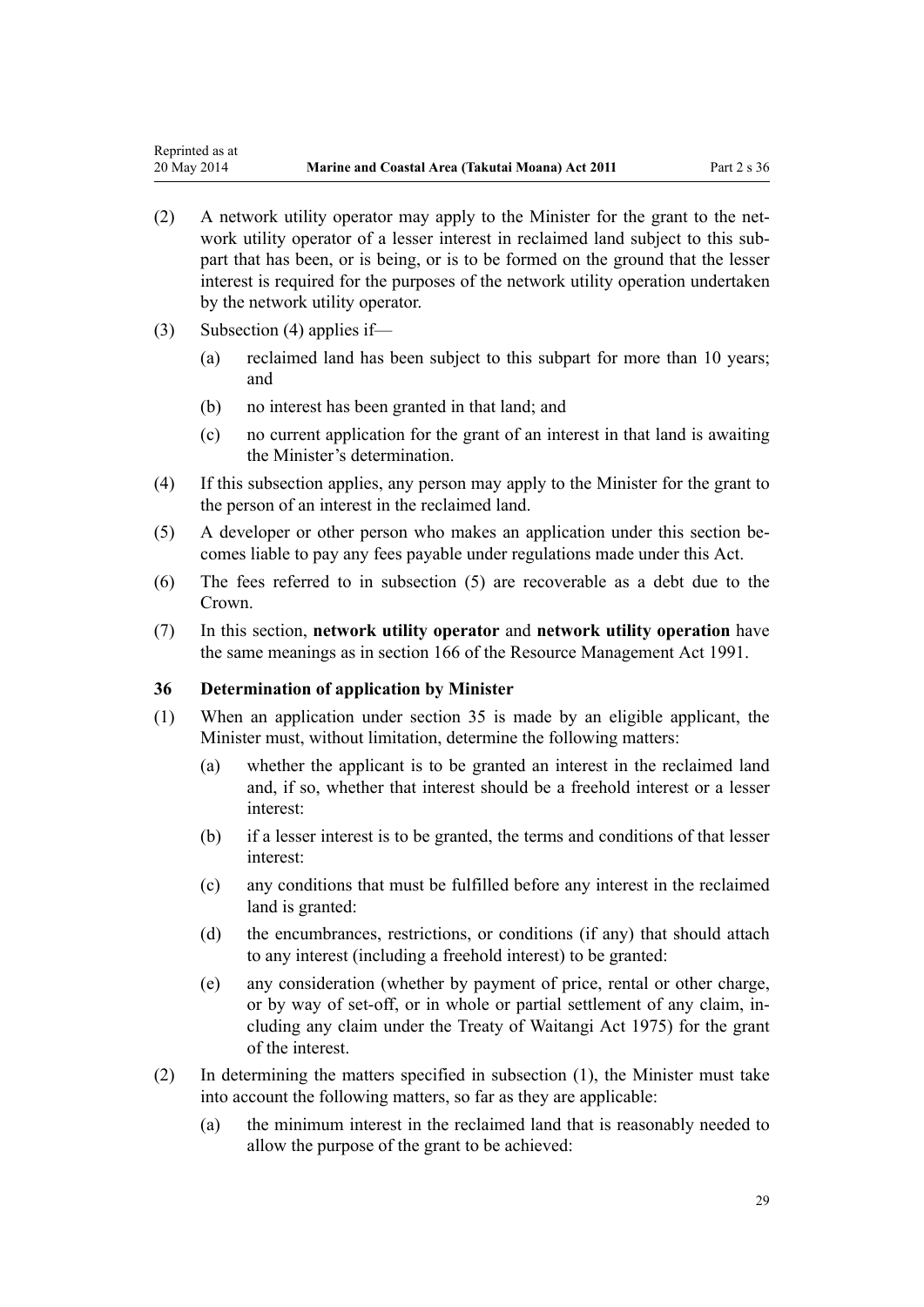- <span id="page-29-0"></span>(b) the public interest in the reclaimed land, including existing or proposed public use of the reclaimed land:
- (c) whether, and the extent to which, the public is benefiting, or is to benefit, from the use or proposed use of the reclaimed land:
- (d) any conditions or restrictions imposed on the resource consent that authorised the reclamation:
- (e) whether any historical claims have been made under the [Treaty of Wai](http://prd-lgnz-nlb.prd.pco.net.nz/pdflink.aspx?id=DLM435367)[tangi Act 1975](http://prd-lgnz-nlb.prd.pco.net.nz/pdflink.aspx?id=DLM435367) in respect of the reclaimed land or whether there are any pending applications under [Part 4:](#page-67-0)
- (f) the cultural value of the reclaimed land and surrounding area to tangata whenua:
- (g) the financial value of the reclaimed land to the Crown:
- (h) any natural or historic values associated with the reclaimed land:
- (i) the potential public access, amenity, and recreational values of the reclaimed land:
- (j) any special circumstances of the applicant, including the amount of any investment made by the applicant in respect of the reclaimed land.
- (3) The Minister may determine that several eligible applicants may each be granted a distinct interest in the reclaimed land.

### **37 Presumption that certain applicants to be granted freehold interest in reclaimed land subject to this subpart**

- (1) In the case of an application made under [section 35](#page-27-0) by an eligible applicant who is a person of a kind specified in subsection (2), the Minister's determination of the matter specified in section  $36(1)(a)$  must proceed on the basis that the person is to be granted a freehold interest in the reclaimed land unless—
	- (a) the person does not wish to be granted a freehold interest; or
	- (b) the Minister is satisfied, after considering the matters specified in [section](#page-28-0) [36\(2\)](#page-28-0), that there is good reason not to grant the person a freehold interest.
- (2) The persons are the following:
	- (a) any port company (as defined in [section 2\(1\)](http://prd-lgnz-nlb.prd.pco.net.nz/pdflink.aspx?id=DLM131688) of the Port Companies Act 1988):
	- (b) any port operator (as defined in [Part 3A](http://prd-lgnz-nlb.prd.pco.net.nz/pdflink.aspx?id=DLM5689750) of the Maritime Transport Act 1994):
	- (c) the company (as defined in [section 2](http://prd-lgnz-nlb.prd.pco.net.nz/pdflink.aspx?id=DLM125376) of the Auckland Airport Act 1987) that operates Auckland International Airport (including any entity that operates all or part of the airport and that is a subsidiary of, or successor to, that company):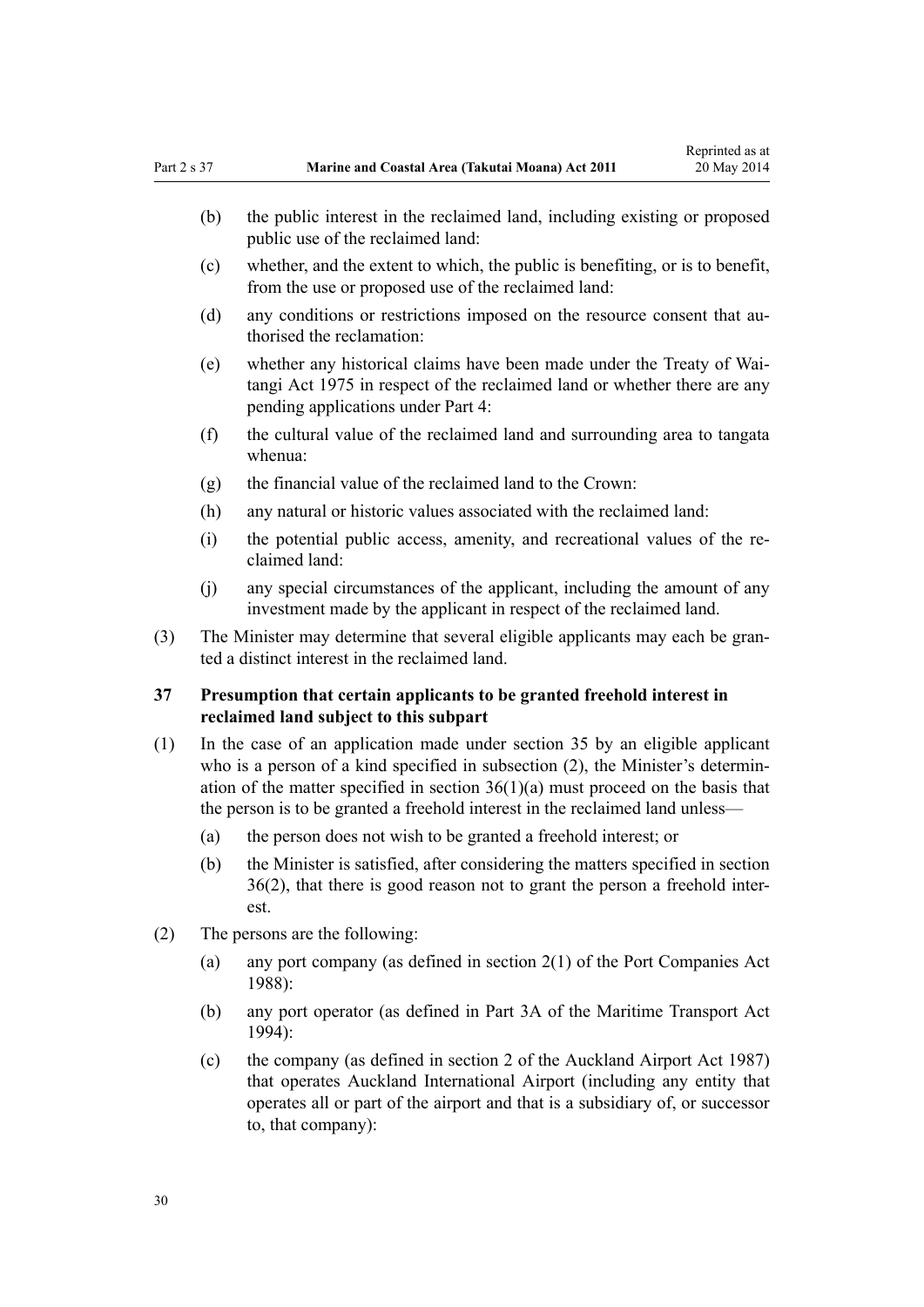(d) the company (as defined in [section 2](http://prd-lgnz-nlb.prd.pco.net.nz/pdflink.aspx?id=DLM211896) of the Wellington Airport Act 1990) that operates Wellington International Airport (including any entity that operates all or part of the airport and that is a subsidiary of, or successor to, that company).

Section 37(2)(b): replaced, on 23 October 2013, by [section 90](http://prd-lgnz-nlb.prd.pco.net.nz/pdflink.aspx?id=DLM4698973) of the Maritime Transport Amendment Act 2013 (2013 No 84).

#### **38 Notification of determination and variation**

<span id="page-30-0"></span>Reprinted as at

- (1) The Minister must notify the applicant of a determination under [section 36\(1\)](#page-28-0) and of any variation under subsection (3) of this section.
- (2) Before the Minister makes a determination under [section 36\(1\)](#page-28-0) or a variation under subsection (3) of this section, the Minister must give the applicant a reasonable opportunity to comment on the proposed determination or variation.
- (3) The Minister may, on the Minister's own initiative or on application by an applicant, vary a determination made under [section 36\(1\)](#page-28-0) before an interest in the reclaimed land to which the determination relates is vested under section 39 if that variation is, in the Minister's opinion, necessary or desirable—
	- (a) to take account of any of the matters specified in section  $36(2)$ ; or
	- (b) for any other reason.

#### **39 Vesting of interest in reclaimed land subject to this subpart**

- (1) The Minister may, by notice in the *Gazette*, vest in an applicant an interest in reclaimed land subject to this subpart if the Minister is satisfied that—
	- (a) the vesting is in accordance with a determination made under [section](#page-28-0) [36\(1\)](#page-28-0), as varied by any variations under section 38(3); and
	- (b) any conditions imposed under section  $36(1)(c)$  have been complied with or that adequate provision has been made to ensure that those conditions will be complied with; and
	- (c) a certificate under [section 245\(5\)\(b\)](http://prd-lgnz-nlb.prd.pco.net.nz/pdflink.aspx?id=DLM237630) of the Resource Management Act 1991 has been issued in respect of the reclaimed land.
- (2) Every *Gazette* notice published under subsection (1) must—
	- (a) state the name of the applicant in whom the interest is vested and describe the position and extent of the reclaimed land; and
	- (b) describe the interest vested; and
	- (c) describe any encumbrances or restrictions imposed on the interest, including any restrictions that apply under [section 44;](#page-34-0) and
	- (d) where the interest vested is a freehold interest and in any other case where the Minister considers it appropriate, be sent by the Minister to the Registrar, with a request that a computer register be issued accordingly; and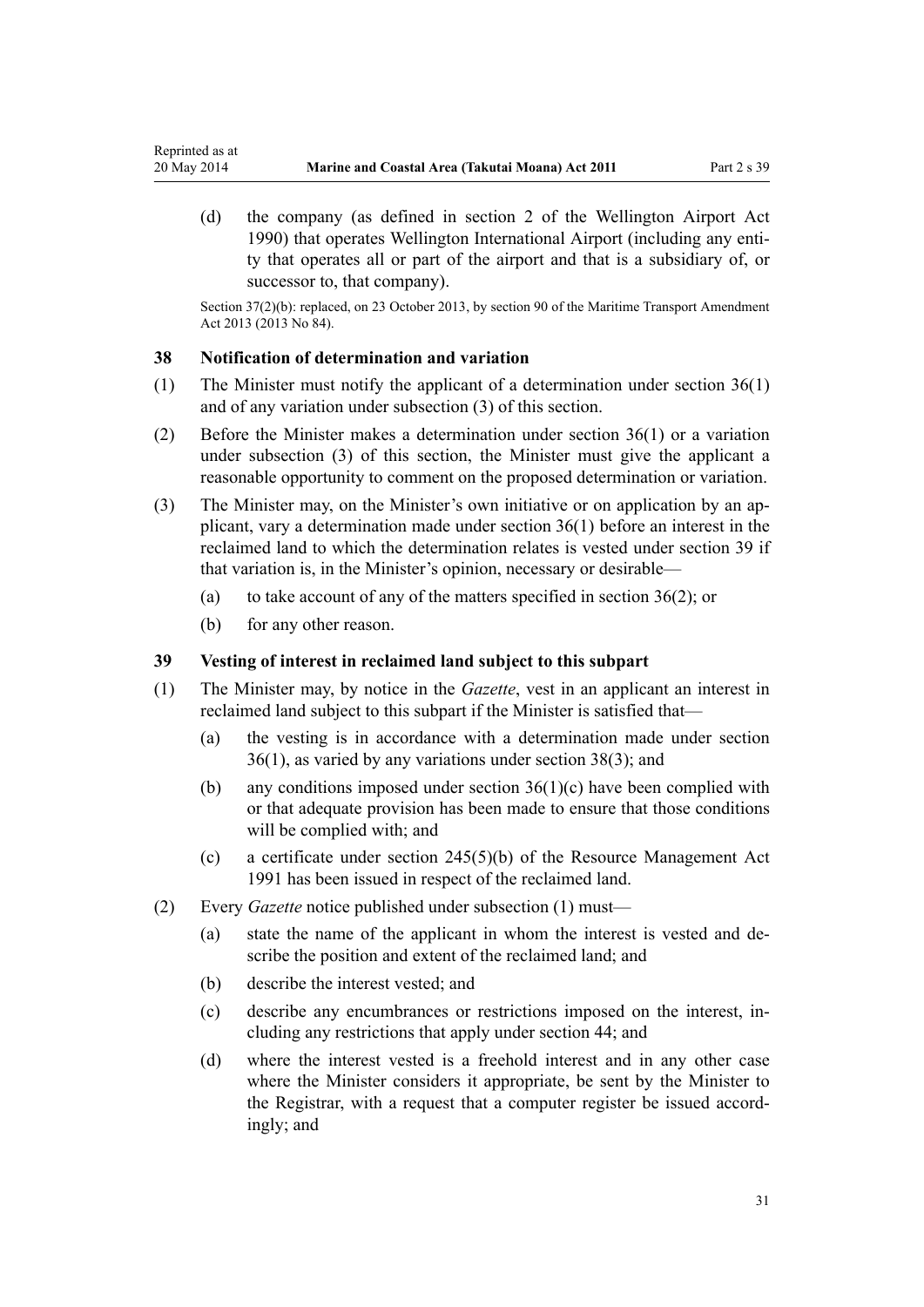- <span id="page-31-0"></span>(e) where the Registrar receives a request under paragraph (d), be registered by the Registrar after receipt from the Minister.
- (3) The Registrar must, in accordance with a request made under subsection  $(2)(d)$ ,—
	- (a) issue a computer register under the [Land Transfer \(Computer Registers](http://prd-lgnz-nlb.prd.pco.net.nz/pdflink.aspx?id=DLM140136) [and Electronic Lodgement\) Amendment Act 2002](http://prd-lgnz-nlb.prd.pco.net.nz/pdflink.aspx?id=DLM140136) in respect of the interest in the land vested by the *Gazette* notice; and
	- (b) record on that computer register—
		- (i) that the land is reclaimed land subject to [subpart 3 of Part 2](#page-25-0) of the Marine and Coastal Area (Takutai Moana) Act 2011; and
		- (ii) where the interest vested is a freehold interest, that the disposition of the freehold interest in that land is restricted by that subpart.

### **40 Application for renewal of interests less than freehold**

- (1) The holder of a lesser interest vested under [section 39\(1\)](#page-30-0) may apply to the Minister, not later than 3 months before the expiry of the existing interest, for a renewal of the interest in the same, or part of the same, reclaimed land.
- (2) If an application is made under subsection (1), the holder may continue to operate under the existing interest until the application is determined.
- (3) The holder of a lesser interest in reclaimed land may apply to the Minister for the vesting of a freehold interest in that land.
- (4) In determining an application under this section, the Minister must take into account the matters specified in [section 36\(2\)](#page-28-0), so far as those matters are relevant to the application.
- (5) This section also applies to a lesser interest vested in a person under [section](http://prd-lgnz-nlb.prd.pco.net.nz/pdflink.aspx?id=DLM239322) [355](http://prd-lgnz-nlb.prd.pco.net.nz/pdflink.aspx?id=DLM239322) or [355AA](http://prd-lgnz-nlb.prd.pco.net.nz/pdflink.aspx?id=DLM239326) of the Resource Management Act 1991 (as in force before the commencement of this Act) in land that has become reclaimed land subject to this subpart.

### **41 Pending applications under Resource Management Act 1991 that relate to reclaimed land**

- (1) This section applies to any application—
	- (a) that was made under [section 355\(1\)](http://prd-lgnz-nlb.prd.pco.net.nz/pdflink.aspx?id=DLM239322) of the Resource Management Act 1991, as in force immediately before the commencement of this Act; and
	- (b) that is to be, but has not yet been, substantively determined by the Minister of Conservation.
- (2) No applicant may apply under [section 35](#page-27-0) if—
	- (a) the applicant has previously made an application (**application A**) to which this section applies; and
	- (b) application A was withdrawn or discontinued; and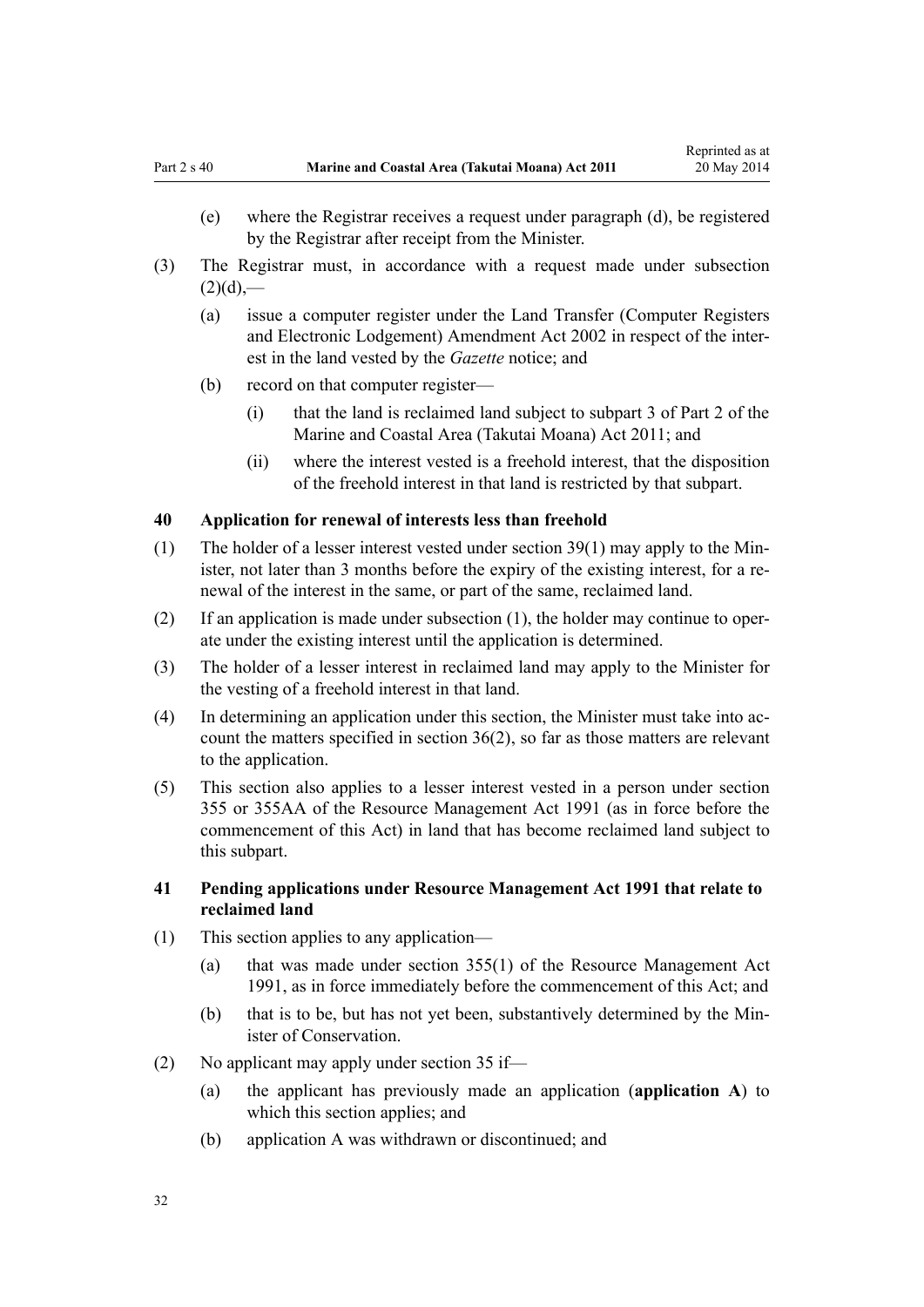- <span id="page-32-0"></span>(c) at the time of that withdrawal or discontinuance, application A was in competition with another application to which this section applies.
- (3) An application to which this section applies must (subject to subsections (4) to (7)) be considered and determined by the Minister of Conservation as if this subpart (other than this section) had not been enacted and as if the [Resource](http://prd-lgnz-nlb.prd.pco.net.nz/pdflink.aspx?id=DLM230264) [Management Act 1991](http://prd-lgnz-nlb.prd.pco.net.nz/pdflink.aspx?id=DLM230264) had not been amended by this Act.
- (4) However, an applicant who has made an application to which this section applies may make a request, in accordance with subsection (6), to have the application considered and determined under [section 35](#page-27-0) by the Minister (within the meaning of [section 29](#page-25-0)), but only if the conditions stated in subsection (5) are met.
- (5) The conditions referred to in subsection (4) are that—
	- (a) as at the commencement of this Act, the application is not in competition with any other application to which this section applies; and
	- (b) the applicant would (but for having made the application to which this section applies) be eligible to apply under [section 35](#page-27-0).
- (6) A request under subsection (4) must be made in writing to the Minister of Conservation not later than 180 days after the commencement of this Act.
- (7) On receipt of a request under subsection (4), the Minister of Conservation must refer all the documents relating to the application to the Minister (within the meaning of [section 29](#page-25-0)) and the reference of those documents must be treated as an application under [section 35.](#page-27-0)

### **42 Savings**

- (1) Where, as at the commencement of this Act, any right, title, or interest in reclaimed land is to be vested in a person under a determination of an application under [section 355](http://prd-lgnz-nlb.prd.pco.net.nz/pdflink.aspx?id=DLM239322) of the Resource Management Act 1991 (as in force immediately before the commencement of this Act) but the right, title, or interest has not yet been formally vested, the Minister of Conservation must, if satisfied that all relevant conditions have been fulfilled and the price (if any) has been paid, give effect to the determination as if—
	- (a) this subpart (other than this section) had not been enacted; and
	- (b) the [Resource Management Act 1991](http://prd-lgnz-nlb.prd.pco.net.nz/pdflink.aspx?id=DLM230264) had not been amended by this Act.
- (2) In subsection (1), **determination** includes an agreement referred to in [section](http://prd-lgnz-nlb.prd.pco.net.nz/pdflink.aspx?id=DLM239326) [355AA\(2\)\(b\)](http://prd-lgnz-nlb.prd.pco.net.nz/pdflink.aspx?id=DLM239326) of the Resource Management Act 1991 (as in force immediately before the commencement of this Act).
- **43 Land reclaimed from customary marine title areas by customary marine title groups**
- (1) In any case where a customary marine title group is the developer of reclaimed land that has been formed or is being formed or is to be formed from the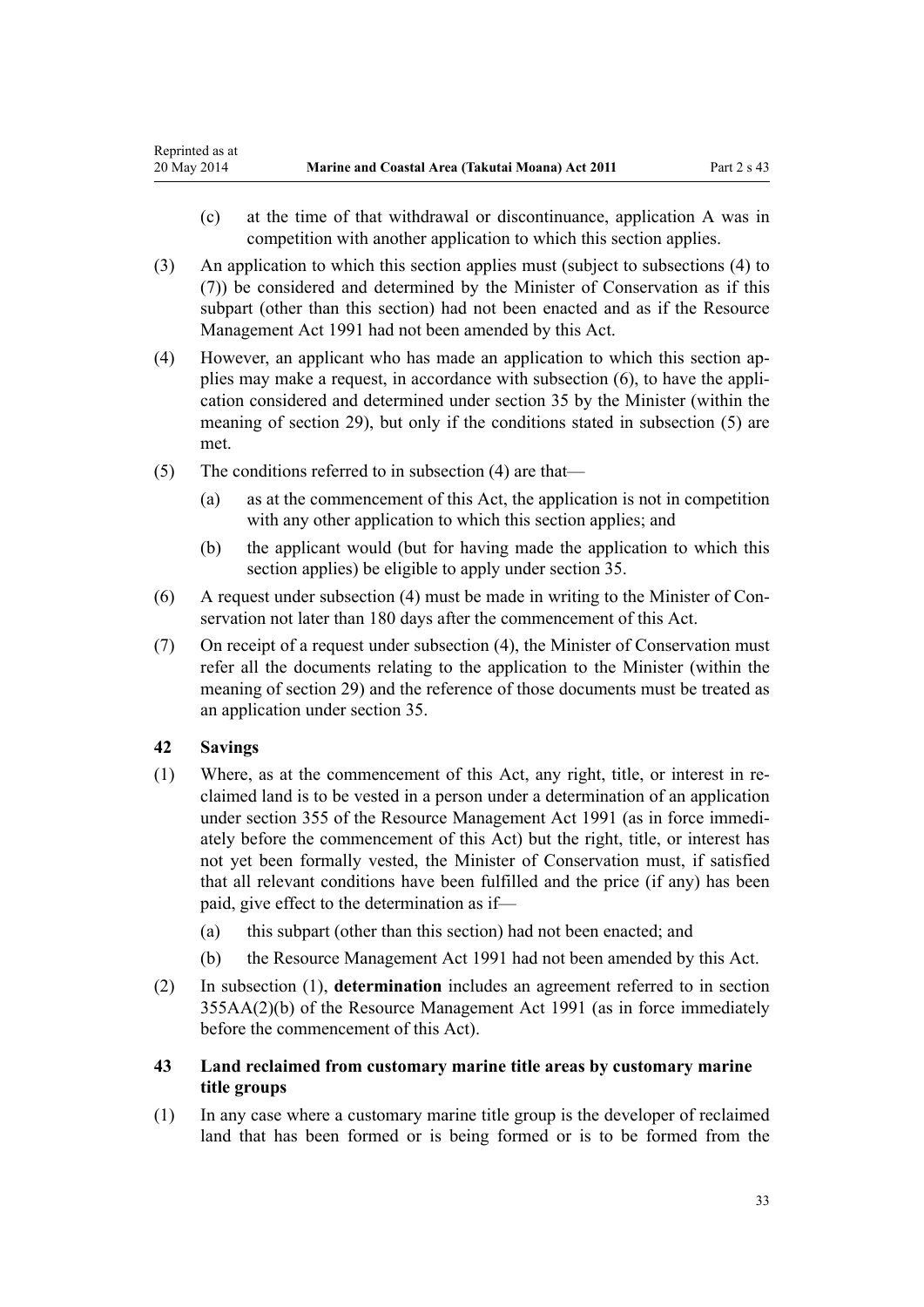group's customary marine title area, this section applies instead of [sections 31](#page-26-0) [to 41.](#page-26-0)

- (2) The customary marine title group may apply to the Minister in writing for an interest in the area of reclaimed land, and on making the application becomes liable to pay any fees payable under regulations made under this Act, which are recoverable as a debt due to the Crown.
- (3) On receiving an application duly made under subsection (2), the Minister must—
	- (a) consider the application by applying the criteria stated in [section 36\(2\)](#page-28-0), so far as they are applicable; and
	- (b) proceed on the basis that the customary marine title group is to be granted a freehold interest in the reclaimed land unless—
		- (i) the customary marine title group does not wish to be granted a freehold interest; or
		- (ii) the Minister is satisfied, after considering the matters specified in [section 36\(2\),](#page-28-0) that there is good reason not to grant the customary marine title group a freehold interest; and
	- (c) determine the application, including whether any conditions must be fulfilled before any interest in the reclaimed land is vested and the nature of any such conditions; and
	- (d) notify the customary marine title group of the determination.
- (4) Before the Minister makes a determination under subsection (3)(c), the Minister must give the customary marine title group a reasonable opportunity to comment on the proposed determination.
- (5) If satisfied that a certificate under [section 245\(5\)\(b\)](http://prd-lgnz-nlb.prd.pco.net.nz/pdflink.aspx?id=DLM237630) of the Resource Management Act 1991 has been issued in respect of the reclaimed land and that any conditions determined under subsection (3)(c) have been fulfilled, the Minister may, by notice in the *Gazette*, vest in the customary marine title group an interest in the reclaimed land.
- (6) Every *Gazette* notice published under subsection (5) must—
	- (a) state the name of the customary marine title group, and describe the position and extent of the reclaimed land; and
	- (b) describe the interest vested; and
	- (c) describe any encumbrances or restrictions imposed on the interest; and
	- (d) where the interest vested is a freehold interest and in any other case where the Minister considers it appropriate, be sent by the Minister to the Registrar, with a request that a computer register be issued accordingly; and
	- (e) where the Registrar receives a request under paragraph (d), be registered by the Registrar after receipt from the Minister.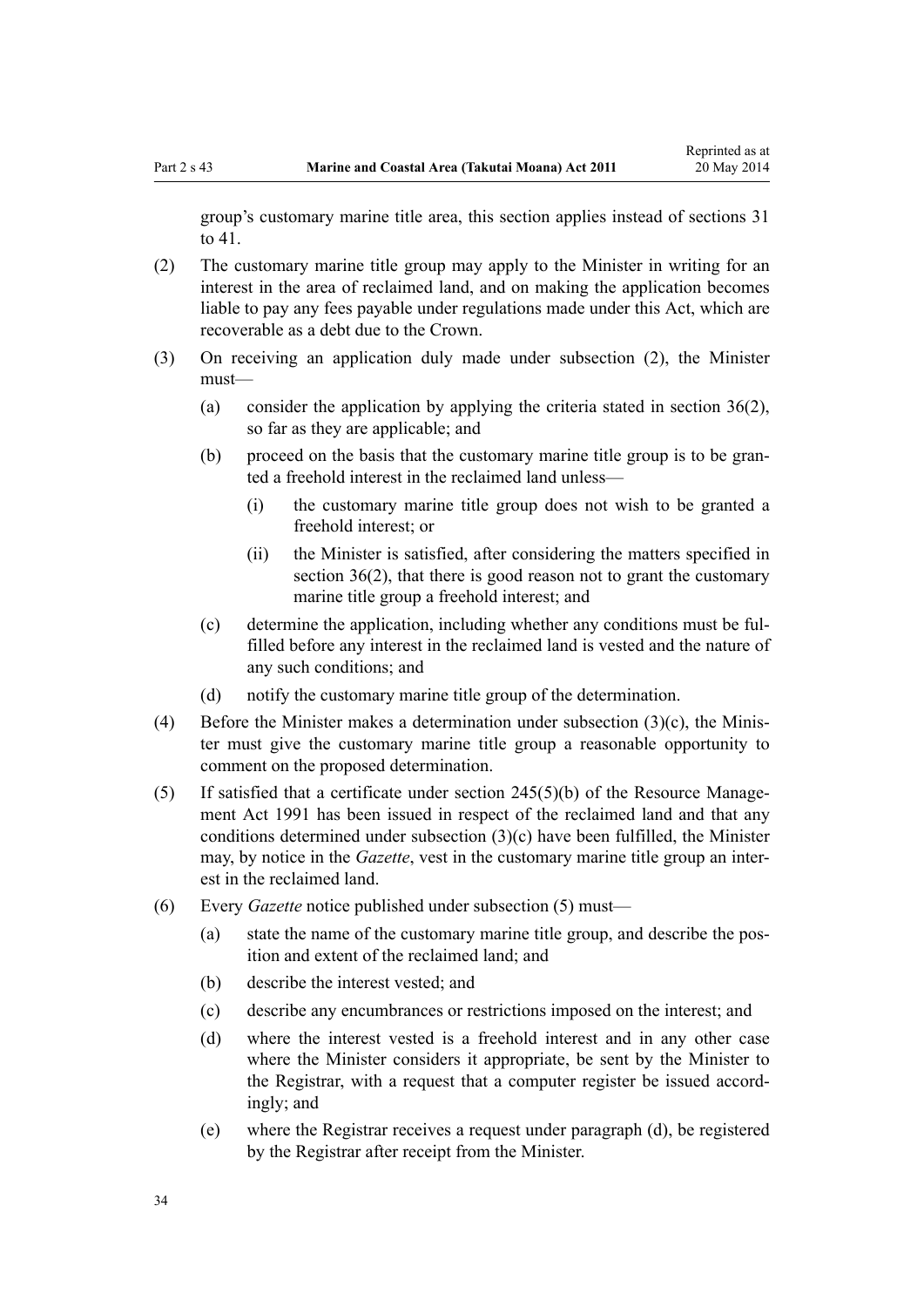(7) The Registrar must, in accordance with a request made under subsection (6)(d), issue a computer register under the [Land Transfer \(Computer Registers and](http://prd-lgnz-nlb.prd.pco.net.nz/pdflink.aspx?id=DLM140136) [Electronic Lodgement\) Amendment Act 2002](http://prd-lgnz-nlb.prd.pco.net.nz/pdflink.aspx?id=DLM140136) in respect of the interest in the land vested by the *Gazette* notice.

### *Rights of first refusal*

#### **44 Restrictions on disposition of freehold interest**

<span id="page-34-0"></span>Reprinted as at

- (1) For as long as a computer register issued for reclaimed land subject to this subpart contains a record made under [section 39\(3\)\(b\)](#page-30-0), the freehold interest in the land may not be disposed of otherwise than in accordance with [section 45](#page-35-0), but if that record is removed (in accordance with subsection (6) of this section) following a disposition in accordance with section 45, the freehold interest may be disposed of in any lawful way.
- (2) However, the restriction in subsection (1) does not apply to a disposition that—
	- (a) is made by a company to another company if both companies are—
		- (i) members of the same group (within the meaning of [section 5](http://prd-lgnz-nlb.prd.pco.net.nz/pdflink.aspx?id=DLM4632837) of the Financial Reporting Act 2013); or
		- (ii) related companies (within the meaning of [section 2\(3\)](http://prd-lgnz-nlb.prd.pco.net.nz/pdflink.aspx?id=DLM319576) of the Companies Act 1993); or
	- (b) affects not solely the freehold interest in the reclaimed land, but also 1 or more other assets.
- (3) The Minister may, at the request of the proprietor of the freehold interest and on payment of any fees payable under regulations made under this Act, sign a certificate stating that the freehold interest in reclaimed land has been disposed of in accordance with [section 45](#page-35-0) or that the disposition is permitted by subsection (2).
- (4) A certificate signed under subsection (3) is conclusive evidence of the matter stated in the certificate.
- (5) A transfer instrument purporting to effect a disposition to which subsection (1) applies—
	- (a) may not be presented for registration under the [Land Transfer Act 1952](http://prd-lgnz-nlb.prd.pco.net.nz/pdflink.aspx?id=DLM269031) unless the Minister has signed a certificate in respect of the disposition under subsection (3); and
	- (b) must, on being presented for registration under that Act, be accompanied by that certificate.
- (6) If the certificate presented under subsection  $(5)(b)$  states that the freehold interest in reclaimed land has been disposed of in accordance with [section 45](#page-35-0), the Registrar must on registration of the transfer instrument remove from the computer register the record made under [section 39\(3\)\(b\).](#page-30-0)

Section  $44(2)(a)(i)$ : amended, on 1 April 2014, by [section 126](http://prd-lgnz-nlb.prd.pco.net.nz/pdflink.aspx?id=DLM5740665) of the Financial Reporting (Amendments to Other Enactments) Act 2013 (2013 No 102).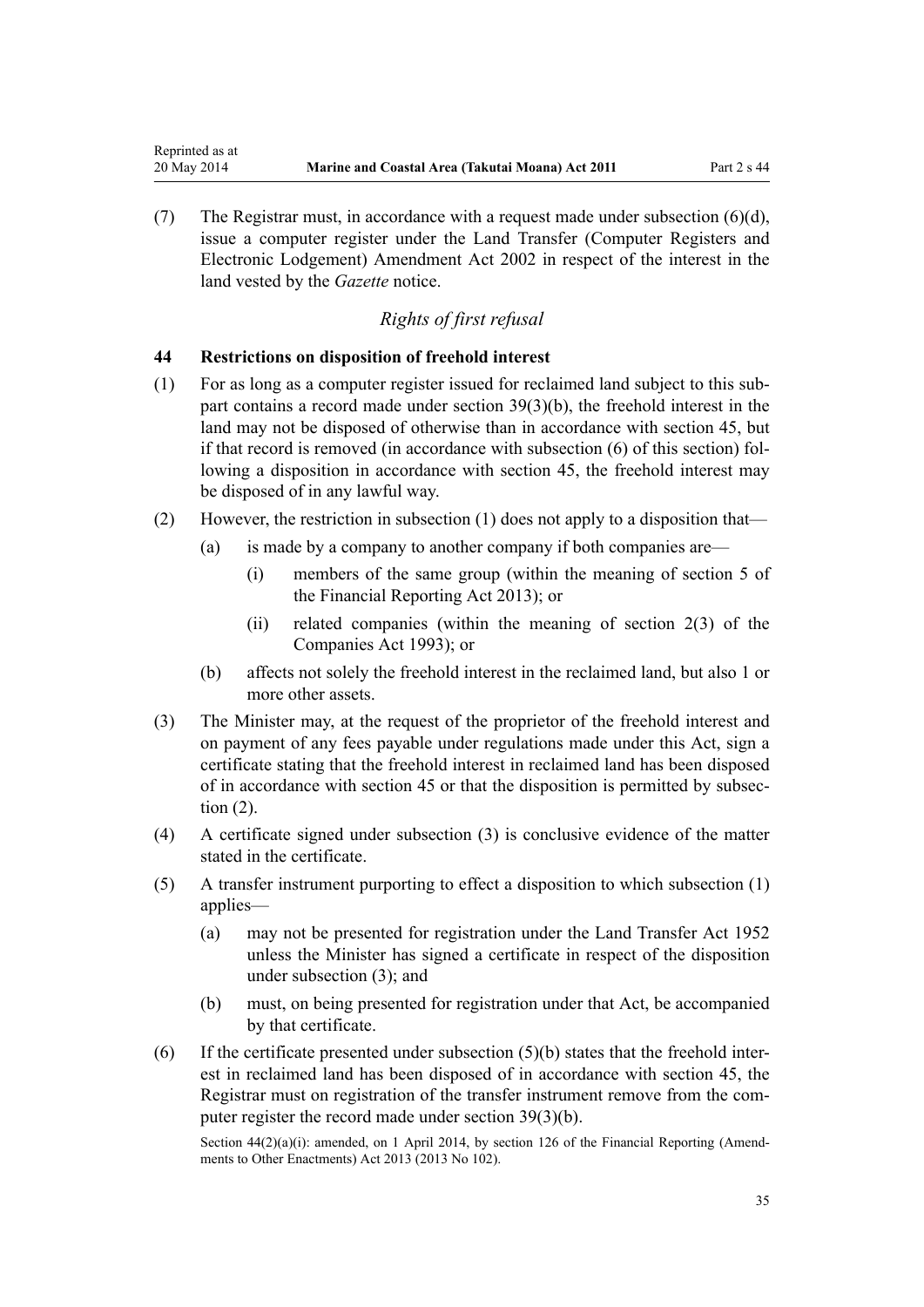### <span id="page-35-0"></span>**45 Offers to Minister, iwi or hapū, or public**

- (1) In order to dispose of a freehold interest in reclaimed land (the **freehold interest**) in compliance with this section, the proprietor of the freehold interest must dispose of the freehold interest in accordance with a written notice that is in effect at the time of the disposition and is given under whichever of subsection  $(2)$ ,  $(4)$ , or  $(6)$  is applicable.
- (2) A notice under this subsection—
	- (a) must be given to the Minister; and
	- (b) may be given at any time unless a notice under subsection (4) or (6) is in effect; and
	- (c) must state the following terms on which the Crown may acquire the freehold interest:
		- (i) the consideration:
		- (ii) any other terms and conditions.
- (3) If, within the period that the notice under subsection (2) is in effect, the Crown does not enter into a contract to acquire the freehold interest, the proprietor may give public notice under subsection (4).
- (4) A public notice under this subsection must be addressed to all iwi and hapū within the area in which the reclaimed land is located and must invite tenders from representatives of those iwi and hapū for the acquisition of the freehold interest and must state—
	- (a) the minimum consideration for the freehold interest, which may not be less than the consideration stated in the most recent notice given or sent under subsection (2):
	- (b) any other terms and conditions, which may not be more favourable than the terms and conditions stated in the most recent notice given under subsection (2).
- (5) If, within the period that the notice under subsection (4) is in effect, no iwi or hapū enters into a contract to acquire the freehold interest, the proprietor may, before the second anniversary of the day on which the notice was given to the Minister under subsection (2), give public notice under subsection (6).
- (6) A public notice under this subsection must invite tenders from any person for the acquisition of the freehold interest and state—
	- (a) the minimum consideration for the freehold interest, which may not be less than the consideration stated in the most recent public notice given under subsection (4):
	- (b) any other terms and conditions, which may not be more favourable than the terms and conditions stated in the most recent notice given under subsection  $(4)$ .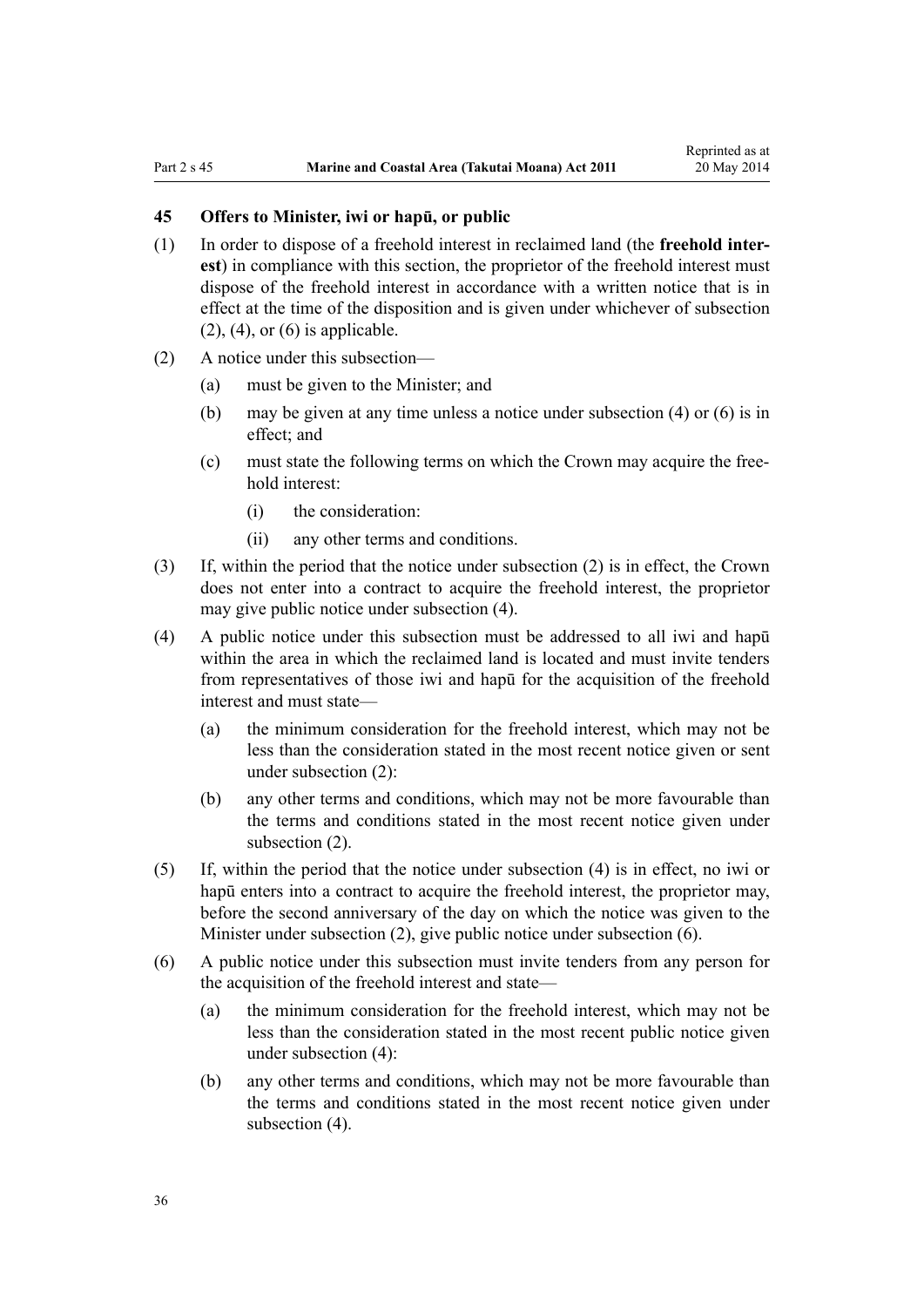(7) A notice given or published under subsection (2), (4), or (6) is in effect for the period that commences on the date on which the Minister receives the notice or, in the case of a public notice, the notice is first published and ends with the close of the 90th day after that date.

# **Part 3 Customary interests**

#### **46 Overview of this Part**

<span id="page-36-0"></span>Reprinted as at

This Part sets out the legal rights and interests that give expression to customary interests in the common marine and coastal area of New Zealand.

# Subpart 1—Participation in conservation processes in common marine and coastal area

## **47 Participation in conservation processes**

- (1) In this section and sections 48 to 50, **affected iwi, hapū, or whānau** means iwi, hapū, or whānau that exercise kaitiakitanga in a part of the common marine and coastal area where a conservation process is being considered.
- (2) Affected iwi, hapū, or whānau have the right to participate in conservation processes in the common marine and coastal area.
- (3) For the purposes of subsection (1), the conservation processes are—
	- (a) applications made under [section 5](http://prd-lgnz-nlb.prd.pco.net.nz/pdflink.aspx?id=DLM398113) of the Marine Reserves Act 1971 for the purpose of declaring or extending a marine reserve:
	- (b) proposals under [section 22](http://prd-lgnz-nlb.prd.pco.net.nz/pdflink.aspx?id=DLM25372) of the Marine Mammals Protection Act 1978 to define and declare or extend a marine mammal sanctuary:
	- (c) proposals under the enactments relevant to conservation protected areas to declare or extend conservation protected areas:
	- (d) publicly notified applications for concessions:
	- (e) applications made under [regulation 12](http://prd-lgnz-nlb.prd.pco.net.nz/pdflink.aspx?id=DLM168830) of the Marine Mammals Protection Regulations 1992 for permits authorising marine mammal watching.

#### **48 Notification of conservation process**

- (1) If an application or a proposal is made for a conservation process, notice must be given as provided for in subsection (2), by—
	- (a) the Director-General, in the case of those referred to in section  $47(3)(a)$ to (d); and
	- (b) the applicant, in the case of an application referred to in section  $47(3)(e)$ .
- (2) Notice must be given as soon as is reasonably practicable after the application or proposal is received by the Director-General and may be given—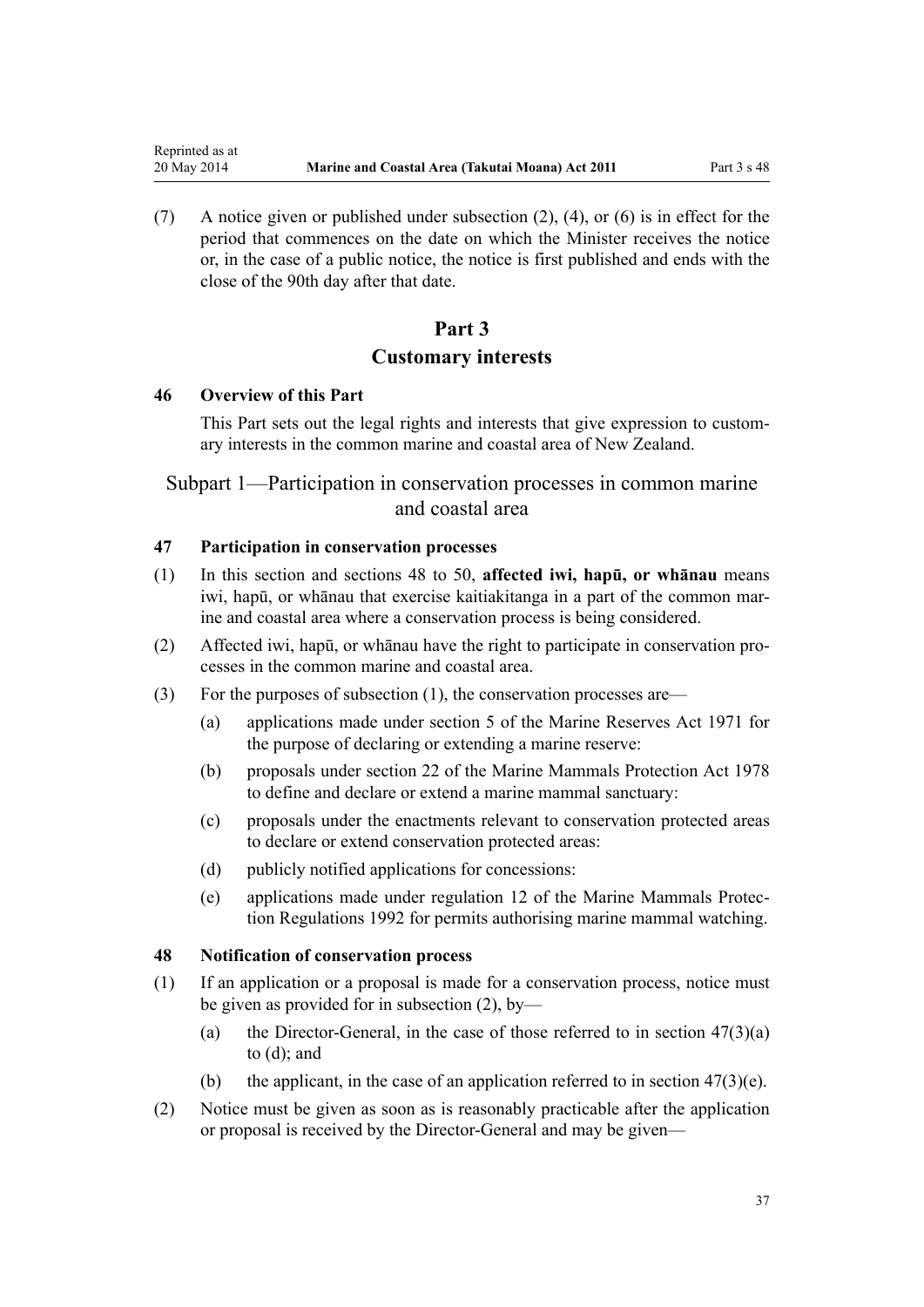- (a) as part of any public notice given to members of the public generally of the matter to which it relates; or
- (b) in a case where the Director-General is not otherwise required to give public notice, to the affected iwi, hapū, or whānau in particular in any publication circulating in the locality to which the proposal relates.
- (3) A notice given under this section must—
	- (a) include advice that any iwi, hapū, or whānau that consider they are affected iwi, hapū, or whānau may provide that advice to the Director-General; and
	- (b) state the day by which any iwi, hapū, or whānau who may be affected must provide their views; and
	- (c) provide sufficient information about the subject matter and scope of the application or proposal—
		- (i) to inform iwi, hapū, or whānau who may be affected, of the obligations on the Director-General under this subpart; and
		- (ii) to assist affected iwi, hapū, or whānau to decide whether they wish to make a submission on the application or proposal; and
		- (iii) to advise where further information on an application or proposal may be viewed.
- (4) In the event of a dispute as to whether, or which, iwi, hapū, or whānau are affected by an application or proposal, the Director-General must—
	- (a) seek, and may rely on, any evidence that in his or her opinion is of sufficient authority to resolve the dispute; and
	- (b) advise iwi, hapū, or whānau without delay of the decision made under this subsection, with reasons.
- (5) A decision of the Director-General as to whether iwi, hapū, or whānau are affected is final.

## **49 Obligation on decision maker**

If the Director-General is advised by iwi, hapū, or whānau and accepts, or determines under [section 48\(4\)](#page-36-0), that they are affected iwi, hapū, or whānau, the decision maker must have particular regard to the views of those affected iwi, hapū, or whānau in considering the application or proposal.

#### **50 Stranded marine mammals**

- (1) In this section **marine mammal** has the same meaning as in [section 2](http://prd-lgnz-nlb.prd.pco.net.nz/pdflink.aspx?id=DLM25116) of the Marine Mammals Protection Act 1978.
- (2) This section applies if marine mammals are stranded in or on the common marine and coastal area.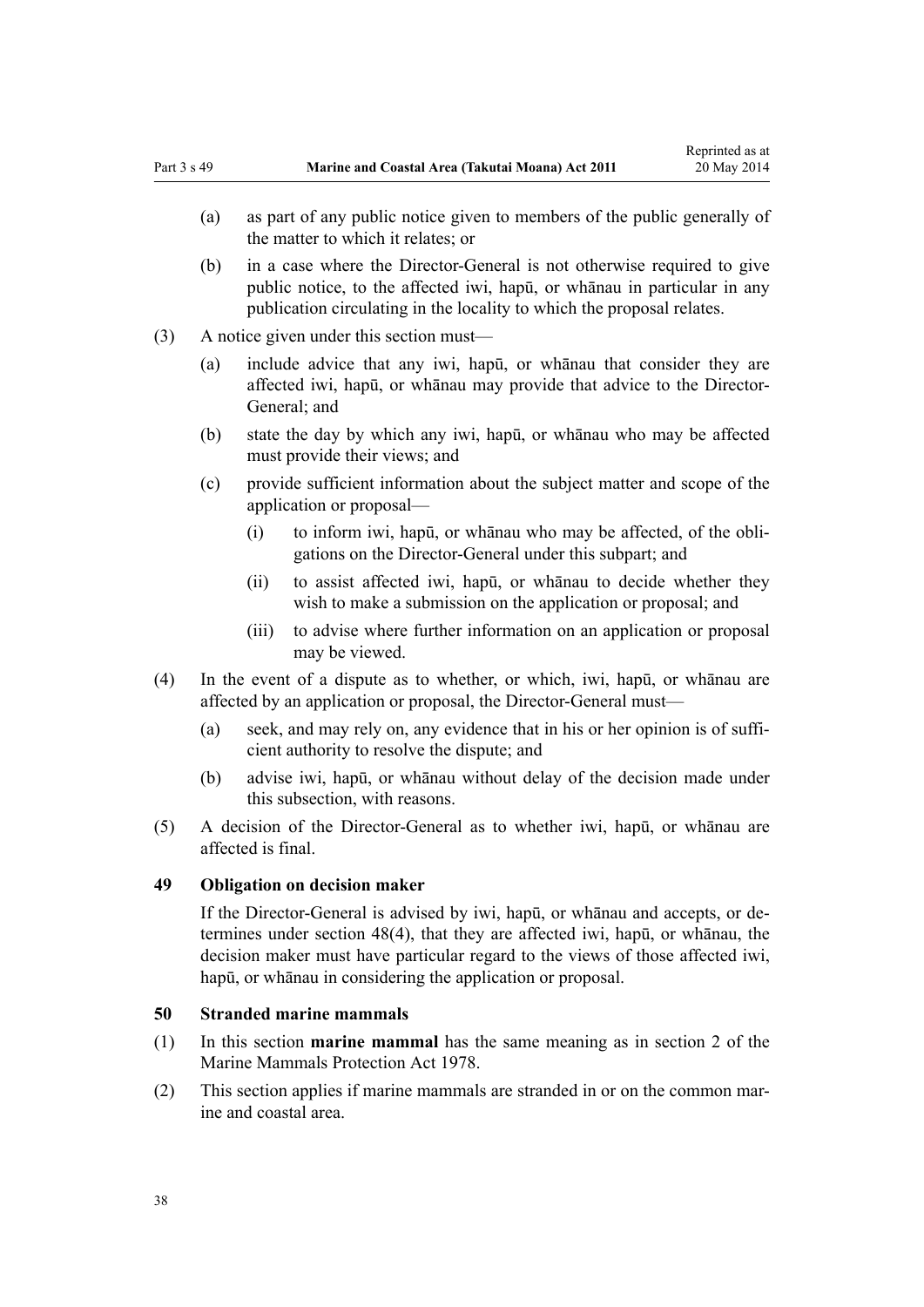- (3) When making decisions about managing a stranded marine mammal, a marine mammals officer must—
	- (a) ensure that the welfare of the marine mammal and public safety are the primary considerations; and
	- (b) have particular regard to the views of any affected iwi, hapū, or whanau expressed to the officer.
- (4) In subsection (3), **marine mammals officer**—

<span id="page-38-0"></span>Reprinted as at

- (a) means a person declared or appointed to be a marine mammals officer under [section 11](http://prd-lgnz-nlb.prd.pco.net.nz/pdflink.aspx?id=DLM25336) of the Marine Mammals Protection Act 1978; and
- (b) includes any other person authorised under [section 18](http://prd-lgnz-nlb.prd.pco.net.nz/pdflink.aspx?id=DLM25362) of that Act to manage stranded marine mammals.

## Subpart 2—Protected customary rights

## **51 Meaning of protected customary rights**

- (1) A **protected customary right** is a right that—
	- (a) has been exercised since 1840; and
	- (b) continues to be exercised in a particular part of the common marine and coastal area in accordance with tikanga by the applicant group, whether it continues to be exercised in exactly the same or a similar way, or evolves over time; and
	- (c) is not extinguished as a matter of law.
- (2) A **protected customary right** does not include an activity—
	- (a) that is regulated under the [Fisheries Act 1996](http://prd-lgnz-nlb.prd.pco.net.nz/pdflink.aspx?id=DLM394191); or
	- (b) that is a commercial aquaculture activity (within the meaning of [section](http://prd-lgnz-nlb.prd.pco.net.nz/pdflink.aspx?id=DLM324356) [4](http://prd-lgnz-nlb.prd.pco.net.nz/pdflink.aspx?id=DLM324356) of the Maori Commercial Aquaculture Claims Settlement Act 2004); or
	- (c) that involves the exercise of—
		- (i) any commercial Māori fishing right or interest, being a right or interest declared by [section 9](http://prd-lgnz-nlb.prd.pco.net.nz/pdflink.aspx?id=DLM281460) of the Treaty of Waitangi (Fisheries Claims) Settlement Act 1992 to be settled; or
		- (ii) any non-commercial Māori fishing right or interest, being a right or interest subject to the declarations in [section 10](http://prd-lgnz-nlb.prd.pco.net.nz/pdflink.aspx?id=DLM281461) of the Treaty of Waitangi (Fisheries Claims) Settlement Act 1992; or
	- (d) that relates to—
		- (i) wildlife within the meaning of the [Wildlife Act 1953](http://prd-lgnz-nlb.prd.pco.net.nz/pdflink.aspx?id=DLM276813), or any animals specified in [Schedule 6](http://prd-lgnz-nlb.prd.pco.net.nz/pdflink.aspx?id=DLM278592) of that Act:
		- (ii) marine mammals within the meaning of the [Marine Mammals](http://prd-lgnz-nlb.prd.pco.net.nz/pdflink.aspx?id=DLM25110) [Protection Act 1978;](http://prd-lgnz-nlb.prd.pco.net.nz/pdflink.aspx?id=DLM25110) or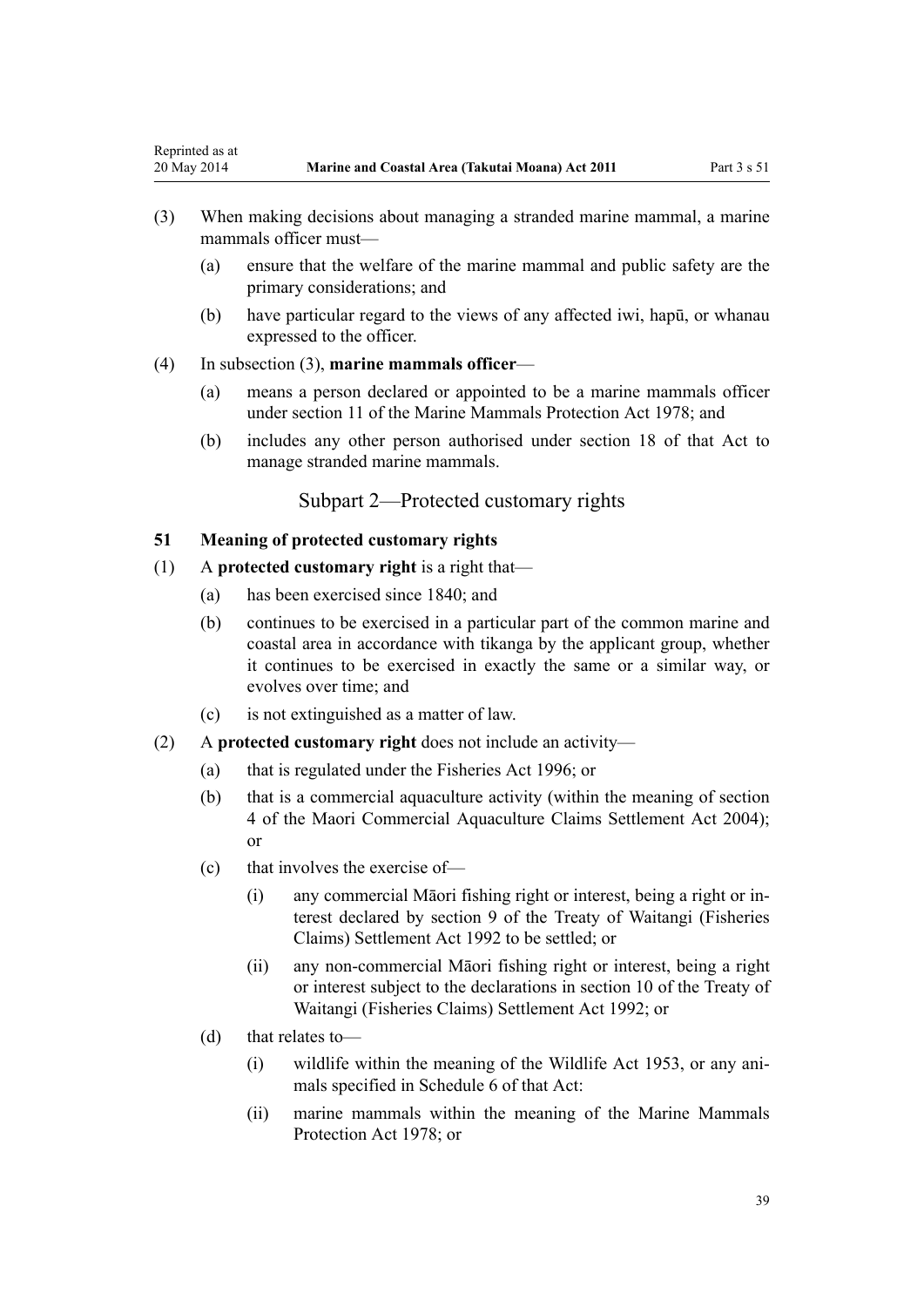- <span id="page-39-0"></span>(e) that is based on a spiritual or cultural association, unless that association is manifested by the relevant group in a physical activity or use related to a natural or physical resource (within the meaning of [section 2\(1\)](http://prd-lgnz-nlb.prd.pco.net.nz/pdflink.aspx?id=DLM230272) of the Resource Management Act 1991).
- (3) An applicant group does not need to have an interest in land in or abutting the specified part of the common marine and coastal area in order to establish protected customary rights.

## **52 Scope and effect of protected customary rights**

- (1) A protected customary right may be exercised under a protected customary rights order or an agreement without a resource consent, despite any prohibition, restriction, or imposition that would otherwise apply in or under [sections](http://prd-lgnz-nlb.prd.pco.net.nz/pdflink.aspx?id=DLM231949) [12 to 17](http://prd-lgnz-nlb.prd.pco.net.nz/pdflink.aspx?id=DLM231949) of the Resource Management Act 1991.
- (2) In exercising a protected customary right, a protected customary rights group is not liable for—
	- (a) the payment of coastal occupation charges imposed under [section 64A](http://prd-lgnz-nlb.prd.pco.net.nz/pdflink.aspx?id=DLM233610) of the Resource Management Act 1991; or
	- (b) the payment of royalties for sand and shingle imposed by regulations made under the [Resource Management Act 1991](http://prd-lgnz-nlb.prd.pco.net.nz/pdflink.aspx?id=DLM230264).
- (3) However, subsections (1) and (2) apply only if a protected customary right is exercised in accordance with—
	- (a) tikanga; and
	- (b) the requirements of this subpart; and
	- (c) a protected customary rights order or an agreement that applies to the customary rights group; and
	- (d) any controls imposed by the Minister of Conservation under [section 57](#page-42-0).
- (4) A protected customary rights group may do any of the following:
	- (a) delegate or transfer the rights conferred by a protected customary rights order or an agreement in accordance with tikanga:
	- (b) derive a commercial benefit from exercising its protected customary rights, except in relation to the exercise of—
		- (i) a non-commercial aquaculture activity; or
		- (ii) a non-commercial fishery activity that is not a right or interest subject to the declarations in [section 10](http://prd-lgnz-nlb.prd.pco.net.nz/pdflink.aspx?id=DLM281461) of the Treaty of Waitangi (Fisheries Claims) Settlement Act 1992:
	- (c) determine who may carry out any particular activity, use, or practice in reliance on a protected customary rights order or agreement:
	- (d) limit or suspend, in whole or in part, the exercise of a protected customary right.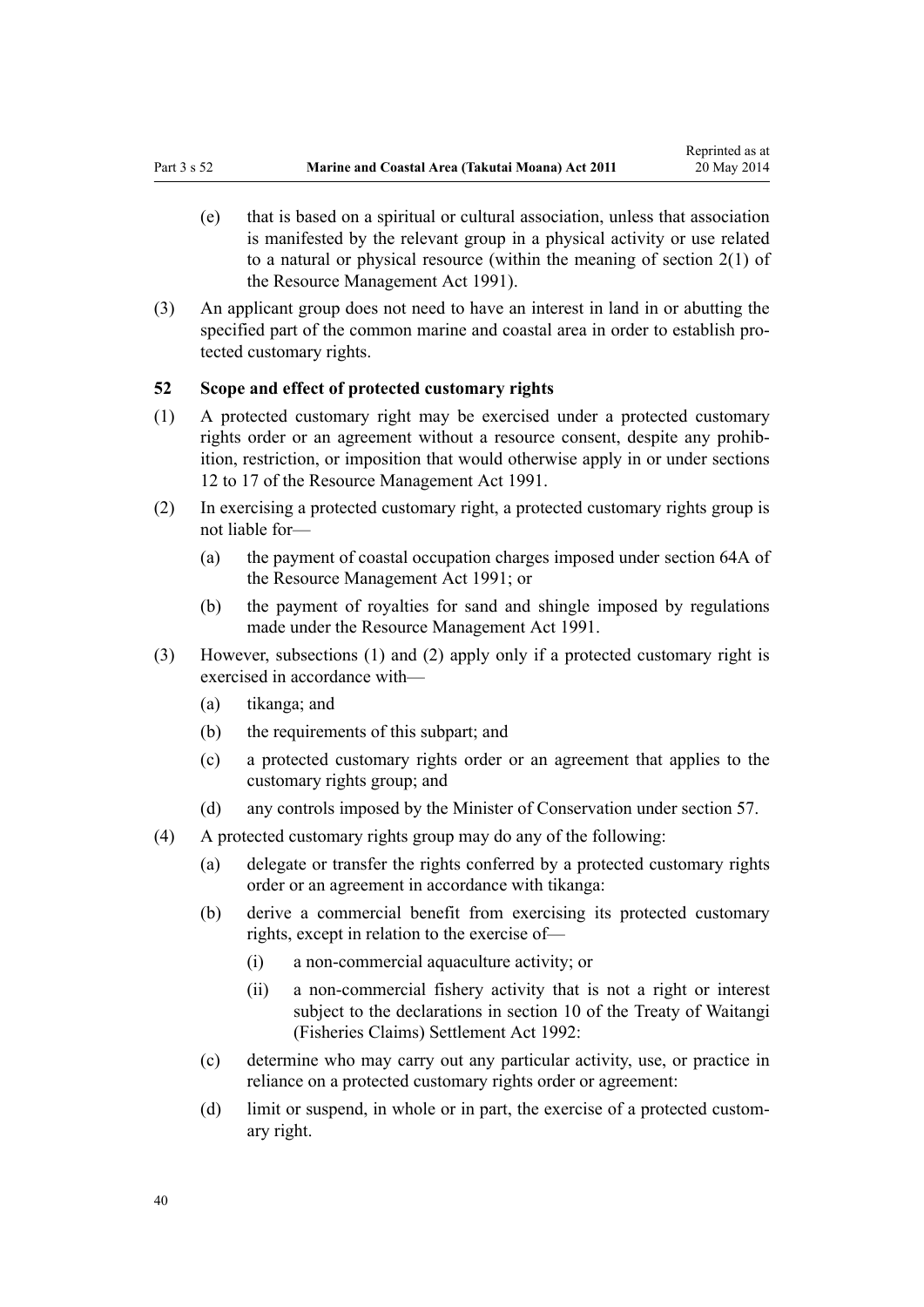#### **53 Delegations and transfers of protected customary rights**

Reprinted as at

- (1) A delegation or transfer may only be made under [section 52\(4\)](#page-39-0) to a person identified in a protected customary rights order or an agreement as a person to whom a right may be delegated or transferred.
- (2) A delegation or transfer of a protected customary right must be—
	- (a) notified to each of the persons or bodies referred to in section  $110(2)(b)$ ; and
	- (b) registered in accordance with [section 114](#page-75-0).
- (3) A delegation or transfer does not take effect until,—
	- (a) in the case of a protected customary rights order, the order is varied in accordance with [section 111;](#page-74-0) and
	- (b) in the case of an agreement, the agreement is varied.

#### **54 Limitations on exercise of protected customary rights**

- (1) A protected customary right does not include any right or title over the part of the common marine and coastal area where the protected customary right is exercised, other than the rights provided for in [section 52](#page-39-0).
- (2) A protected customary right must be exercised in accordance with—
	- (a) any terms, conditions, or limitations on the scale, extent, and frequency of the activity specified in the order or in the agreement; and
	- (b) any controls imposed by the Minister of Conservation under [section 56](#page-41-0).

#### **55 Effect of protected customary rights on resource consent applications**

- (1) This section applies if an application for a resource consent for an activity to be undertaken wholly or in part within a protected customary rights area is lodged on or after the date that—
	- (a) a protected customary rights agreement comes into effect under [section](#page-68-0)  $96(1)(a)$ ; or
	- (b) a protected customary rights order is sealed in accordance with [section](#page-75-0) [113](#page-75-0).
- (2) A consent authority must not grant a resource consent for an activity (including a controlled activity) to be carried out in a protected customary rights area if the activity will, or is likely to, have adverse effects that are more than minor on the exercise of a protected customary right, unless—
	- (a) the relevant protected customary rights group gives its written approval for the proposed activity; or
	- (b) the activity is one to which subsection (3) applies.
- (3) The existence of a protected customary right does not limit or otherwise affect the grant of—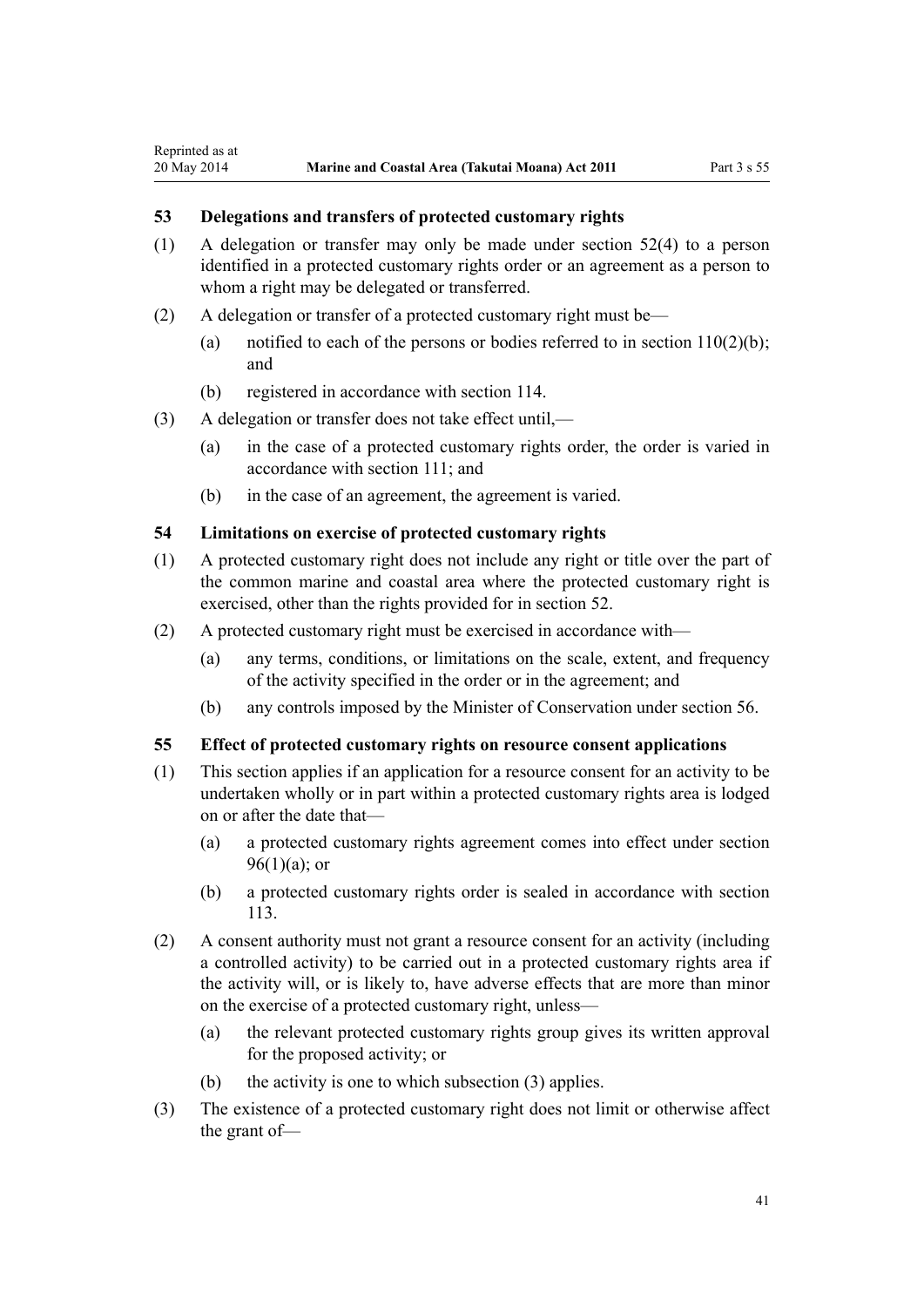- <span id="page-41-0"></span>(a) a coastal permit under the [Resource Management Act 1991](http://prd-lgnz-nlb.prd.pco.net.nz/pdflink.aspx?id=DLM230264) to permit existing aquaculture activities to continue to be carried out in a specified part of the common marine and coastal area,—
	- (i) regardless of when the application is lodged or whether there is any change in the species farmed or in the method of marine farming; and
	- (ii) provided that there is no increase in the area, or change to the location, of the coastal space occupied by the aquaculture activity for which the existing coastal permit was granted; or
- (b) a resource consent under [section 330A](http://prd-lgnz-nlb.prd.pco.net.nz/pdflink.aspx?id=DLM239008) of the Resource Management Act 1991 for an emergency activity (within the meaning of [section 63](#page-46-0)) undertaken in accordance with [section 330](http://prd-lgnz-nlb.prd.pco.net.nz/pdflink.aspx?id=DLM239003) of that Act, as if the emergency activity were an emergency work to which section 330 applies; or
- (c) a resource consent for an existing accommodated infrastructure (within the meaning of [section 63\)](#page-46-0) if any adverse effects of the proposed activity on the exercise of a protected customary right will be or are likely to be—
	- (i) the same or similar in character, intensity, and scale as those that existed before the application for the resource consent was lodged; or
	- (ii) if more than minor or temporary in nature; or
- (d) a resource consent for a deemed accommodated activity (within the meaning of section  $65(1)(b)(i)$ .
- (4) In the case where a deemed accommodated activity within the meaning of [sec](#page-50-0)tion  $65(1)(b)(i)$  applies, the consent authority must, when considering applications for a resource consent relating to that activity, have particular regard to the nature of the protected customary right.
- (5) The provisions of [Part 1](#page-83-0) of Schedule 1 apply for the purposes of subsections (2) and (3).

## *Controls*

## **56 Controls on exercise of protected customary rights**

- (1) If, at any time, the Minister of Conservation determines that the exercise of protected customary rights under a protected customary rights order or agreement has, or is likely to have, a significant adverse effect on the environment, the Minister may impose controls, including any terms, conditions, or restrictions that the Minister thinks fit, on the exercise of the rights.
- (2) Any person may apply to the Minister of Conservation for controls to be imposed on the exercise of a protected customary right, stating the reasons for the application.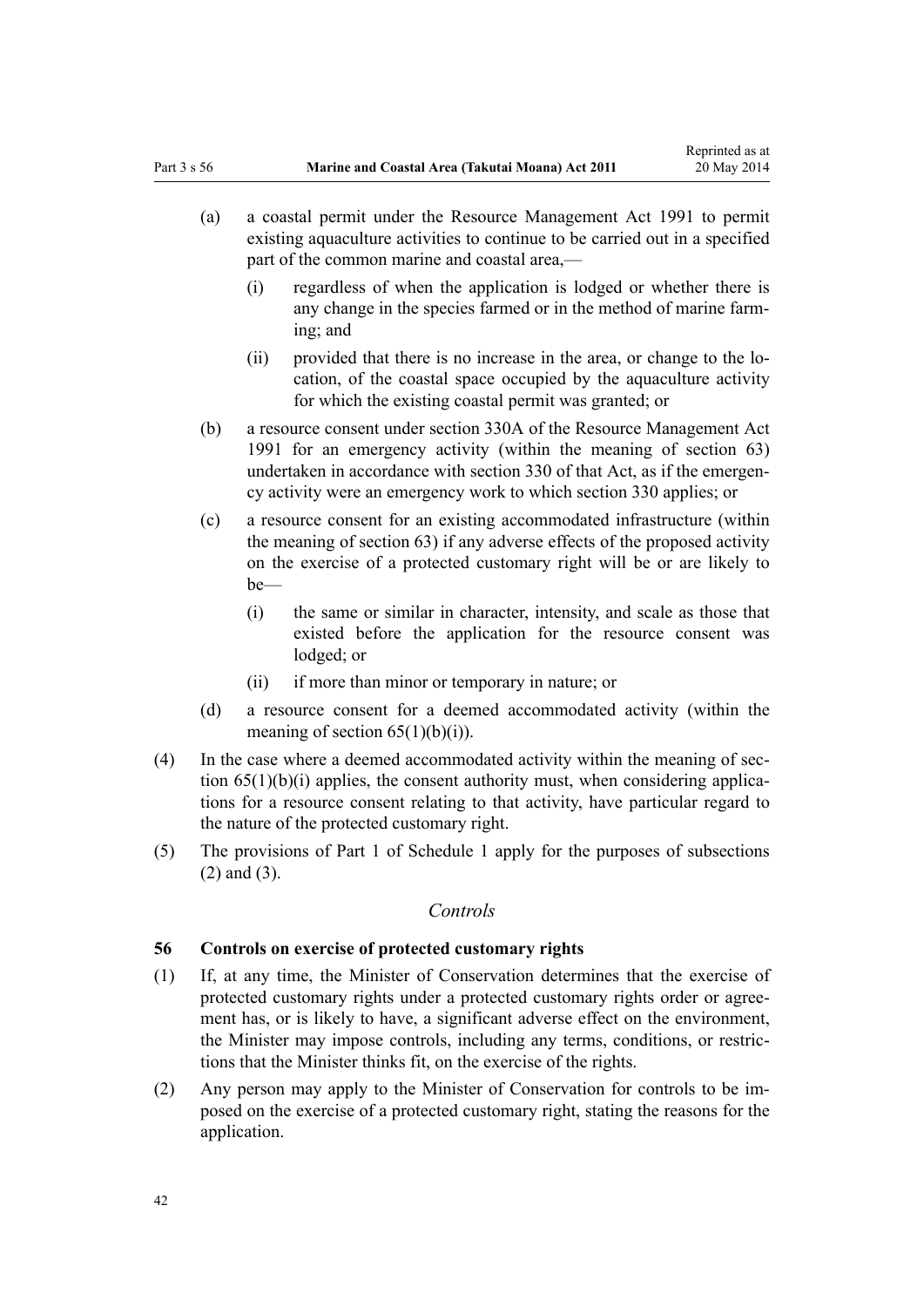- <span id="page-42-0"></span>(3) If the Minister is satisfied that the application raises reasonable concerns that the exercise of a protected customary right has, or is likely to have, a significant adverse effect on the environment, the Minister must serve the notice, stating his or her intention to consider imposing controls, on—
	- (a) the protected customary rights group; and
	- (b) the local authorities that have statutory functions in the area where the protected customary right applies; and
	- (c) the person applying for controls to be imposed.
- (4) If the Minister is not satisfied that an application under subsection (2) raises reasonable concerns that the exercise of a protected customary right has, or is likely to have, a significant adverse effect on the environment, the Minister must advise the applicant accordingly, giving reasons for that decision.
- (5) [Part 2](#page-85-0) of Schedule 1 applies to making a determination as to whether there is, or is likely to be, a significant adverse effect on the environment, for the purpose of imposing controls under this section.

## **57 Notification of controls**

- (1) The Minister of Conservation must notify in the *Gazette* any controls imposed under [section 56](#page-41-0).
- (2) The notice must set out—
	- (a) the name and contact details of the relevant protected customary rights group; and
	- (b) a description of the extent of the protected customary rights area that is subject to the controls; and
	- (c) a description of the protected customary right that is subject to the controls; and
	- (d) a description of the controls, including any standards, terms, conditions, or restrictions, to be applied and the reasons for the controls; and
	- (e) the date on which the controls take effect (which must be as soon as is reasonably practicable after the date of the notice).
- (3) The Minister of Conservation must, as soon as practicable after giving notice, provide a copy of the notice to—
	- (a) the protected customary rights group to which the notice applies; and
	- (b) the Minister of Māori Affairs; and
	- (c) the local authorities that have statutory functions in, or relating to, the protected customary rights area; and
	- (d) the chief executive.
- (4) Controls take effect on the date stated in the *Gazette* notice.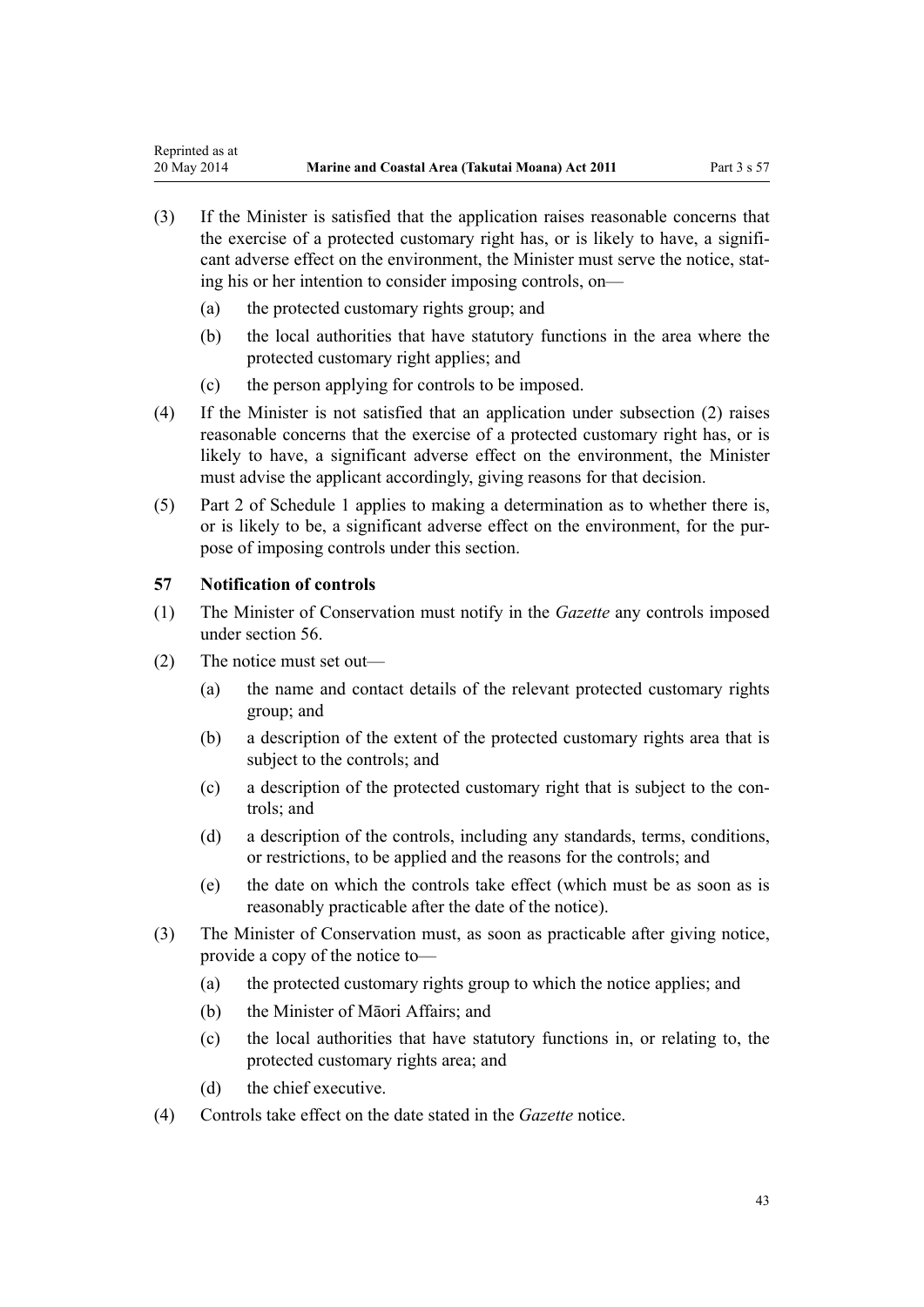## Subpart 3—Customary marine title

#### *Determination of whether customary marine title exists*

#### <span id="page-43-0"></span>**58 Customary marine title**

- (1) Customary marine title exists in a specified area of the common marine and coastal area if the applicant group—
	- (a) holds the specified area in accordance with tikanga; and
	- (b) has, in relation to the specified area,—
		- (i) exclusively used and occupied it from 1840 to the present day without substantial interruption; or
		- (ii) received it, at any time after 1840, through a customary transfer in accordance with subsection (3).
- (2) For the purpose of subsection (1)(b), there is no substantial interruption to the exclusive use and occupation of a specified area of the common marine and coastal area if, in relation to that area, a resource consent for an activity to be carried out wholly or partly in that area is granted at any time between—
	- (a) the commencement of this Act; and
	- (b) the effective date.
- (3) For the purposes of subsection  $(1)(b)(ii)$ , a transfer is a customary transfer if-
	- (a) a customary interest in a specified area of the common marine and coastal area was transferred—
		- (i) between or among members of the applicant group; or
		- (ii) to the applicant group or some of its members from a group or some members of a group who were not part of the applicant group; and
	- (b) the transfer was in accordance with tikanga; and
	- (c) the group or members of the group making the transfer—
		- (i) held the specified area in accordance with tikanga; and
		- (ii) had exclusively used and occupied the specified area from 1840 to the time of the transfer without substantial interruption; and
	- (d) the group or some members of the group to whom the transfer was made have—
		- (i) held the specified area in accordance with tikanga; and
		- (ii) exclusively used and occupied the specified area from the time of the transfer to the present day without substantial interruption.
- (4) Without limiting subsection (2), customary marine title does not exist if that title is extinguished as a matter of law.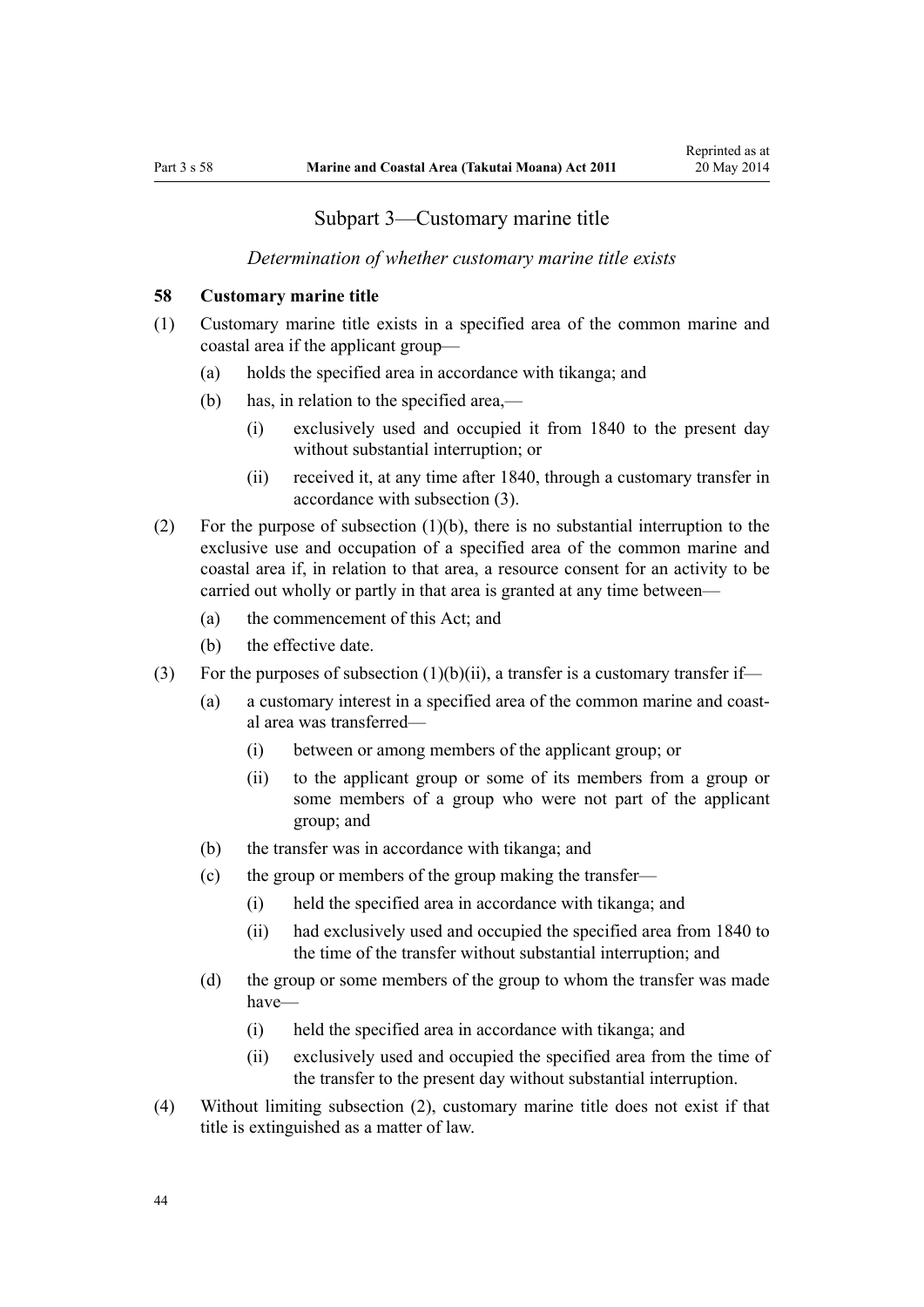## **59 Matters relevant to whether customary marine title exists**

<span id="page-44-0"></span>Reprinted as at

- (1) Matters that may be taken into account in determining whether customary marine title exists in a specified area of the common marine and coastal area include—
	- (a) whether the applicant group or any of its members—
		- (i) own land abutting all or part of the specified area and have done so, without substantial interruption, from 1840 to the present day:
		- (ii) exercise non-commercial customary fishing rights in the specified area, and have done so from 1840 to the present day; and
	- (b) if paragraph (a) applies, the extent to which there has been such ownership or exercise of fishing rights in the specified area.
- (2) To avoid doubt, [section 10](http://prd-lgnz-nlb.prd.pco.net.nz/pdflink.aspx?id=DLM281461) of the Treaty of Waitangi (Fisheries Claims) Settlement Act 1992 does not limit subsection (1)(a)(ii).
- (3) The use at any time, by persons who are not members of an applicant group, of a specified area of the common marine and coastal area for fishing or navigation does not, of itself, preclude the applicant group from establishing the existence of customary marine title.
- (4) For the purpose of subsection (1)(a)(i), **land abutting all or part of the specified area** means—
	- (a) land that directly abuts the specified area; or
	- (b) land that does not directly abut the specified area, but does directly abut any of the following:
		- (i) a marginal strip (as defined in [section 2\(1\)](http://prd-lgnz-nlb.prd.pco.net.nz/pdflink.aspx?id=DLM103616) of the Conservation Act 1987) that directly abuts the specified area:
		- (ii) an esplanade reserve (as defined in section  $2(1)$  of the Resource Management Act 1991), but only to the extent that it directly abuts the specified area:
		- (iii) a reserve (as defined in section  $2(1)$  of the Reserves Act 1977), but only to the extent that it directly abuts the specified area:
		- (iv) a Māori reservation (as defined in [section 2\(1\)](http://prd-lgnz-nlb.prd.pco.net.nz/pdflink.aspx?id=DLM444310) of the Reserves Act 1977) that directly abuts the specified area:
		- (v) a road that directly abuts the specified area:
		- (vi) a railway line that directly abuts the specified area.

*Rights under customary marine title*

#### **60 Scope and effect of customary marine title**

- (1) Customary marine title—
	- (a) provides an interest in land, but does not include a right to alienate or otherwise dispose of any part of a customary marine title area; and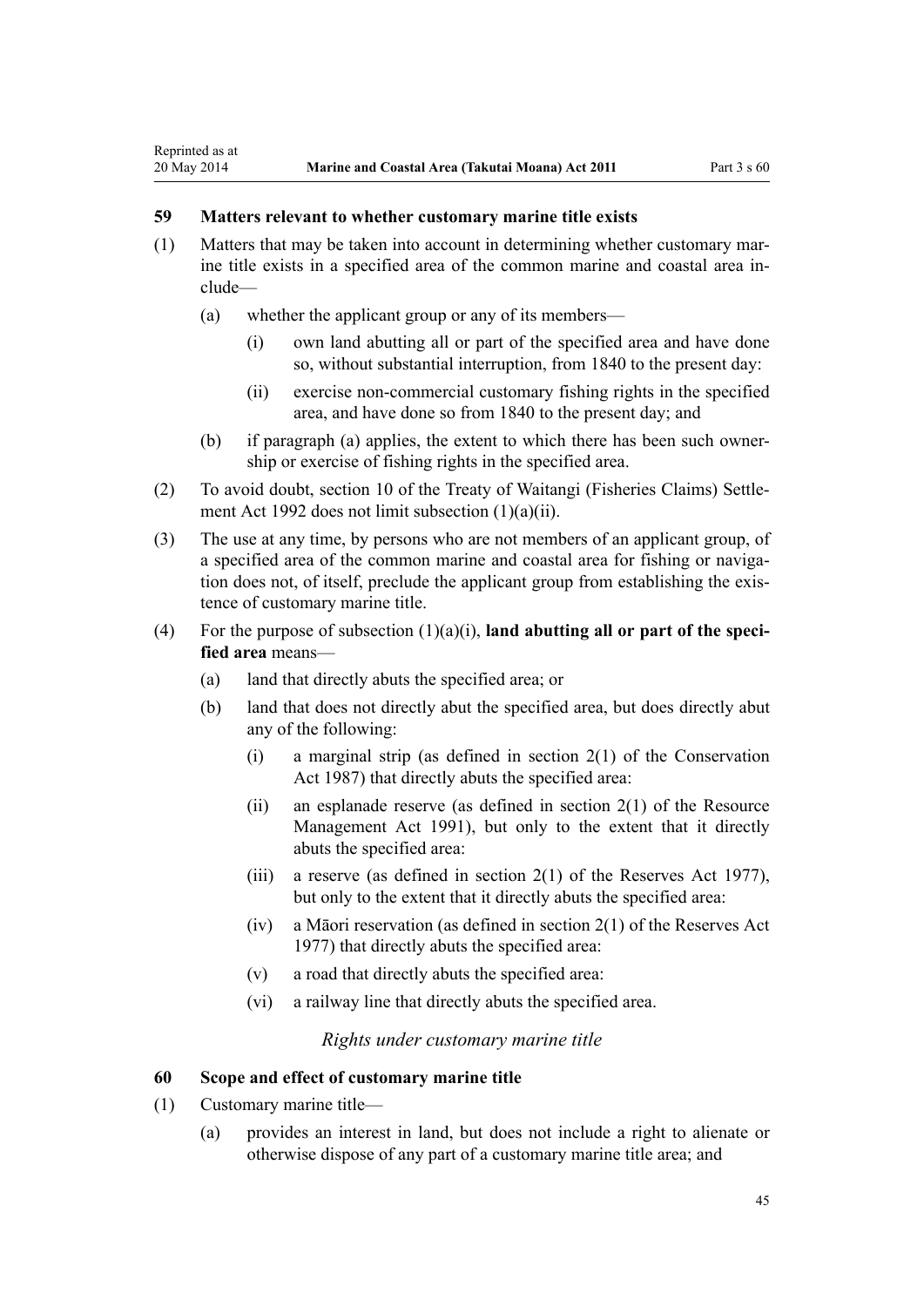- <span id="page-45-0"></span>(b) provides only for the exercise of the rights listed in section 62 and described in [sections 66 to 93;](#page-51-0) and
- (c) has effect on and from the effective date.
- (2) A customary marine title group—
	- (a) may use, benefit from, or develop a customary marine title area (including derive commercial benefit) by exercising the rights conferred by a customary marine title order or agreement, but is not exempt from obtaining any relevant resource consent, permit, or approval that may be required under another enactment for the use and development of that customary marine title area; and
	- (b) is not liable for payment, in relation to the customary marine title area, of—
		- (i) coastal occupation charges imposed under [section 64A](http://prd-lgnz-nlb.prd.pco.net.nz/pdflink.aspx?id=DLM233610) of the Resource Management Act 1991; or
		- (ii) royalties for sand and shingle imposed by regulations made under the [Resource Management Act 1991](http://prd-lgnz-nlb.prd.pco.net.nz/pdflink.aspx?id=DLM230264).
- (3) A customary marine title group may—
	- (a) delegate the rights conferred by a customary marine title order or an agreement in accordance with tikanga; or
	- (b) transfer a customary marine title order or an agreement in accordance with tikanga.

#### **61 Delegation and transfer**

- (1) A delegation or transfer permitted by [section 60\(3\)](#page-44-0) may only be to persons who—
	- (a) belong to the same iwi or hapū as the customary marine title group making the delegation or transfer; and
	- (b) are specified in the relevant customary marine title order or agreement.
- (2) A delegation or transfer of customary marine title recognised by an order or in an agreement takes effect only when, as the case requires,—
	- (a) the order has been varied in accordance with [section 111](#page-74-0); or
	- (b) the agreement has been varied.
- (3) If customary marine title is delegated, the applicant group remains the holder of the customary marine title.
- (4) If customary marine title is transferred, the persons to whom the title is transferred become the customary marine title group.

## **62 Rights conferred by customary marine title**

(1) The following rights are conferred by, and may be exercised under, a customary marine title order or an agreement on and from the effective date: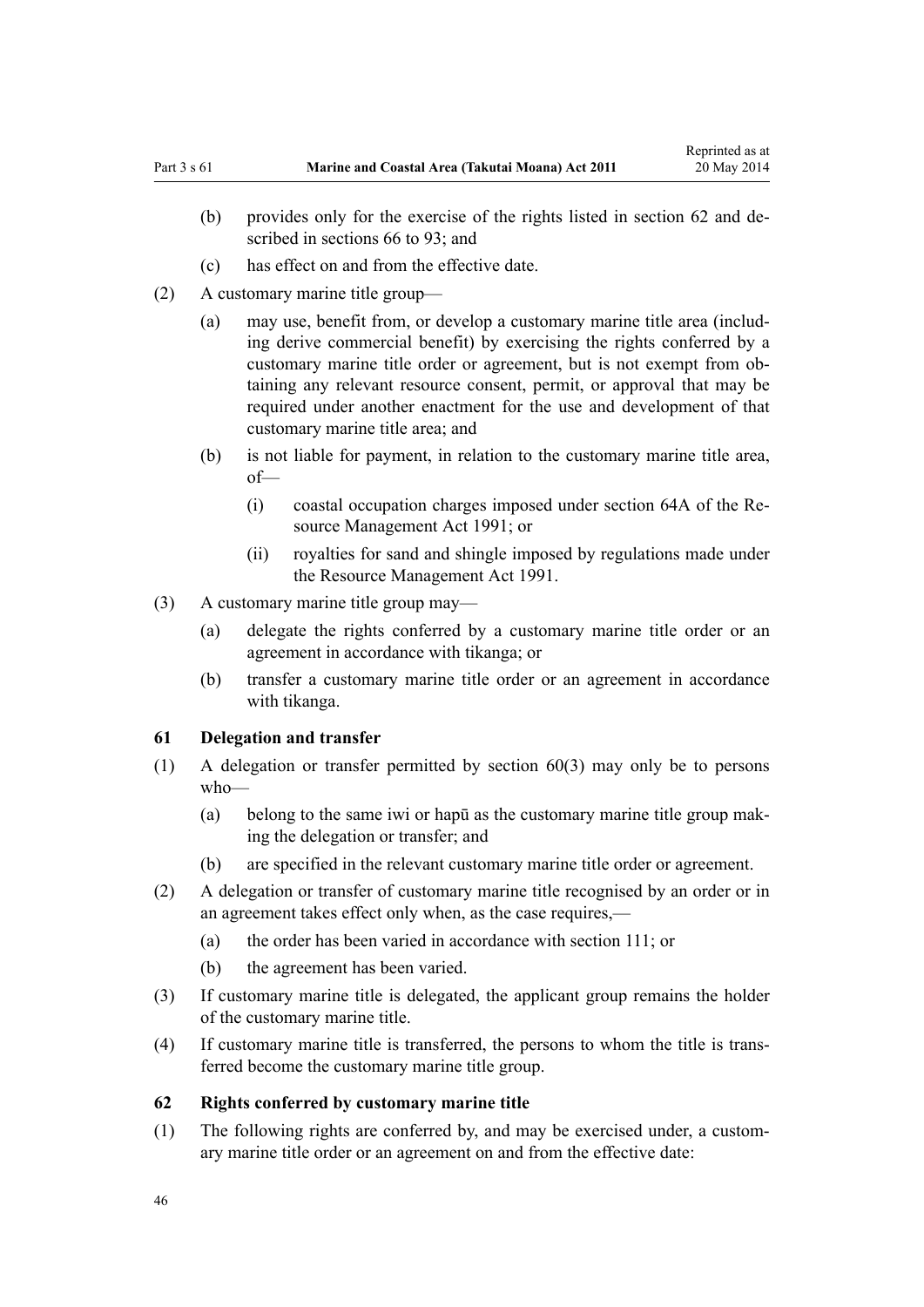<span id="page-46-0"></span>

| Reprinted as at<br>20 May 2014 |                                                                                                                                                                                    |                                                                                  | Marine and Coastal Area (Takutai Moana) Act 2011                                                                                                                           | Part $3 \times 63$ |  |
|--------------------------------|------------------------------------------------------------------------------------------------------------------------------------------------------------------------------------|----------------------------------------------------------------------------------|----------------------------------------------------------------------------------------------------------------------------------------------------------------------------|--------------------|--|
|                                | (a)                                                                                                                                                                                |                                                                                  | a Resource Management Act 1991 (RMA) permission right (see sections<br>66 to 70); and                                                                                      |                    |  |
|                                | (b)                                                                                                                                                                                |                                                                                  | a conservation permission right (see sections 71 to 75); and                                                                                                               |                    |  |
|                                | (c)                                                                                                                                                                                | a right to protect wahi tapu and wahi tapu areas (see sections 78 to 81);<br>and |                                                                                                                                                                            |                    |  |
|                                | (d)                                                                                                                                                                                | rights in relation to-                                                           |                                                                                                                                                                            |                    |  |
|                                |                                                                                                                                                                                    | (i)                                                                              | marine mammal watching permits (see section 76); and                                                                                                                       |                    |  |
|                                |                                                                                                                                                                                    | (ii)                                                                             | the process for preparing, issuing, changing, reviewing, or revok-<br>ing a New Zealand coastal policy statement (see section 77); and                                     |                    |  |
| (e)<br>and                     |                                                                                                                                                                                    |                                                                                  | the prima facie ownership of newly found taonga tūturu (see section 82);                                                                                                   |                    |  |
|                                | (f)                                                                                                                                                                                | the ownership of minerals other than—                                            |                                                                                                                                                                            |                    |  |
|                                |                                                                                                                                                                                    | (i)                                                                              | minerals within the meaning of section 10 of the Crown Minerals<br>Act 1991; or                                                                                            |                    |  |
|                                |                                                                                                                                                                                    | (ii)                                                                             | pounamu to which section 3 of the Ngai Tahu (Pounamu Vesting)<br>Act 1997 applies (see section 83); and                                                                    |                    |  |
|                                | (g)                                                                                                                                                                                |                                                                                  | the right to create a planning document (see sections 85 to 93).                                                                                                           |                    |  |
| (2)                            | Subsection (3) applies if a person applies for a resource consent, a permit, or an<br>approval in relation to a part of the common marine and coastal area in respect<br>of which- |                                                                                  |                                                                                                                                                                            |                    |  |
|                                | (a)                                                                                                                                                                                | no customary marine title order or agreement applies; but                        |                                                                                                                                                                            |                    |  |
|                                | (b)                                                                                                                                                                                | either-                                                                          |                                                                                                                                                                            |                    |  |
|                                |                                                                                                                                                                                    | (i)                                                                              | an applicant group has applied to the Court under section 100 for<br>recognition of customary marine title and notice has been given in<br>accordance with section 103; or |                    |  |
|                                |                                                                                                                                                                                    | (ii)                                                                             | an applicant group has applied to enter negotiations under section<br>95.                                                                                                  |                    |  |
| (2)                            |                                                                                                                                                                                    |                                                                                  | Defere a nergen may ladge an emplication that relates to a right conferred by a                                                                                            |                    |  |

- (3) Before a person may lodge an application that relates to a right conferred by a customary marine title order or agreement, that person must—
	- (a) notify the applicant group about the application; and
	- (b) seek the views of the group on the application.

## *Accommodated activities*

## **63 Interpretation**

In this section and in sections 64 and 65, **accommodated activities** are activities that are—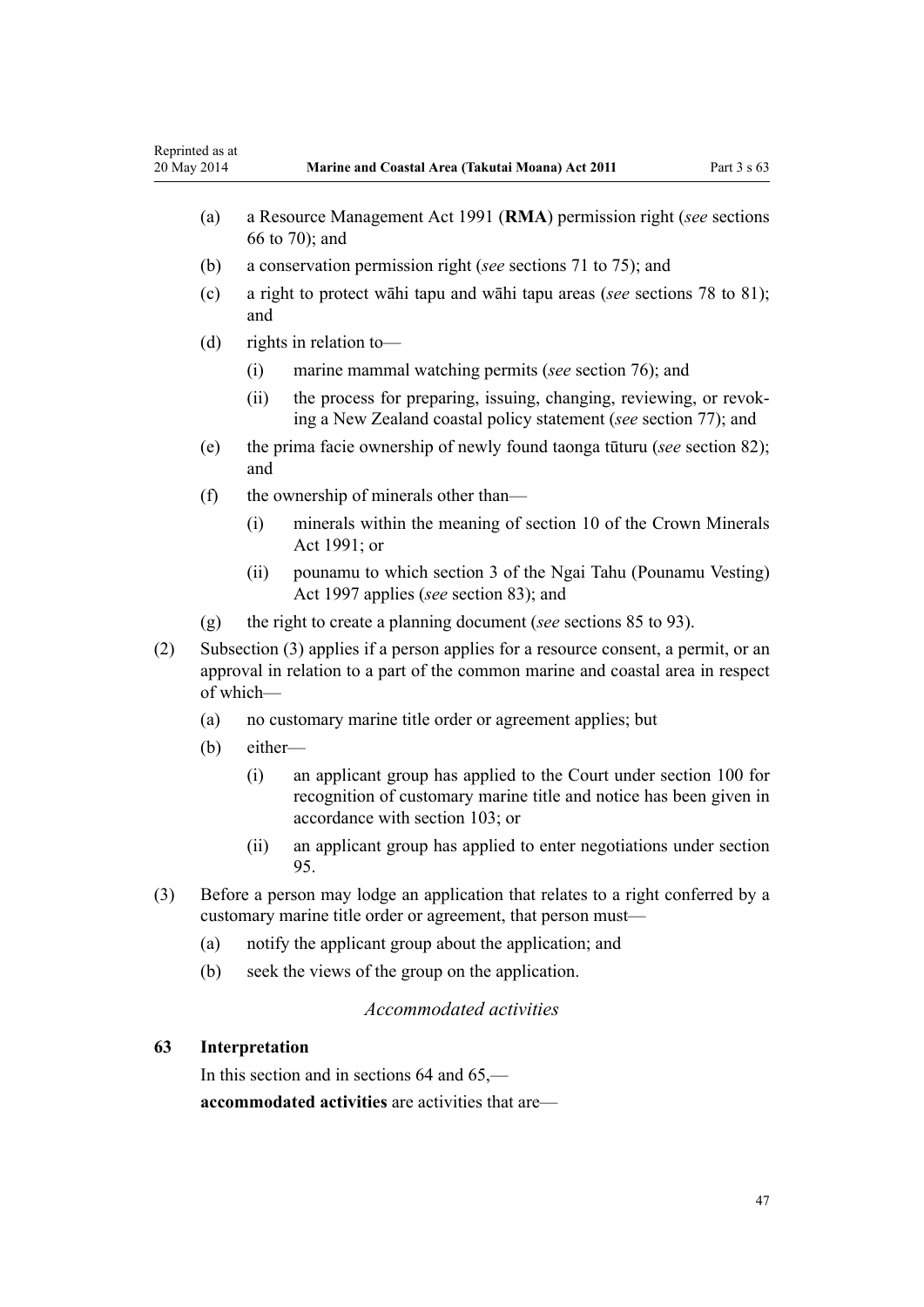- (a) expressly excluded under [section 64\(1\)](#page-48-0) from the exercise of an RMA permission right or a conservation permission right by a customary marine title group; and
- (b) within the scope of the activities provided for by [section 64\(1\)](#page-48-0)

**accommodated infrastructure** means infrastructure (including structures and associated operations) that is—

- (a) lawfully established; and
- (b) owned, operated, or carried out by 1 or more of the following:
	- (i) the Crown, including a Crown entity:
	- (ii) a local authority or a council-controlled organisation:
	- (iii) a network utility operator (within the meaning of [section 166](http://prd-lgnz-nlb.prd.pco.net.nz/pdflink.aspx?id=DLM236206) of the Resource Management Act 1991):
	- (iv) an electricity generator (as defined in [section 2\(1\)](http://prd-lgnz-nlb.prd.pco.net.nz/pdflink.aspx?id=DLM281866) of the Electricity Act 1992):
	- (v) a port company (as defined in [section 2\(1\)](http://prd-lgnz-nlb.prd.pco.net.nz/pdflink.aspx?id=DLM131688) of the Port Companies Act 1988):
	- (vi) a port operator (as defined in [Part 3A](http://prd-lgnz-nlb.prd.pco.net.nz/pdflink.aspx?id=DLM5689750) of the Maritime Transport Act 1994):
- (c) reasonably necessary for—
	- (i) the national social or economic well-being; or
	- (ii) the social or economic well-being of the region in which the infrastructure is located

**associated operations** means activities that are necessary for the functioning of an accommodated infrastructure, including—

- (a) an activity carried out under a resource consent granted under the [Re](http://prd-lgnz-nlb.prd.pco.net.nz/pdflink.aspx?id=DLM230264)[source Management Act 1991](http://prd-lgnz-nlb.prd.pco.net.nz/pdflink.aspx?id=DLM230264) to permit existing accommodated infrastructure to continue in the same location; and
- (b) maintenance, remedial, and restoration work; and
- (c) the upgrading of existing infrastructure, but only if the effects on the environment of the upgraded infrastructure, assessed at the date when an application is made to upgrade the existing infrastructure, are to be the same or similar in character, intensity, and scale as the effects of the infrastructure that is being upgraded; and
- (d) the replacement of a part of existing infrastructure by a new part of the same or similar nature; and
- (e) the relocation of existing infrastructure, if—
	- (i) that is necessary for the continuing operation of the infrastructure; and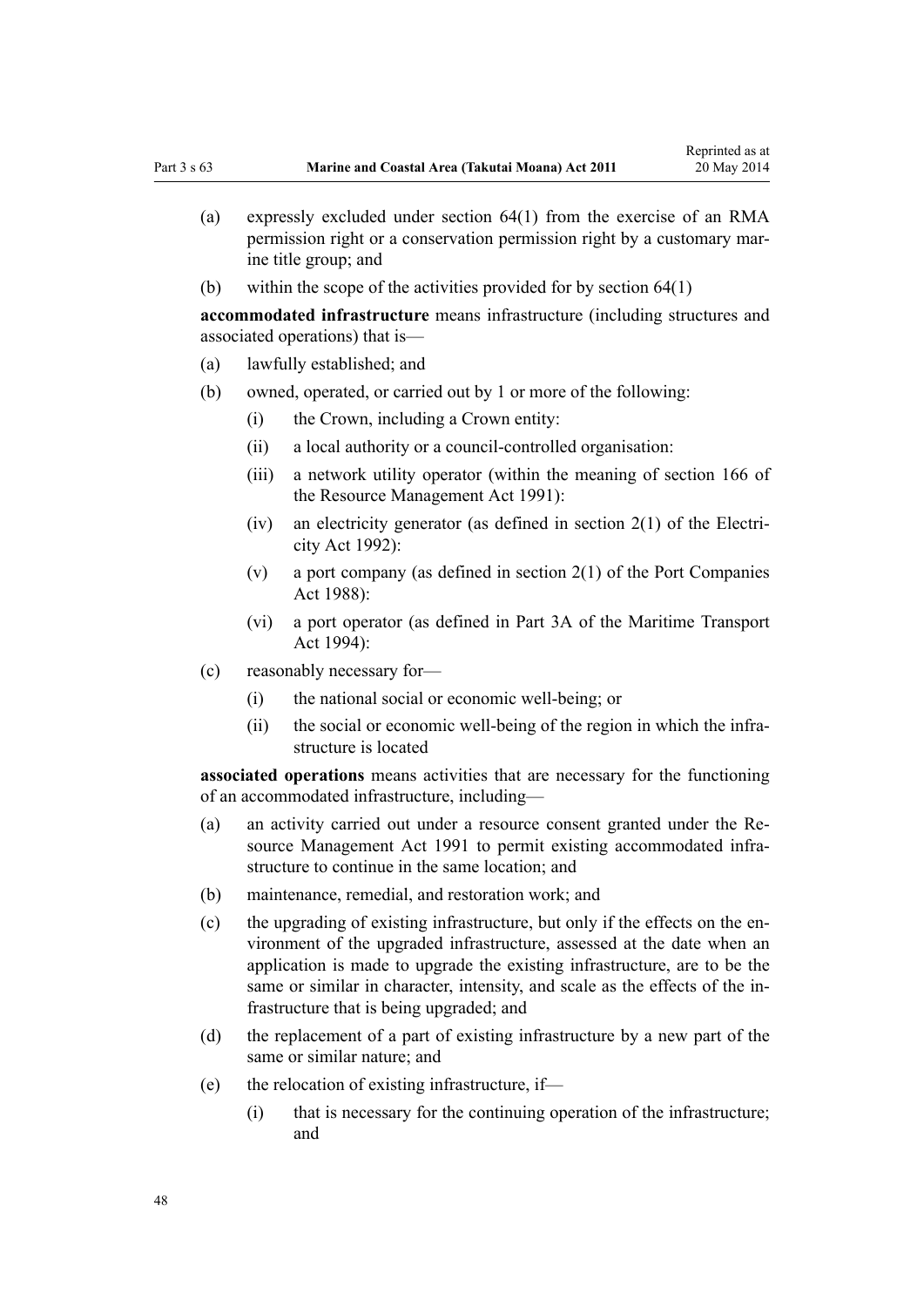- <span id="page-48-0"></span>(ii) the effects on the environment of the new location, assessed at the date when an application is made to relocate the existing infrastructure, are the same or similar in character, intensity, and scale as the effects of the infrastructure in its previous location; and
- (f) dredging as part of the ongoing operation of a port

**Crown agent** has the meaning given in [section 10\(1\)](http://prd-lgnz-nlb.prd.pco.net.nz/pdflink.aspx?id=DLM329649) of the Crown Entities Act 2004

**deemed accommodated activities** are the activities described in [section 65](#page-50-0) **emergency activity**—

- (a) means an activity undertaken in a customary marine title area to prevent, remove, or reduce—
	- (i) an actual or imminent danger to human health or safety; or
	- (ii) a danger to the environment or property so significant that immediate action is required; and
- (b) includes all necessary coastal protection work undertaken in a customary marine title area by a local authority or Crown agency; and
- (c) includes any activity authorised by an enactment for the purpose of preventing any of the matters referred to in paragraph (a), including an activity in relation to—
	- (i) a state of emergency declared under the [Civil Defence Emergency](http://prd-lgnz-nlb.prd.pco.net.nz/pdflink.aspx?id=DLM149788) [Management Act 2002;](http://prd-lgnz-nlb.prd.pco.net.nz/pdflink.aspx?id=DLM149788) or
	- (ii) a biosecurity emergency declared under [section 144](http://prd-lgnz-nlb.prd.pco.net.nz/pdflink.aspx?id=DLM149788) of the Biosecurity Act 1993; or
	- (iii) an emergency or a special emergency declared under [section 49B](http://prd-lgnz-nlb.prd.pco.net.nz/pdflink.aspx?id=DLM384019) or [136](http://prd-lgnz-nlb.prd.pco.net.nz/pdflink.aspx?id=DLM384998) of the Hazardous Substances and New Organisms Act  $1996$ ; or
	- (iv) a marine oil spill response under the [Maritime Transport Act](http://prd-lgnz-nlb.prd.pco.net.nz/pdflink.aspx?id=DLM334659) [1994](http://prd-lgnz-nlb.prd.pco.net.nz/pdflink.aspx?id=DLM334659); or
	- (v) an emergency within the meaning of [section 2\(1\)](http://prd-lgnz-nlb.prd.pco.net.nz/pdflink.aspx?id=DLM432653) of the Fire Service Act 1975; or
	- (vi) emergency works described in [section 330](http://prd-lgnz-nlb.prd.pco.net.nz/pdflink.aspx?id=DLM239003) of the Resource Management Act 1991

**existing**, in relation to an activity, means an activity for which, before the effective date, any necessary resource consents have been granted, whether or not any or all of them have been given effect to before the effective date.

Section 63 **accommodated infrastructure** paragraph (b)(vi): replaced, on 23 October 2013, by [sec](http://prd-lgnz-nlb.prd.pco.net.nz/pdflink.aspx?id=DLM4698973)[tion 90](http://prd-lgnz-nlb.prd.pco.net.nz/pdflink.aspx?id=DLM4698973) of the Maritime Transport Amendment Act 2013 (2013 No 84).

#### **64 Accommodated activities**

(1) An accommodated activity—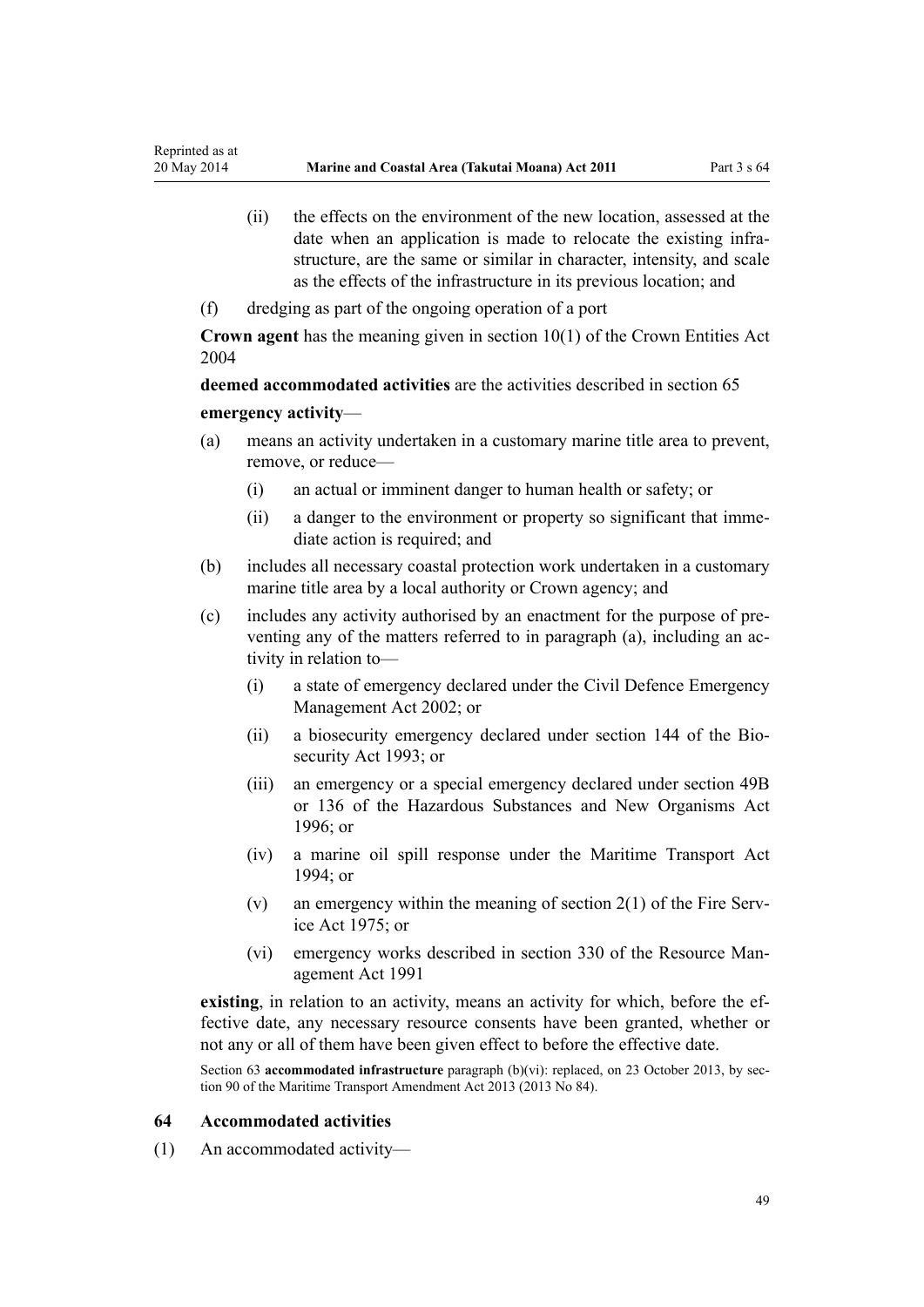- (a) may be carried out in a part of the common marine and coastal area despite customary marine title being recognised in respect of that part under [subpart 1](#page-67-0) or [2](#page-69-0) of Part 4; and
- (b) is not limited or otherwise affected by the exercise of an RMA permission right or a conservation permission right; but
- (c) does not limit or otherwise affect the exercise of any other right referred to in [section 62\(1\)](#page-45-0).
- (2) For the purposes of this subpart, **accommodated activity** means any of the following activities, to the extent that they are within a customary marine title area:
	- (a) an activity authorised under a resource consent, whenever granted, if the application for the consent is first accepted by the consent authority before the effective date:
	- (b) an activity that may be carried out under a resource consent, whenever granted, for a minimum impact activity (as defined in [section 2\(1\)](http://prd-lgnz-nlb.prd.pco.net.nz/pdflink.aspx?id=DLM242543) of the Crown Minerals Act 1991) relating to petroleum (as defined in section 2(1) of that Act):
	- (c) accommodated infrastructure:
	- (d) the management activities for which a resource consent is required in relation to—
		- (i) an existing marine reserve:
		- (ii) an existing wildlife sanctuary:
		- (iii) an existing marine mammal sanctuary:
		- (iv) an existing concession:
	- (e) an activity carried out under a coastal permit granted under the [Resource](http://prd-lgnz-nlb.prd.pco.net.nz/pdflink.aspx?id=DLM230264) [Management Act 1991](http://prd-lgnz-nlb.prd.pco.net.nz/pdflink.aspx?id=DLM230264) to permit existing aquaculture activities to continue to be carried out in a specified part of the common marine and coastal area,—
		- (i) regardless of when the application is lodged or whether there is any change in the species farmed or in the method of marine farming; but
		- (ii) provided that there is no increase in the area, or change of location, of the coastal space occupied by the aquaculture activities for which the existing coastal permit was granted:
	- (f) an emergency activity:
	- (g) scientific research or monitoring that is undertaken or funded by—
		- (i) the Crown:
		- (ii) any Crown agent: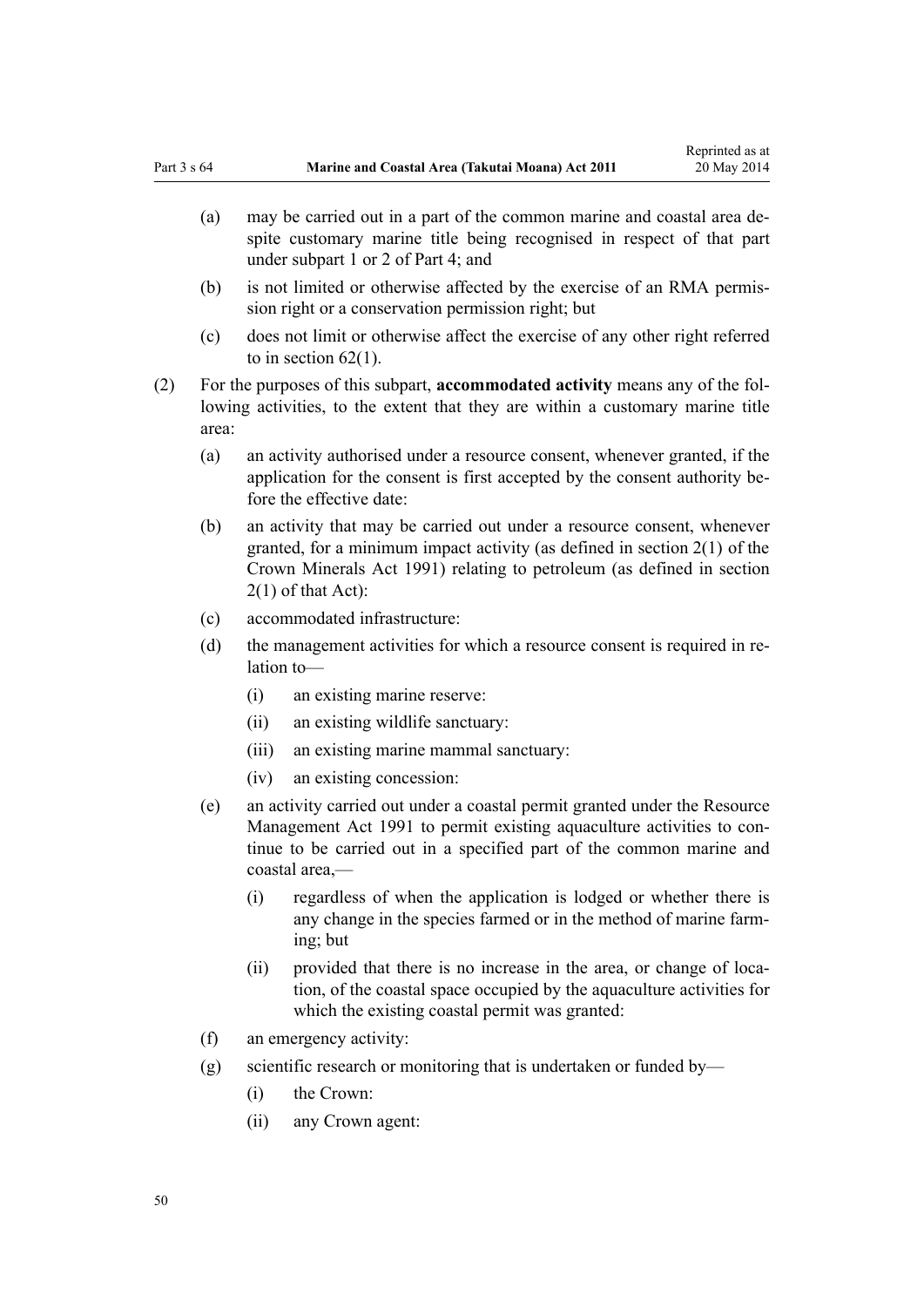- <span id="page-50-0"></span>(iii) the regional council with statutory functions in the region where the research or monitoring is to take place:
- (h) a deemed accommodated activity.
- (3) Subsection (4) applies if, in relation to whether an activity is an accommodated activity, there is a dispute between—
	- (a) a customary marine title group; and
	- (b) the person who owns, operates, or carries out the activity that is the subject of the dispute.
- (4) Either party to the dispute may refer the dispute to the Minister for Land Information for resolution.
- (5) The decision of the Minister is final.

#### **65 Deemed accommodated activities**

- (1) For the purpose of [section 64\(2\)\(h\)](#page-48-0) and [Schedule 2](#page-90-0), the following activities are deemed to be accommodated activities:
	- (a) the construction or operation of any proposed infrastructure that—
		- (i) is within the meaning of paragraph (b) of the definition of **accommodated infrastructure**; and
		- (ii) cannot practicably be constructed or operated in any location other than within a customary marine title area; and
		- (iii) is essential for—
			- (A) the national social or economic well-being; or
			- (B) the social or economic well-being of the region in which the infrastructure is located; and
		- (iv) in any case where the construction of infrastructure is to take place at any time after the commencement of this Act, that construction is either—
			- (A) agreed in principle in accordance with [Part 1](#page-90-0) of Schedule 2 (subject to all necessary consents being obtained) by the group that holds a customary marine title order in the area relevant to the proposed infrastructure; or
			- (B) classified by the Minister for Land Information as a deemed accommodated activity (subject to all necessary resource consents being obtained) in accordance with [Part 1](#page-90-0) of Schedule 2:
	- (b) any activity—
		- (i) that, at any time after the commencement of this Act, is necessary for, or reasonably related to, prospecting, exploration, mining operations, or mining (as those terms are defined in [section 2\(1\)](http://prd-lgnz-nlb.prd.pco.net.nz/pdflink.aspx?id=DLM242543) of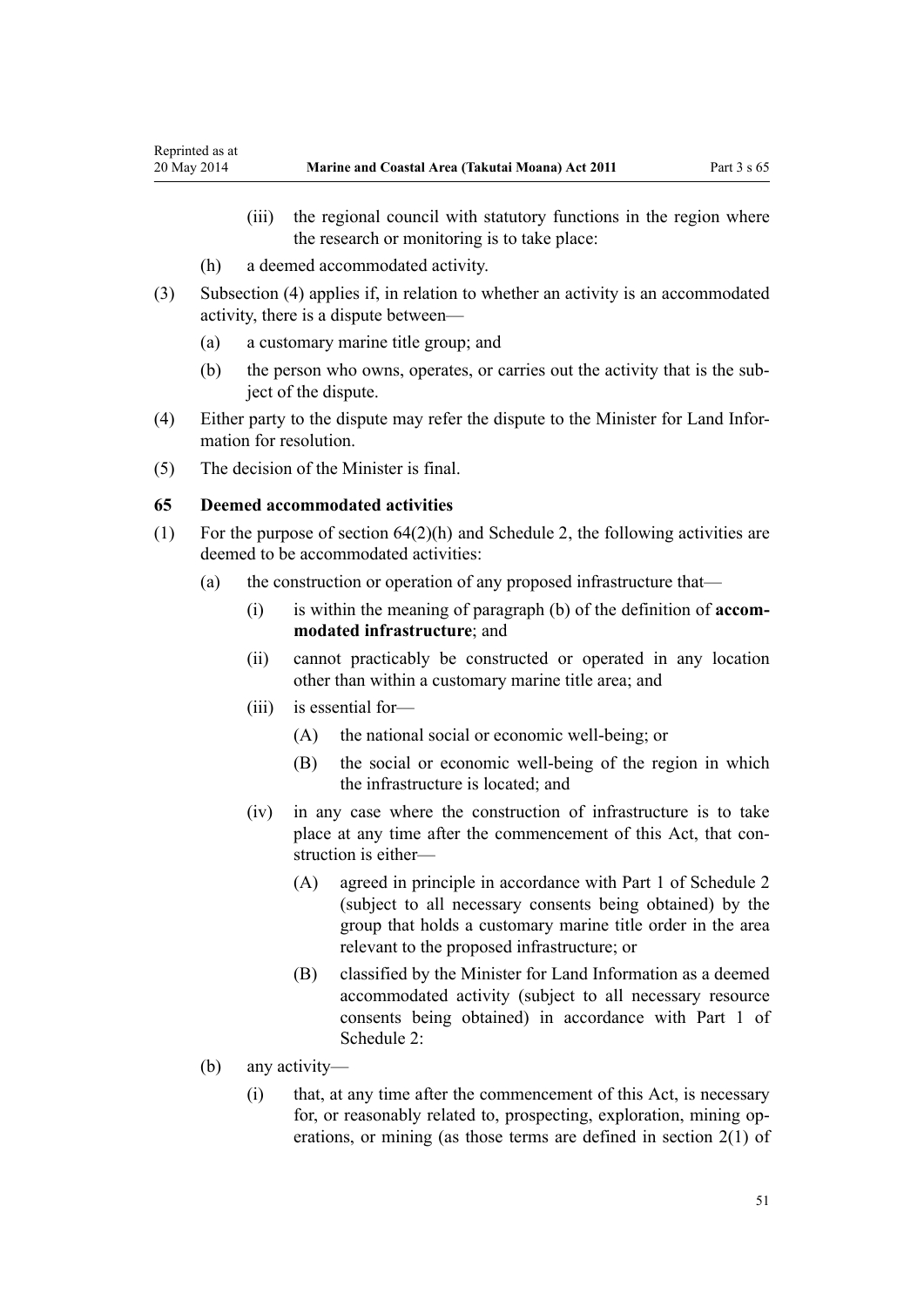the Crown Minerals Act 1991) for petroleum under a privilege; and

- <span id="page-51-0"></span>(ii) for which an agreement or an arbitral award has been made under [Part 2](#page-93-0) of Schedule 2:
- (c) any activity—
	- (i) that, at any time after the commencement of this Act, is necessary for, or reasonably related to, the exercise of a privilege in existence immediately before the effective date and of the rights associated with that privilege, as provided for in [section 84\(1\)](#page-61-0); and
	- (ii) for which an agreement or arbitral award has been made under [Part 2](#page-93-0) of Schedule 2.
- (2) Nothing in subsection (1)(a) or (b) limits the discretion of a consent authority—
	- (a) to decline an application for a resource consent; or
	- (b) to impose conditions on the resource consent.

#### *RMA permission right*

## **66 Scope of Resource Management Act 1991 permission right**

- (1) An RMA permission right applies to activities that are to be carried out under a resource consent, including a resource consent for a controlled activity, to the extent that the resource consent is for an activity to be carried out within a customary marine title area.
- (2) A customary marine title group may give or decline permission, on any grounds, for an activity to which an RMA permission right applies.
- (3) Permission given by a customary marine title group cannot be revoked.
- (4) An RMA permission right does not apply to the grant or exercise of a resource consent for an accommodated activity.
- (5) An RMA permission right, or permission given under such a right, does not limit the discretion of a consent authority—
	- (a) to decline an application for a resource consent; or
	- (b) to impose conditions.
- (6) In this section, **consent authority** includes the Minister of Conservation and the Minister for the Environment exercising the powers of a consent authority under the [Resource Management Act 1991](http://prd-lgnz-nlb.prd.pco.net.nz/pdflink.aspx?id=DLM230264).
- **67 Procedural matters relevant to exercise of RMA permission right**
- (1) A person seeking to carry out an activity (the **applicant**) to which an RMA permission right applies—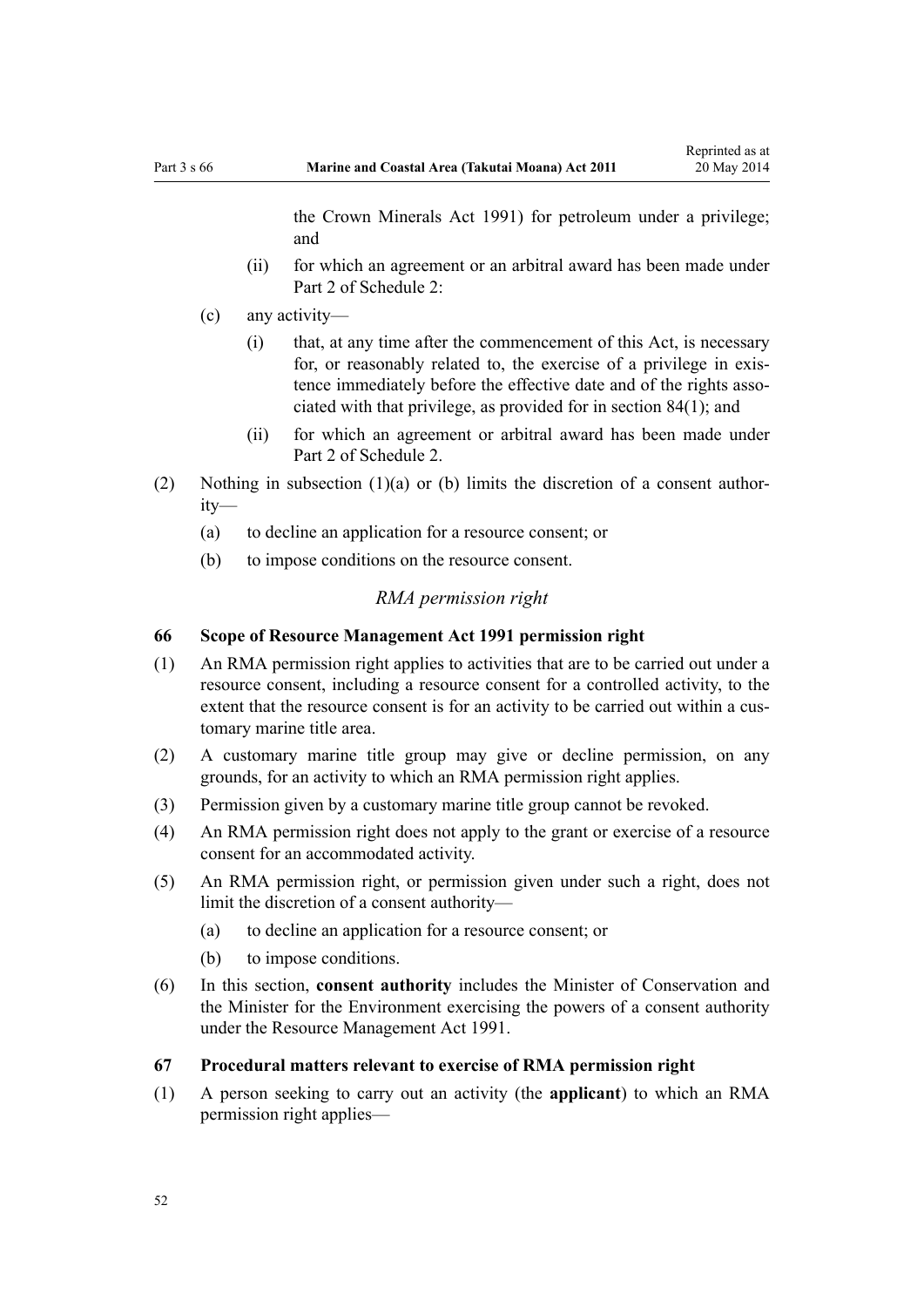- (a) must make a request for permission by notice to the relevant customary marine title group; and
- (b) may do so at any time before the relevant resource consent may commence.
- (2) The customary marine title group must—
	- (a) notify in writing its decision on a request for permission to—
		- (i) the applicant who gave notice under subsection (1); and
		- (ii) the relevant consent authority; and
	- (b) if permission is given, specify—
		- (i) the activity for which permission is given; and
		- (ii) the applicant who is to have the benefit of the permission; and
		- (iii) the duration of the permission.
- (3) Unless the customary marine title group has already notified its decision to the applicant under subsection (2), it must do so not later than 40 working days after it receives a notice from the applicant that the applicant has been granted the relevant resource consent (whether or not the applicant had previously notified the customary marine title group of the application).
- (4) The customary marine title group is to be treated as having given permission for the resource consent, for its duration, if notice of its decision is not received by the applicant in accordance with subsection (3).
- (5) In subsection (3), the grant of a resource consent means that the consent has been granted and any appeal rights exhausted, and that the resource consent would, but for the requirement for the permission of the customary marine title group, commence under [section 116](http://prd-lgnz-nlb.prd.pco.net.nz/pdflink.aspx?id=DLM234865) of the Resource Management Act 1991.

#### **68 Effect of RMA permission right**

- (1) The holder of a resource consent for an activity in a customary marine title area to which an RMA permission right applies must not commence the activity to which the consent applied unless—
	- (a) permission has been given by the relevant customary marine title group under [section 66\(2\)](#page-51-0) for that activity; and
	- (b) the permission covers the activity to which the resource consent applies.
- (2) To avoid doubt, a decision of a customary marine title group to give or to decline permission for an activity is not subject to—
	- (a) a right of appeal; or
	- (b) a right of objection under [section 357](http://prd-lgnz-nlb.prd.pco.net.nz/pdflink.aspx?id=DLM239342) or [357A](http://prd-lgnz-nlb.prd.pco.net.nz/pdflink.aspx?id=DLM239356) of the Resource Management Act 1991.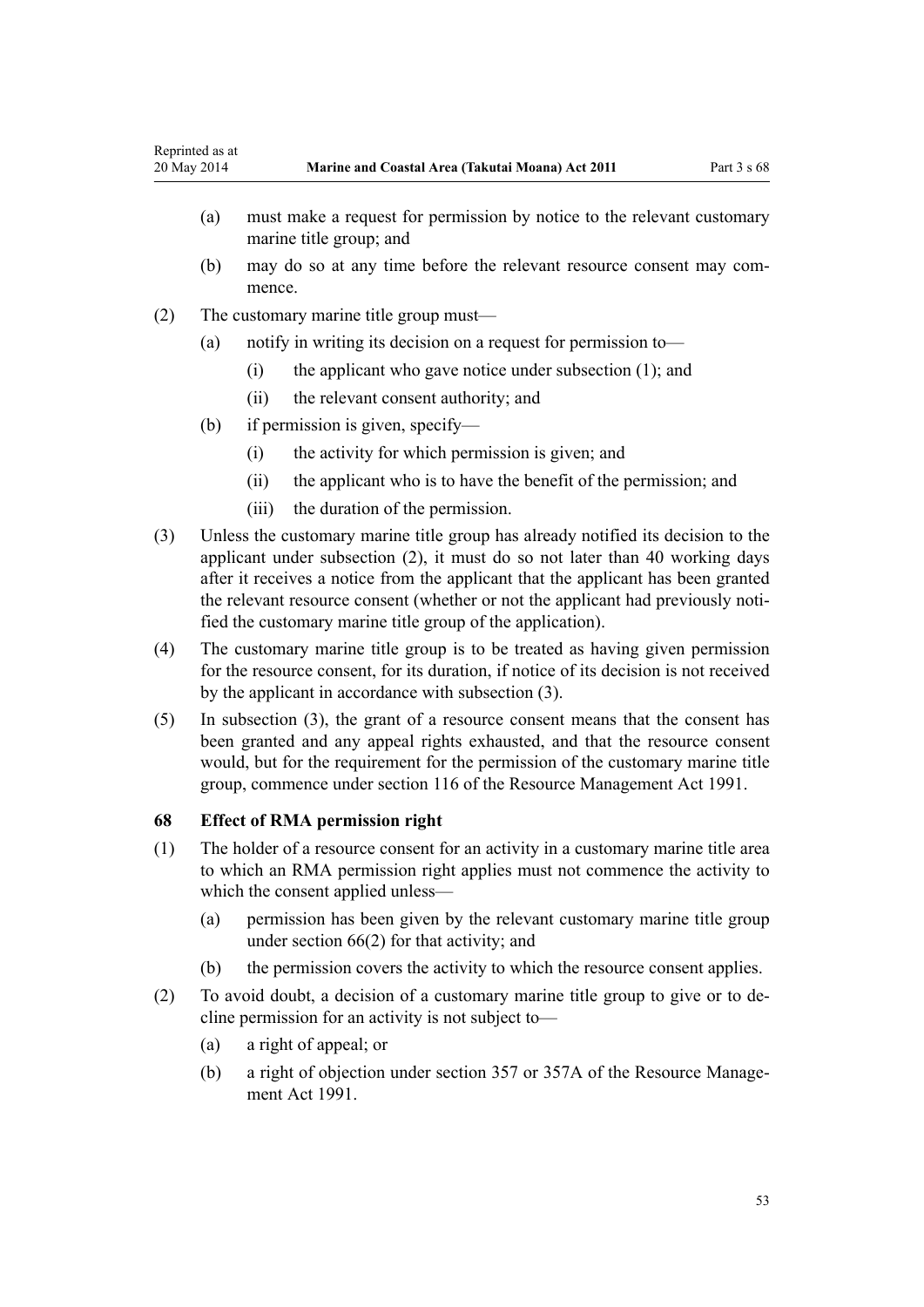## **69 Offence and penalty provision**

- (1) In relation to an activity to which an RMA permission right applies, it is an offence to commence the activity in the relevant customary title area unless the relevant customary marine title group has given permission under [section 66\(2\)](#page-51-0) or is to be treated as having given permission under [section 67\(4\).](#page-51-0)
- (2) Every person who commits an offence against subsection (1) is liable, on conviction,—
	- (a) in the case of a natural person, to imprisonment for a term not exceeding 2 years or a fine not exceeding \$300,000:
	- (b) in the case of a person other than a natural person, to a fine not exceeding \$600,000.
- (3) A person convicted of an offence under this section is also liable for the full value of—
	- (a) any revenue or profits earned by, or accruing to, the offender as a result of the offence; or
	- (b) any revenue or profits lost by the customary marine title group as a result of the offence; or
	- (c) any savings in costs made by, or accruing to, the offender as a result of the offence.
- (4) If a person is convicted of an offence under this section and a fine is imposed, the Environment Court must—
	- (a) deduct 10% from the total sum of the fine imposed and the full amount payable under subsection (3), to be credited to the Crown Bank Account; and
	- (b) order that the balance of the total sum described in paragraph (a) be paid—
		- (i) in full to the relevant customary marine title group that brought the prosecution; or
		- (ii) if another person or group brought the prosecution, to that person and the relevant customary marine title group in any proportion that the Environment Court directs.
- (5) Proceedings under this section and [section 70](#page-54-0) must be heard either—
	- (a) by an Environment Judge sitting alone; or
	- (b) in the District Court and, unless the Chief District Court Judge directs otherwise, by a District Court Judge who is an Environment Judge.

Section 69(2): amended, on 1 July 2013, by [section 413](http://prd-lgnz-nlb.prd.pco.net.nz/pdflink.aspx?id=DLM3360714) of the Criminal Procedure Act 2011 (2011) No 81).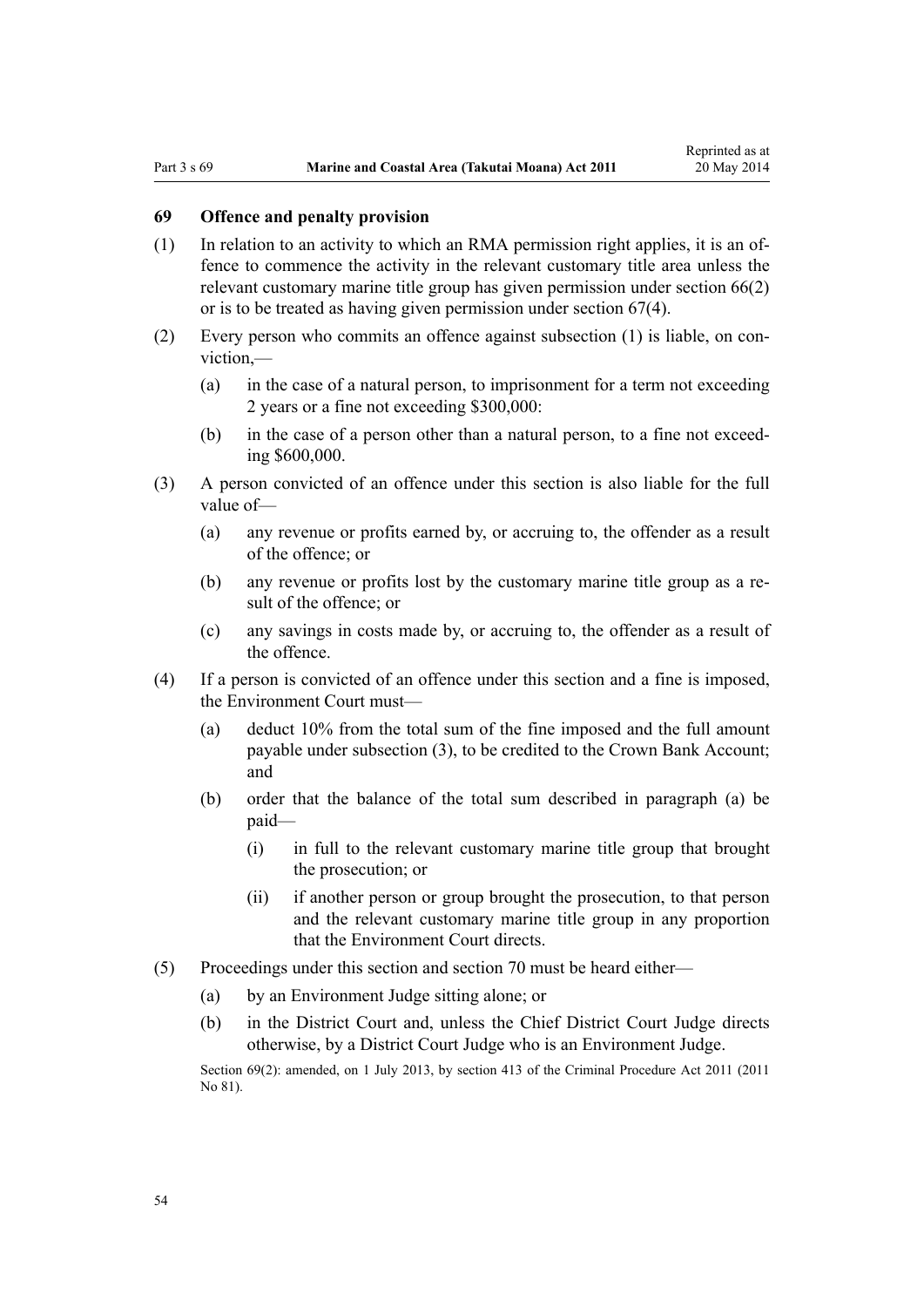## <span id="page-54-0"></span>**70 Environment Court may make enforcement orders**

- (1) Subsection (3) applies only if, in relation to the exercise of a resource con $sent$  —
	- (a) the RMA permission right is applicable; and
	- (b) a resource consent is exercised without the permission of the customary marine title group being obtained.
- (2) If proceedings for an offence are commenced in the Environment Court, the [Criminal Procedure Act 2011](http://prd-lgnz-nlb.prd.pco.net.nz/pdflink.aspx?id=DLM3359902) applies as if a reference to the District Court were a reference to the Environment Court, with any other necessary modifications.
- (3) The Environment Court may make enforcement orders to—
	- (a) prohibit a person from continuing the activity:
	- (b) require a person to remove any structure or other work or materials from the customary marine title area:
	- (c) require a person to rectify any adverse effects of the activity on the customary marine title area.

Section 70(2): amended, on 1 July 2013, by [section 413](http://prd-lgnz-nlb.prd.pco.net.nz/pdflink.aspx?id=DLM3360714) of the Criminal Procedure Act 2011 (2011) No 81).

## *Conservation permission right*

#### **71 Scope and effect of conservation permission right**

- (1) A conservation permission right enables a customary marine title group to give or decline permission, on any grounds, for the Minister of Conservation or the Director-General, as the case requires, to proceed to consider an application or proposal for a conservation activity specified in subsection (3).
- (2) A conservation permission right applies only in the case of an application or proposal made on or after the effective date.
- (3) The conservation activities to which a conservation permission right applies are activities wholly or partly within the relevant customary marine title area and for which—
	- (a) an application is made under [section 5](http://prd-lgnz-nlb.prd.pco.net.nz/pdflink.aspx?id=DLM398113) of the Marine Reserves Act 1971 to declare or extend a marine reserve:
	- (b) a proposal is made under the enactments relevant to a conservation protected area to declare or extend a conservation protected area:
	- (c) an application for a concession is made.
- (4) Permission given by a customary marine title group cannot be revoked.
- (5) A conservation permission right, or permission given under such a right, does not limit—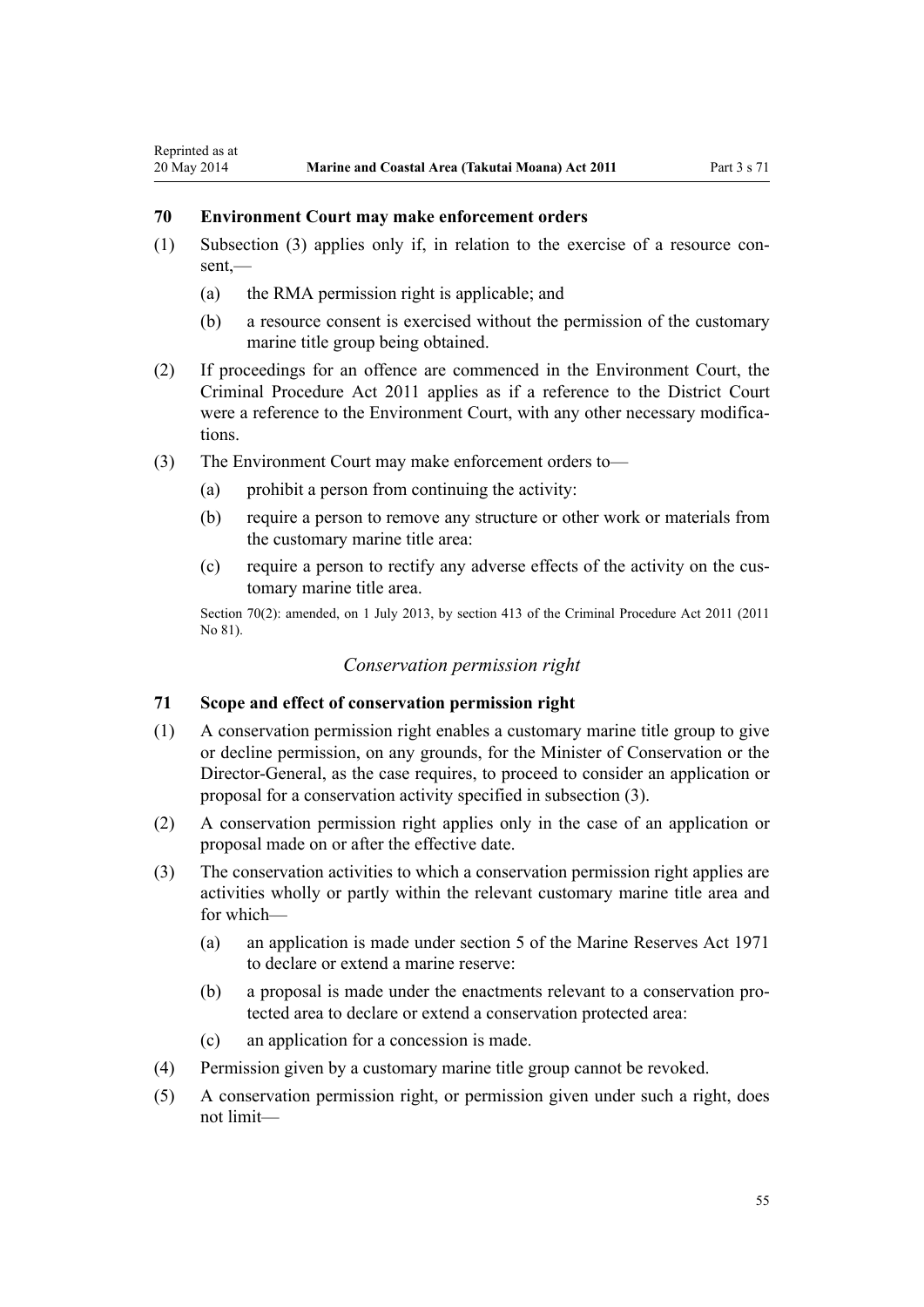- (a) the discretion of the Minister of Conservation or Director-General, as the case may require,—
	- (i) to decline an application or a proposal; or
	- (ii) to impose conditions, including conditions not sought by the customary marine title group, or more stringent conditions than those it may have sought; or
- (b) the matters provided for in [sections 74](#page-56-0) and [75.](#page-56-0)
- (6) Nothing in this section or sections 72 or 73 applies to an accommodated activity.

## **72 Obligation to refer proposals for conservation activity if conservation permission right applies**

- (1) The Minister of Conservation or Director-General, as the case requires,—
	- (a) must refer an application or a proposal for a conservation activity to the relevant customary marine title group for its consideration, unless the person making the proposal has already sought permission from the customary marine title group; and
	- (b) must not proceed to consider the application or proposal until the written permission of the group for the proposed activity is received by the Minister or Director-General: and
	- (c) must not approve an application or a proposal except to the extent that any permission given by the customary marine title group covers the application or proposal.
- (2) In referring an application in respect of a marine reserve under subsection (1), the Director-General must include information on—
	- (a) any boundary markers that may be placed in the reserve under [section 22](http://prd-lgnz-nlb.prd.pco.net.nz/pdflink.aspx?id=DLM398410) of the Marine Reserves Act 1971; and
	- (b) any signs that may be erected, or any management that may be carried out, in the reserve under that Act.
- (3) Permission given under [section 71](#page-54-0) is to be treated as including permission for the placement of boundary markers, signs, and management activities disclosed to the customary marine title group under subsection (2).

#### **73 Obligations when conservation permission right is exercised**

- (1) A customary marine title group must, not later than 40 working days after it receives an application or a proposal for its consideration under section 72,—
	- (a) decide whether to give or decline permission for the Minister of Conservation or Director-General, as the case requires, to proceed to determine the application or proposal; and
	- (b) give written notice of that decision to the Minister of Conservation or Director-General, as the case requires.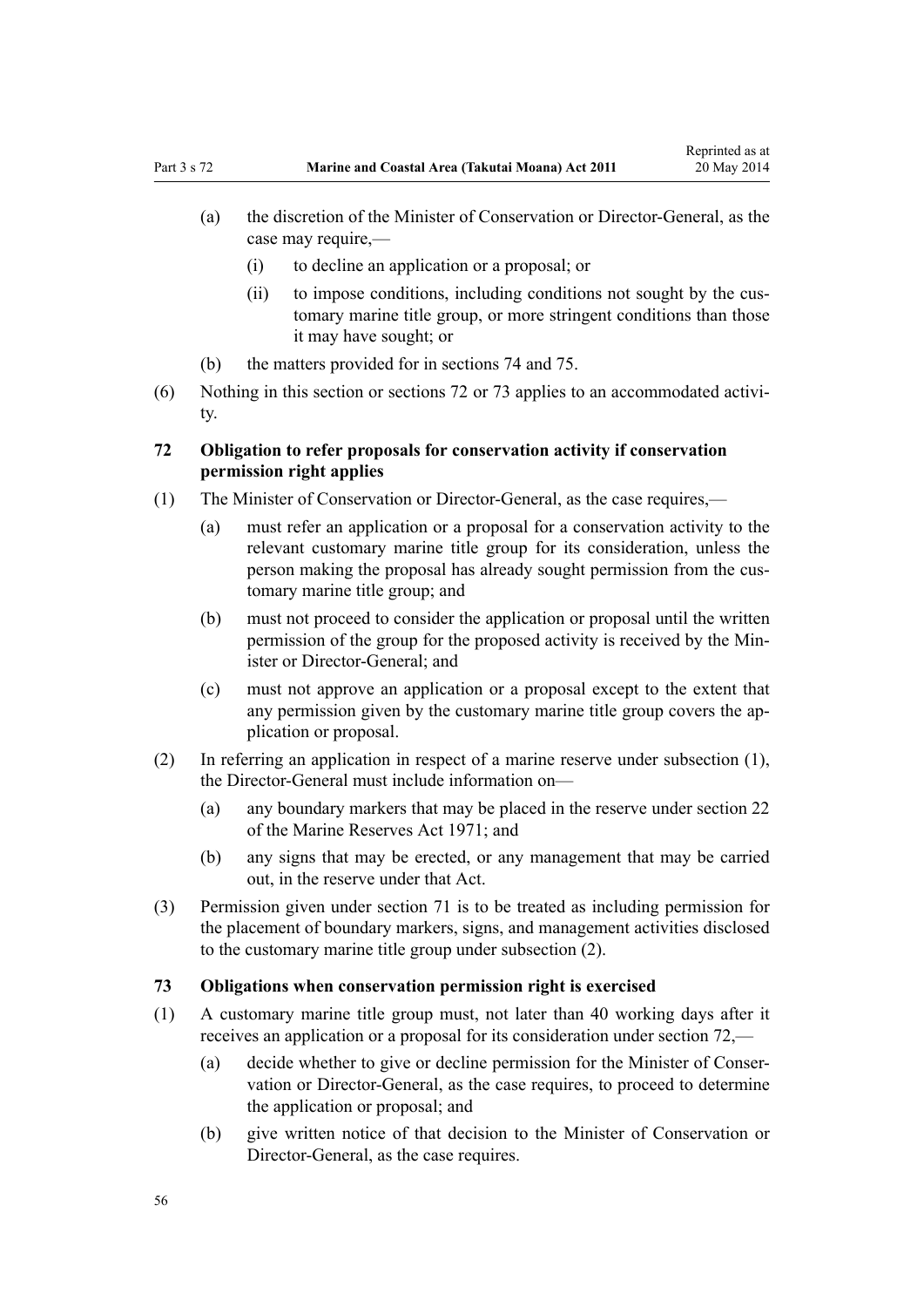- <span id="page-56-0"></span>(2) The group is to be treated as having given permission if advice of its decision under subsection  $(1)(a)$  is not received under subsection  $(1)(b)$  within the stated time.
- (3) To avoid doubt,—
	- (a) the group is not obliged to comply with any obligations arising under the enactments listed in [section 71\(3\);](#page-54-0) and
	- (b) there is no right of appeal against the decision of a customary marine title group in the exercise of its conservation permission right.

## *Protection purposes*

#### **74 Priority of protection purposes**

- (1) This section applies to a proposal—
	- (a) to declare or extend a marine reserve that is wholly or partly in a customary marine title area; or
	- (b) to declare or extend a conservation protected area that is wholly or partly in a customary marine title area.
- (2) The Minister of Conservation or the Director-General, as the case requires, may proceed with a proposal described in subsection (1) without the permission of the relevant customary marine title group if the Minister or Director-General is satisfied that the proposal is for a protection purpose that is of national importance.

#### **75 Matters relevant to determining protection purposes**

In making a determination under section 74(2), the Minister of Conservation or the Director-General, as the case requires, must have regard to—

- (a) the views of the customary marine title group on the effects of the proposal on the interests of the group; and
- (b) whether the proposal minimises as far as practicable any adverse effects on the interests of the group; and
- (c) whether there are no practicable options for achieving a protection purpose that is of national importance, other than within the customary marine title area, because—
	- (i) the protection relates to a unique or rare habitat, ecosystem, feature, or area of scientific value; or
	- (ii) the area is nationally important for the conservation of a species; or
	- (iii) protection of the area is essential for the viability, integrity, or effective management of a nationally important—
		- (A) conservation protected area:
		- (B) marine reserve: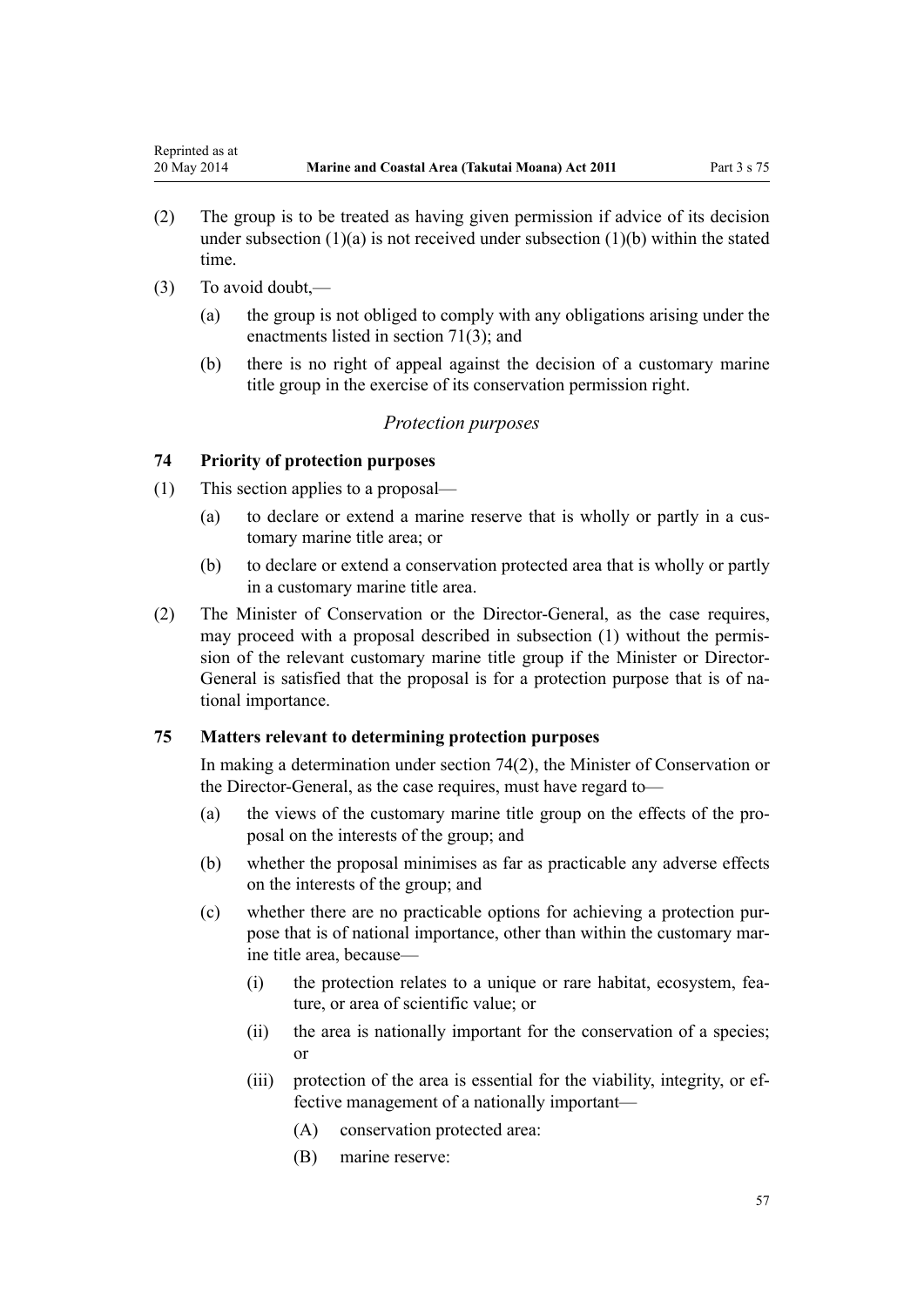- (C) network of such protected areas; or
- <span id="page-57-0"></span>(iv) the protection relates to a habitat, ecosystem, or species that occurs at a number of sites where it is not practicable to achieve the protection purposes; and
- (d) any other matter similar in nature to the matters set out in paragraphs (a) to  $(c)$ .

## *Marine mammal watching permits*

## **76 Decisions on grant of marine mammal permits**

- (1) Before the Director-General determines an application under the [Marine Mam](http://prd-lgnz-nlb.prd.pco.net.nz/pdflink.aspx?id=DLM168285)[mals Protection Regulations 1992](http://prd-lgnz-nlb.prd.pco.net.nz/pdflink.aspx?id=DLM168285) to watch marine mammals within a customary marine title area, the Director-General must—
	- (a) give written notice to the customary marine title group relevant to that area—
		- (i) of the proposed permit; and
		- (ii) that the Director-General seeks its views (which must be given within 40 working days of that notice being received); and
	- (b) recognise and provide for the views of the group on the proposed permit, if they are provided within the specified time.
- (2) The obligation under subsection (1)(b) does not limit the discretion of the Director-General to—
	- (a) approve or decline an application on the grounds set out in the [Marine](http://prd-lgnz-nlb.prd.pco.net.nz/pdflink.aspx?id=DLM168285) [Mammals Protection Regulations 1992](http://prd-lgnz-nlb.prd.pco.net.nz/pdflink.aspx?id=DLM168285); or
	- (b) impose any conditions on a permit that the Director-General thinks fit.
- (3) The notice must include a copy of the proposed permit and sufficient information to enable the customary marine title group to provide its views on the application.

## *New Zealand coastal policy statement*

## **77 Consultation**

If the Minister of Conservation is proposing to prepare, issue, change, review, or revoke a New Zealand coastal policy statement under [section 57](http://prd-lgnz-nlb.prd.pco.net.nz/pdflink.aspx?id=DLM233379) of the Resource Management Act 1991, the Minister must seek and consider the views of the customary marine title groups recorded on the register.

#### *Wāhi tapu protection right*

#### **78 Protection of wāhi tapu and wāhi tapu areas**

(1) A customary marine title group may seek to include recognition of a wāhi tapu or a wāhi tapu area—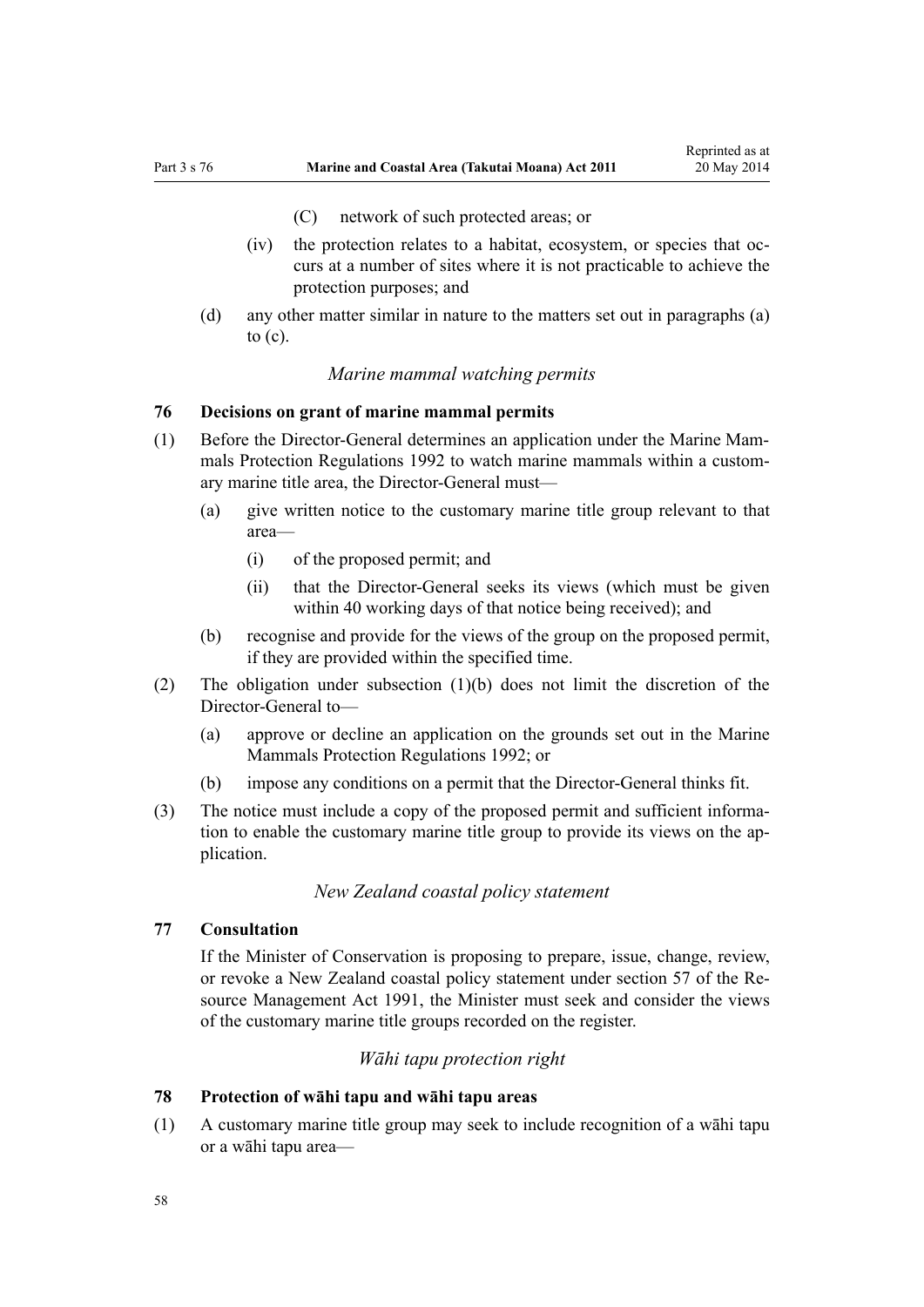- <span id="page-58-0"></span>(a) in a customary marine title order; or
- (b) in an agreement.
- (2) A wāhi tapu protection right may be recognised if there is evidence to establish—
	- (a) the connection of the group with the wāhi tapu or wāhi tapu area in accordance with tikanga; and
	- (b) that the group requires the proposed prohibitions or restrictions on access to protect the wāhi tapu or wāhi tapu area.
- (3) If a customary marine title is recognised under [subpart 1](#page-67-0) or [2](#page-69-0) of Part 4, the customary marine title order or agreement must set out the wāhi tapu conditions that apply, as provided for in section 79.

#### **79 Wāhi tapu conditions**

- (1) The wāhi tapu conditions that must be set out in a customary marine title order or an agreement are—
	- (a) the location of the boundaries of the wāhi tapu or wāhi tapu area that is the subject of the order; and
	- (b) the prohibitions or restrictions that are to apply, and the reasons for them; and
	- (c) any exemption for specified individuals to carry out a protected customary right in relation to, or in the vicinity of, the protected wāhi tapu or wāhi tapu area, and any conditions applying to the exercise of the exemption.
- (2) Wāhi tapu conditions—
	- (a) may affect the exercise of fishing rights, but must not do so to the extent that the conditions prevent fishers from taking their lawful entitlement in a quota management area or fisheries management area; and
	- (b) do not affect the exercise of kaitiakitanga by a customary marine title group in relation to a wāhi tapu or wāhi tapu area in the customary marine title area of that group.
- (3) A customary marine title group may seek to vary or revoke a wāhi tapu condition by applying to—
	- (a) vary a recognition order under [section 111;](#page-74-0) or
	- (b) vary an agreement.
- (4) In this section, **fisheries legislation** means—
	- (a) the [Fisheries Act 1983](http://prd-lgnz-nlb.prd.pco.net.nz/pdflink.aspx?id=DLM66581); and
	- (b) the [Fisheries Act 1996](http://prd-lgnz-nlb.prd.pco.net.nz/pdflink.aspx?id=DLM394191); and
	- (c) regulations made under those Acts.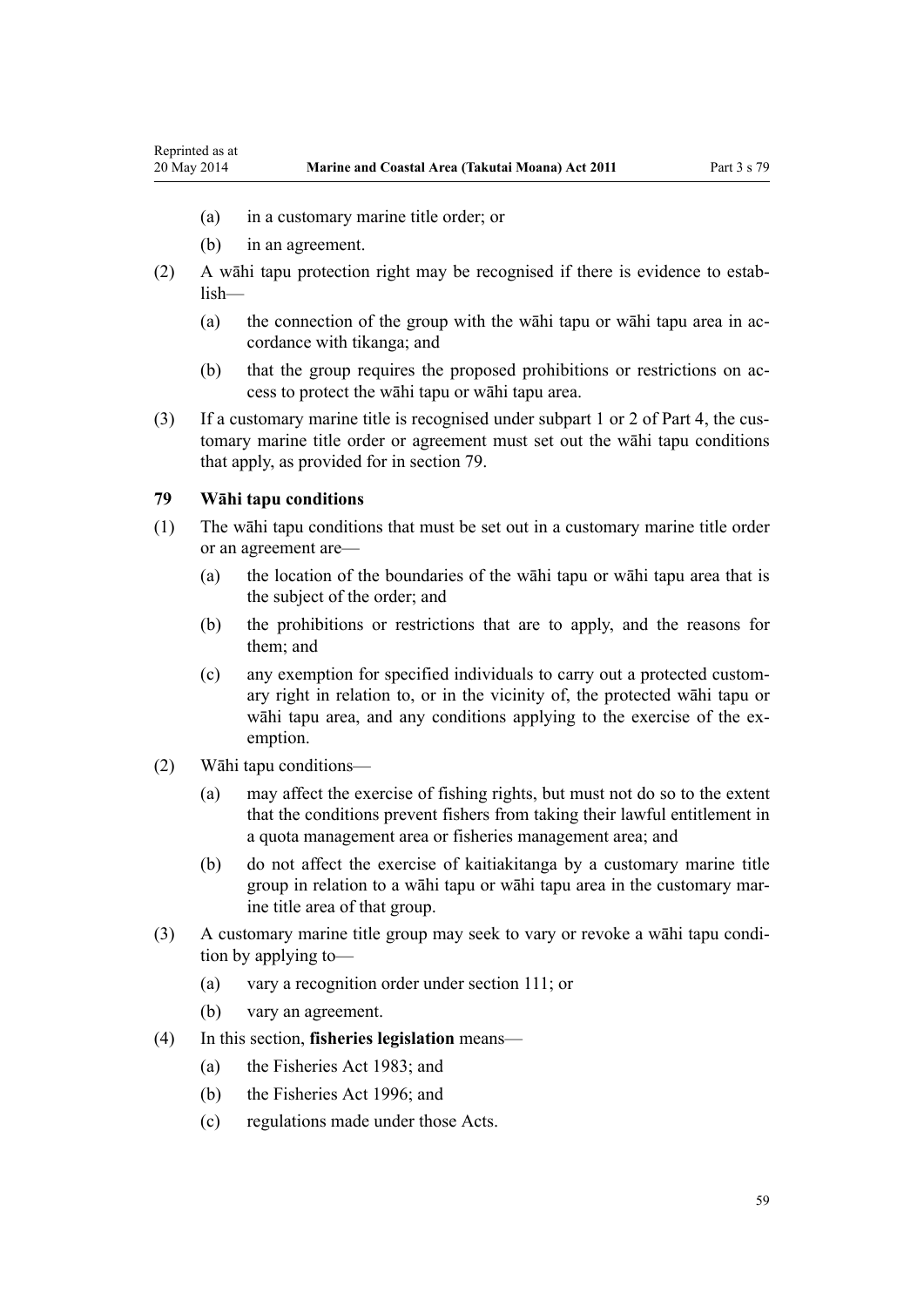#### **80 Wardens and fishery officers**

- (1) Wardens may be appointed by a customary marine title group with an interest in a wāhi tapu or wāhi tapu area, in accordance with regulations made under [section 118,](#page-77-0) to promote compliance with a prohibition or restriction imposed under [section 79](#page-58-0).
- (2) A warden appointed under subsection (1) is responsible to the customary marine title group for the following functions:
	- (a) to assist in implementing any prohibition or restriction:
	- (b) to enter a wāhi tapu or wāhi tapu area for the purpose of performing the warden's functions:
	- (c) to advise members of the public of any applicable prohibition or restriction:
	- (d) to warn a person to leave a wāhi tapu or wāhi tapu area:
	- (e) to record—
		- (i) any failure to comply with a prohibition or restriction if the warden has reason to believe that the failure is intentional; and
		- (ii) the name, contact details, and date of birth of a person who the warden has reason to believe is intentionally failing to comply with a prohibition or restriction:
	- (f) to report to a constable any failure to comply with a prohibition or restriction in any case where the warden has reason to believe that the failure is intentional.
- (3) Fishery officers and honorary fishery officers may enforce wāhi tapu conditions imposed under [section 79](#page-58-0) if, and to the extent that, any fishing in a wāhi tapu or wāhi tapu area breaches those conditions.
- (4) For the purpose of subsection (3), fishery officers and honorary fishery officers may enter a wāhi tapu or wāhi tapu area—
	- (a) to assist in implementing a prohibition or restriction:
	- (b) to advise fishers of any applicable prohibition or restriction:
	- (c) to warn fishers to leave the wāhi tapu or wāhi tapu area:
	- (d) to record any failure of a fisher, and the details of that fisher, to comply with a prohibition or restriction, if the officer has reason to believe the failure is intentional:
	- (e) to report any such failure to a constable.
- (5) In this section, **fishery officer**, **honorary fishery officer**, and **fishing** have the meanings given in [section 2\(1\)](http://prd-lgnz-nlb.prd.pco.net.nz/pdflink.aspx?id=DLM394199) of the Fisheries Act 1996.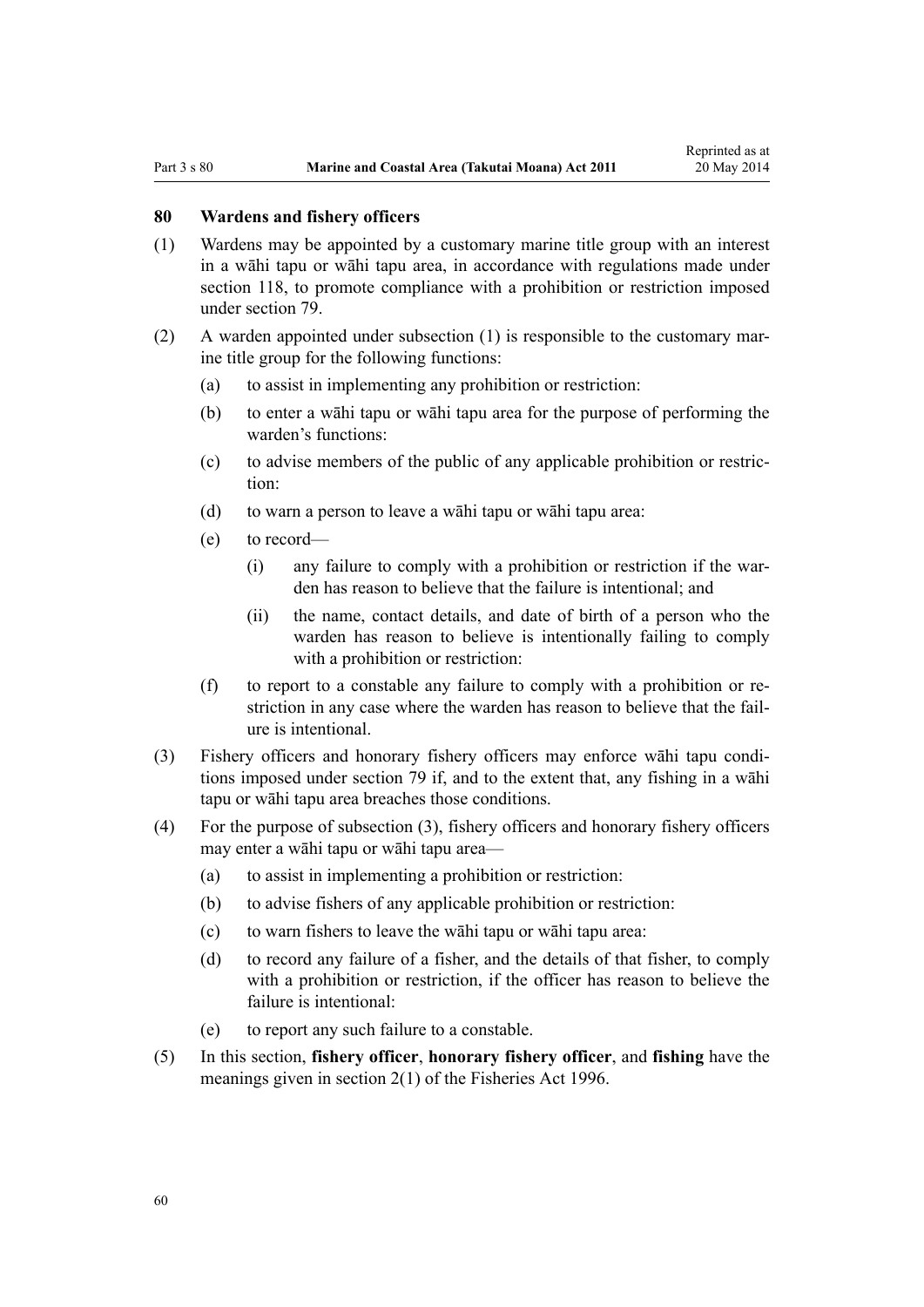#### **81 Compliance**

<span id="page-60-0"></span>Reprinted as at

- (1) A local authority that has statutory functions in the location of a wāhi tapu or wāhi tapu area that is subject to a wāhi tapu protection right must, in consultation with the relevant customary marine title group, take any appropriate action that is reasonably necessary to encourage public compliance with any wāhi tapu conditions.
- (2) Every person commits an offence who intentionally fails to comply with a prohibition or restriction notified for that wāhi tapu or wāhi tapu area, and is liable on conviction to a fine not exceeding \$5,000.
- (3) Despite subsection (2), the offence provisions of the [Heritage New Zealand](http://prd-lgnz-nlb.prd.pco.net.nz/pdflink.aspx?id=DLM4005402) [Pouhere Taonga Act 2014](http://prd-lgnz-nlb.prd.pco.net.nz/pdflink.aspx?id=DLM4005402) apply if a wāhi tapu or wāhi tapu area subject to a wāhi tapu protection right is protected by a heritage covenant under [section 39](http://prd-lgnz-nlb.prd.pco.net.nz/pdflink.aspx?id=DLM4005548) of that Act.
- (4) To avoid doubt, it is not an offence for a person to do anything that is inconsistent with the prohibition or restriction included in the wāhi tapu conditions if—
	- (a) the person is carrying out an emergency activity (within the meaning of [section 63](#page-46-0)); or
	- (b) the person has an exemption notified under section  $79(1)(c)$ .

Section 81(2): amended, on 1 July 2013, by [section 413](http://prd-lgnz-nlb.prd.pco.net.nz/pdflink.aspx?id=DLM3360714) of the Criminal Procedure Act 2011 (2011 No 81).

Section 81(3): replaced, on 20 May 2014, by [section 107](http://prd-lgnz-nlb.prd.pco.net.nz/pdflink.aspx?id=DLM4005646) of the Heritage New Zealand Pouhere Taonga Act 2014 (2014 No 26).

#### *Ngā taonga tūturu*

## **82 Newly found taonga tūturu**

- (1) Any taonga tūturu found in a customary marine title area on or after the effective date is prima facie the property of the relevant customary marine title group.
- (2) Accordingly, [section 11\(1\)](http://prd-lgnz-nlb.prd.pco.net.nz/pdflink.aspx?id=DLM432422) of the Protected Objects Act 1975 does not apply to taonga tūturu to which subsection (1) applies.
- (3) Any person finding a taonga tūturu in a customary marine title area has a duty to notify the finding within 28 days, in accordance with [section 11\(3\)](http://prd-lgnz-nlb.prd.pco.net.nz/pdflink.aspx?id=DLM432422) of the Protected Objects Act 1975.
- (4) The obligations of the chief executive under [section 11\(4\)](http://prd-lgnz-nlb.prd.pco.net.nz/pdflink.aspx?id=DLM432422) of the Protected Objects Act 1975 apply, but with the following modifications:
	- (a) the relevant customary marine title group is entitled to have interim custody of the taonga tūturu, at the discretion of the chief executive and subject to any conditions that the chief executive considers fit; and
	- (b) the public notice given by the chief executive must provide for a period of 6 months from the date of the notice for any claims of ownership to the taonga tūturu to be lodged.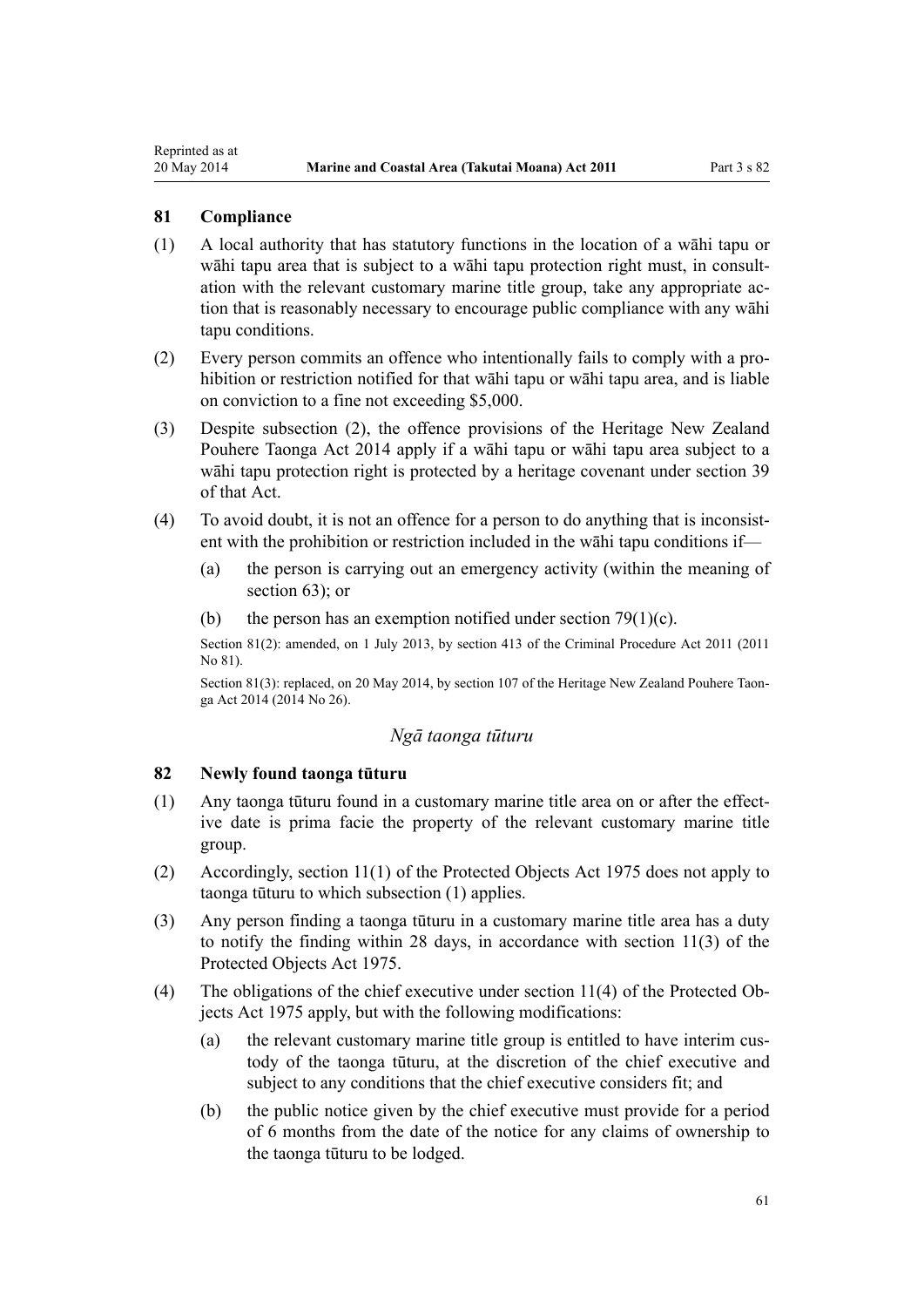- <span id="page-61-0"></span>(5) To avoid doubt, the discretion conferred on the chief executive or other person by [section 11\(2\)](http://prd-lgnz-nlb.prd.pco.net.nz/pdflink.aspx?id=DLM432422) of the Protected Objects Act 1975 to apply to the Māori Land Court also applies under this section.
- (6) If no competing claims have been lodged with the chief executive after 6 months from the date of the notice given under subsection (4)(b), the relevant customary marine title group becomes the owner of the taonga tūturu.
- (7) If competing claims are lodged in respect of the taonga tūturu within the specified time,—
	- (a) the relevant customary marine title group must be treated as having also lodged a claim for the ownership of the taonga tūturu; and
	- (b) the ownership of the taonga tūturu must be determined in accordance with [sections 11\(6\) and \(7\)](http://prd-lgnz-nlb.prd.pco.net.nz/pdflink.aspx?id=DLM432422) and [12](http://prd-lgnz-nlb.prd.pco.net.nz/pdflink.aspx?id=DLM432435) of the Protected Objects Act 1975.
- (8) [Section 11\(8\) and \(9\)](http://prd-lgnz-nlb.prd.pco.net.nz/pdflink.aspx?id=DLM432422) of the Protected Objects Act 1975 apply to the finding of taonga tūturu to which this section applies.
- (9) In this section, **relevant customary marine title group** means the group that holds a customary marine title order or has entered into an agreement in relation to the part of the common marine and coastal area where the taonga tūturu is found.

## *Status of minerals*

## **83 Status of minerals in customary marine title area**

- (1) This section applies on and after the effective date.
- (2) A customary marine title group has, and may exercise, ownership of minerals (other than petroleum, gold, silver, and uranium existing in their natural condition) that are within the customary marine title area of that group.
- (3) The reservation of minerals in favour of the Crown continued by [section 16\(2\)](#page-19-0) ceases.
- (4) This section does not limit or have any effect on [section 11\(1A\)](http://prd-lgnz-nlb.prd.pco.net.nz/pdflink.aspx?id=DLM246311) of the Crown Minerals Act 1991 (which excludes the reservation of minerals in favour of the Crown from applying to pounamu to which [section 3](http://prd-lgnz-nlb.prd.pco.net.nz/pdflink.aspx?id=DLM413605) of the Ngai Tahu (Pounamu Vesting) Act 1997 applies).

#### **84 Status of existing privileges within common marine and coastal area**

- (1) Despite section 83(2) and (3), the following privileges, rights, obligations, functions, and powers (including those preserved by the transitional provisions in [Part 2](http://prd-lgnz-nlb.prd.pco.net.nz/pdflink.aspx?id=DLM247305) of the Crown Minerals Act 1991) continue as if section 83 had not been enacted:
	- (a) privileges in existence immediately before the effective date; and
	- (b) rights that can be exercised under the [Crown Minerals Act 1991](http://prd-lgnz-nlb.prd.pco.net.nz/pdflink.aspx?id=DLM242535) by the holders of those privileges or any other person; and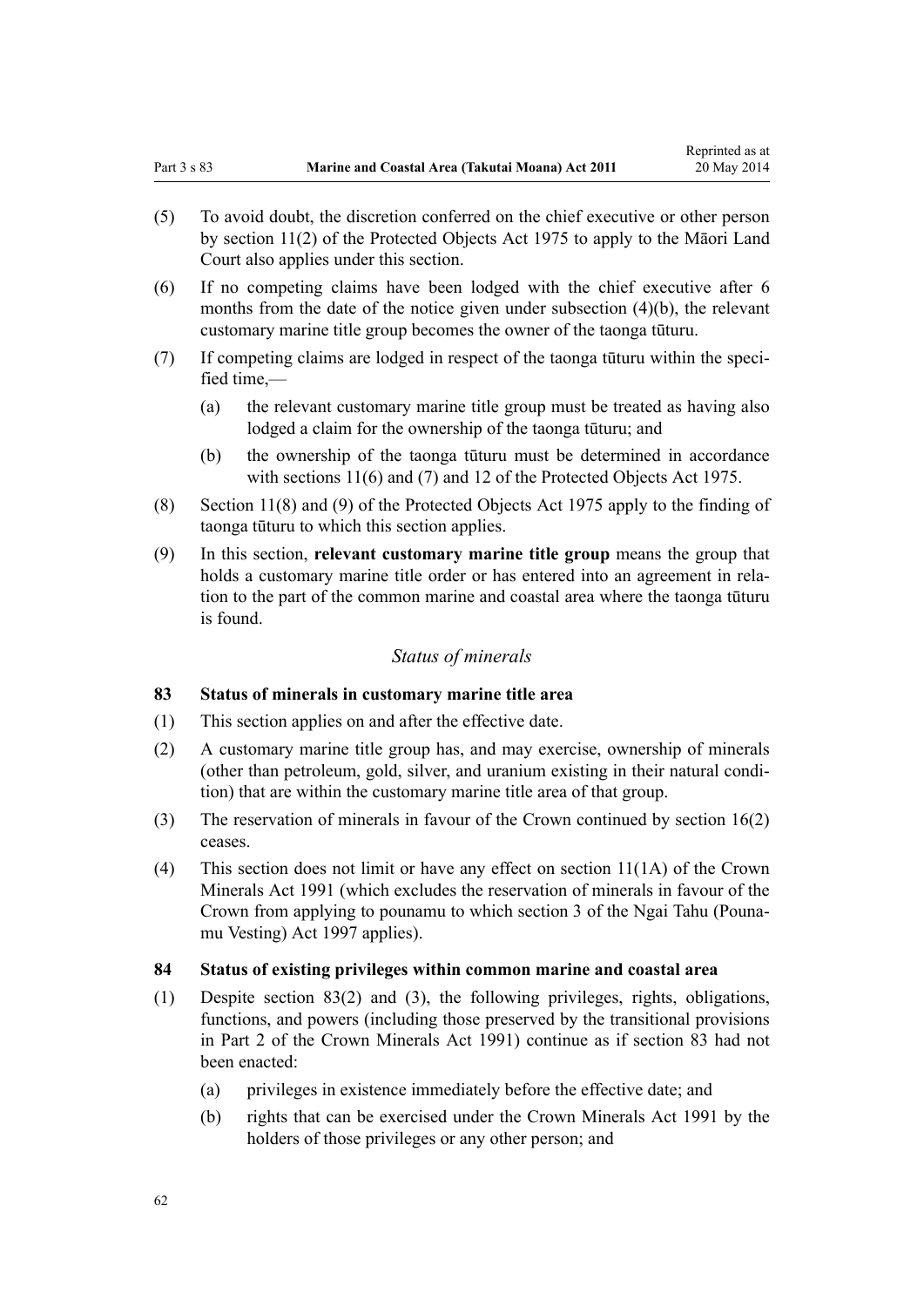- <span id="page-62-0"></span>(c) subsequent rights and privileges granted to those holders or any other person following the exercise of the rights referred to in paragraph (b) (including those provided for by [section 32](http://prd-lgnz-nlb.prd.pco.net.nz/pdflink.aspx?id=DLM5226938) of the Crown Minerals Act 1991); and
- (d) the obligations on those holders or any other person imposed by or under the [Crown Minerals Act 1991;](http://prd-lgnz-nlb.prd.pco.net.nz/pdflink.aspx?id=DLM242535) and
- (e) the exercise by the Crown of its functions and powers under the [Crown](http://prd-lgnz-nlb.prd.pco.net.nz/pdflink.aspx?id=DLM242535) [Minerals Act 1991](http://prd-lgnz-nlb.prd.pco.net.nz/pdflink.aspx?id=DLM242535) in relation to any of the matters referred to in paragraphs (a) to (d).
- (2) A customary marine title group is entitled to receive the following royalties:
	- (a) from the Crown, any royalties due to the Crown under the [Crown Min](http://prd-lgnz-nlb.prd.pco.net.nz/pdflink.aspx?id=DLM242535)[erals Act 1991](http://prd-lgnz-nlb.prd.pco.net.nz/pdflink.aspx?id=DLM242535) in respect of minerals (other than petroleum, gold, silver, and uranium existing in their natural condition) that are subject to any privilege referred to in subsection  $(1)(a)$  to  $(d)$  that applies to its customary marine title area; and
	- (b) from the regional council, any royalties for sand and shingle taken from the customary marine title area imposed by regulations made under the [Resource Management Act 1991](http://prd-lgnz-nlb.prd.pco.net.nz/pdflink.aspx?id=DLM230264).
- (3) Royalties due under subsection (2)—
	- (a) are payable on and after the date on which—
		- (i) a customary marine title order is sealed under [section 113](#page-68-0); or
		- (ii) an agreement is brought into effect under section  $96(1)(b)$ ; but
	- (b) must be calculated from the date on which an application is made for—
		- (i) a recognition agreement under [section 95](#page-67-0); or
		- (ii) a recognition order under [section 100](#page-70-0).

#### *Planning document*

#### **85 Planning document**

- (1) A customary marine title group has a right to prepare a planning document in accordance with its tikanga.
- (2) The purposes of the planning document are—
	- (a) to identify issues relevant to the regulation and management of the customary marine title area of the group; and
	- (b) to set out the regulatory and management objectives of the group for its customary marine title area; and
	- (c) to set out policies for achieving those objectives.
- (3) A planning document may include any matter that can be regulated under the enactments specified in subsection (5), including matters that are relevant to—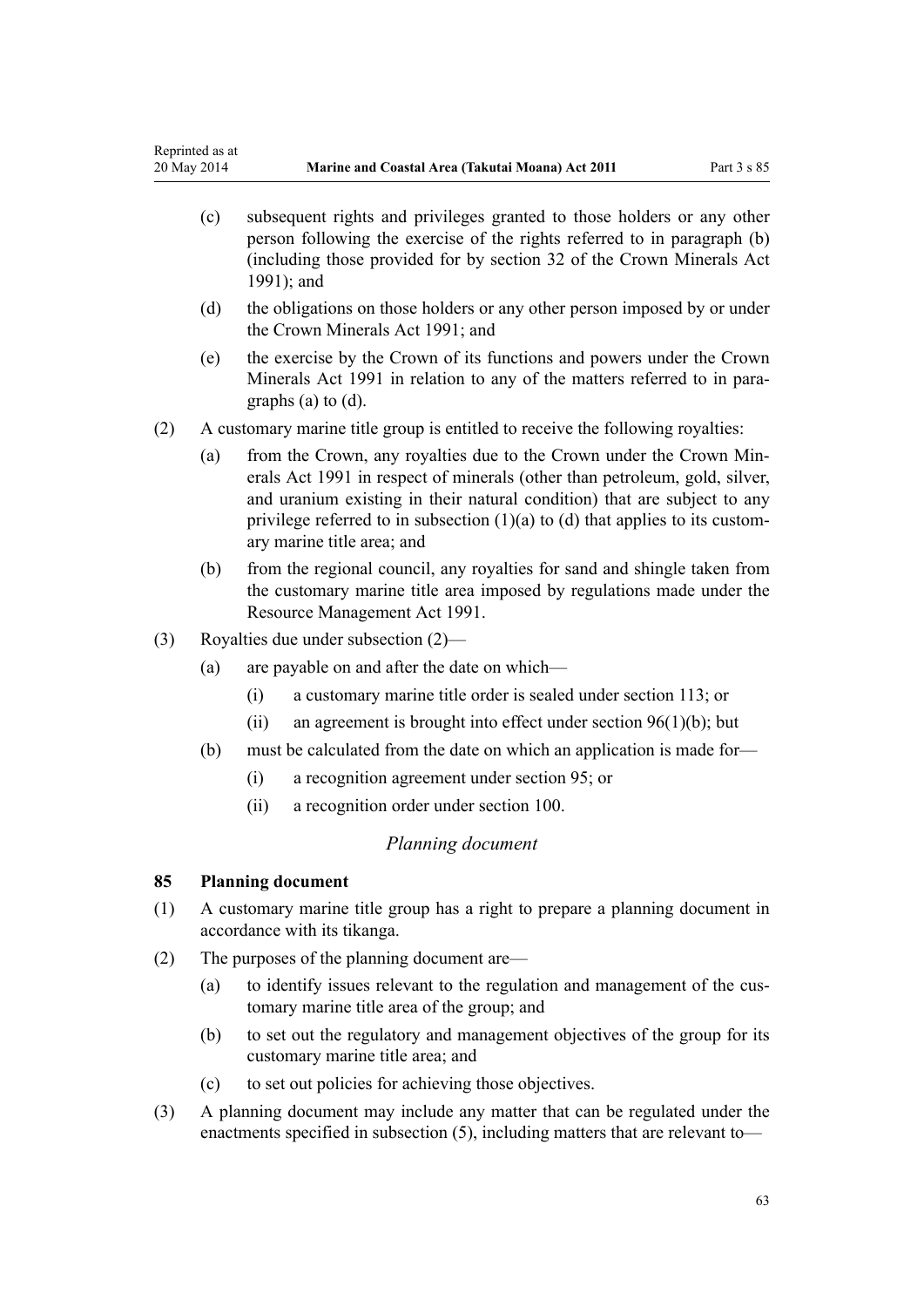- (b) the protection of the cultural identity and historic heritage of the group.
- <span id="page-63-0"></span>(4) A planning document may relate—
	- (a) only to the customary marine title area of the group; or
	- (b) if it relates to areas outside the customary marine title area, only to the part of the common marine and coastal area where the group exercises kaitiakitanga.
- (5) The planning document may include only matters that may be regulated under—
	- (a) the [Conservation Act 1987](http://prd-lgnz-nlb.prd.pco.net.nz/pdflink.aspx?id=DLM103609) or the Acts listed in [Schedule 1](http://prd-lgnz-nlb.prd.pco.net.nz/pdflink.aspx?id=DLM107200) of that Act:
	- (b) the [Heritage New Zealand Pouhere Taonga Act 2014:](http://prd-lgnz-nlb.prd.pco.net.nz/pdflink.aspx?id=DLM4005402)
	- (c) the [Local Government Act 2002](http://prd-lgnz-nlb.prd.pco.net.nz/pdflink.aspx?id=DLM170872):
	- (d) the [Resource Management Act 1991](http://prd-lgnz-nlb.prd.pco.net.nz/pdflink.aspx?id=DLM230264).

Section 85(5)(b): amended, on 20 May 2014, by [section 107](http://prd-lgnz-nlb.prd.pco.net.nz/pdflink.aspx?id=DLM4005646) of the Heritage New Zealand Pouhere Taonga Act 2014 (2014 No 26).

#### **86 Lodging and registration of planning document**

- (1) A planning document is of no effect until it is lodged with—
	- (a) the regional council with jurisdiction in the region to which the planning instrument relates; and
	- (b) any of the agencies referred to in sections 88 to 91 whose jurisdiction is relevant to the contents of the planning document; and
	- (c) the chief executive.
- (2) A document is deemed to be registered on the day that is 20 working days after it is first lodged with an agency.

#### **87 Transitional provision**

The obligations arising under [sections 89](#page-64-0) and [91](#page-64-0) do not apply to applications for resource consents or other approvals that are accepted before a planning document is lodged under section 86(1).

*Obligations arising in respect of customary marine title planning documents*

## **88 Obligation on local authorities**

- (1) This section applies if a planning document is lodged with a local authority that has statutory functions in the district or region where the customary marine title area is located.
- (2) On and after the date that a planning document is registered, the local authority must take the planning document into account when making any decision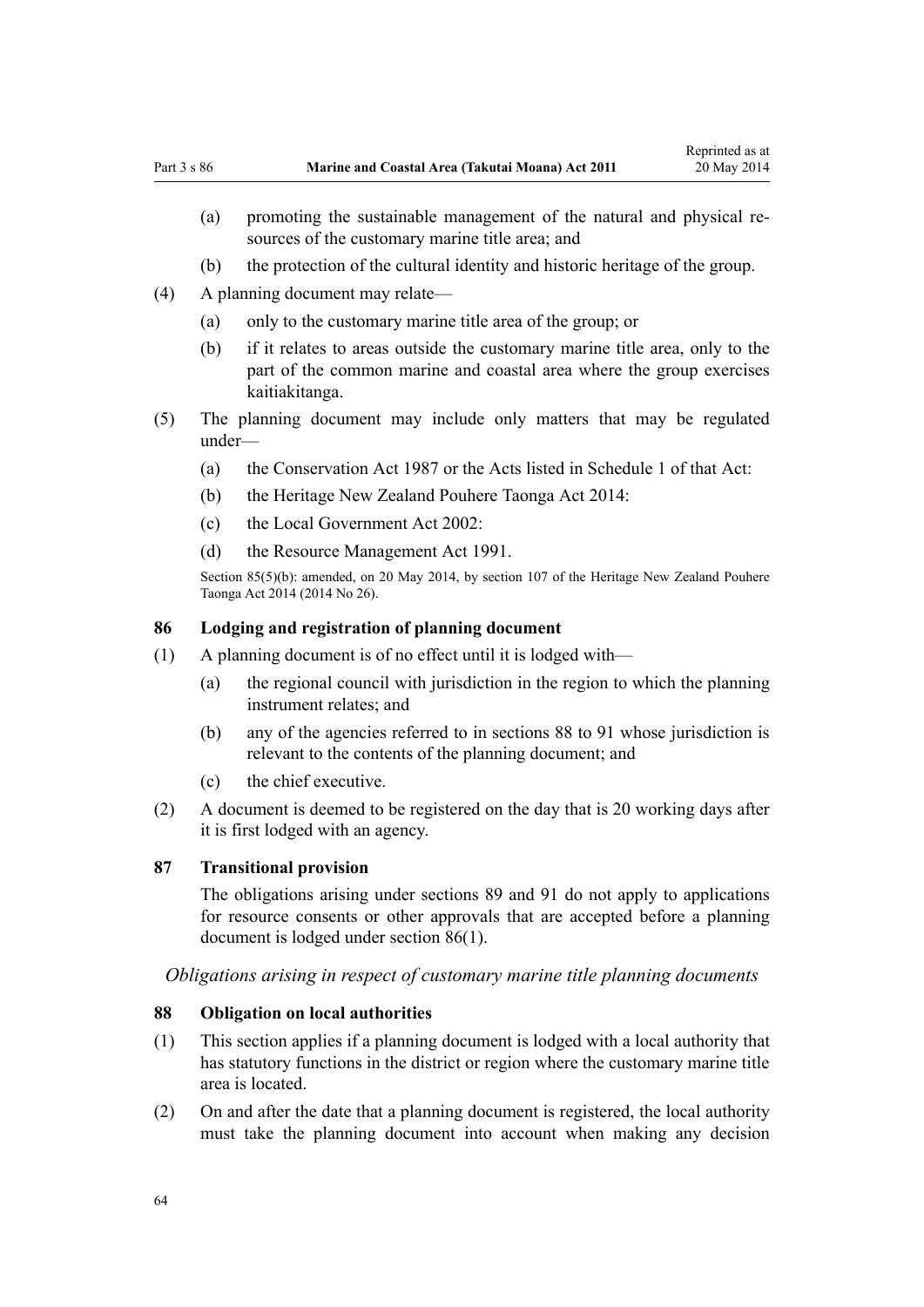<span id="page-64-0"></span>under the [Local Government Act 2002](http://prd-lgnz-nlb.prd.pco.net.nz/pdflink.aspx?id=DLM170872) in relation to the customary marine title area.

## **89 Obligation on Heritage New Zealand Pouhere Taonga**

If a customary marine title group lodges a planning document with Heritage New Zealand Pouhere Taonga, on and after the date that the planning document is registered,—

- (a) Heritage New Zealand Pouhere Taonga must have particular regard to matters set out in the document that relate to the functions of Heritage New Zealand Pouhere Taonga when considering an application under [section 44](http://prd-lgnz-nlb.prd.pco.net.nz/pdflink.aspx?id=DLM4005562) of the Heritage New Zealand Pouhere Taonga Act 2014 to destroy or modify an archaeological site within the customary marine title area of the group; and
- (b) in the event of an appeal under [section 58](http://prd-lgnz-nlb.prd.pco.net.nz/pdflink.aspx?id=DLM4005583) of that Act against a decision of Heritage New Zealand Pouhere Taonga made under paragraph (a), the Environment Court must have particular regard to the planning document.

Section 89 heading: amended, on 20 May 2014, by [section 107](http://prd-lgnz-nlb.prd.pco.net.nz/pdflink.aspx?id=DLM4005646) of the Heritage New Zealand Pouhere Taonga Act 2014 (2014 No 26).

Section 89: amended, on 20 May 2014, by [section 107](http://prd-lgnz-nlb.prd.pco.net.nz/pdflink.aspx?id=DLM4005646) of the Heritage New Zealand Pouhere Taonga Act 2014 (2014 No 26).

Section 89(a): amended, on 20 May 2014, by [section 107](http://prd-lgnz-nlb.prd.pco.net.nz/pdflink.aspx?id=DLM4005646) of the Heritage New Zealand Pouhere Taonga Act 2014 (2014 No 26).

Section 89(b): amended, on 20 May 2014, by [section 107](http://prd-lgnz-nlb.prd.pco.net.nz/pdflink.aspx?id=DLM4005646) of the Heritage New Zealand Pouhere Taonga Act 2014 (2014 No 26).

## **90 Obligation on Director-General**

- (1) If a customary marine title group lodges a planning document with the Director-General, the Director-General must, on and after the date that a planning document is registered, take into account the relevant matters set out in the document when reviewing or amending a conservation management strategy that directly affects the customary marine title area of the group that lodged the planning document.
- (2) In this section, **conservation management strategy** has the meaning given in [section 2\(1\)](http://prd-lgnz-nlb.prd.pco.net.nz/pdflink.aspx?id=DLM103616) of the Conservation Act 1987.

#### **91 Obligation on Minister of Fisheries**

(1) If a customary marine title group lodges a planning document with the Minister of Fisheries, the Minister must, on and after the date that the planning document is registered, have regard to the planning document to the extent that it is relevant to fisheries management when setting or varying sustainability measures under [section 11\(1\)](http://prd-lgnz-nlb.prd.pco.net.nz/pdflink.aspx?id=DLM395397) of the Fisheries Act 1996 if these measures apply to an area that includes, wholly or in part, the customary marine title area of the group.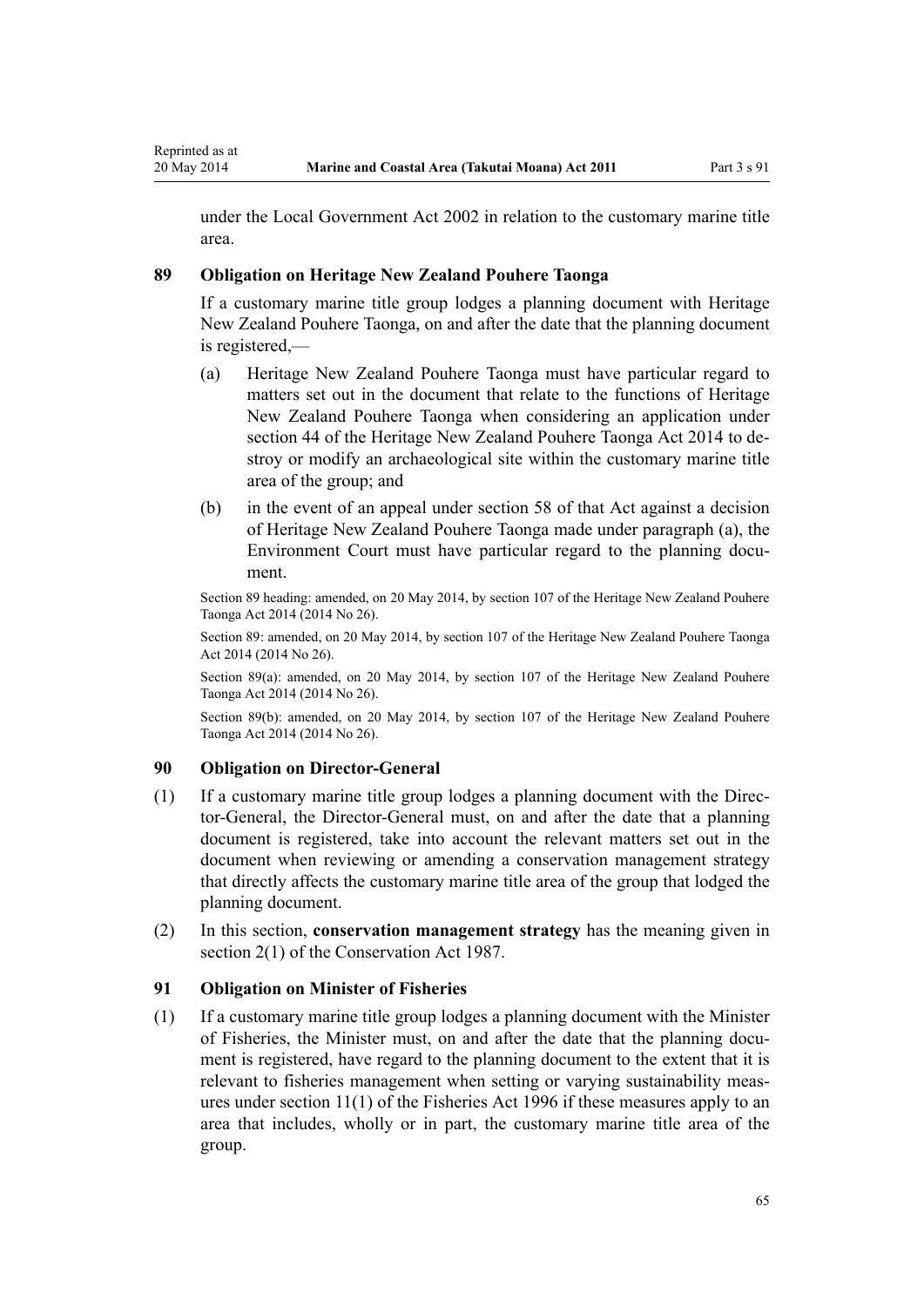- (2) This section—
	- (a) does not extend the scope of the rights conferred by [section 85](#page-62-0) or [86](#page-63-0) or give a customary marine title group the right to include fisheries or other matters in a planning document; and
	- (b) relates only to matters—
		- (i) included in a planning document that are provided for by the [Re](http://prd-lgnz-nlb.prd.pco.net.nz/pdflink.aspx?id=DLM230264)[source Management Act 1991](http://prd-lgnz-nlb.prd.pco.net.nz/pdflink.aspx?id=DLM230264); and
		- (ii) that are relevant to fisheries management.

#### **92 Interpretation**

In this section and section 93, unless the context otherwise requires,—

**regional document** means any of the following:

- (a) a regional plan or regional policy statement (within the meanings given in [section 43AA](http://prd-lgnz-nlb.prd.pco.net.nz/pdflink.aspx?id=DLM2412743) of the Resource Management Act 1991):
- (b) a proposed regional plan or proposed policy statement (within the meanings of [sections 43AA](http://prd-lgnz-nlb.prd.pco.net.nz/pdflink.aspx?id=DLM2412743) and [43AAC](http://prd-lgnz-nlb.prd.pco.net.nz/pdflink.aspx?id=DLM2412769) of that Act)

**relevant regional document** means a regional document that relates, directly or indirectly, to all or part of the area to which a planning document applies.

#### **93 Obligations on regional councils in relation to planning documents**

#### *Preliminary obligations*

(1) A regional council with functions in a region where 1 or more planning documents are registered in accordance with [section 86](#page-63-0) must, until the requirements of subsection (5) have been completed, attach the planning documents to copies of its relevant regional documents that it makes publicly available.

*Identification and application of resource management matters included in planning document*

- (2) Between the time that a planning document is lodged under [section 86\(1\)](#page-63-0) and the time it is deemed to be registered under section 86(2), a regional council must identify the matters in the planning document that relate to resource management issues within its functions under the [Resource Management Act 1991](http://prd-lgnz-nlb.prd.pco.net.nz/pdflink.aspx?id=DLM230264), to the extent that those matters are relevant within—
	- (a) the customary marine title area to which the planning document relates; and
	- (b) any parts of the common marine and coastal area to which the planning document relates other than the customary marine title area.
- (3) When considering, under [section 104](http://prd-lgnz-nlb.prd.pco.net.nz/pdflink.aspx?id=DLM234355) of the Resource Management Act 1991, a resource consent application for an activity that would, if the consent were granted, directly affect, wholly or in part, the area to which the planning docu-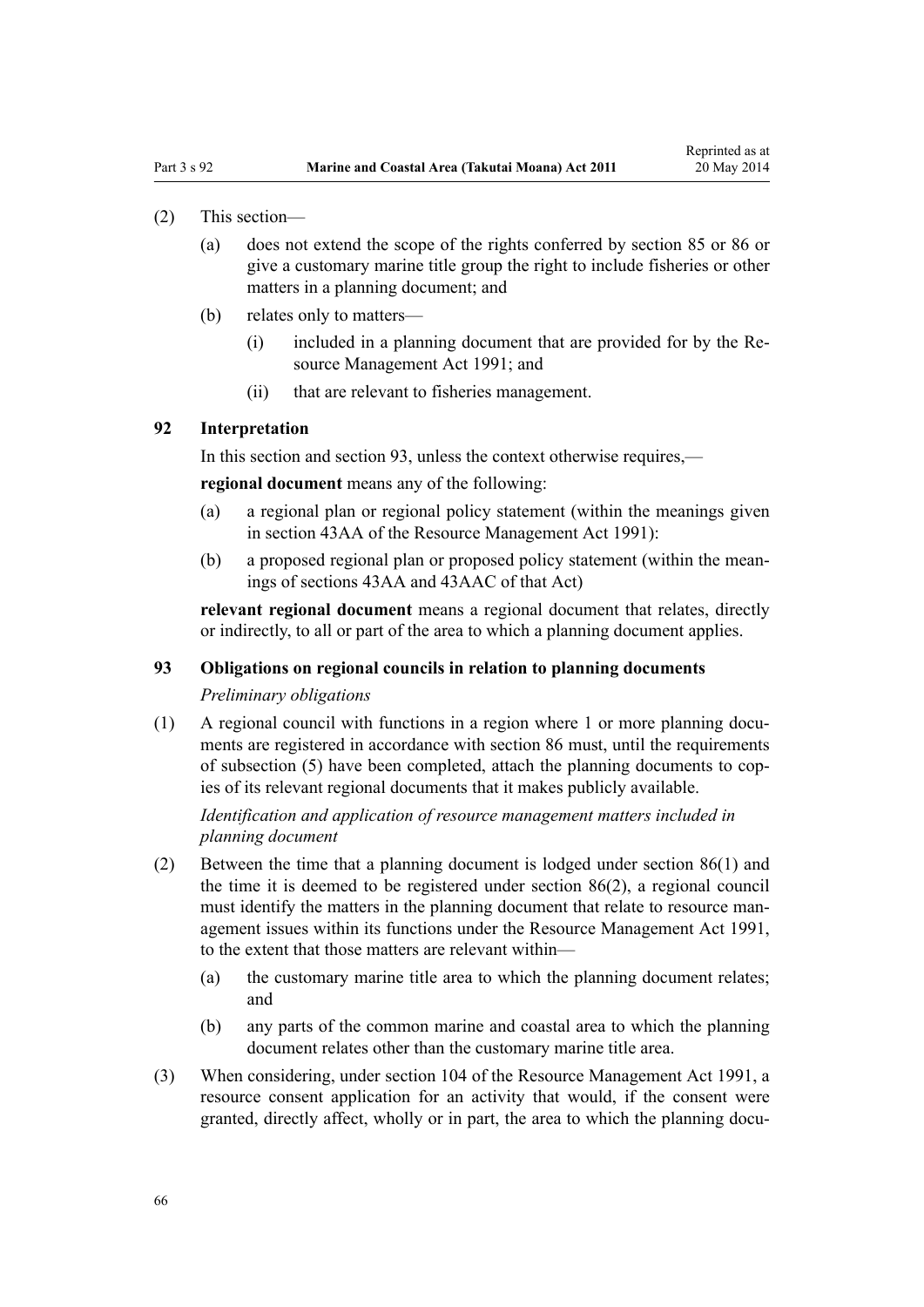ment applies, a consent authority of a regional council must have regard to any matters identified under subsection (2).

- (4) The obligation under subsection (3) applies only to the matters in respect of which a regional council is able to exercise discretion.
- (5) The obligation under subsection (3) continues until—

Reprinted as at

- (a) a regional document, altered in accordance with this section, becomes operative in accordance with [Schedule 1](http://prd-lgnz-nlb.prd.pco.net.nz/pdflink.aspx?id=DLM240686) of the Resource Management Act 1991; or
- (b) 30 working days after the date that the customary marine title group is informed of the decision under subsection (11) that no alterations are to be made to the relevant regional documents.

*Obligations with respect to relevant regional documents*

- (6) A regional council must initiate a process to determine whether to alter its relevant regional documents, if and to the extent that any alteration would achieve the purpose of the [Resource Management Act 1991,](http://prd-lgnz-nlb.prd.pco.net.nz/pdflink.aspx?id=DLM230264) in order to—
	- (a) recognise and provide for any matters identified under subsection (2)(a); and
	- (b) take into account any matters identified under subsection (2)(b).
- (7) The process required by subsection (6) may be commenced—
	- (a) at any time after a planning document is registered; but
	- (b) not later than the first proposed change to, or variation or review of, any provision in a relevant regional document that applies to a customary marine title area.
- (8) In making a determination under subsection (6), a regional council must consider the extent to which alterations must be made to its relevant regional documents to—
	- (a) recognise and provide for the matters in a planning document that relate to the customary marine title area; and
	- (b) take into account the matters in a planning document that relate to the parts of the common marine and coastal area other than the customary marine title area.
- (9) The obligations on a regional council under subsection (8) must be carried out in accordance with the requirements and procedures that relate to regional documents in—
	- (a) [Part 5](http://prd-lgnz-nlb.prd.pco.net.nz/pdflink.aspx?id=DLM233301) of the Resource Management Act 1991; and
	- (b) [Schedule 1](http://prd-lgnz-nlb.prd.pco.net.nz/pdflink.aspx?id=DLM240686) of that Act.
- (10) A regional council may decide, in conducting the process required by subsection (6), not to alter its relevant regional documents, but only on the grounds that the matters in the planning document—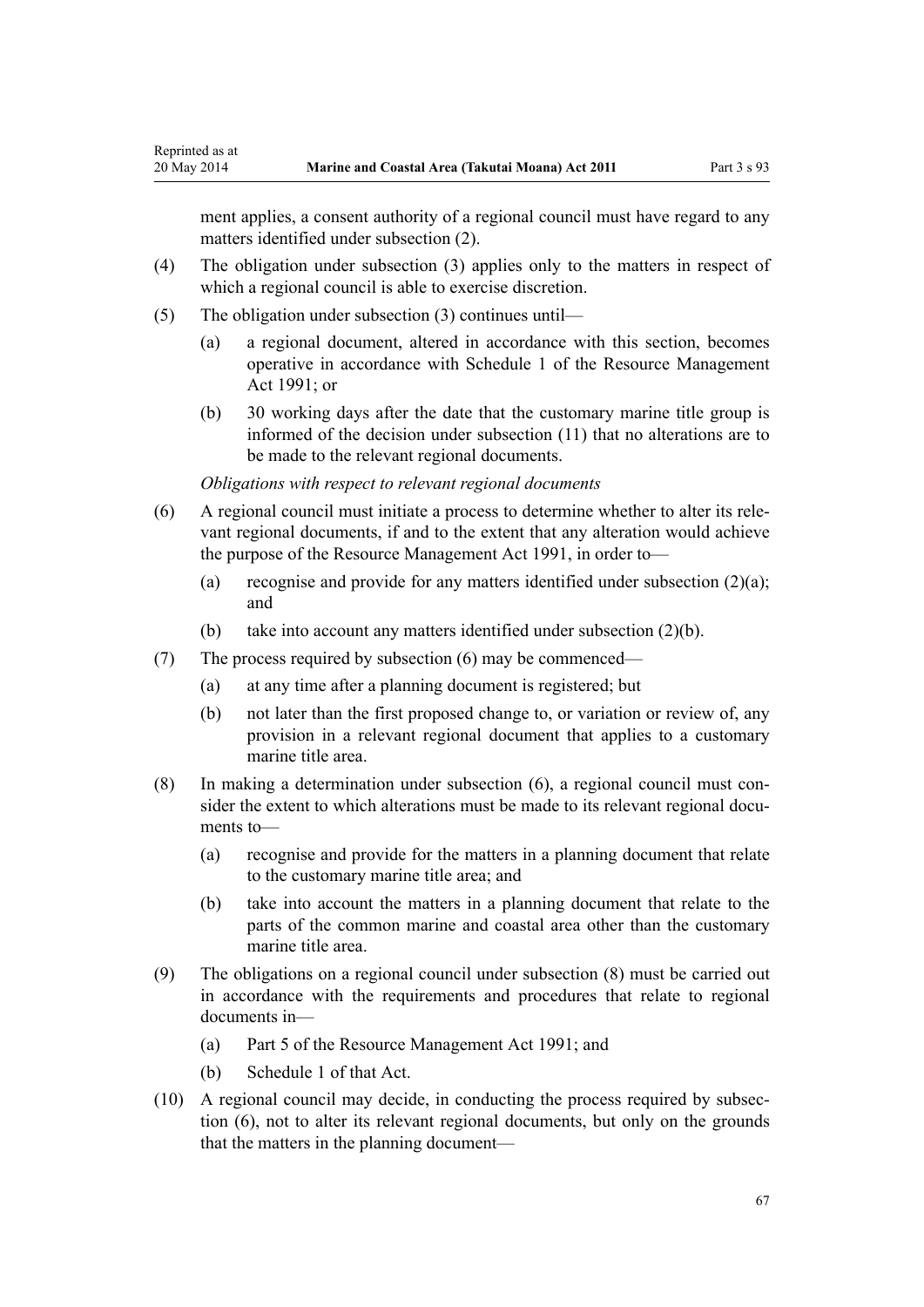- <span id="page-67-0"></span>(a) are already provided for in a relevant regional document; or
- (b) would not achieve the purpose of the [Resource Management Act 1991;](http://prd-lgnz-nlb.prd.pco.net.nz/pdflink.aspx?id=DLM230264) or
- (c) would be more effectively and efficiently addressed in another way.
- (11) If a regional council determines that no alterations should be notified in a proposed policy statement or plan that is notified under [clause 5](http://prd-lgnz-nlb.prd.pco.net.nz/pdflink.aspx?id=DLM241213) of Schedule 1 of the Resource Management Act 1991, it must inform the customary marine title group in writing and provide reasons for its decision within 5 working days of that decision.
- (12) If an application is made to a regional council under [Part 2](http://prd-lgnz-nlb.prd.pco.net.nz/pdflink.aspx?id=DLM241513) of Schedule 1 of the Resource Management Act 1991 for a private plan change that includes a customary marine title area in respect of which a planning document has been lodged,—
	- (a) the provisions of [Part 2](http://prd-lgnz-nlb.prd.pco.net.nz/pdflink.aspx?id=DLM241513) of that schedule apply to the application, subject to the regional council having regard to any matters in the planning document when making a decision under [clause 25](http://prd-lgnz-nlb.prd.pco.net.nz/pdflink.aspx?id=DLM241526) of that schedule; and
	- (b) if the private plan change is not rejected or treated as a resource consent application, the regional council must adopt the request and initiate the process required by subsection (6).

## **Part 4**

## **Administrative and miscellaneous matters**

## *Recognition of customary interests*

## **94 Recognition of protected customary rights and customary marine title**

- (1) A protected customary right or customary marine title relating to a specified part of the common marine and coastal area may be recognised by—
	- (a) an agreement made in accordance with section 95 and brought into effect under [section 96](#page-68-0); or
	- (b) an order of the Court made on an application under [section 100](#page-70-0).
- (2) A protected customary right or customary marine title may not be recognised in any other way.

## Subpart 1—Recognition agreements

#### **95 Recognition agreements**

- (1) An applicant group and the responsible Minister on behalf of the Crown may enter into an agreement recognising—
	- (a) a protected customary right:
	- (b) customary marine title.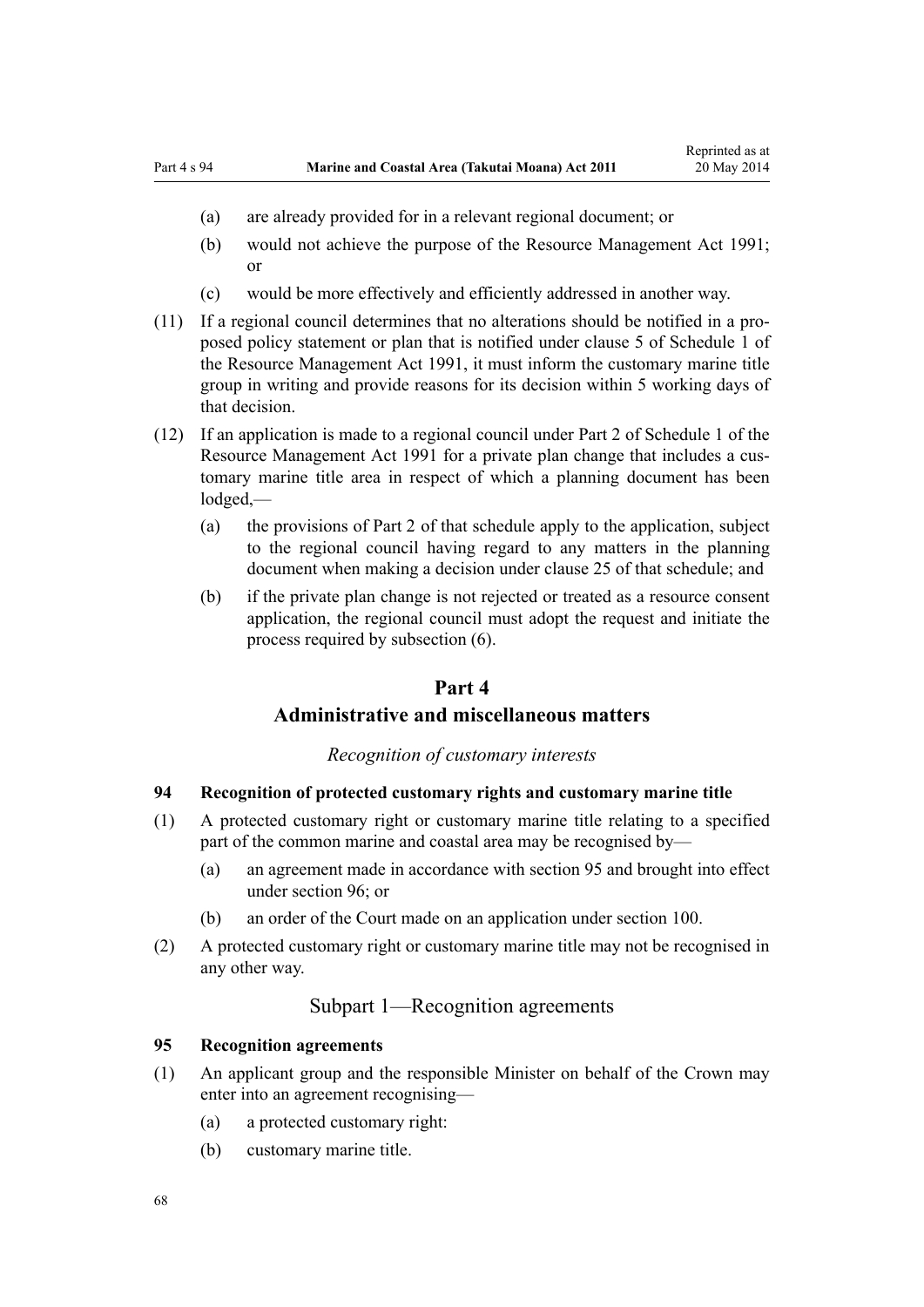- <span id="page-68-0"></span>(2) Subsection (1) does not apply unless the applicant group, not later than 6 years after the commencement of this Act, has given notice to the responsible Minister of its intention to seek an agreement recognising a protected customary right or customary marine title.
- (3) Nothing requires the Crown to enter into the agreement, or to enter into negotiations for the agreement: in both cases this is at the discretion of the Crown.
- (4) The Crown must not enter into an agreement unless the applicant group satisfies the Crown that,—
	- (a) in the case of a protected customary right, the requirements in [section 51](#page-38-0) are met; or
	- (b) in the case of customary marine title, the requirements in [section 58](#page-43-0) are met.

## **96 How recognition agreements to be brought into effect**

- (1) An agreement is of no effect unless and until it is brought into effect,—
	- (a) in the case of an agreement to recognise a protected customary right, on the date prescribed by an Order in Council, which must also specify—
		- (i) the applicant group in sufficient detail to identify it; and
		- (ii) the area to which the agreement relates, with a map or diagram that is sufficient to identify the area; and
	- (b) in the case of an agreement to recognise customary marine title, by an Act of Parliament on the date specified in the enactment.
- (2) The responsible Minister must introduce legislation into Parliament that contains the full text of the agreement for the purpose of subsection (1)(b).

## **97 Notification of agreement recognising protected customary rights**

The responsible Minister must, without delay, provide a copy of any agreement recognising a protected customary right and brought into effect under section 96(1)(a) to—

- (a) the chief executive; and
- (b) the local authorities that are affected by the agreement; and
- (c) the Minister of Conservation; and
- (d) the Minister of Fisheries; and
- (e) the Minister of Māori Affairs; and
- (f) any other person who the responsible Minister considers is directly affected by the agreement.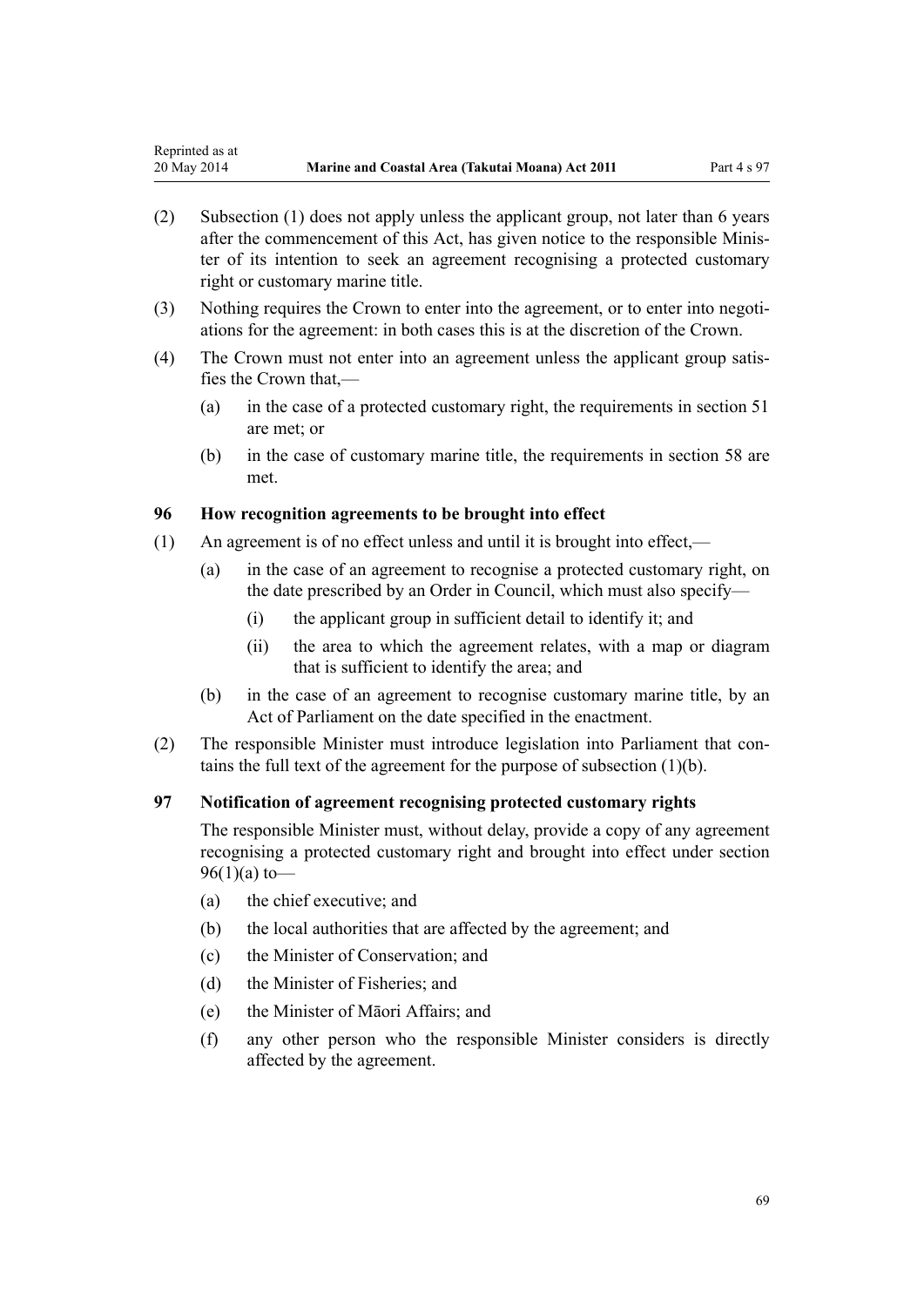## Subpart 2—Recognition by order of Court

#### <span id="page-69-0"></span>**98 Court may recognise protected customary right or customary marine title**

- (1) The Court may make an order recognising a protected customary right or customary marine title (a **recognition order**).
- (2) The Court may only make an order if it is satisfied that the applicant,—
	- (a) in the case of an application for recognition of a protected customary right, meets the requirements of [section 51\(1\)](#page-38-0); or
	- (b) in the case of an application for recognition of customary marine title, meets the requirements of [section 58](#page-43-0).
- (3) No other court has jurisdiction to make a recognition order.
- (4) On and after the commencement of this Act, the jurisdiction of the Court to hear and determine any aboriginal rights claim is replaced fully by the jurisdiction of the Court under this Act.
- (5) In subsection (4), **aboriginal rights claim** means any claim in respect of the common marine and coastal area that is based on, or relies on, customary rights, customary title, aboriginal rights, aboriginal title, the fiduciary duty of the Crown, or any rights, titles, or duties of a similar nature, whether arising before, on, or after the commencement of this Act and whether or not the claim is based on, or relies on, any 1 or more of the following:
	- (a) a rule, principle, or practice of the common law or equity:
	- (b) the Treaty of Waitangi:
	- (c) the existence of a trust:
	- (d) an obligation of any kind.
- (6) Nothing in this section limits [section 10](http://prd-lgnz-nlb.prd.pco.net.nz/pdflink.aspx?id=DLM281461) of the Treaty of Waitangi (Fisheries Claims) Settlement Act 1992.
- (7) Subsection (3) does not limit [section 112](#page-75-0).

## **99 Court may refer to Māori Appellate Court or pūkenga for opinion or advice on tikanga**

- (1) If an application for a recognition order raises a question of tikanga, the court may—
	- (a) refer that question in accordance with [section 61](http://prd-lgnz-nlb.prd.pco.net.nz/pdflink.aspx?id=DLM290946) of Te Ture Whenua Maori Act 1993 to the Māori Appellate Court for its opinion; or
	- (b) obtain the advice of a court expert (a **pūkenga**) appointed in accordance with the High Court Rules who has knowledge and experience of tikanga.
- (2) The opinion of the Māori Appellate Court is binding on the Court but the advice of a pūkenga is not.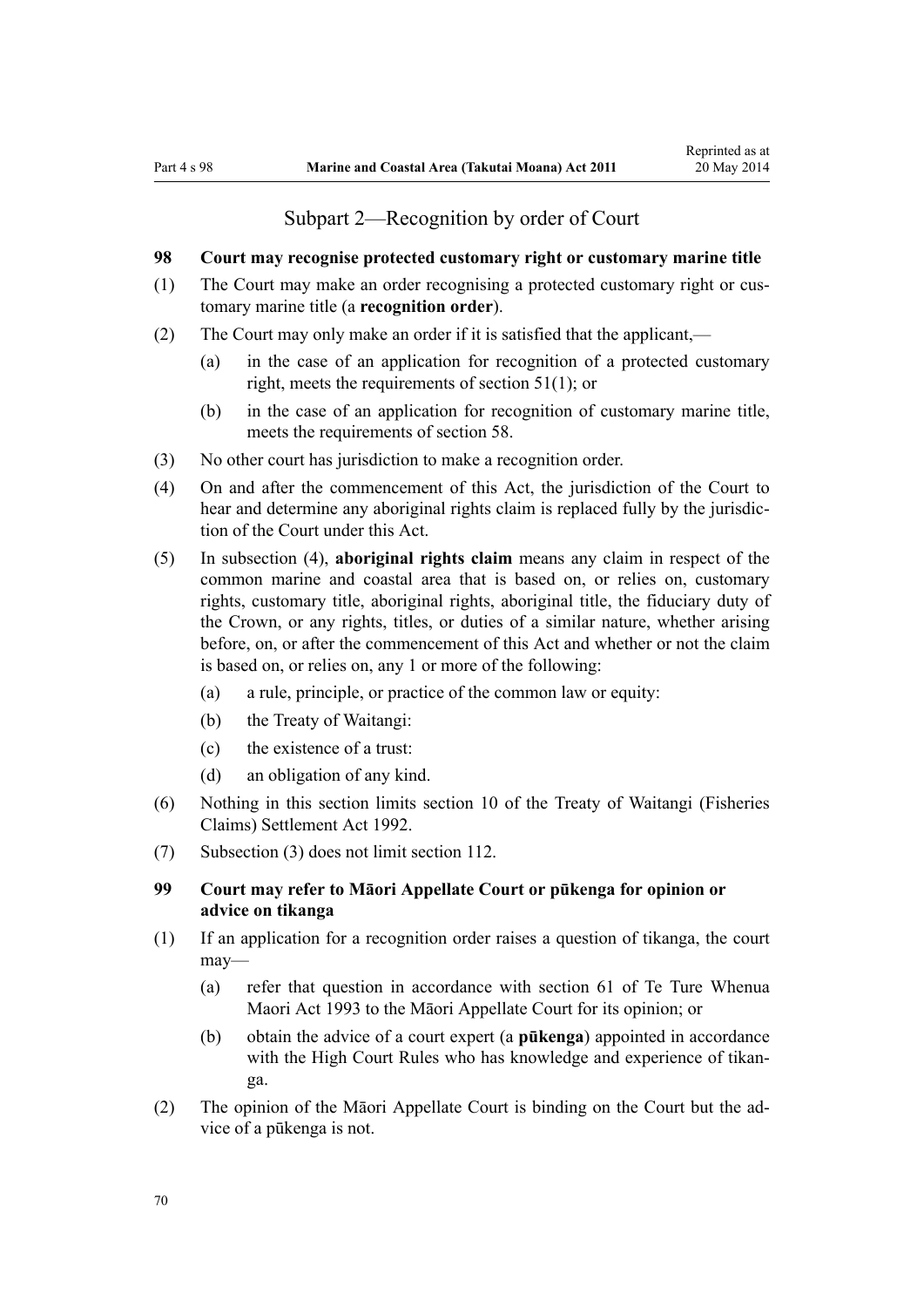## *Application for recognition order*

#### <span id="page-70-0"></span>**100 Who may apply**

- (1) An applicant may apply to the Court—
	- (a) for a recognition order; or
	- (b) to vary or cancel a recognition order.
- (2) However, the application must be filed not later than 6 years after the commencement of this Act, and the Court must not accept for filing or otherwise consider any application that purports to be filed after that date.

#### **101 Contents of application**

An application for a recognition order must—

- (a) state whether it is an application for recognition of a protected customary right, or of customary marine title, or both; and
- (b) if it is an application for recognition of a protected customary right, describe that customary right; and
- (c) describe the applicant group; and
- (d) identify the particular area of the common marine and coastal area to which the application relates; and
- (e) state the grounds on which the application is made; and
- (f) name a person to be the holder of the order as the representative of the applicant group; and
- (g) specify contact details for the group and for the person named to hold the order; and
- (h) be supported by an affidavit or affidavits that set out in full the basis on which the applicant group claims to be entitled to the recognition order; and
- (i) contain any other information required by regulations made under [sec](#page-77-0)[tion 118\(1\)\(i\)](#page-77-0).

## **102 Service of application**

The applicant group applying for a recognition order must serve the application on—

- (a) the local authorities that have statutory functions in the area of the common marine and coastal area to which the application relates; and
- (b) any local authority that has statutory functions in the area adjacent to the area of the common marine and coastal area to which the application relates: and
- (c) the Solicitor-General on behalf of the Attorney-General; and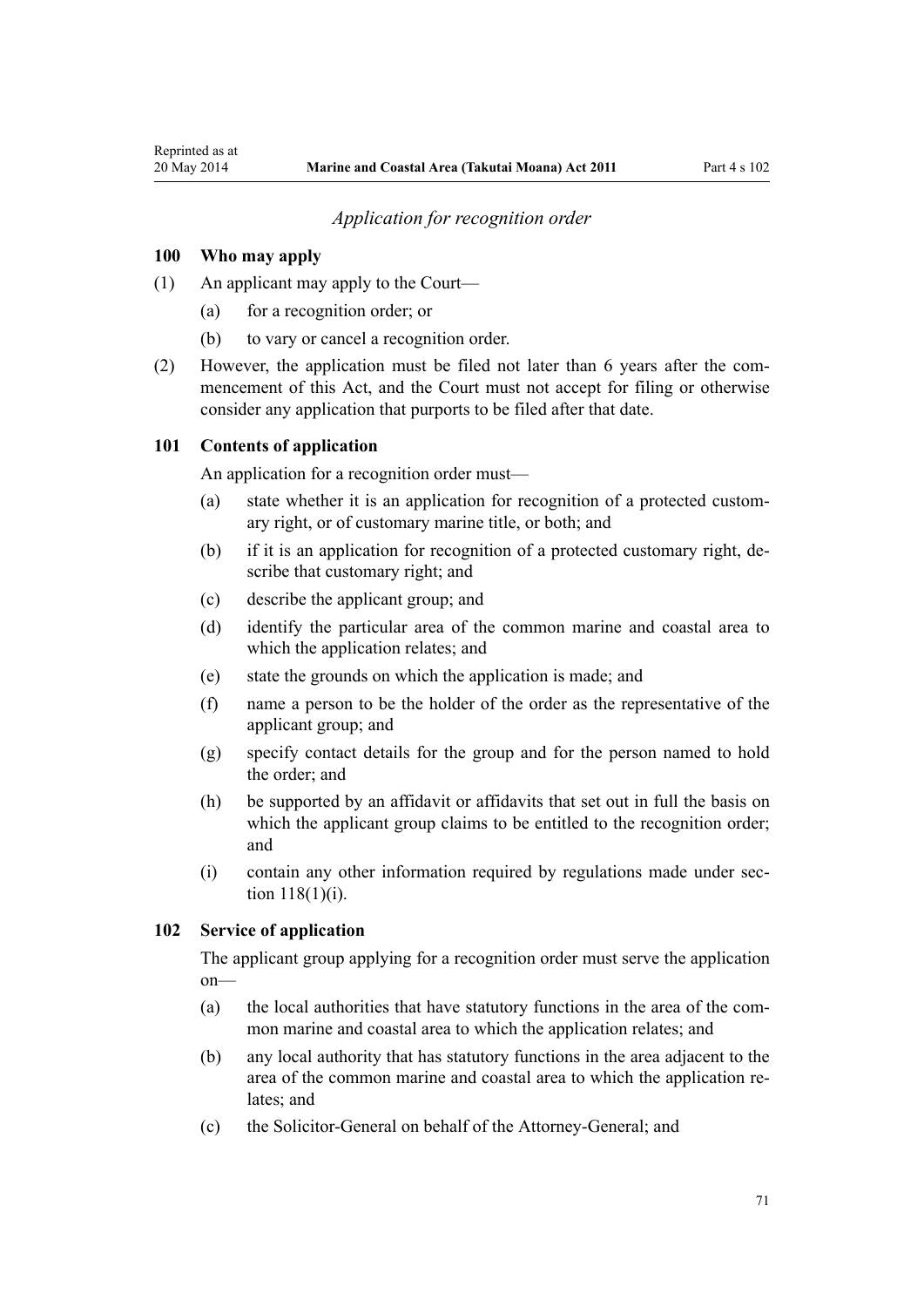<span id="page-71-0"></span>(d) any other person who the Court considers is likely to be directly affected by the application.

#### **103 Public notice of application**

- (1) The applicant group applying for a recognition order must give public notice of the application not later than 20 working days after filing the application.
- (2) The public notice must include, as a minimum,—
	- (a) the name of the applicant group and its description as an iwi, hapū, or whānau, whichever applies; and
	- (b) a brief description of the application, including whether it is an application for recognition of a protected customary right or of customary marine title or both; and
	- (c) a description of the particular area of the common marine and coastal area to which the application relates; and
	- (d) the name of the person who is proposed as the holder of the order; and
	- (e) in the case of an application for recognition of a protected customary right, a description of the right; and
	- (f) a date that complies with subsection (3) for filing a notice of appearance in support of or in opposition to the application; and
	- (g) the registry of the Court for filing the notice of appearance.
- (3) The date for filing a notice of appearance must not be less than 20 working days after the first public notice of the application is published.

#### **104 Who may appear on application for recognition order**

Any interested person may appear and be heard on an application for a recognition order if that person has, by the due date, filed a notice of appearance.

#### **105 Evidence**

In hearing an application for a recognition order, the Court may receive as evidence any oral or written statement, document, matter, or information that the Court considers to be reliable, whether or not that evidence would otherwise be admissible.

#### **106 Burden of proof**

- (1) In the case of an application for recognition of protected customary rights in a specified area of the common marine and coastal area, the applicant group must prove that the protected customary right—
	- (a) has been exercised in the specified area; and
	- (b) continues to be exercised by that group in the same area in accordance with tikanga.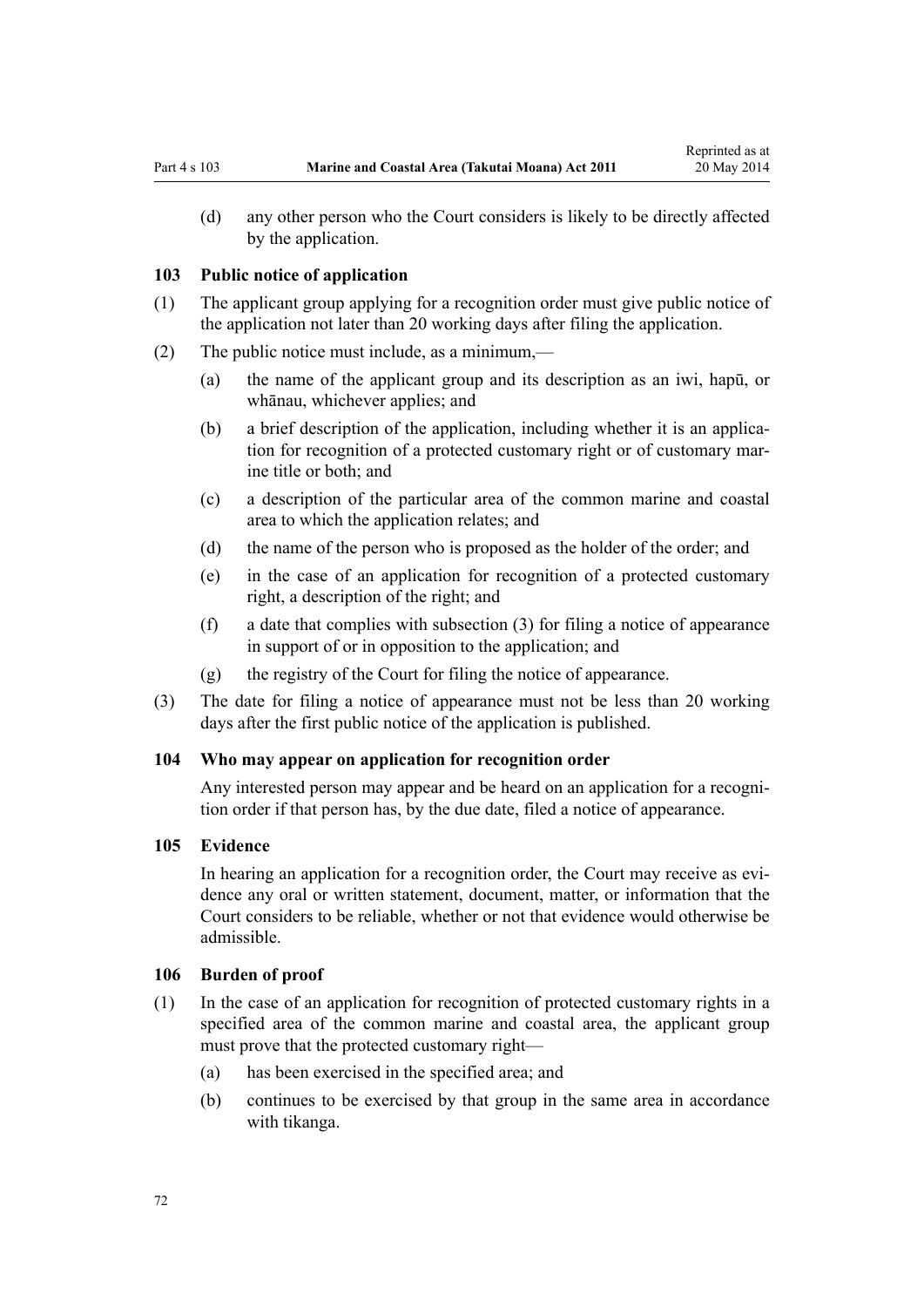- (2) In the case of an application for the recognition of customary marine title in a specified area of the common marine and coastal area, the applicant group must prove that the specified area—
	- (a) is held in accordance with tikanga; and
	- (b) has been used and occupied by the applicant group, either—
		- (i) from 1840 to the present day; or
		- (ii) from the time of a customary transfer to the present day.
- (3) In the case of every application for a recognition order, it is presumed, in the absence of proof to the contrary, that a customary interest has not been extinguished.

# **107 Court's flexibility in dealing with application**

- (1) The Court may, if it considers that an application for recognition of a protected customary right is more appropriately decided as an application for recognition of customary marine title, treat it as the latter.
- (2) The Court may, if it considers that an application for recognition of customary marine title is more appropriately decided as an application for recognition of a protected customary right, treat it as the latter.
- (3) The Court may strike out all or part of an application for a recognition order or a notice of appearance filed under [section 104](#page-71-0) if it—
	- (a) discloses no reasonably arguable case; or
	- (b) is likely to cause prejudice or delay; or
	- (c) is frivolous or vexatious; or
	- (d) is otherwise an abuse of the Court.
- (4) If the Court strikes out an application under subsection (3), it may by the same or a subsequent order dismiss the application.
- (5) Instead of striking out all or part of an application under subsection (3), the Court may stay all or part of the application on such conditions as are considered just.
- (6) This section does not affect the Court's inherent jurisdiction.

# **108 Rules governing procedure**

Rules not inconsistent with this Act may be made under [section 51C](http://prd-lgnz-nlb.prd.pco.net.nz/pdflink.aspx?id=DLM146607) of the Judicature Act 1908 to regulate the practice and procedure of the Court or the Court of Appeal or the Supreme Court in relation to any application to the Court under this Act.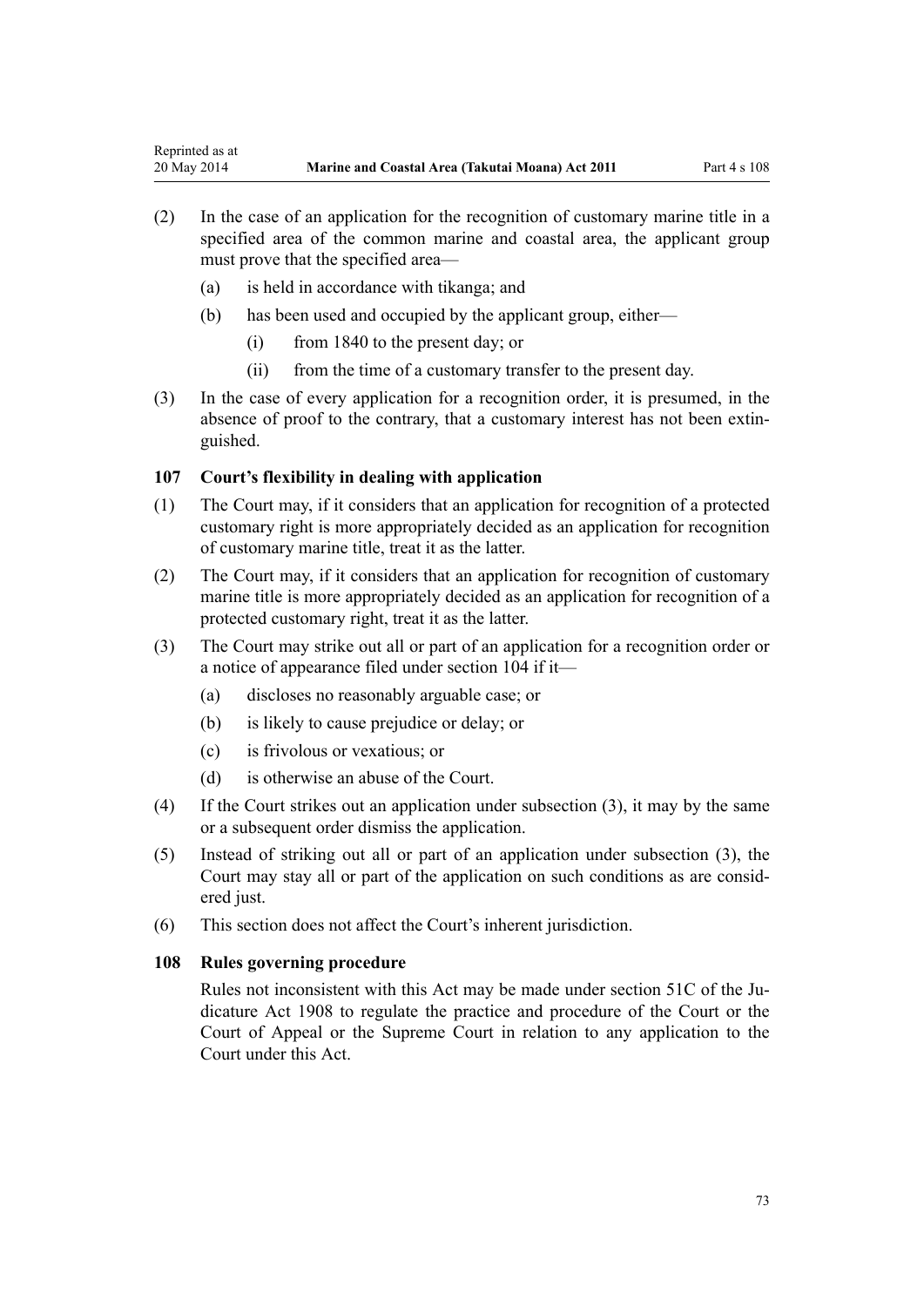#### *Recognition orders*

#### <span id="page-73-0"></span>**109 Form of recognition order**

- (1) An applicant group in whose favour the Court grants recognition of a protected customary right or customary marine title must submit a draft order for approval by the Registrar of the Court.
- (2) Every recognition order must specify—
	- (a) the particular area of the common marine and coastal area to which the order applies; and
	- (b) the group to which the order applies; and
	- (c) the name of the holder of the order; and
	- (d) contact details for the group and for the holder.
- (3) A protected customary rights order must also include—
	- (a) a description of the right, including any limitations on the scale, extent, or frequency of the exercise of the right; and
	- (b) a diagram or map that is sufficient to identify the area.
- (4) Every customary marine title order must include—
	- (a) a survey plan that sets out the extent of the customary marine title area, to a standard of survey determined for the purpose by the Surveyor-General; and
	- (b) a description of the customary marine title area; and
	- (c) any prohibition or restriction that is to apply to a wāhi tapu or wāhi tapu area within the customary marine title area.

#### **110 Requirements for notification of orders**

- (1) Not later than 5 working days after a recognition order has been sealed, the Registrar of the Court must provide a copy of it to—
	- (a) the responsible Minister; and
	- (b) the chief executive.
- (2) The responsible Minister must—
	- (a) publish a minute of the sealed order, including any wāhi tapu conditions, in the *Gazette*; and
	- (b) send a copy of the sealed order to—
		- (i) the local authorities that have statutory functions in the area of the common marine and coastal area to which the order applies; and
		- (ii) any local authorities with statutory functions in an area adjacent to the area of the common marine and coastal area to which the order applies; and
		- (iii) the Minister of Conservation; and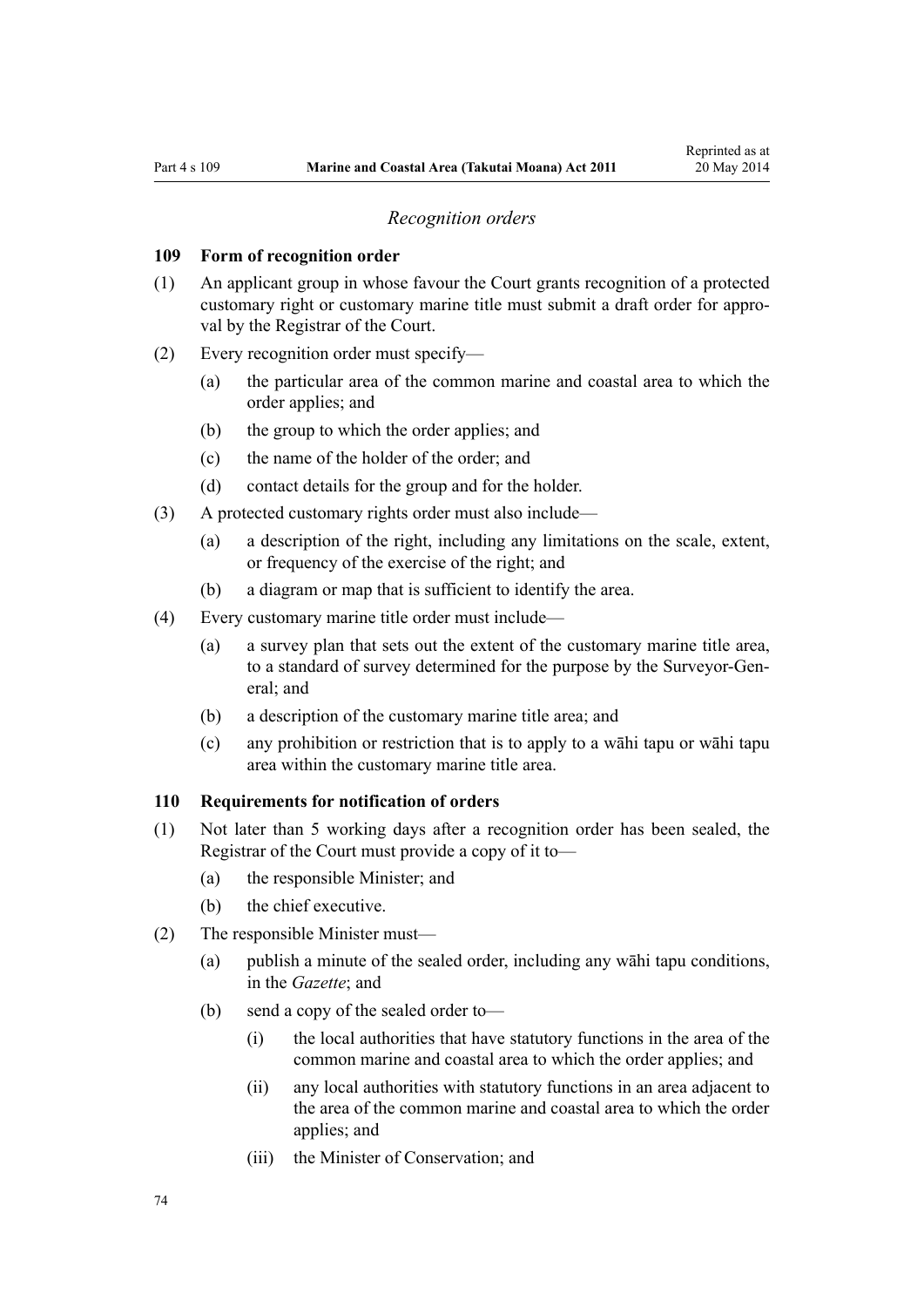- <span id="page-74-0"></span>(iv) the Minister of Māori Affairs; and
- (v) each person who appeared on the application; and
- (vi) any other person that the Court directs.
- (3) If a customary marine title order includes recognition of wāhi tapu or wāhi tapu areas, the responsible Minister must—
	- (a) publicly notify the conditions; and
	- (b) give written notice of the conditions to—
		- (i) the customary marine title group; and
		- (ii) Heritage New Zealand Pouhere Taonga.

Section 110(3)(b)(ii): amended, on 20 May 2014, by [section 107](http://prd-lgnz-nlb.prd.pco.net.nz/pdflink.aspx?id=DLM4005646) of the Heritage New Zealand Pouhere Taonga Act 2014 (2014 No 26).

## **111 Recognition order may be varied or cancelled**

- (1) The Court may—
	- (a) vary a recognition order, including—
		- (i) varying any of the matters referred to in [section 109\(2\);](#page-73-0) and
		- (ii) varying or cancelling a protected customary right or customary marine title that has been delegated or transferred under [section 53](#page-40-0) or [60\(3\);](#page-44-0) or
	- (b) cancel a recognition order.
- (2) However, the Court may vary a recognition order only if the requirements of [section 51](#page-38-0) or [58,](#page-43-0) as the case requires, are met by the variation.
- (3) In the case of a variation, the variation—
	- (a) must not have the effect of depriving the group to which the order applied before variation of the benefits of the order; but
	- (b) does not preclude the transfer or delegation of a right in accordance with tikanga.
- (4) An application for variation or cancellation of a recognition order may be made only by—
	- (a) the holder of the order; or
	- (b) a representative of the group to which the order applies, if the holder—
		- (i) has ceased to exist; or
		- (ii) being a natural person, has died or no longer has legal capacity.
- (5) The Court must not vary or cancel the order unless it is satisfied that—
	- (a) the applicant is authorised to apply for the variation or cancellation by the group to which the order applies; and
	- (b) the applicant has given sufficient notice of the application to that group; and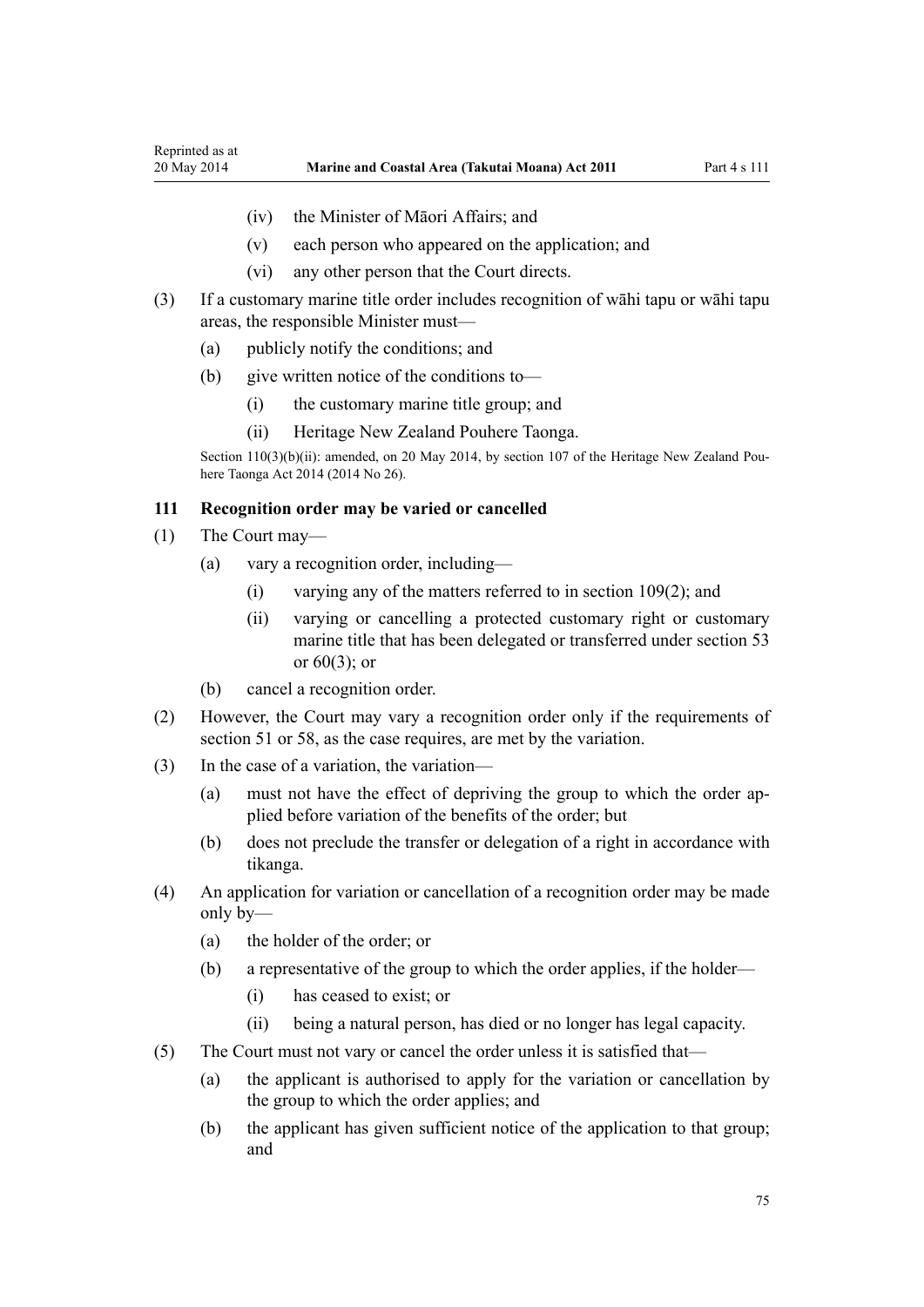- <span id="page-75-0"></span>(c) there has been sufficient opportunity for that group to consider the application and make its views known to the applicant; and
- (d) that group has no meritorious objections to the application that would require the Court to decline the application.
- (6) [Sections 101 to 108](#page-70-0) apply, with necessary modifications, to an application under this section.
- (7) [Sections 110](#page-73-0) and 113 apply, with the necessary modifications, to the sealing and notification of a variation to, or cancellation of, a recognition order under this section.

# *Appeal rights*

## **112 Right of appeal against decision of Court**

- (1) A party to a proceeding under this subpart who is dissatisfied with a decision of the Court may appeal to the Court of Appeal on a matter of fact or law.
- (2) In relation to a proceeding under this subpart, the Crown—
	- (a) may lodge an appeal on a matter of fact or law (whether or not it was a party to the proceedings in the Court) and must be treated as a party to the appeal; or
	- (b) may apply to be an intervener in the proceedings.
- (3) An appeal made under this section must be commenced by notice of appeal, given in accordance with the [Court of Appeal \(Civil\) Rules 2005](http://prd-lgnz-nlb.prd.pco.net.nz/pdflink.aspx?id=DLM319745).

# *Sealing of recognition orders*

#### **113 Orders sealed by Court**

A recognition order must be sealed—

- (a) on the application of the applicant group; but
- (b) not before the expiry of the appeal period or the disposal of any appeal.

# Subpart 3—Marine and coastal area register

## **114 Marine and coastal area register**

- (1) The chief executive must keep a marine and coastal area register (the **register**) as a permanent record of—
	- (a) recognition orders, including those varied or cancelled; and
	- (b) agreements brought into effect, including those varied or cancelled; and
	- (c) planning documents registered in accordance with [section 86\(2\)](#page-63-0); and
	- (d) notices given under [section 57](#page-42-0) of any controls imposed by the Minister of Conservation under [section 56.](#page-41-0)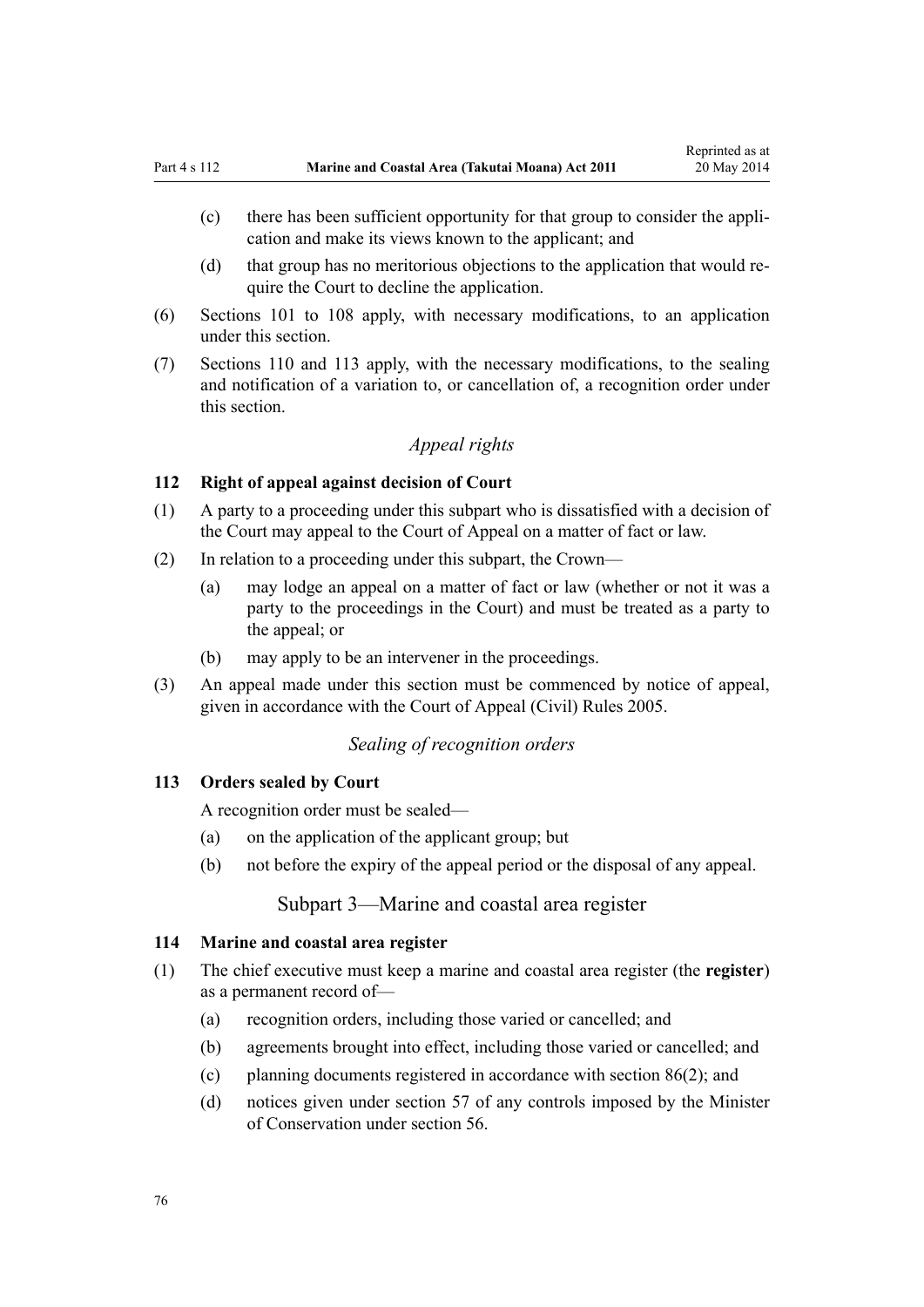- (2) The chief executive must enter a document on the register without delay after—
	- (a) receiving it under [section 86](#page-63-0), [97](#page-68-0), or [110](#page-73-0); or
	- (b) an agreement is brought into force under [section 96\(1\).](#page-68-0)
- (3) The chief executive may only enter a document on the register if he or she is satisfied that the document meets all the requirements for registration.
- (4) No compensation is payable by the Crown for any loss or damage arising from the operation of this section.

## **115 Requirements for keeping register**

- (1) The register must be held in the safe custody of the chief executive.
- (2) The register may be kept—
	- (a) in an electronic, electromagnetic, optical, digital, or photographic system or process; or
	- (b) as a paper record; or
	- (c) by other means for recording, reproducing, copying, or storing information; or
	- (d) in any combinations of these processes, systems, or means.

## **116 Inspection and copying**

- (1) All orders and other documents contained in the register must be available for public inspection and copying, and copies may be supplied to any person upon request on payment of the prescribed fee (if any).
- (2) The right to inspect and copy orders and other documents includes the right to receive,—
	- (a) in the case of an order or other document that is a paper record, a paper copy of the order or other document; and
	- (b) in the case of an instrument recorded by a process, system, or means other than as a paper record, a paper document that records the content of the instrument.

## **117 Application of Privacy Act 1993**

The register is a public register within the meaning of [section 58](http://prd-lgnz-nlb.prd.pco.net.nz/pdflink.aspx?id=DLM297424) of the Privacy Act 1993.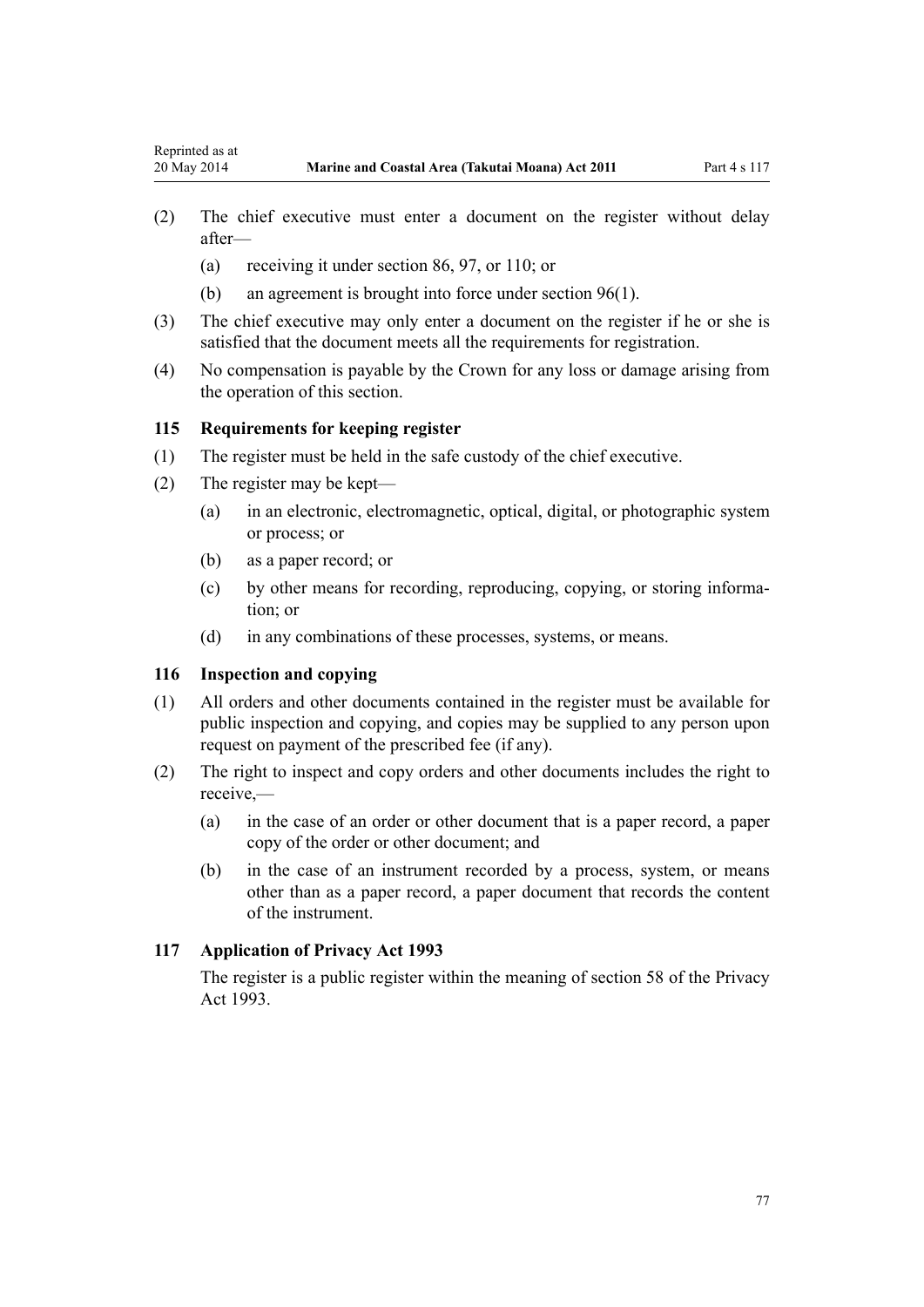# Subpart 4—Regulations and miscellaneous matters

#### *Regulations and bylaws*

## **118 Regulations for administrative purposes**

- (1) The Governor-General may, by Order in Council, make regulations for any of the following purposes:
	- (a) prescribing the duties of the chief executive in relation to the register:
	- (b) providing for the appointment of wardens under [section 80,](#page-59-0) the qualification for appointment, the terms of those appointments (including the responsibility of the customary marine title group for their funding), and the termination of such appointments:
	- (c) prescribing additional functions of wardens appointed under [section 80](#page-59-0), being functions that are reasonably incidental to the functions specified in that section:
	- (d) prescribing any duties or powers to be exercised by wardens for the purpose of performing their functions:
	- (e) prescribing the means (including, without limitation, identity cards or badges, or both) by which wardens are to be identified:
	- (f) giving directions relating to the management of wardens by a customary marine title group whose customary marine title order includes prohibitions and restrictions in respect of a wāhi tapu or wāhi tapu area:
	- (g) prescribing the steps that a regional council must or may take in undertaking an inquiry under [section 19\(2\)](#page-20-0):
	- (h) prescribing the fees payable, or the methods or rates by which fees are to be assessed, for—
		- (i) the consideration and processing of applications made, or actions taken, under [sections 34 to 45:](#page-27-0)
		- (ii) decisions made under [Schedule 2:](#page-90-0)
		- (iii) public inspection and copying of documents on the register:
	- (i) prescribing the information that must be included in applications made under [subpart 1](#page-67-0) or [2:](#page-69-0)
	- (j) prescribing the information that the chief executive may require for the purposes of [section 114:](#page-75-0)
	- (k) providing for any other matters contemplated by this Act or necessary for giving it full effect.
- (2) Regulations made under subsection (1) must be made on the advice of the Minister of Justice, after consultation with the responsible Minister who must consult with the customary marine title groups that appear to the Minister to be likely to be affected by the regulations.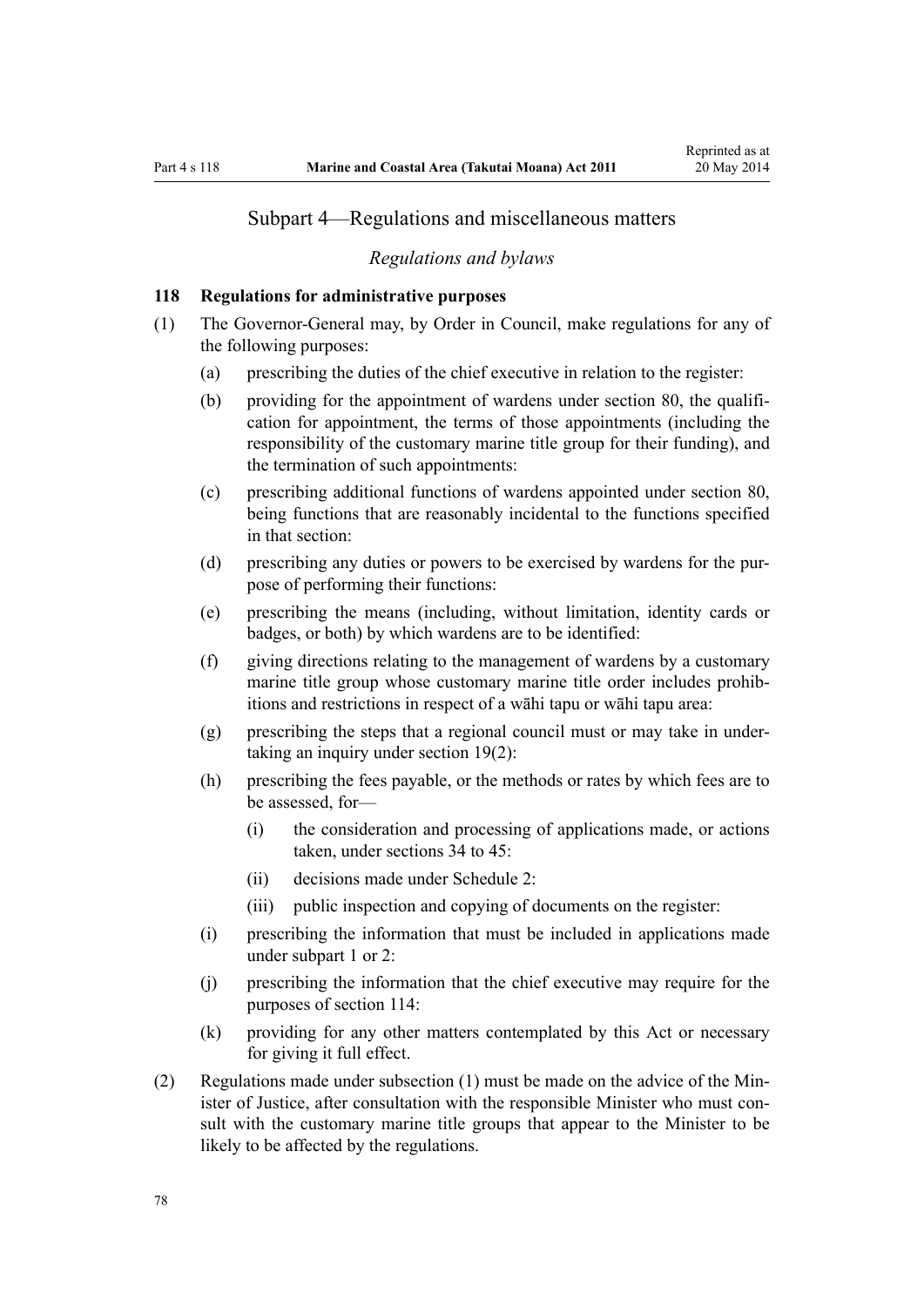<span id="page-78-0"></span>Reprinted as at

# **119 Minister of Conservation to perform residual management functions**

- (1) The Minister of Conservation may perform a managerial or administrative function provided for or contemplated by this Act or by any regulations or bylaws made under section 120 or [121](#page-79-0) in respect of the common marine and coastal area but only if, and to the extent that, the same or similar function is not conferred on the local authority or other person with responsibility for the relevant part of the common marine and coastal area in which the function is to be performed.
- (2) Nothing in this section or in any regulations or bylaws made under section 120 or [121](#page-79-0) limits any power conferred under an enactment on a local authority or any other person that may be exercised in respect of the common marine and coastal area.
- (3) In performing and exercising the functions, duties, and powers under this section and under sections 120 and [121,](#page-79-0) the Minister of Conservation must act consistently with the purpose stated in [section 4](#page-8-0).

## **120 Regulations for management of common marine and coastal area**

- (1) The Governor-General may, by Order in Council made on the recommendation of the Minister of Conservation, make regulations for all or any of the following purposes:
	- (a) the safety and protection of members of the public who exercise rights of access or navigation in or over the common marine and coastal area or any specified part of that area:
	- (b) the preservation or protection of the natural environment of the common marine and coastal area or any specified part of that area:
	- (c) prohibiting or regulating the construction or use of structures in the common marine and coastal area or any specified part of that area, and providing for the removal or destruction of those structures:
	- (d) prohibiting or regulating the placing or deposit of objects in the common marine and coastal area or any specified part of that area, and providing for the removal or destruction of those objects:
	- (e) prescribing offences punishable on conviction by a fine not exceeding \$5,000 in any one case:
	- (f) providing for any other matters contemplated by this Part, necessary for its administration, or necessary for giving it full effect.
- (2) The Minister of Conservation must not make a recommendation under subsection (1) unless satisfied that—
	- (a) the proposed regulations are necessary for the proper management of the common marine and coastal area or of the specified part to which the proposed regulations relate; and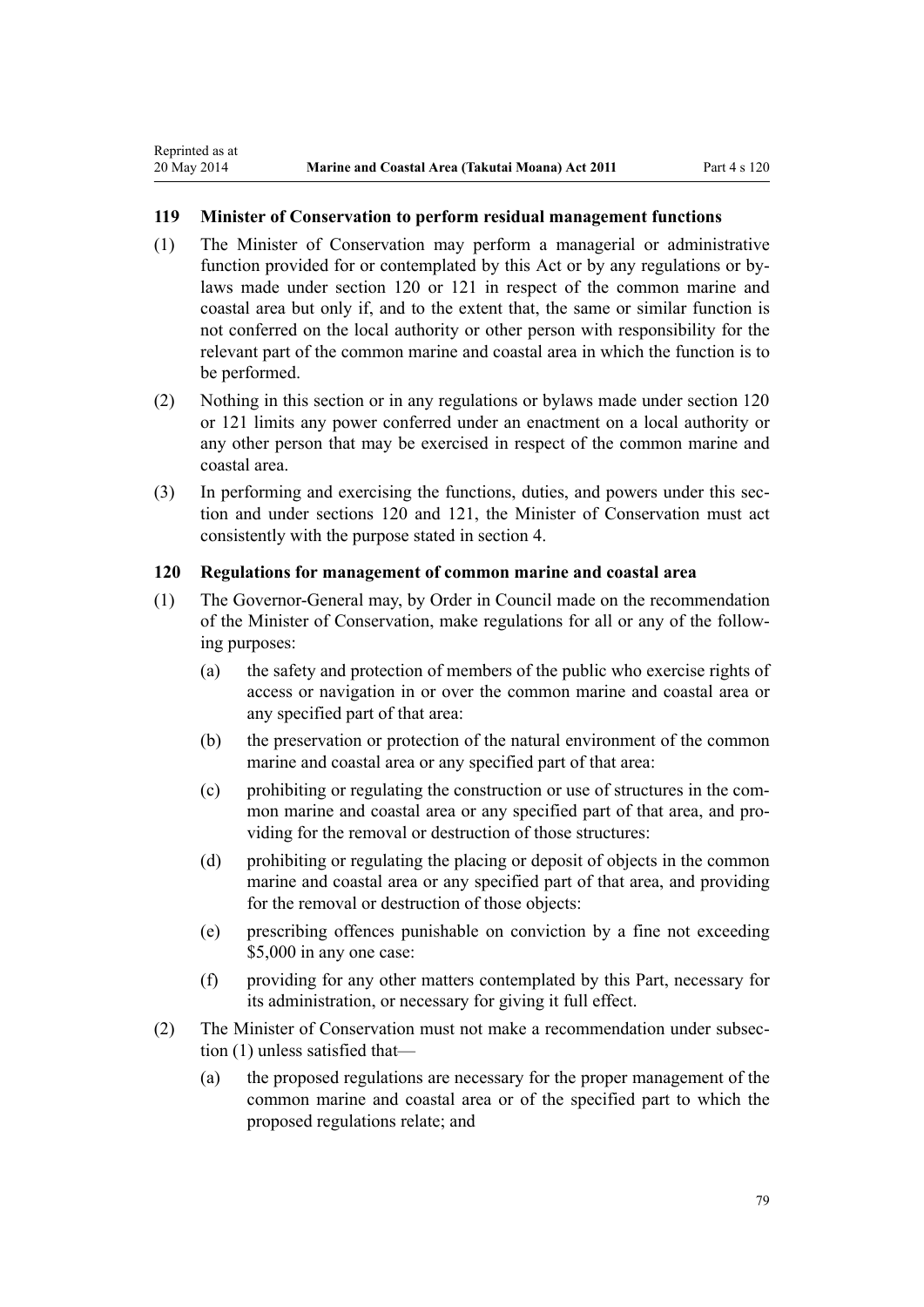<span id="page-79-0"></span>(b) the objectives of the proposed regulations cannot be, or are not being, achieved under an existing enactment.

Section 120(1)(e): amended, on 1 July 2013, by [section 413](http://prd-lgnz-nlb.prd.pco.net.nz/pdflink.aspx?id=DLM3360714) of the Criminal Procedure Act 2011 (2011 No 81).

## **121 Bylaws**

- (1) The Minister of Conservation may, by notice in the *Gazette*, make bylaws for any specified part of the common marine and coastal area for all or any of the following purposes:
	- (a) prohibiting or regulating the use or parking of vehicles in a specified part of the common marine and coastal area:
	- (b) regulating the use or mooring of vessels in the specified part of a common marine and coastal area:
	- (c) prohibiting the hovering or landing of any aircraft, as defined in [section](http://prd-lgnz-nlb.prd.pco.net.nz/pdflink.aspx?id=DLM214692) [2](http://prd-lgnz-nlb.prd.pco.net.nz/pdflink.aspx?id=DLM214692) of the Civil Aviation Act 1990, over or in a specified part of the common marine and coastal area:
	- (d) prescribing fines, not exceeding \$500 in any one case, for the breach of any bylaws made under this section.
- (2) The Minister of Conservation must not make any bylaws under subsection (1) unless satisfied that—
	- (a) the proposed bylaws are necessary for the proper management of the specified part of the common marine and coastal area to which the proposed bylaws relate; and
	- (b) the objectives of the proposed bylaws cannot be, or are not being, achieved under an existing enactment.

# **122 Persons breaching regulations or bylaws may be directed to stop**

- (1) If a person in the common marine and coastal area is engaging in an activity that the Director-General or a delegate of the Director-General has reasonable grounds to believe constitutes a breach of any regulations made under [section](#page-78-0) [120](#page-78-0) or any bylaws made under section 121, the Director-General or the delegate may direct the person to stop that activity.
- (2) If the Director-General or a delegate of the Director-General has reasonable grounds to believe that the use or the location of a vehicle, vessel, or other moveable thing in the common marine and coastal area constitutes a breach of any regulations made under [section 120](#page-78-0) or any bylaws made under [section 121](#page-78-0), the Director-General or the delegate may—
	- (a) take charge, or authorise another person to take charge, of the vehicle, vessel, or thing for the purpose of moving it or preparing it for movement; and
	- (b) move, or authorise another person to move, the vehicle, vessel, or thing to another location.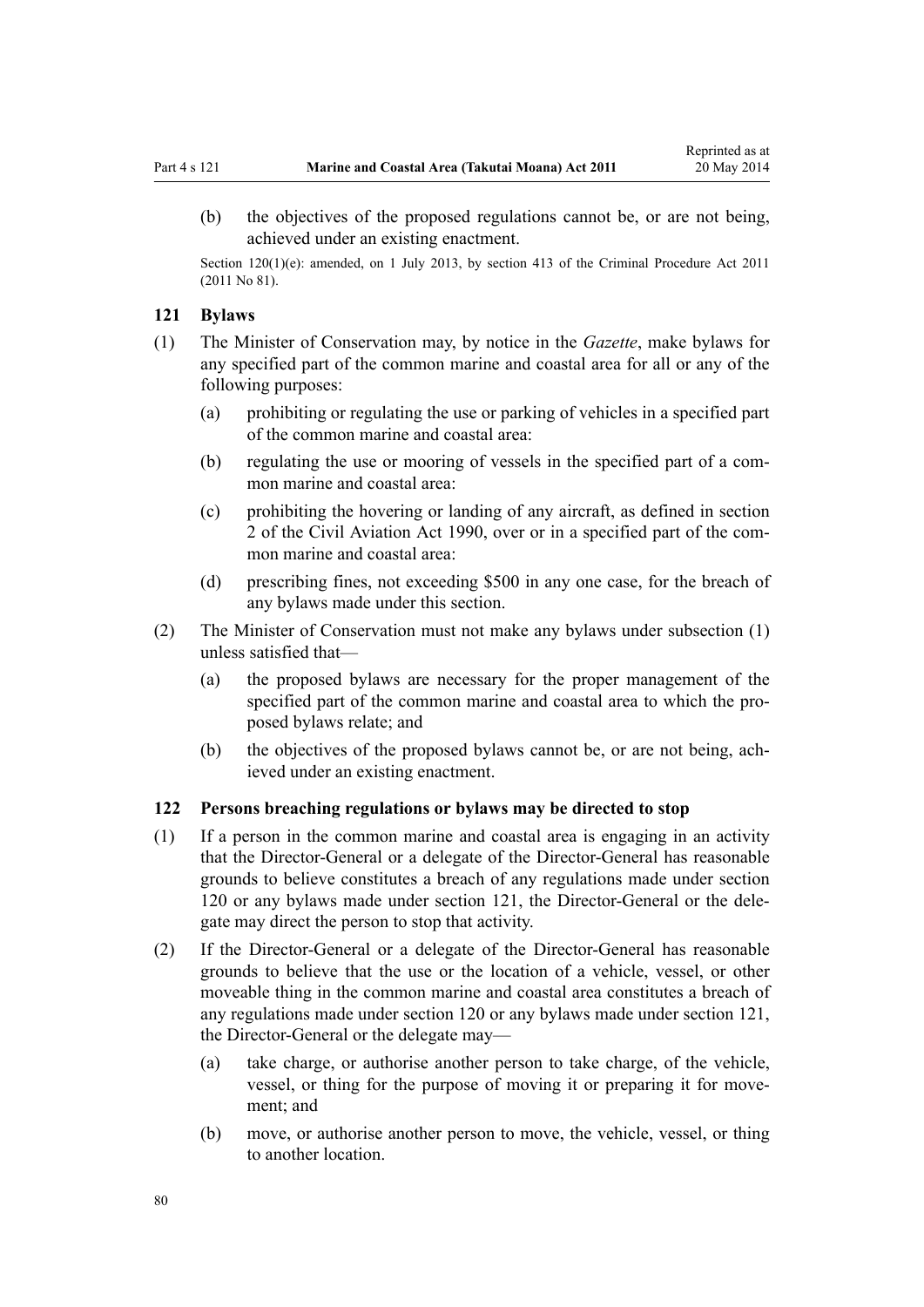- (3) A person who intentionally fails to comply with a direction given under subsection (1) commits an offence and is liable on conviction to imprisonment for a term not exceeding 3 months or to a fine not exceeding \$5,000 or to both.
- (4) Every person who fails to comply with a direction given under subsection (1) may be arrested without warrant by any constable.
- (5) The Director-General may from time to time, either generally or particularly, delegate the power conferred by subsection (1) or (2) to any of the following persons:
	- (a) a warranted officer within the meaning of the [Conservation Act 1987](http://prd-lgnz-nlb.prd.pco.net.nz/pdflink.aspx?id=DLM103609):
	- (b) employees of local authorities.
- (6) Subsection (5) does not limit [sections 41](http://prd-lgnz-nlb.prd.pco.net.nz/pdflink.aspx?id=DLM129566) and [42](http://prd-lgnz-nlb.prd.pco.net.nz/pdflink.aspx?id=DLM129571) of the State Sector Act 1988, and those sections apply with any necessary modifications to any delegation under subsection (5).
- (7) Before a delegate exercises a power under subsection (1) or (2), the delegate must produce his or her warrant of appointment or other evidence of his or her authority.

Section 122(3): amended, on 1 July 2013, by [section 413](http://prd-lgnz-nlb.prd.pco.net.nz/pdflink.aspx?id=DLM3360714) of the Criminal Procedure Act 2011 (2011 No 81).

## *Local Acts*

## **123 Relationship between local Acts and this Act**

- (1) If a provision of a local Act is inconsistent with a provision of this Act, the provision of this Act prevails.
- (2) Despite subsection (1), to the extent that there is any conflict between this Act and the following Acts, those Acts prevail over this Act:
	- (a) the [Timaru Harbour Board Act 1876 Amendment Act 1881](http://prd-lgnz-nlb.prd.pco.net.nz/pdflink.aspx?id=DLM15371):
	- (b) the [Timaru Harbour Board Reclamation and Empowering Act 1980:](http://prd-lgnz-nlb.prd.pco.net.nz/pdflink.aspx?id=DLM74774)
	- (c) the [Wellington Harbour Board and Wellington City Council Vesting and](http://prd-lgnz-nlb.prd.pco.net.nz/pdflink.aspx?id=DLM78106) [Empowering Act 1987.](http://prd-lgnz-nlb.prd.pco.net.nz/pdflink.aspx?id=DLM78106)

# *References*

## **124 References to public foreshore and seabed**

- (1) On and after the commencement of this Act, a reference in any instrument to the public foreshore and seabed is taken to be a reference to the common marine and coastal area unless on the facts of any particular case the relevant part of the public foreshore and seabed is excluded from the common marine and coastal area by or under this Act.
- (2) Subsection (1) does not apply to any document filed, served, or issued in any proceeding commenced under, or in reliance on, the [Foreshore and Seabed Act](http://prd-lgnz-nlb.prd.pco.net.nz/pdflink.aspx?id=DLM319838) [2004](http://prd-lgnz-nlb.prd.pco.net.nz/pdflink.aspx?id=DLM319838).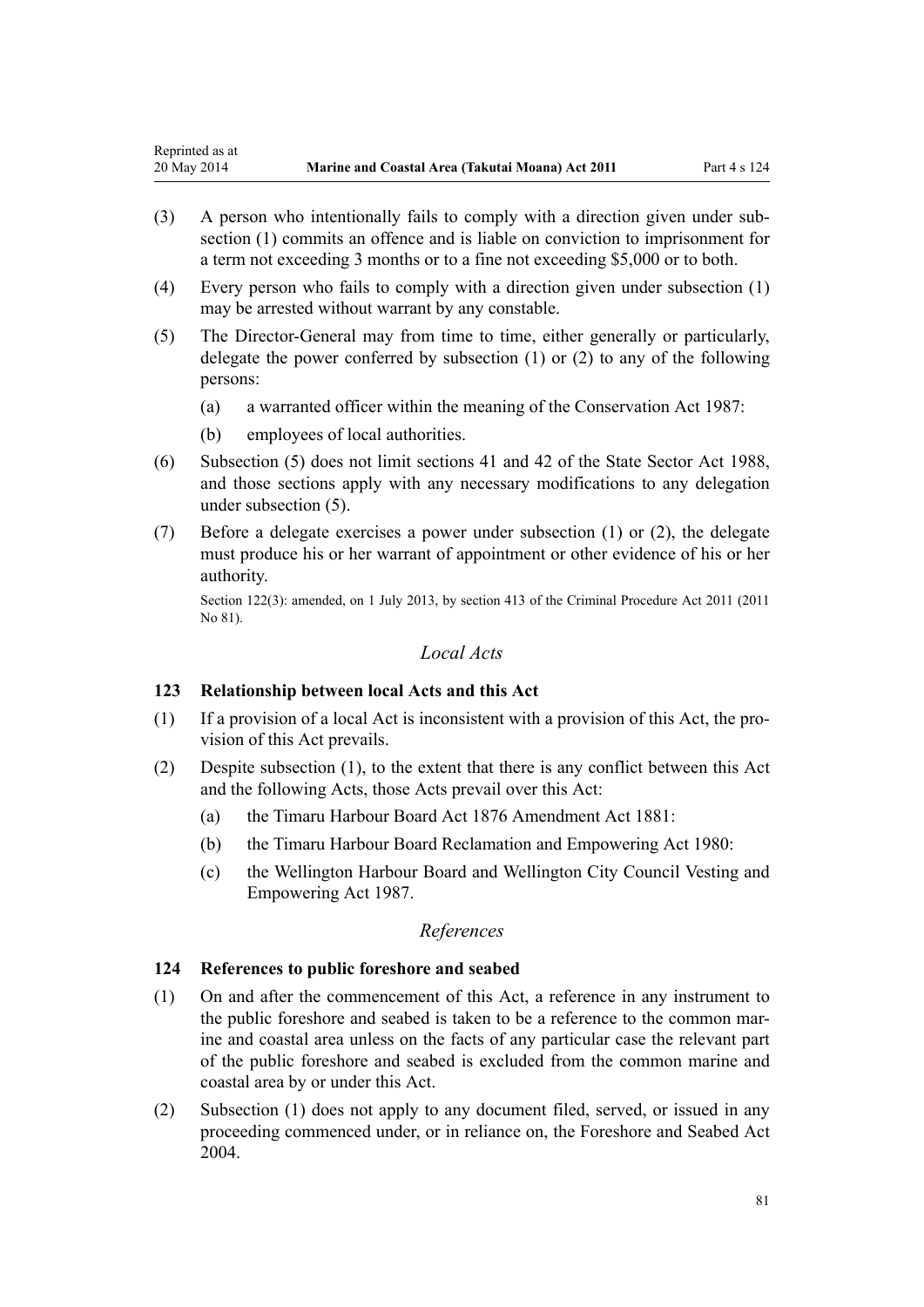#### *Transitional arrangements*

#### **125 Pending proceedings under Foreshore and Seabed Act 2004**

- (1) On the commencement of this Act, all applications made under the [Foreshore](http://prd-lgnz-nlb.prd.pco.net.nz/pdflink.aspx?id=DLM319838) [and Seabed Act 2004](http://prd-lgnz-nlb.prd.pco.net.nz/pdflink.aspx?id=DLM319838) to the Māori Land Court for customary rights orders and not finally determined under that Act before the commencement of this Act must, without further authority than this section, be transferred to the High Court.
- (2) The High Court must treat applications transferred under subsection (1) as if they were applications made under [subpart 2](#page-69-0) for orders recognising protected customary rights.
- (3) The High Court—
	- (a) must give priority to applications transferred under this section ahead of any applications made under [subpart 2](#page-69-0):
	- (b) may deem any of the steps that are required for a proceeding under the High Court Rules to have been met by the applications transferred under this section:
	- (c) may give directions to applicants to take such steps that, in the opinion of the High Court, are necessary to enable the proceedings to be completed.
- (4) An application made under [section 33](http://prd-lgnz-nlb.prd.pco.net.nz/pdflink.aspx?id=DLM320263) of the Foreshore and Seabed Act 2004 for a finding that a group would have held territorial customary rights is to be treated by the High Court as an application under [subpart 2](#page-69-0) for an order recognising customary marine title.

## *Notices*

## **126 Giving of notices**

- (1) If a notice or other document is to be given or served on a person under this Act, it must be given in writing—
	- (a) by personal service; or
	- (b) by registered post addressed to the person at the person's usual or last known place of business or residence; or
	- (c) by service on the person's lawyer or another person authorised to act on behalf of that person; or
	- (d) by registered post to that other person; or
	- (e) by electronic transmission to the person or that person's lawyer or another person authorised to act on behalf of that person, including transmission by fax, electronic mail, or electronic data transfer.
- (2) A notice or document sent by post or registered post is deemed to have been given or received 7 days after the date on which it was posted, unless the per-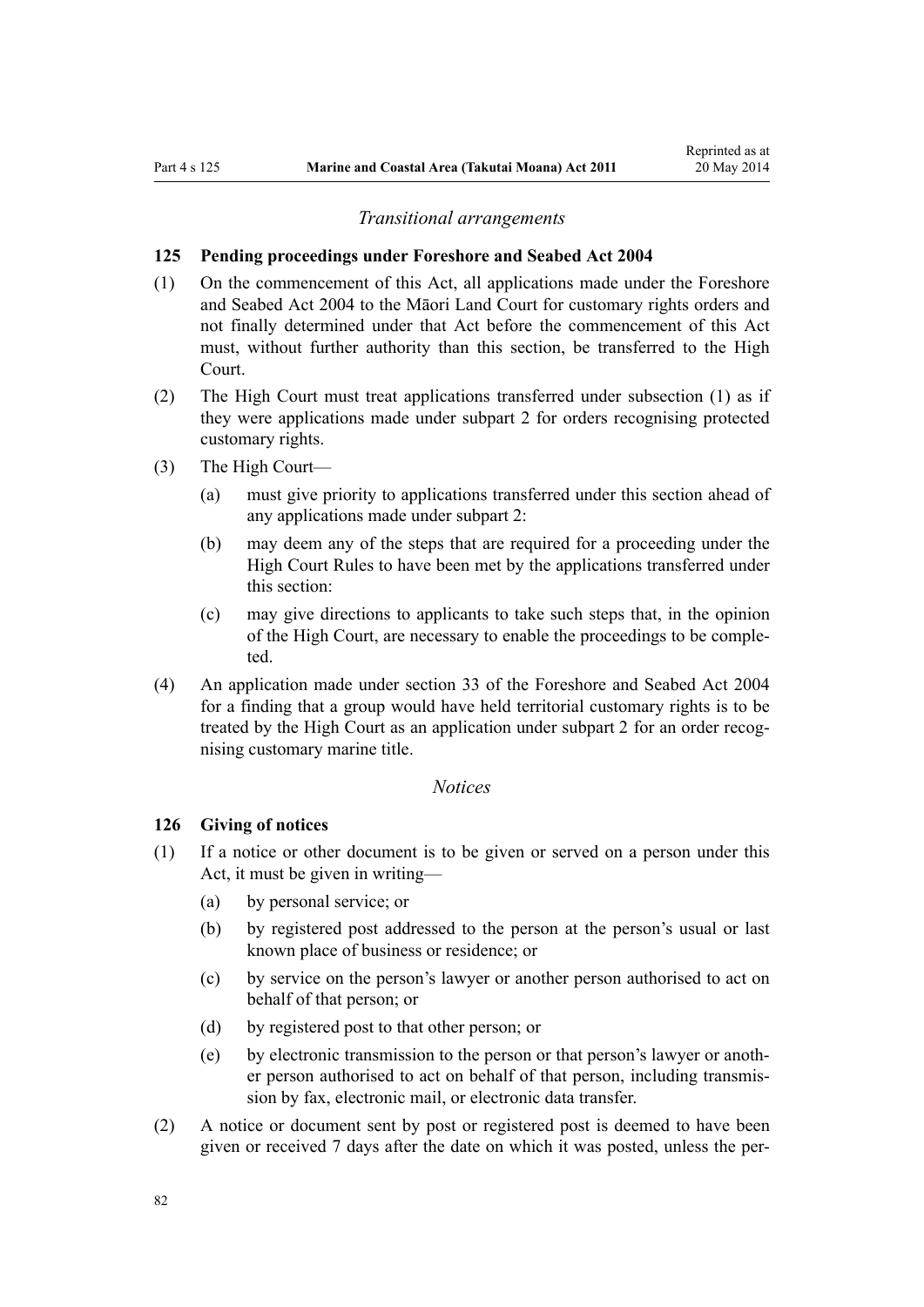son to whom it was sent proves that, other than through that person's fault, the notice or document was not received.

## *Amendments to other enactments*

## **127 Amendment to section 7 of Conservation Act 1987**

(1) This section amends the [Conservation Act 1987.](http://prd-lgnz-nlb.prd.pco.net.nz/pdflink.aspx?id=DLM103609)

<span id="page-82-0"></span>Reprinted as at

- (2) [Section 7](http://prd-lgnz-nlb.prd.pco.net.nz/pdflink.aspx?id=DLM104251) of the Conservation Act 1987 is amended by inserting the following subsection after subsection (1A):
- (1B) In the case of land that is foreshore within the common marine and coastal area, the Minister may declare, by notice in the *Gazette* describing the land, that the land is held for conservation purposes.

## **128 Consequential amendments to other enactments**

The enactments specified in [Schedule 3 a](#page-96-0)re amended in the manner specified in that schedule.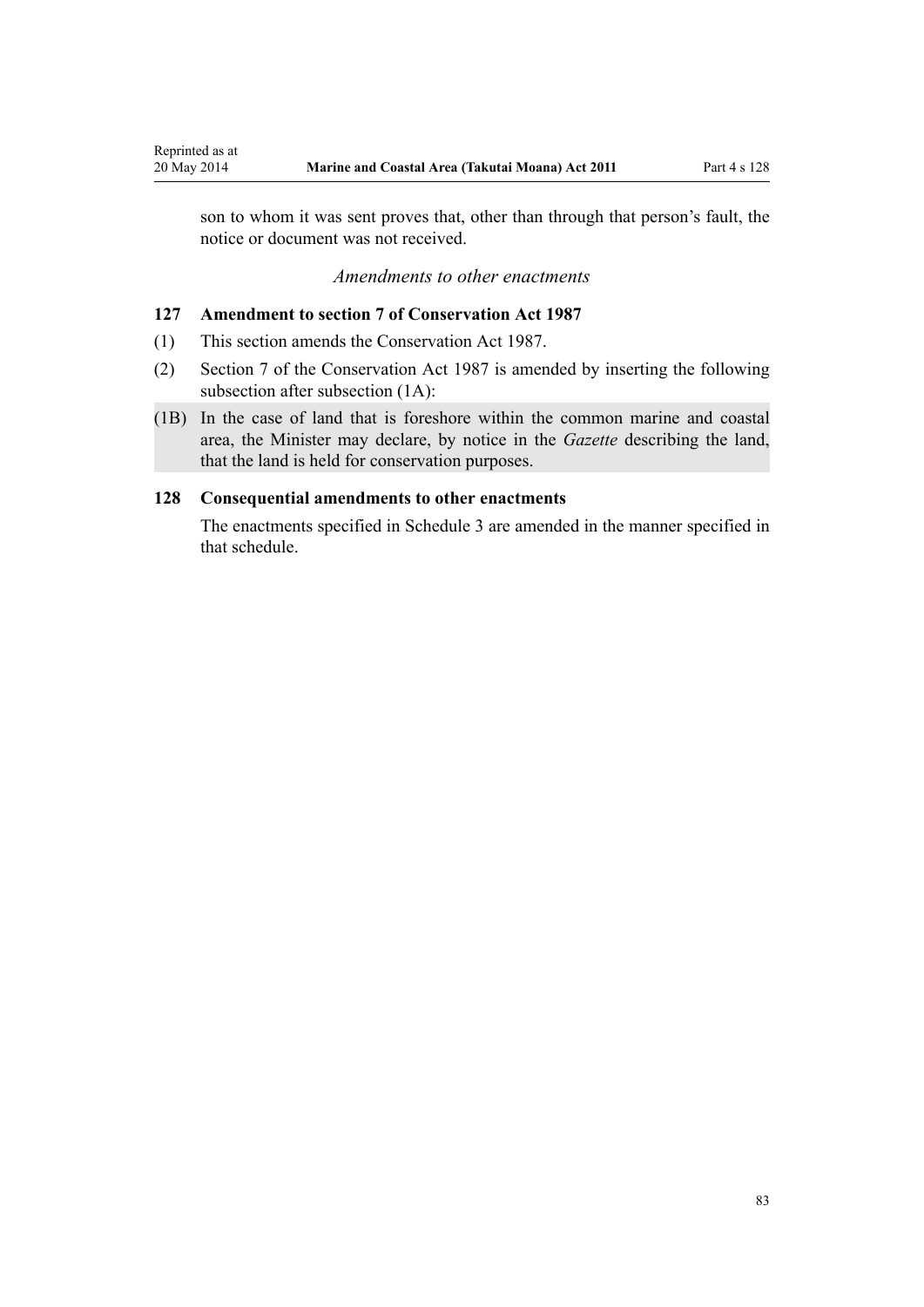# **Schedule 1**

# <span id="page-83-0"></span>**Resource consents and controls in protected customary rights area**

[ss 55\(5\)](#page-40-0), [56\(5\)](#page-41-0)

## **Part 1**

## **Matters relevant to applications**

## **1 Determination of adverse effects**

In determining whether a proposed activity will, or is likely to, have an adverse effect on the exercise of a protected customary right, a consent authority must consider the following matters:

- (a) the effects of the proposed activity on a protected customary right; and
- (b) the area that the proposed activity would have in common with the relevant protected customary rights area; and
- (c) the degree to which the proposed activity must be carried out to the exclusion of other activities; and
- (d) the degree to which the exercise of a protected customary right must be carried out to the exclusion of other activities; and
- (e) whether an alternative location or method would avoid, remedy, or mitigate any adverse effects of the proposed activity on the exercise of the protected customary right; and
- (f) whether any conditions could be included in a resource consent for the proposed activity that would avoid, remedy, or mitigate any adverse effects of the proposed activity on the exercise of the protected customary right.

#### **2 Written approval**

- (1) This clause applies if—
	- (a) a protected customary rights group gives written approval under [section](#page-40-0) [55\(2\)](#page-40-0) for a resource consent for a proposed activity; and
	- (b) the proposed activity, if carried out under the resource consent, would have the effect of preventing, in whole or in part, the exercise of a protected customary right.
- (2) The protected customary rights group must acknowledge in writing that the resource consent, if granted, would have the effect described in subclause (1)(b).
- (3) Both the written approval given under [section 55\(2\)](#page-40-0) and the written acknowledgement required by subclause (2)—
	- (a) form part of the application for the resource consent for the proposed activity; and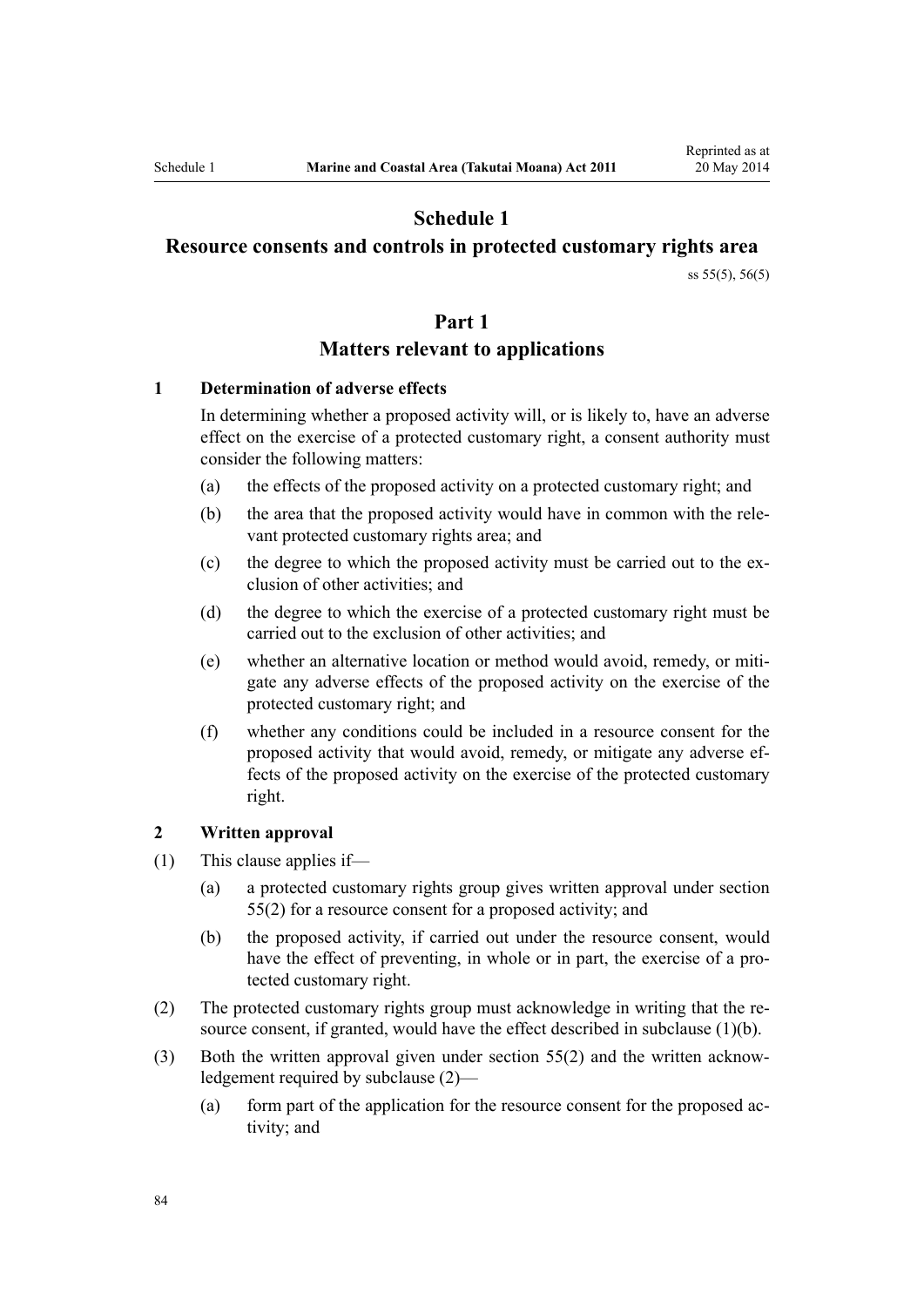Reprinted as at

(4) An approval given by a protected customary rights group is not able to be revoked.

# **3 Process if grant of resource consent has effect of cancelling protected customary right**

- (1) If the effect of carrying out an activity under a resource consent granted in the circumstances contemplated by [clause 2](#page-83-0) would be permanently to cancel a protected customary rights order or agreement, in whole or in part,—
	- (a) the protected customary rights group must apply, as the case requires,—
		- (i) to the High Court under [section 111](#page-74-0) to vary or cancel the order; or
		- (ii) to the responsible Minister to vary or cancel an agreement; and
	- (b) a decision by the consent authority to grant a resource consent for the proposed activity is of no effect until the application referred to in paragraph (a) has been—
		- (i) determined by the High Court under [section 111](#page-74-0) and all appeal rights have been pursued, and registered under [section 114;](#page-75-0) or
		- (ii) agreed to by the responsible Minister as if it were an application for an agreement to which [sections 95](#page-67-0), [96](#page-68-0), and [114](#page-75-0) apply.
- (2) If the High Court or the responsible Minister, as the case requires, declines an application to cancel a protected customary rights order, the relevant resource consent must be treated as if it were declined by the consent authority.

## **4 Assessment of effects of exercise of protected customary rights**

- (1) An enforcement officer authorised in writing for the purpose by a local authority may do any of the following for the purpose of assessing the effects on the environment of the exercise of a protected customary right:
	- (a) carry out surveys, investigations, tests, or measurements:
	- (b) take samples of any water, air, soil, or vegetation:
	- (c) enter or re-enter land (except a dwelling house).
- (2) These powers may be exercised—
	- (a) at any reasonable time; and
	- (b) with or without assistance, vehicles, appliances, machinery, or equipment reasonably necessary for the purpose.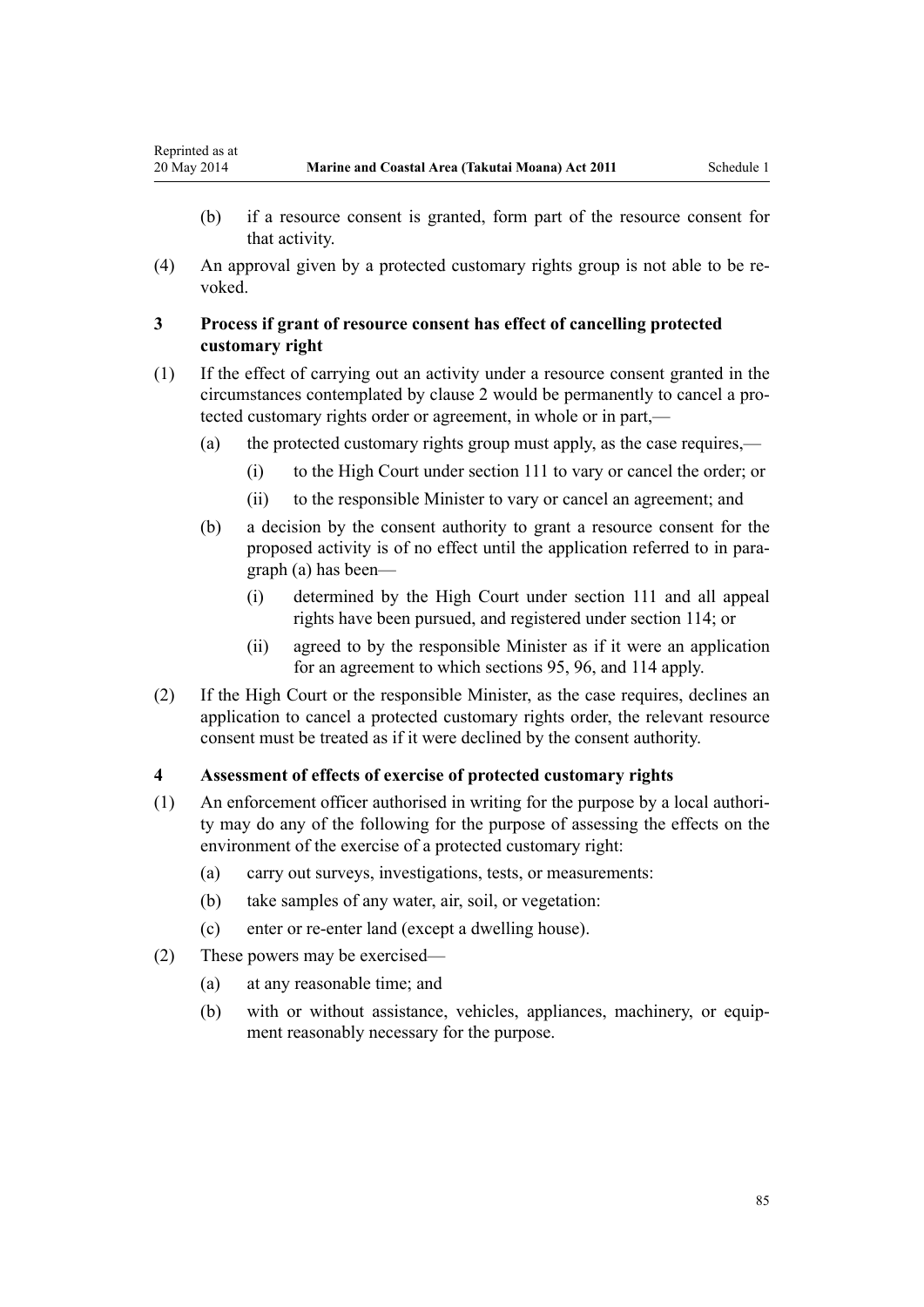# **Part 2**

## <span id="page-85-0"></span>**Controls on exercise of protected customary rights**

#### *Power to impose controls*

## **5 Power to impose controls**

- (1) The Minister of Conservation may impose controls (including terms, standards, and restrictions) on the exercise of a protected customary right, but only if the Minister considers that—
	- (a) the exercise of a protected customary right has, or may have, a significant adverse effect on the environment; and
	- (b) the controls—
		- (i) will not prevent the exercise of the right; and
		- (ii) are reasonable and, in the circumstances, not unduly restrictive; and
		- (iii) are necessary to avoid, remedy, or mitigate any significant adverse effects of the exercise of the right on the environment.
- (2) However, the Minister of Conservation must not impose controls on the exercise of a protected customary right under subclause (1) unless the Minister—
	- (a) has received a copy of an adverse effects report under [clause 12](#page-89-0) or carried out his or her own adverse effects assessment and completed a report on that assessment; and
	- (b) has consulted with the relevant protected customary rights group and the Minister of Māori Affairs.
- (3) The Minister may seek any other relevant information and views before imposing controls.
- (4) The Minister of Conservation must not undertake an assessment under this clause if, before he or she has begun an assessment, the relevant regional council notifies the Minister of Conservation under [clause 9](#page-87-0) that it is carrying out an adverse effects assessment of the protected customary right in accordance with [clause 8.](#page-86-0)
- (5) The Minister of Conservation must give written notice of his or her decision to carry out an adverse effects assessment under this clause not later than 5 working days after making that decision to—
	- (a) the relevant regional council; and
	- (b) the relevant protected customary rights group.

## **6 Matters relevant to consideration**

The Minister of Conservation, when considering whether to impose controls on the exercise of a protected customary right,—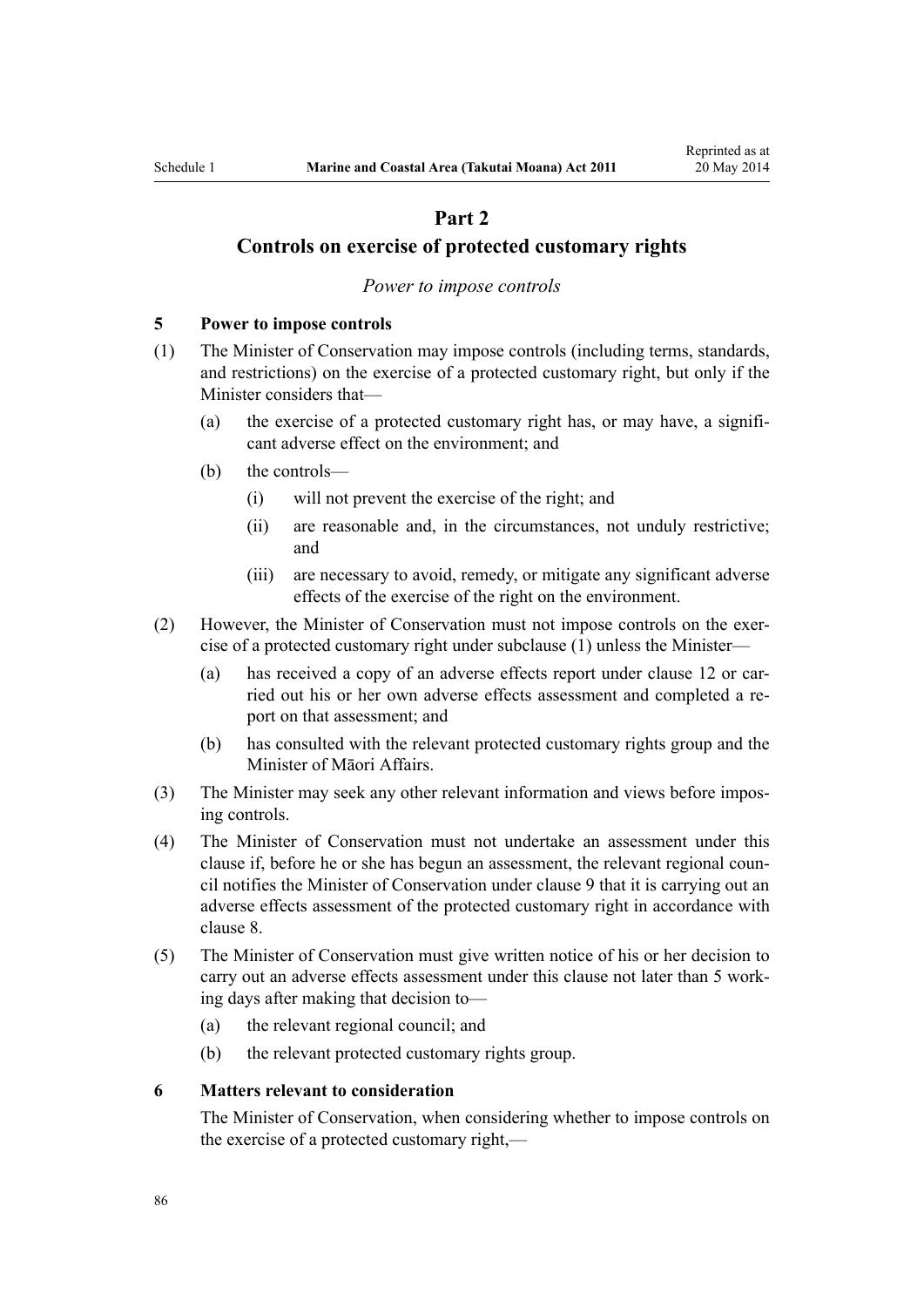- <span id="page-86-0"></span>(a) must have regard to—
	- (i) the effects on the environment of exercising the right; and
	- (ii) any adverse effects report received by the Minister in relation to the exercise of the right; and
	- (iii) the views expressed by the persons with whom the Minister has consulted; and
	- (iv) any other relevant information and views that the Minister has received; and
- (b) may have regard to—
	- (i) any relevant national policy statement:
	- (ii) the New Zealand coastal policy statement:
	- (iii) the relevant regional policy statement or proposed regional policy statement:
	- (iv) any relevant plan or proposed plan.

## **7 Timing and giving of notice**

The Minister of Conservation must—

- (a) decide whether to impose controls on the exercise of a protected customary right no later than 60 working days after—
	- (i) receiving an adverse effects report on the matter from the regional council; or
	- (ii) giving notice under clause  $5(5)$  that the Minister will be carrying out his or her own assessment; and
- (b) give written notice of his or her decision, and the reasons for it, to—
	- (i) the relevant regional council; and
	- (ii) the relevant protected customary rights group; and
	- (iii) the Minister of Māori Affairs; and
	- (iv) the chief executive.

## *Adverse effects assessment and reporting*

## **8 Adverse effects assessment**

- (1) For the purpose of imposing controls on the exercise of a protected customary right under this Part, a regional council must, if directed by the Minister of Conservation at any time, and may of its own initiative in the circumstances set out in subclause (3),—
	- (a) carry out an adverse effects assessment of the effects on the environment of exercising a protected customary right in its region; and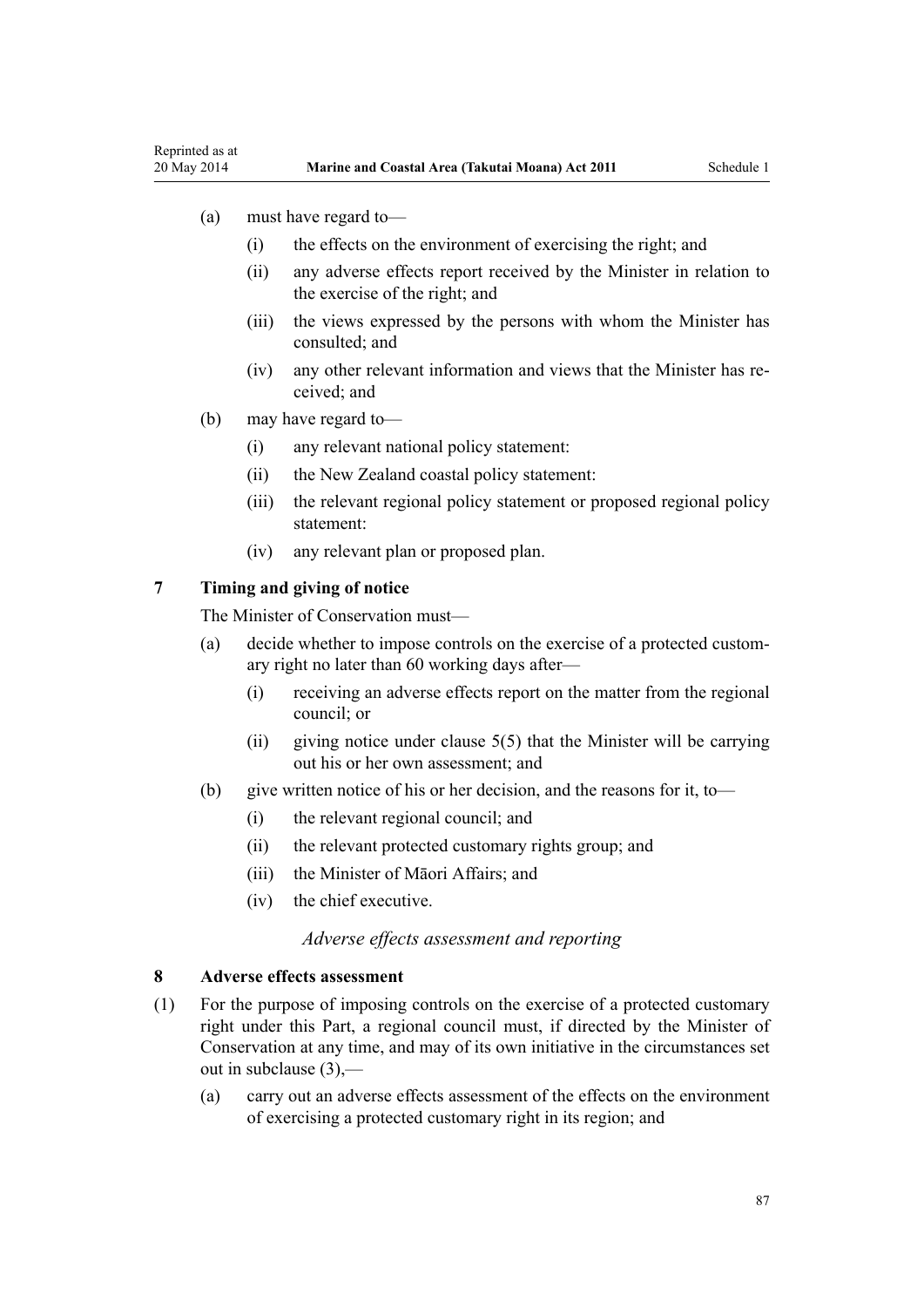- <span id="page-87-0"></span>(b) complete, and give to the Minister, an adverse effects report based on that assessment.
- (2) If a regional council is directed under subclause (1), it must begin the adverse effects assessment not later than 5 working days after receiving the direction.
- (3) If a regional council has not been notified by the Minister of Conservation that the Minister intends to carry out his or her own adverse effects assessment, the regional council may, of its own initiative, carry out an adverse effects assessment of, and prepare an adverse effects report on, the exercise of the protected customary right.
- (4) However, the regional council may only carry out an assessment if—
	- (a) it begins the assessment, for any reason, not later than 20 working days after a protected customary rights order or an agreement is registered under [section 114;](#page-75-0) or
	- (b) at any time after the expiry of the 20 working day period referred to in paragraph (a), it considers that the effects of exercising the protected customary right on the environment are, or are likely to be, materially different from those effects considered when, whichever is the later,—
		- (i) the controls were last imposed; or
		- (ii) the controls were last reviewed under this schedule.

#### **9 Notification**

- (1) A regional council must give written notice regarding an adverse effects assessment in relation to the exercise of a protected customary right if—
	- (a) it decides to carry out an adverse effects assessment under clause  $8(3)$ ; or
	- (b) in the period between the date that the relevant protected customary rights order or an agreement is registered and 20 working days after that date, it decides not to carry out an adverse effects assessment; or
	- (c) it is directed by the Minister of Conservation under [clause 8\(1\)](#page-86-0) to begin an adverse effects assessment.
- (2) The written notice must be given to the Minister of Conservation and the relevant protected customary rights group.
- (3) Written notice given under subclause (1) must be given—
	- (a) for an assessment required by the Minister of Conservation under [clause](#page-86-0) [8\(1\)](#page-86-0), not later than 5 working days after receiving a direction from the Minister:
	- (b) for an assessment under clause  $8(4)(a)$  or (b), not later than 5 working days after deciding to carry out an adverse effects assessment: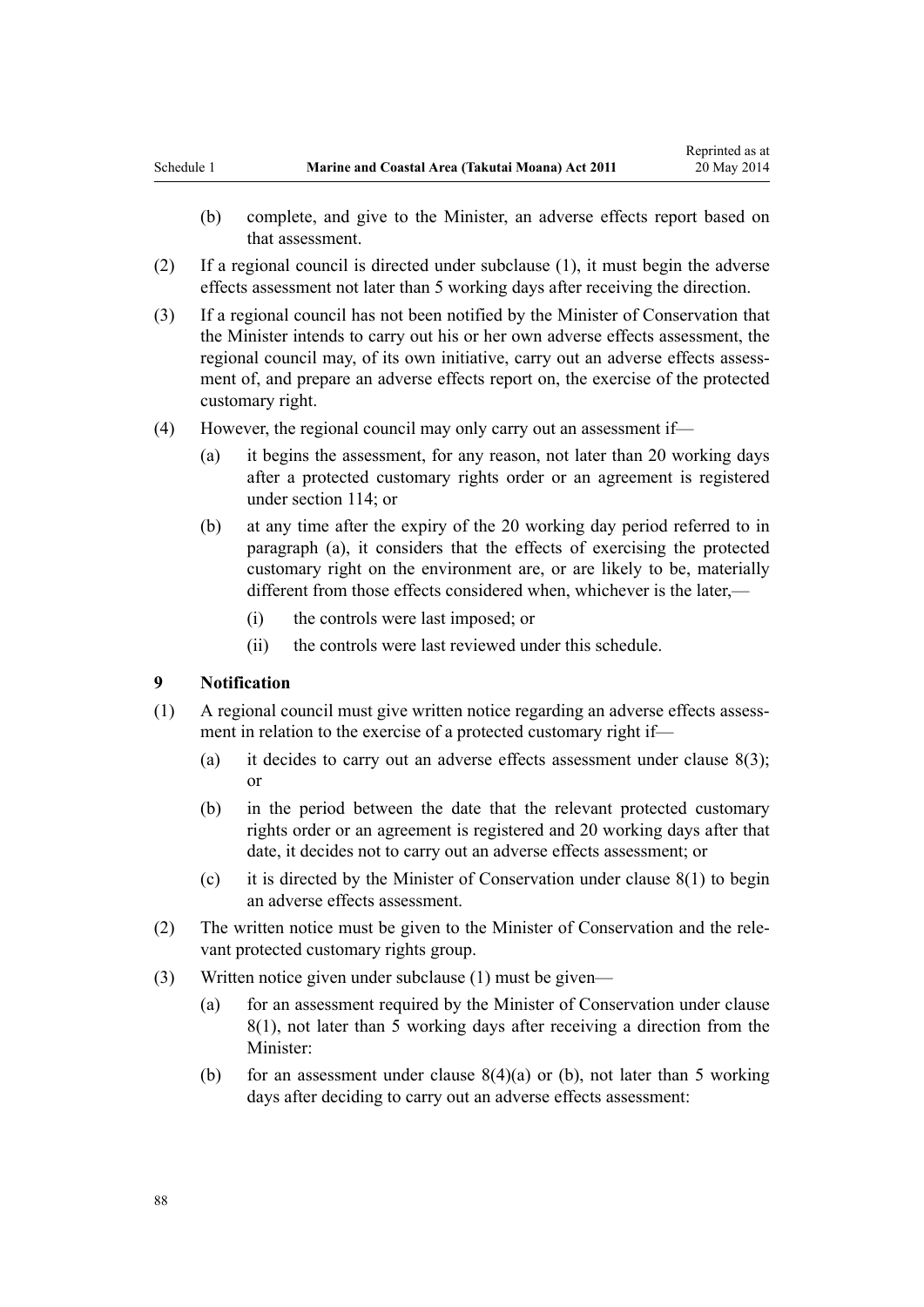(c) for a decision referred to in subclause  $(1)(b)$ , not later than 25 working days after the protected customary rights order or agreement is registered.

# **10 Process and relevant considerations for adverse effects assessment**

A regional council, in carrying out an adverse effects assessment under this Part,—

- (a) must seek the views of the relevant protected customary rights group; and
- (b) may seek any other relevant information; and
- (c) must have regard to—
	- (i) the effects on the environment of the exercise of a protected customary right; and
	- (ii) any relevant information and views it has received; and
- (d) may have regard to—
	- (i) any relevant national policy statement:
	- (ii) the New Zealand coastal policy statement:
	- (iii) its regional policy statement or proposed regional policy statement:
	- (iv) any relevant plan or proposed plan.

## **11 Adverse effects report**

- (1) A regional council must complete its adverse effects assessment and adverse effects report no later than 40 working days after giving notice of the assessment under [clause 9](#page-87-0).
- (2) The regional council must include in that report—
	- (a) details of the protected customary right and the effects on the environment of its exercise; and
	- (b) an outline of the information received and any views expressed by the relevant protected customary rights group; and
	- (c) whether it considers that the exercise of the protected customary right has, or may have, a significant adverse effect on the environment; and
	- (d) its recommendations (if any) to the Minister of Conservation on any controls it considers the Minister of Conservation should impose under [clause 5\(1\);](#page-85-0) and
	- (e) the reasons for any recommendations.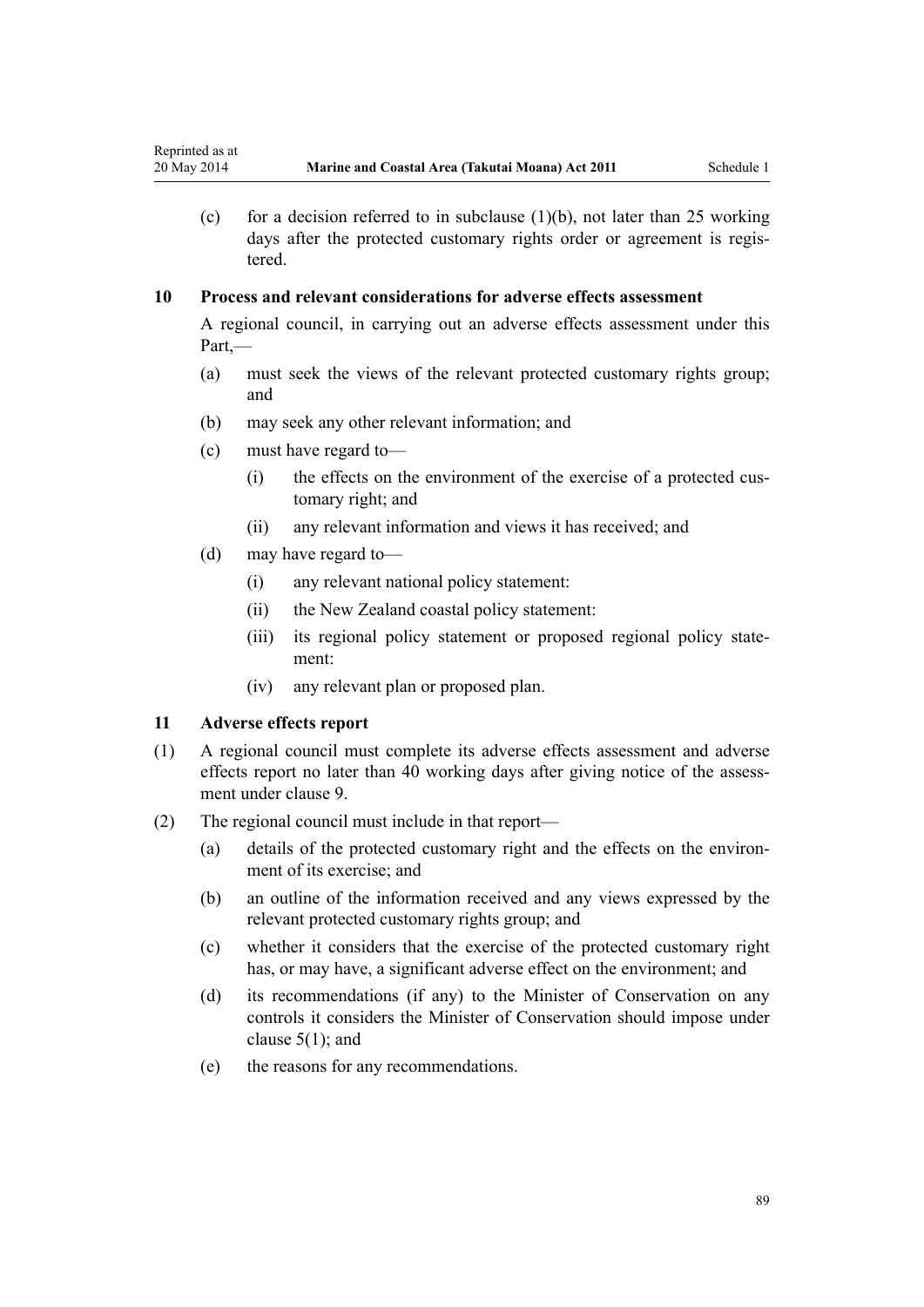# <span id="page-89-0"></span>**12 Report to Minister of Conservation and protected customary rights group**

No later than 5 working days after completing an adverse effects report, a regional council must give a copy to the Minister of Conservation and the relevant protected customary rights group.

## *Review of controls*

## **13 Review**

The Minister of Conservation may—

- (a) review, in accordance with clauses 14 and 15, controls imposed on the exercise of a protected customary right; and
- (b) after reviewing the controls,—
	- (i) confirm them; or
	- (ii) revoke them; or
	- (iii) revoke them and impose new controls (which may include some or all of the reviewed controls).

## **14 Procedure for review**

- (1) If the Minister of Conservation reviews controls under clause 13, he or she must either—
	- (a) request the regional council—
		- (i) to carry out an adverse effects assessment; and
		- (ii) prepare an adverse effects report under [clauses 8 to 12](#page-86-0); or
	- (b) notify the regional council that the Minister will carry out an adverse effects assessment under [clause 5\(5\).](#page-85-0)
- $(2)$  [Clauses 5 to 7](#page-85-0)
	- (a) apply (with all necessary changes) to a review of controls imposed by the Minister of Conservation; and
	- (b) are to be read, in relation to a review, as if all references in those clauses to controls imposed by the Minister of Conservation on the exercise of a protected customary right were references to controls on that right imposed or confirmed by the Minister after a review.

## **15 Timing of review**

- (1) The Minister of Conservation—
	- (a) may review the controls imposed on the exercise of a protected customary right at any time; and
	- (b) must carry out a review of those controls if the protected customary rights group requests a review in writing.
- (2) A protected customary rights group may request a review only if—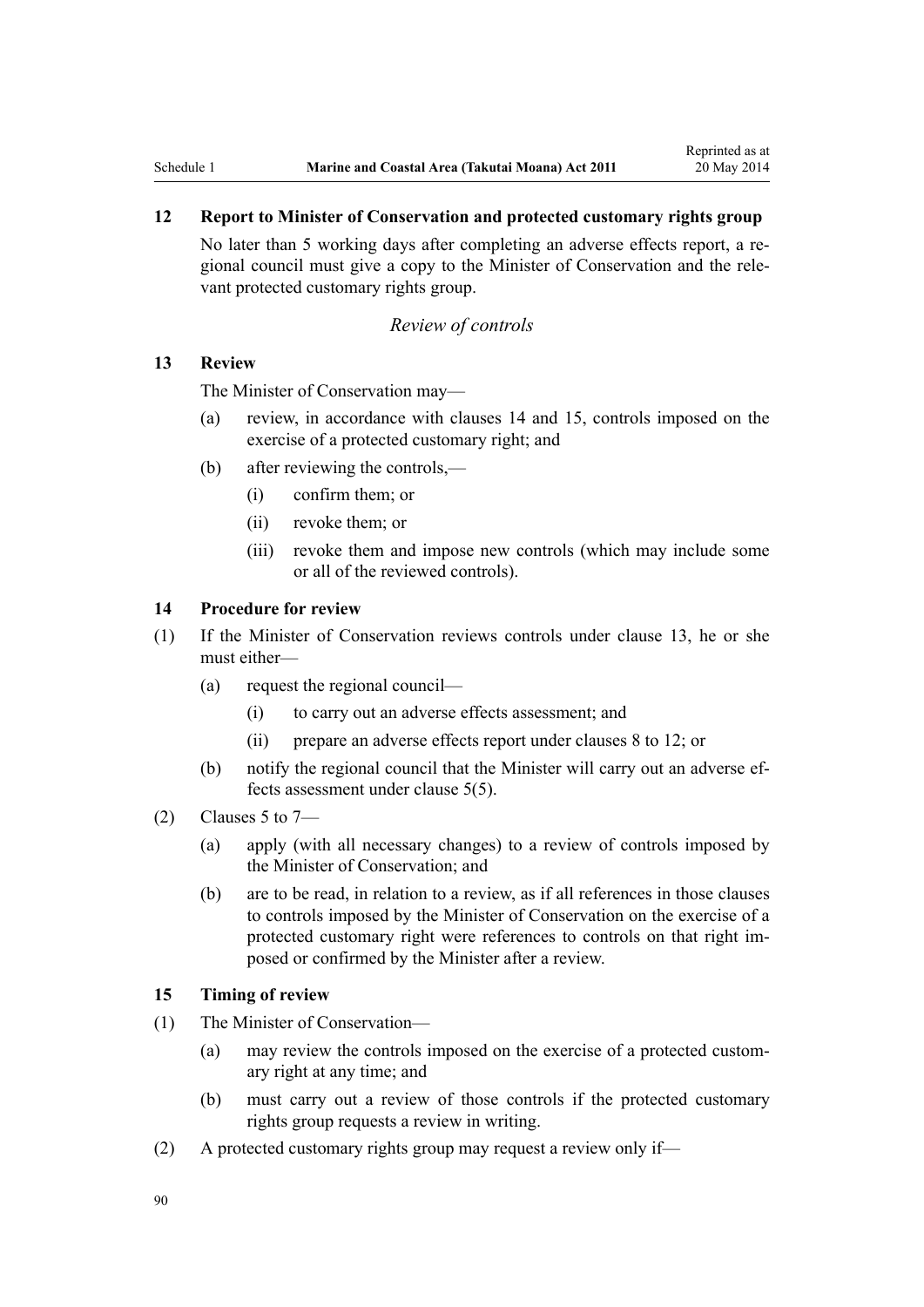- <span id="page-90-0"></span>(a) at least 2 years have passed since the controls were imposed or since they were last reviewed; or
- (b) the protected customary rights group considers, on reasonable grounds, that the effects of the exercise of a protected customary right on the environment are, or are likely to be, materially different from those effects considered when, whichever is the later,—
	- (i) the controls were last imposed; or
	- (ii) the controls were last reviewed under this Part of this schedule.

# **Schedule 2**

# **Process by which certain new activities in customary marine title area become deemed accommodated activities**

[ss 63,](#page-46-0) [65](#page-50-0)

# **Part 1**

# **Deemed accommodated infrastructure**

- 1 Prior to an application being lodged under the [Resource Management Act 1991](http://prd-lgnz-nlb.prd.pco.net.nz/pdflink.aspx?id=DLM230264) for any resource consents for proposed infrastructure (within the meaning of section  $65(1)(a)$  in a customary marine title area, the proposed infrastructure may become a deemed accommodated activity in accordance with this Part.
- 2 Any person listed in paragraph (b) of the definition of accommodated infrastructure in [section 63](#page-46-0) may apply to the Minister for Land Information to declare a proposed infrastructure to be a deemed accommodated activity. In this Part, **Minister** means the Minister of Land Information.
- 3 In applying under this Part, the applicant must provide to the Minister the following information:
	- (a) a survey and a plan that—
		- (i) shows the customary marine title area where the proposed infrastructure is to be constructed; and
		- (ii) must meet the requirements of the [Cadastral Survey Act 2002](http://prd-lgnz-nlb.prd.pco.net.nz/pdflink.aspx?id=DLM141994) as if it were a cadastral survey within the meaning of that Act; and
	- (b) a detailed description of the proposed infrastructure, including all of the relevant resource consents that will be applied for in support of the proposed infrastructure; and
	- (c) a detailed description of the purpose for which the proposed infrastructure is to be used; and
	- (d) why the applicant considers that the proposed infrastructure complies with section  $65(1)(a)(iii)$ ; and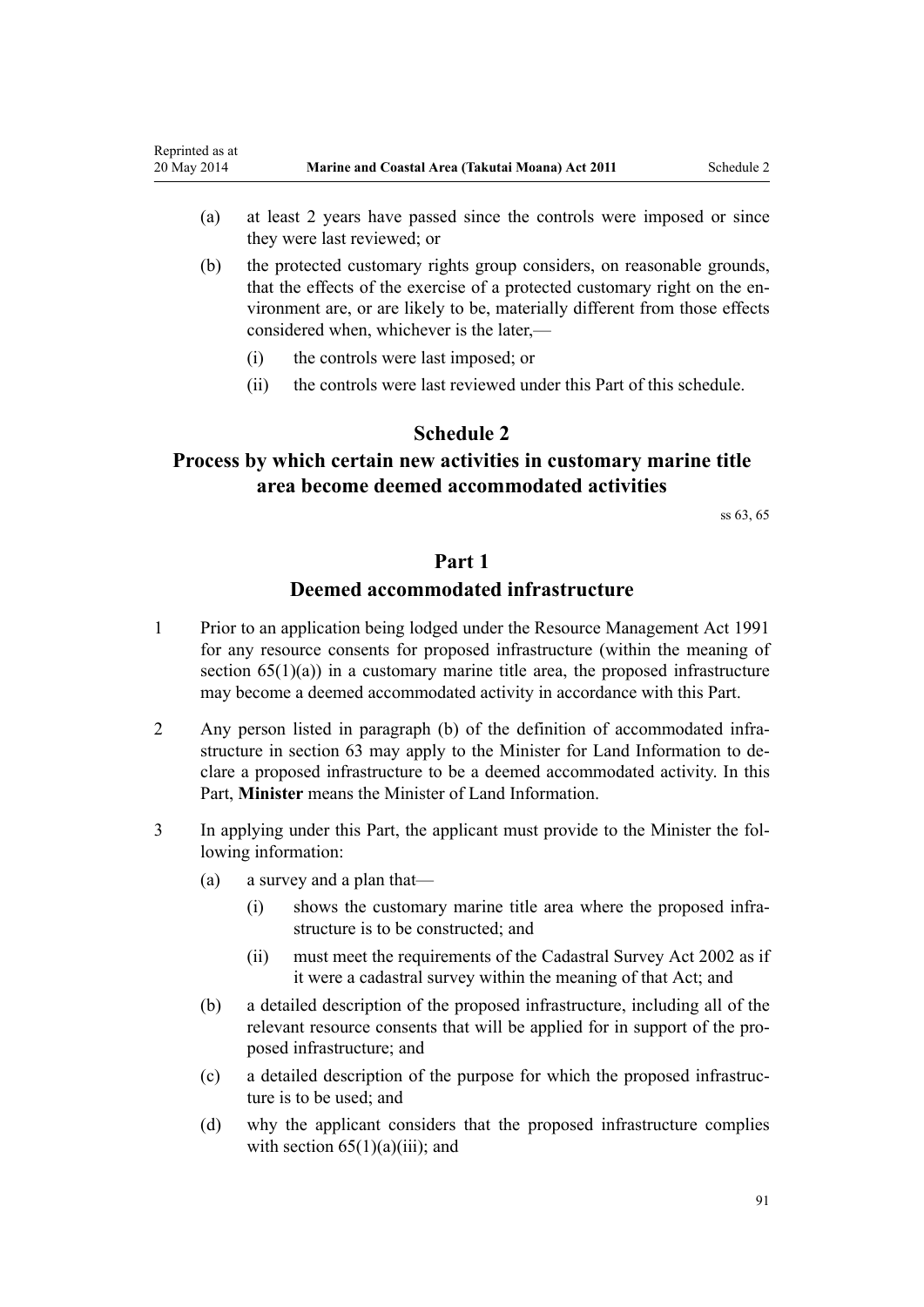- <span id="page-91-0"></span>(e) an assessment of all practicable alternative locations (within or outside the coastal marine area), and reasons why the proposed infrastructure cannot practicably be constructed in any location outside of the customary marine title area; and
- (f) a description of the negotiations that have already taken place with the customary marine title group and, on the basis of those negotiations, reasons why the applicant considers it cannot reasonably obtain the permission of that group for the proposed infrastructure.
- 4 Upon receipt of an application under clause 3, the Minister must consider and decide to—
	- (a) make an initial decision on whether there is sufficient information to demonstrate that all of those requirements and criteria have been adequately addressed; or
	- (b) seek more information from the applicant; or
	- (c) decline the application on the basis that—
		- (i) insufficient information has been provided; or
		- (ii) the proposed infrastructure does not meet all or any of the requirements and criteria set out in [clause 3.](#page-90-0)
- 5 For the avoidance of doubt, a decision under clause 4(a) is not a substantive decision of the Minister in favour of the classification of the proposed infrastructure as a deemed accommodated activity. It is merely a decision that there is sufficient information for the Minister to consider the matter further with the relevant customary marine title group.
- 6 After making a decision under clause 4(a) that there is sufficient information (or after receiving further information under clause 4(b)), the Minister must, before determining the application,—
	- (a) provide to the customary marine title group a copy of the application and any further information received from the applicant; and
	- (b) invite the customary marine title group to identify appropriate compensation for the removal of its RMA permission right or conservation permission right and any other affected right associated with the customary marine title for the proposed infrastructure, in the event that it does not wish to agree to the construction of the proposed infrastructure going ahead; and
	- (c) negotiate in good faith with the customary marine title group in an attempt to compensate for the waiver of its permission rights with respect to the application.
- 7 This clause applies if, after a period of 3 months,—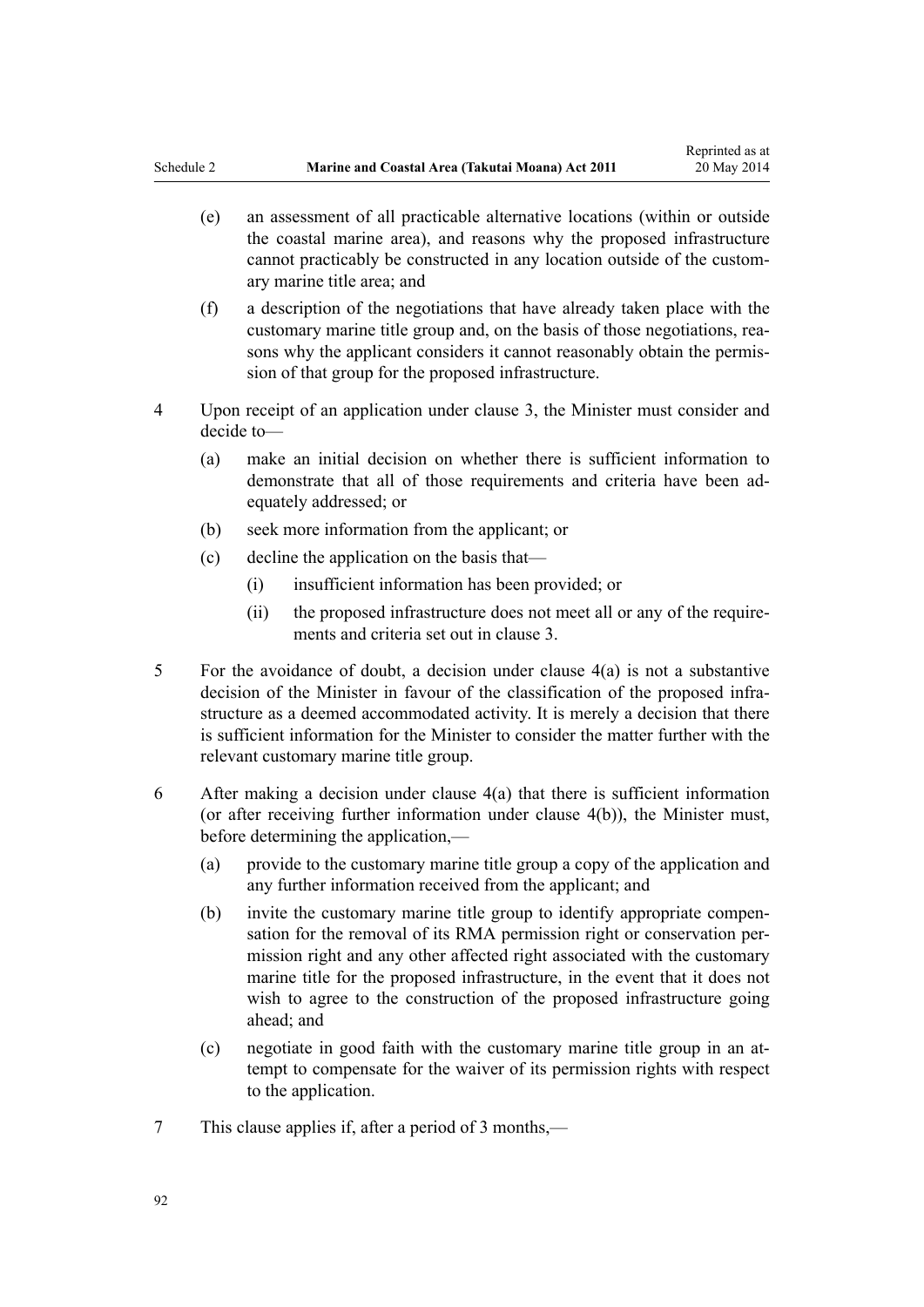- <span id="page-92-0"></span>(a) the customary marine title group fails to respond to any invitation issued under [clause 6;](#page-91-0) or
- (b) the customary marine title group refuses to negotiate with the Minister; or
- (c) the Minister and the group do not agree to waive the permission rights.
- 8 If [clause 7](#page-91-0) applies, the Minister must consider the application and any material provided by the customary marine title group and any other relevant information and make a decision on—
	- (a) whether to waive the customary marine title group's permission rights; and
	- (b) whether there are any other affected rights associated with the customary marine title: and
	- (c) what compensation to provide; and
	- (d) whether to classify the matter as a deemed accommodated activity under [section 64](#page-48-0)
- 9 In making his or her decision under clause 8, the Minister must consider whether the matters set out in [clause 3](#page-90-0) have been adequately addressed and, without limiting his or her consideration, the Minister may not agree to waive the permission rights if the Minister is satisfied that the information provided under [clause 3\(d\) and \(e\)](#page-90-0) does not justify waiver.
- 10 If the customary marine title group agrees to waive the permission rights, or a decision is made by the Minister under clause 8 to waive the permission rights, then the proposed infrastructure will become a deemed accommodated activity, except that—
	- (a) the waiver of the RMA permission right will operate only for the particular resource consents applied for with respect to the proposed infrastructure (and only as far as the proposed infrastructure is defined in the *Gazette* notice set out in [clause 11\)](#page-93-0); and
	- (b) the waiver of the permission rights will not otherwise take away the legal effect of the customary marine title order or agreement, except as the customary marine title group expressly agrees otherwise or the Minister decides otherwise; and
	- (c) the waiver of the permission rights will only apply to the activity that is the subject of an application under [clause 3](#page-90-0) and, unless expressly provided otherwise, it will not prevent the customary marine title group from exercising its permission rights under a customary marine title order or agreement within the same area for any other resource consent application not included in the *Gazette* notice published under [clause 11](#page-93-0); and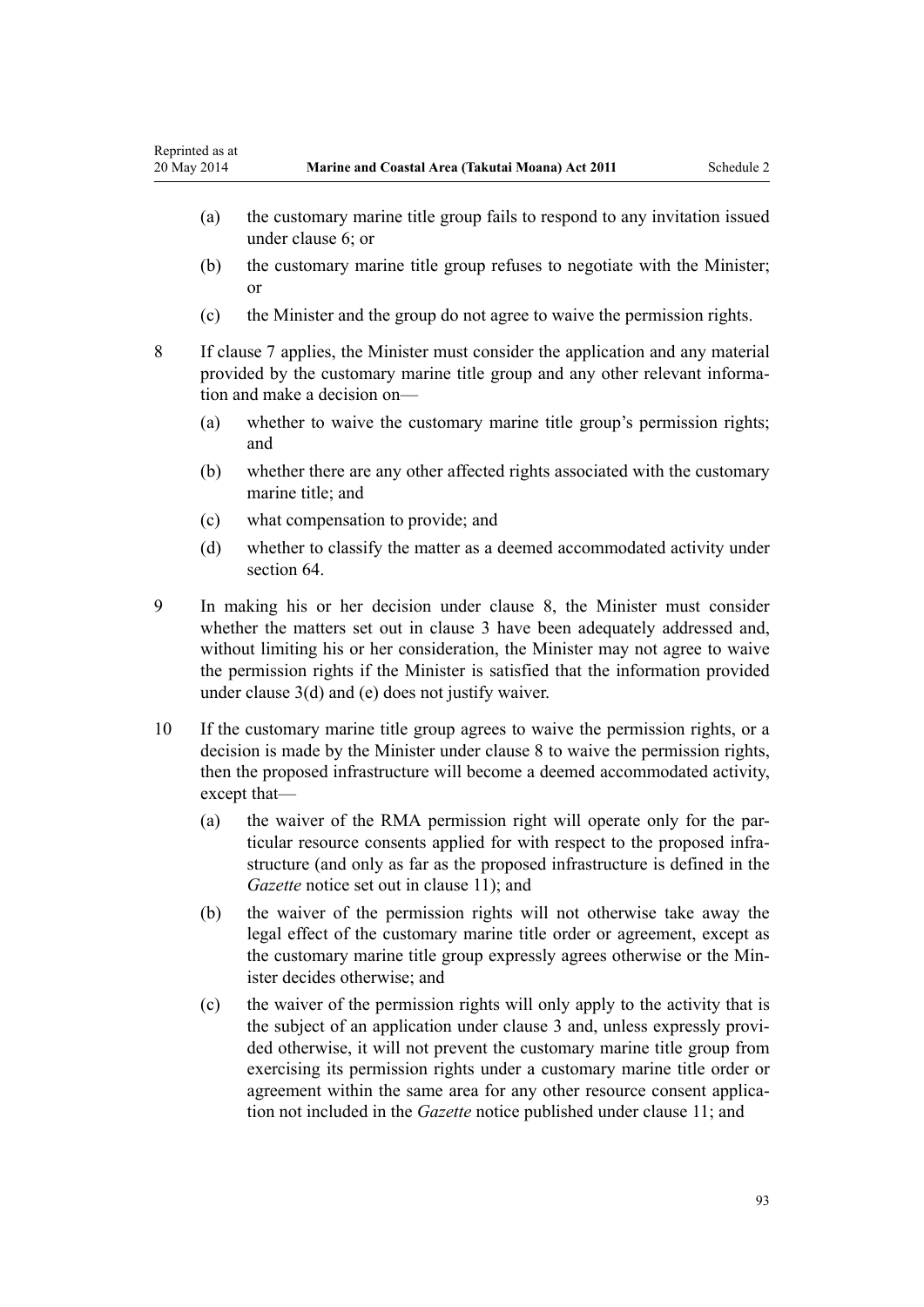- <span id="page-93-0"></span>(d) the customary marine title order or agreement will still be a relevant matter for the consent authority when considering the resource consents necessary for the deemed accommodated activity under the [Resource](http://prd-lgnz-nlb.prd.pco.net.nz/pdflink.aspx?id=DLM230264) [Management Act 1991.](http://prd-lgnz-nlb.prd.pco.net.nz/pdflink.aspx?id=DLM230264)
- 11 If a proposed infrastructure becomes a deemed accommodated activity under [clause 10,](#page-92-0) the Minister must cause a notice to be published in the *Gazette* giving—
	- (a) a description of the deemed accommodated activity, including a detailed description of the proposed infrastructure and all resource consents that will be applied for as part of the proposed infrastructure; and
	- (b) a description of the customary marine title area and rights that are affected; and
	- (c) a description of the purpose for which the infrastructure is to be used.
- 12 The Minister must serve a copy of the *Gazette* notice on the customary marine title group and the relevant regional council.

# **Part 2 New minerals-related activities**

## **13 Definitions**

In this Part,—

**activity** means any activity—

- (a) that is necessary for, or reasonably related to, prospecting, exploration, mining operations, or mining under either or both of the following:
	- (i) a privilege in respect of petroleum:
	- (ii) a privilege to which [section 84\(1\)](#page-61-0) applies; and
- (b) that is to commence in a customary marine title area after the effective date; and
- (c) for which a resource consent is to be sought

**activity agreement** means an agreement of the kind described in [clause 15](#page-94-0) between the title holder and the permit holder

**permit holder** means the person seeking the resource consent for the activity.

## **14 Permit holder may request title holder to negotiate activity agreement**

- (1) A permit holder may serve a notice on the relevant customary marine title group stating that the permit holder intends to negotiate an activity agreement with the group.
- (2) A notice served under subclause (1) must specify—
	- (a) the area affected by the proposed activity; and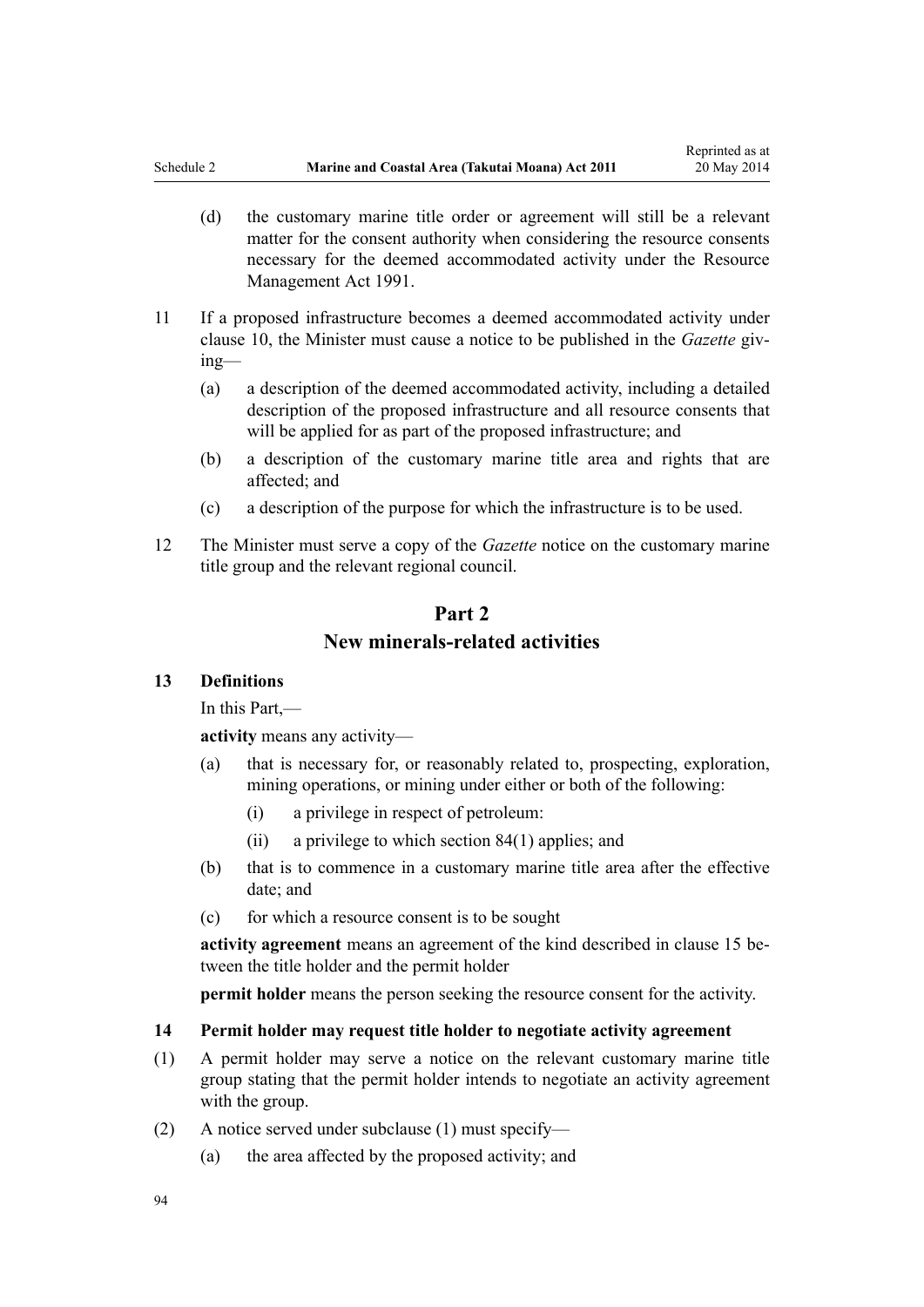- (b) the purpose for which resource consent is to be sought; and
- (c) the proposed programme of work for the activity, including the type and duration of work to be carried out and the likely adverse effect on the customary marine title area and on the customary marine title group; and
- (d) the compensation and safeguards against any likely adverse effects proposed; and
- (e) the type of privilege held by the permit holder.

## **15 Contents of activity agreement**

<span id="page-94-0"></span>Reprinted as at

- (1) An activity agreement may make provision for the following matters:
	- (a) the periods during which the permit holder is to undertake the activity in the customary marine title area:
	- (b) the parts of the customary marine title area on or in which the permit holder may undertake the activity:
	- (c) the kinds of activity that may be undertaken in the customary marine title area:
	- (d) the conditions to be observed by the permit holder in undertaking the activity in the customary marine title area:
	- (e) the action to be taken by the permit holder in order to protect the environment:
	- (f) the compensation to be paid to the customary marine title group as a consequence of the permit holder undertaking the activity in the customary marine title area:
	- (g) the manner of resolving any dispute arising in connection with the activity agreement:
	- (h) any other matters that the parties to the arrangement may agree to include in the activity agreement.
- (2) In considering whether to agree to an activity agreement, the customary marine title group may have regard to any matters it considers relevant.

## **16 Requests for appointment of arbitrator**

- (1) The permit holder may serve a written notice on the customary marine title group requesting the group to agree to the appointment of an arbitrator if—
	- (a) the permit holder and the group are unable to agree on an activity agreement; and
	- (b) a period of at least 60 days has expired since the day on which notice was served under [clause 14\(1\)](#page-93-0).
- (2) The customary marine title group and the permit holder may agree to the appointment of any person as arbitrator.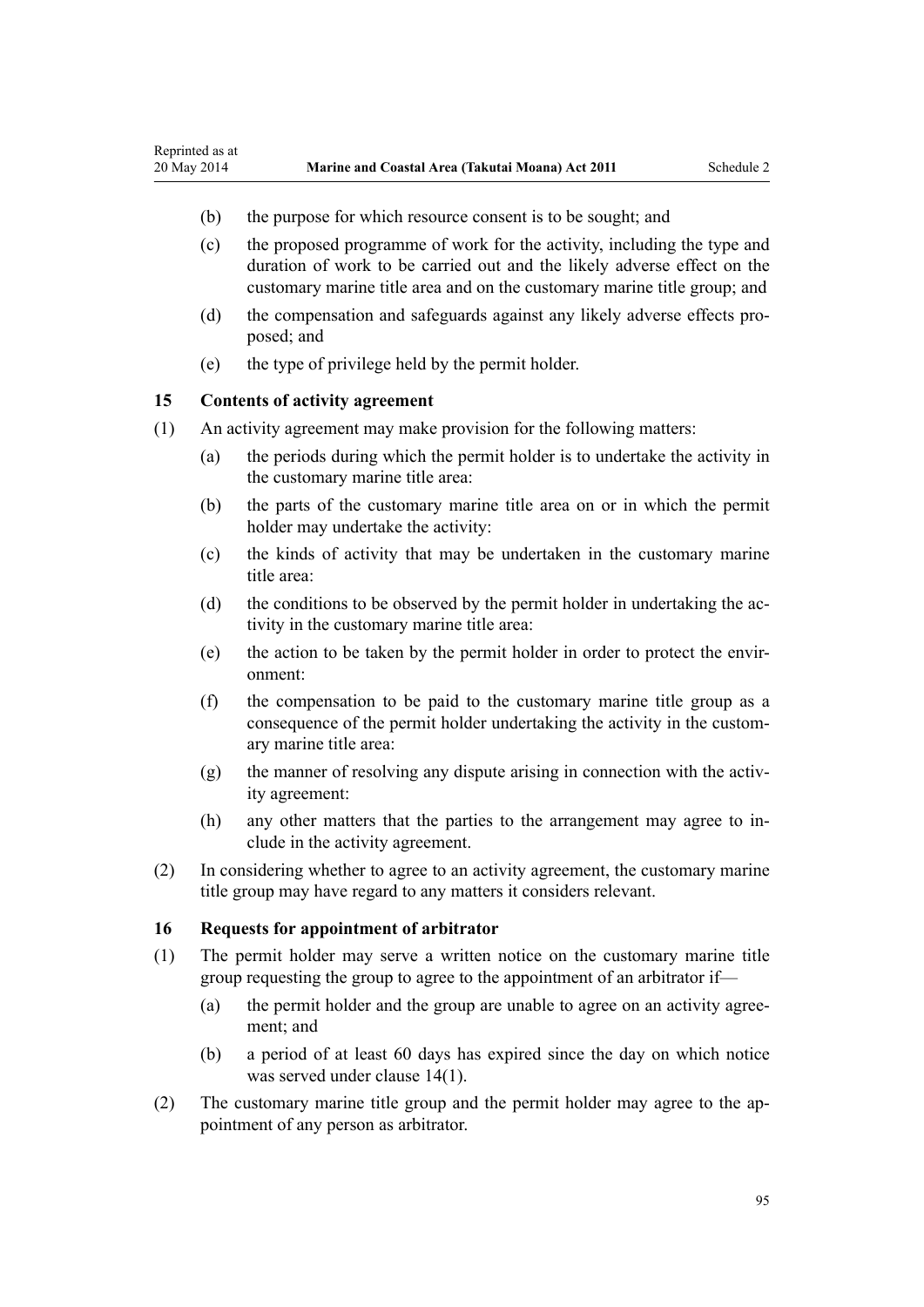# **17 Appointment of arbitrator in default of agreement**

- (1) The permit holder or the customary marine title group may apply to the chief executive of the department responsible for the administration of the [Crown](http://prd-lgnz-nlb.prd.pco.net.nz/pdflink.aspx?id=DLM242535) [Minerals Act 1991](http://prd-lgnz-nlb.prd.pco.net.nz/pdflink.aspx?id=DLM242535) for the appointment of an arbitrator if—
	- (a) the customary marine title group and the permit holder are unable to agree on the appointment of an arbitrator; and
	- (b) a period of at least 30 days has expired since the day on which notice was served under [clause 16\(1\)](#page-94-0).
- (2) Every application must be accompanied by any prescribed fee.
- (3) On receipt of an application the chief executive must as soon as practicable appoint an arbitrator.

## **18 Arbitration**

- (1) If an arbitrator is appointed under clause  $16(2)$  or  $17(3)$ , the arbitrator must conduct an arbitration in accordance with the [Arbitration Act 1996](http://prd-lgnz-nlb.prd.pco.net.nz/pdflink.aspx?id=DLM403276), and the provisions of that Act (other than those relating to the appointment of arbitrators) apply to the arbitration as if—
	- (a) this clause were an arbitration agreement; and
	- (b) the matters specified in paragraphs (a) to (g) of clause  $15(1)$  were matters in dispute that the customary marine title group and the permit holder had agreed to submit to arbitration.
- (2) The arbitrator's award must determine the basis on which the activity is to proceed, on reasonable conditions.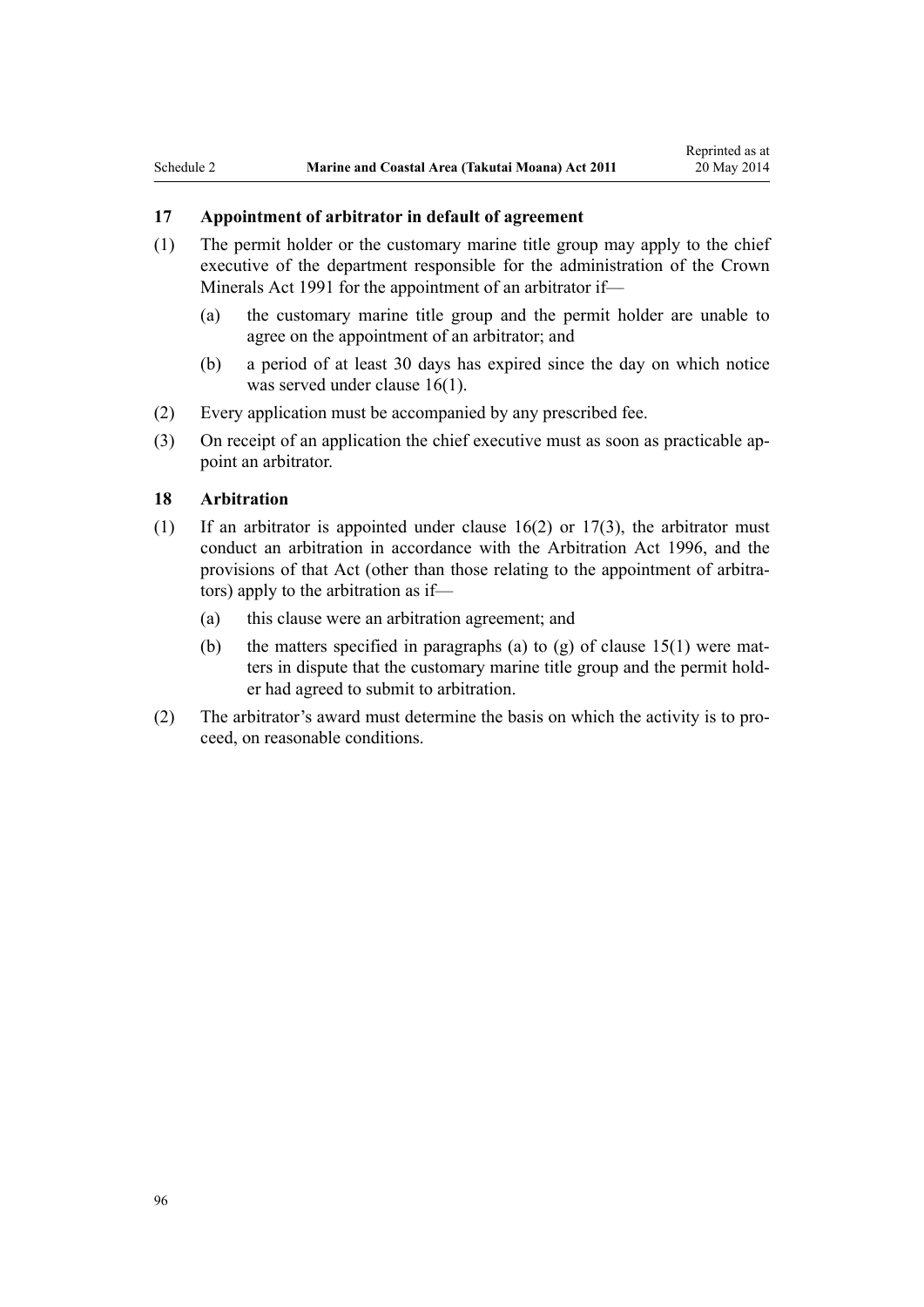# <span id="page-96-0"></span>**Schedule 3 Enactments consequentially amended**

[s 128](#page-82-0)

# **Part 1**

## **Acts amended**

## **[Conservation Act 1987](http://prd-lgnz-nlb.prd.pco.net.nz/pdflink.aspx?id=DLM103609) (1987 No 65)**

[Section 2\(1\):](http://prd-lgnz-nlb.prd.pco.net.nz/pdflink.aspx?id=DLM103616) insert in their appropriate alphabetical order:

**common marine and coastal area** has the meaning given in section 9(1) of the Marine and Coastal Area (Takutai Moana) Act 2011

**customary marine title area** has the meaning given in section 9(1) of the Marine and Coastal Area (Takutai Moana) Act 2011

**planning document** has the meaning given in section 9(1) of the Marine and Coastal Area (Takutai Moana) Act 2011

[Section 7\(1\)](http://prd-lgnz-nlb.prd.pco.net.nz/pdflink.aspx?id=DLM104251) and (1A): omit "or foreshore" in each place it appears.

[Section 17H](http://prd-lgnz-nlb.prd.pco.net.nz/pdflink.aspx?id=DLM104613): add:

(5) When reviewing any part of a conservation management strategy, the Director-General must take into account the matters set out in any planning documents lodged with the Director-General under section 90 of the Marine and Coastal Area (Takutai Moana) Act 2011 that are relevant to the strategy.

[Section 17I:](http://prd-lgnz-nlb.prd.pco.net.nz/pdflink.aspx?id=DLM104615) add:

(5) When amending any part of a conservation management strategy, the Director-General must take into account the matters set out in any planning documents lodged with the Director-General under section 90 of the Marine and Coastal Area (Takutai Moana) Act 2011 that are relevant to the strategy.

[Section 24\(7C\)](http://prd-lgnz-nlb.prd.pco.net.nz/pdflink.aspx?id=DLM104699): add "or under section 39 or 43 of the Marine and Coastal Area (Takutai Moana) Act 2011" after "1991".

[Section 26ZS\(1\)\(ab\)](http://prd-lgnz-nlb.prd.pco.net.nz/pdflink.aspx?id=DLM106043): repeal and substitute:

(ab) the Marine and Coastal Area (Takutai Moana) Act 2011:

[Section 39\(7\):](http://prd-lgnz-nlb.prd.pco.net.nz/pdflink.aspx?id=DLM106641) omit "all foreshore and seabed" and substitute "any marine and coastal area".

#### **[Crown Minerals Act 1991](http://prd-lgnz-nlb.prd.pco.net.nz/pdflink.aspx?id=DLM242535) (1991 No 70)**

[Section 2\(1\):](http://prd-lgnz-nlb.prd.pco.net.nz/pdflink.aspx?id=DLM242543) definition of **access arrangement**: repeal and substitute:

**access arrangement** and **arrangement** means an arrangement to permit access to land—

(a) entered into by way of arrangement or determined by an arbiter in accordance with this Act; and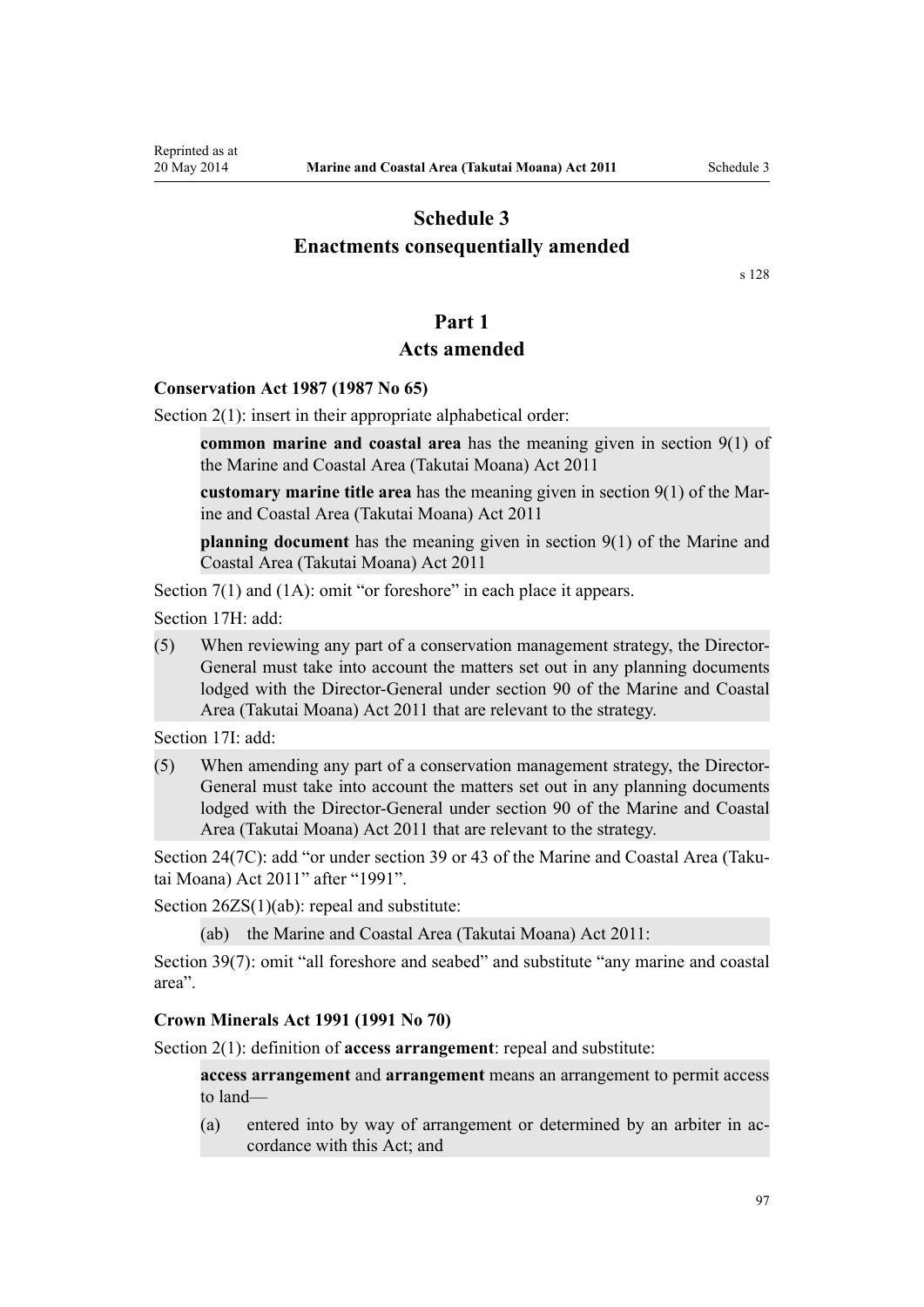## **Crown Minerals Act 1991 (1991 No 70)***—continued*

- (b) between a person desiring to carry out mineral-related activities and either—
	- (i) the owner (and occupier, if any) of the land; or
	- (ii) in the case of land in the common marine and coastal area that is not a customary marine title area, the appropriate Minister

[Section 2\(1\):](http://prd-lgnz-nlb.prd.pco.net.nz/pdflink.aspx?id=DLM242543) definition of **public foreshore and seabed**: repeal.

[Section 2\(1\):](http://prd-lgnz-nlb.prd.pco.net.nz/pdflink.aspx?id=DLM242543) insert in their appropriate alphabetical order:

**coastal marine area** has the meaning given in section 2(1) of the Resource Management Act 1991

**common marine and coastal area** has the meaning given in section 9(1) of the Marine and Coastal Area (Takutai Moana) Act 2011

**customary marine title agreement** has the meaning given to **agreement** in section 9(1) of the Marine and Coastal Area (Takutai Moana) Act 2011

**customary marine title group** has the meaning given in section 9(1) of the Marine and Coastal Area (Takutai Moana) Act 2011

**customary marine title order** has the meaning given in section 9(1) of the Marine and Coastal Area (Takutai Moana) Act 2011

[Section 2\(2\)](http://prd-lgnz-nlb.prd.pco.net.nz/pdflink.aspx?id=DLM242543): insert "or land in the common marine and coastal area" after "Crown land".

[Section 2\(2\)\(b\)](http://prd-lgnz-nlb.prd.pco.net.nz/pdflink.aspx?id=DLM242543): omit "Crown land is public foreshore and seabed" and substitute "land is part of the common marine and coastal area".

[Section 25\(1A\):](http://prd-lgnz-nlb.prd.pco.net.nz/pdflink.aspx?id=DLM5226925) repeal and substitute:

- (1A) The Minister may not grant an exploration permit or a mining permit under this section in respect of minerals that are privately owned, except in the case of minerals owned by customary marine title groups,—
	- (a) as provided for by section 83(2) of the Marine and Coastal Area (Takutai Moana) Act 2011; and
	- (b) subject to section 84 of that Act.

[Section 32\(7\):](http://prd-lgnz-nlb.prd.pco.net.nz/pdflink.aspx?id=DLM5226938) add "except in the case of minerals owned by customary marine title groups, as provided for in section 83(2) of the Marine and Coastal Area (Takutai Moana) Act 2011 and subject to section 84 of that Act".

[Section 49\(3\):](http://prd-lgnz-nlb.prd.pco.net.nz/pdflink.aspx?id=DLM5227101) omit "the owner and occupier" and substitute "each owner and occupier, and any customary marine title group".

[Section 49\(3\):](http://prd-lgnz-nlb.prd.pco.net.nz/pdflink.aspx?id=DLM5227101) omit "every owner and every occupier of the land" and substitute "each person or group whose consent is required".

[Section 49\(4\)](http://prd-lgnz-nlb.prd.pco.net.nz/pdflink.aspx?id=DLM5227101): insert "or customary marine title group" after "occupier".

[Section 50](http://prd-lgnz-nlb.prd.pco.net.nz/pdflink.aspx?id=DLM5227104): add: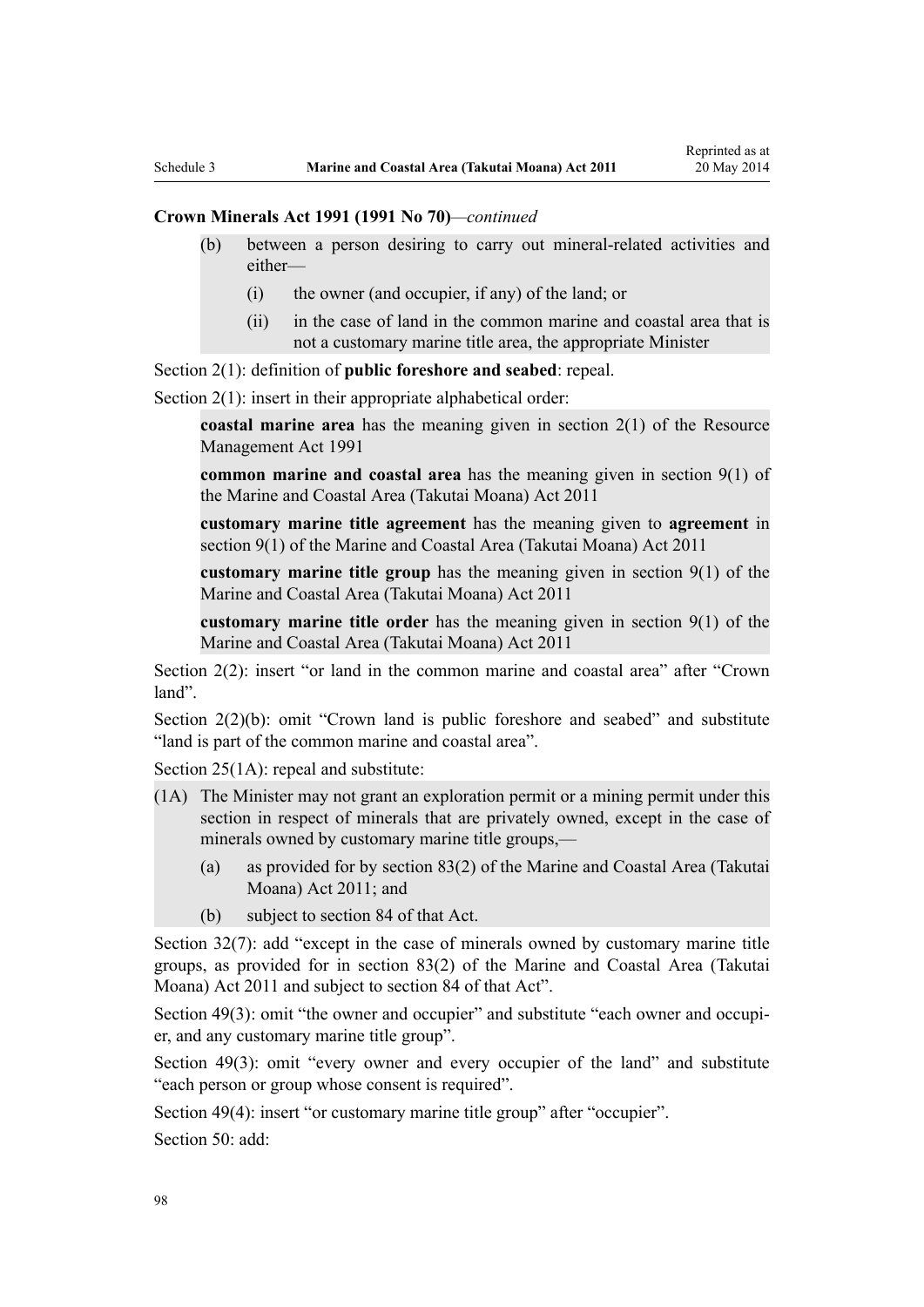## **Crown Minerals Act 1991 (1991 No 70)***—continued*

(2) This section does not apply in the case of entry onto land that is in the common marine and coastal area.

[Section 53](http://prd-lgnz-nlb.prd.pco.net.nz/pdflink.aspx?id=DLM5227117): add:

- (3) Subsection (2) does not apply if the permit relates to land in the common marine and coastal area, but if the permit relates to land described in Schedule 4, the permit holder may exercise the permit only—
	- (a) in respect of land that is not subject to a customary marine title order or agreement; and
	- (b) in accordance with an access agreement agreed in writing between the permit holder and the appropriate Minister.

[Section 54](http://prd-lgnz-nlb.prd.pco.net.nz/pdflink.aspx?id=DLM5227119): add:

- (3) Subsection (2) does not apply if the permit relates to land in the common marine and coastal area, but if the permit relates to land described in Schedule 4, the permit holder may exercise the permit only—
	- (a) in respect of land that is not subject to a customary marine title order or agreement; and
	- (b) in accordance with an access agreement agreed in writing between the permit holder and the appropriate Minister.

[Section 55](http://prd-lgnz-nlb.prd.pco.net.nz/pdflink.aspx?id=DLM5227123): add:

(3) Land within the common marine and coastal area is deemed, for the purpose of subsection (2), not to be within any of the classes of land described in that subsection.

Heading to [section 61:](http://prd-lgnz-nlb.prd.pco.net.nz/pdflink.aspx?id=DLM5227132) add "**and land in common marine and coastal area**".

[Section 61\(1\)](http://prd-lgnz-nlb.prd.pco.net.nz/pdflink.aspx?id=DLM5227132): add "or the common marine and coastal area".

[Section 61\(1A\)](http://prd-lgnz-nlb.prd.pco.net.nz/pdflink.aspx?id=DLM5227132): insert "or land of the common marine and coastal area" after "1977)".

## **[Fisheries Act 1996](http://prd-lgnz-nlb.prd.pco.net.nz/pdflink.aspx?id=DLM394191) (1996 No 88)**

[Section 2\(1\):](http://prd-lgnz-nlb.prd.pco.net.nz/pdflink.aspx?id=DLM394199) insert the following definitions in their appropriate alphabetical order:

**customary marine title group** has the meaning given in section 9(1) of the Marine and Coastal Area (Takutai Moana) Act 2011

**planning document** has the meaning given in section 9(1) of the Marine and Coastal Area (Takutai Moana) Act 2011

**protected customary right** has the meaning given in section 9(1) of the Marine and Coastal Area (Takutai Moana) Act 2011

**protected customary rights order** and **agreement** have the meanings given in section 9(1) of the Marine and Coastal Area (Takutai Moana) Act 2011

[Section 11\(2\)\(c\):](http://prd-lgnz-nlb.prd.pco.net.nz/pdflink.aspx?id=DLM395397) repeal and substitute: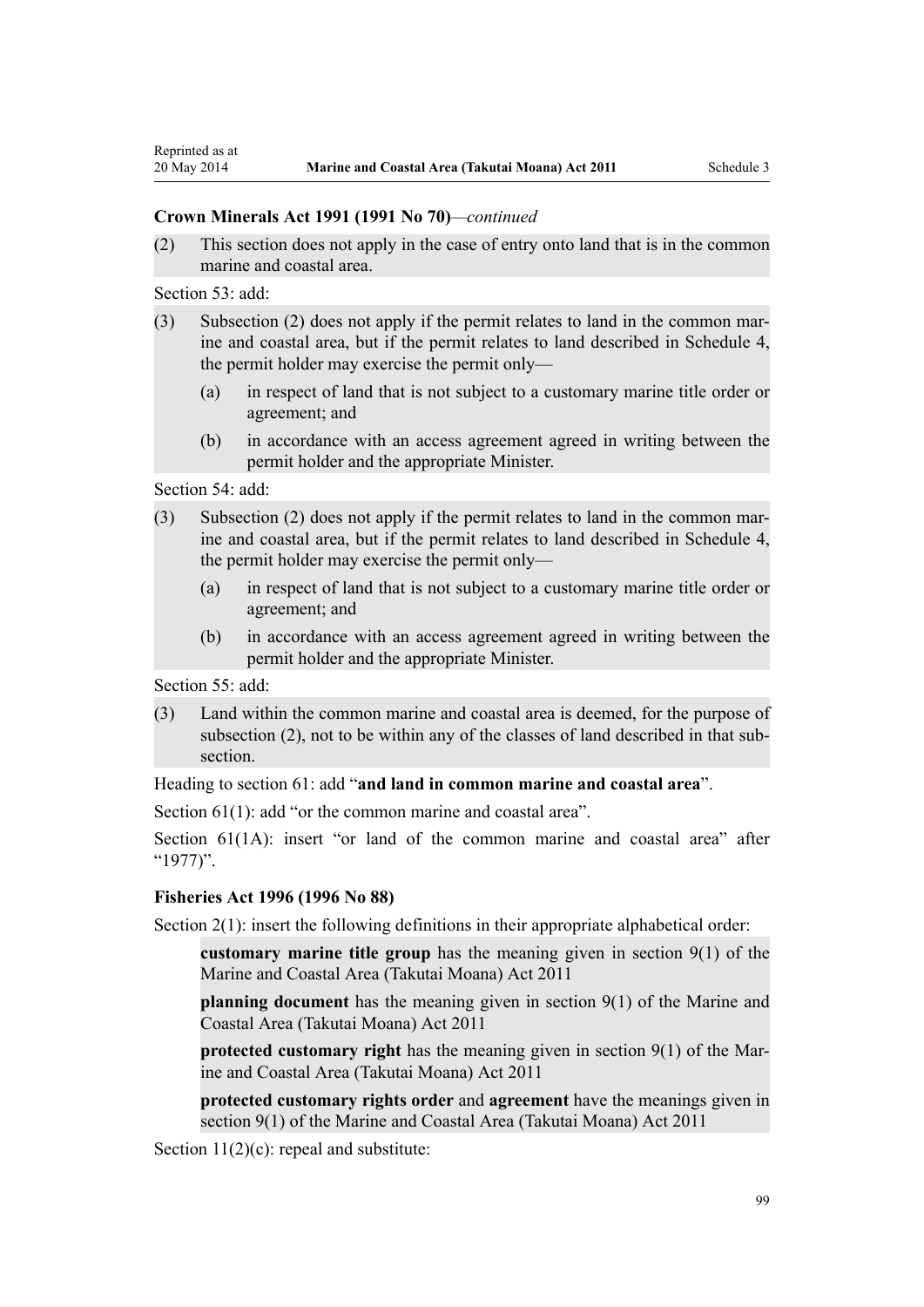## **Fisheries Act 1996 (1996 No 88)***—continued*

- (c) sections 7 and 8 of the Hauraki Gulf Marine Park Act 2000 (for the Hauraki Gulf as defined in that Act); and
- (d) a planning document lodged with the Minister of Fisheries by a customary marine title group under section 91 of the Marine and Coastal Area (Takutai Moana) Act 2011—

Heading to [section 89B](http://prd-lgnz-nlb.prd.pco.net.nz/pdflink.aspx?id=DLM396920): omit "**customary rights orders**" and substitute "**protected customary rights**".

[Section 89B\(a\)](http://prd-lgnz-nlb.prd.pco.net.nz/pdflink.aspx?id=DLM396920): omit "customary rights order under the Foreshore and Seabed Act 2004" and substitute "protected customary rights order or an agreement".

[Section 89B\(b\):](http://prd-lgnz-nlb.prd.pco.net.nz/pdflink.aspx?id=DLM396920) omit "customary rights order" and substitute "protected customary rights order or an agreement".

[Section 186ZB:](http://prd-lgnz-nlb.prd.pco.net.nz/pdflink.aspx?id=DLM398342) repeal and substitute:

## **186ZB Subpart does not apply to fish farming under protected customary rights order or agreement**

This subpart does not apply to fish farming undertaken in accordance with a protected customary rights order or an agreement.

## **[Forest and Rural Fires Act 1977](http://prd-lgnz-nlb.prd.pco.net.nz/pdflink.aspx?id=DLM442946) (1977 No 52)**

Definition of **fire safety margin** in [section 2\(1\):](http://prd-lgnz-nlb.prd.pco.net.nz/pdflink.aspx?id=DLM442952) omit "(other than land administered by the Minister of Conservation pursuant to section 9A of the Foreshore and Seabed Endowment Revesting Act 1991)" and substitute "other than the common marine and coastal area or any reclaimed land that is subject to subpart 3 of Part 2 of the Marine and Coastal Area (Takutai Moana) Act 2011 (as defined in section 29(1) of that Act)".

Paragraph (a)(v) and (va) of the definition of **state area** in [section 2\(1\):](http://prd-lgnz-nlb.prd.pco.net.nz/pdflink.aspx?id=DLM442952) repeal and substitute:

- (v) the common marine and coastal area (as defined in section  $9(1)$  of the Marine and Coastal Area (Takutai Moana) Act 2011; and
- (va) reclaimed land vested in the Crown under section 30 or 31 of that Act; and

#### **[Hauraki Gulf Marine Park Act 2000](http://prd-lgnz-nlb.prd.pco.net.nz/pdflink.aspx?id=DLM52557) (2000 No 1)**

[Section 33\(2\)\(c\)](http://prd-lgnz-nlb.prd.pco.net.nz/pdflink.aspx?id=DLM53174): omit "foreshore and seabed that is land owned by the Crown" and substitute "the common marine and coastal area".

Heading to [section 38:](http://prd-lgnz-nlb.prd.pco.net.nz/pdflink.aspx?id=DLM53180) omit "**Crown-owned**".

Heading to [section 39:](http://prd-lgnz-nlb.prd.pco.net.nz/pdflink.aspx?id=DLM53181) omit "**Crown-owned land**" and substitute "**land with protected status**".

[Schedule 1:](http://prd-lgnz-nlb.prd.pco.net.nz/pdflink.aspx?id=DLM53199) omit "Foreshore and Seabed Act 2004".

[Schedule 1:](http://prd-lgnz-nlb.prd.pco.net.nz/pdflink.aspx?id=DLM53199) insert in its appropriate alphabetical order: "Marine and Coastal Area (Takutai Moana) Act 2011".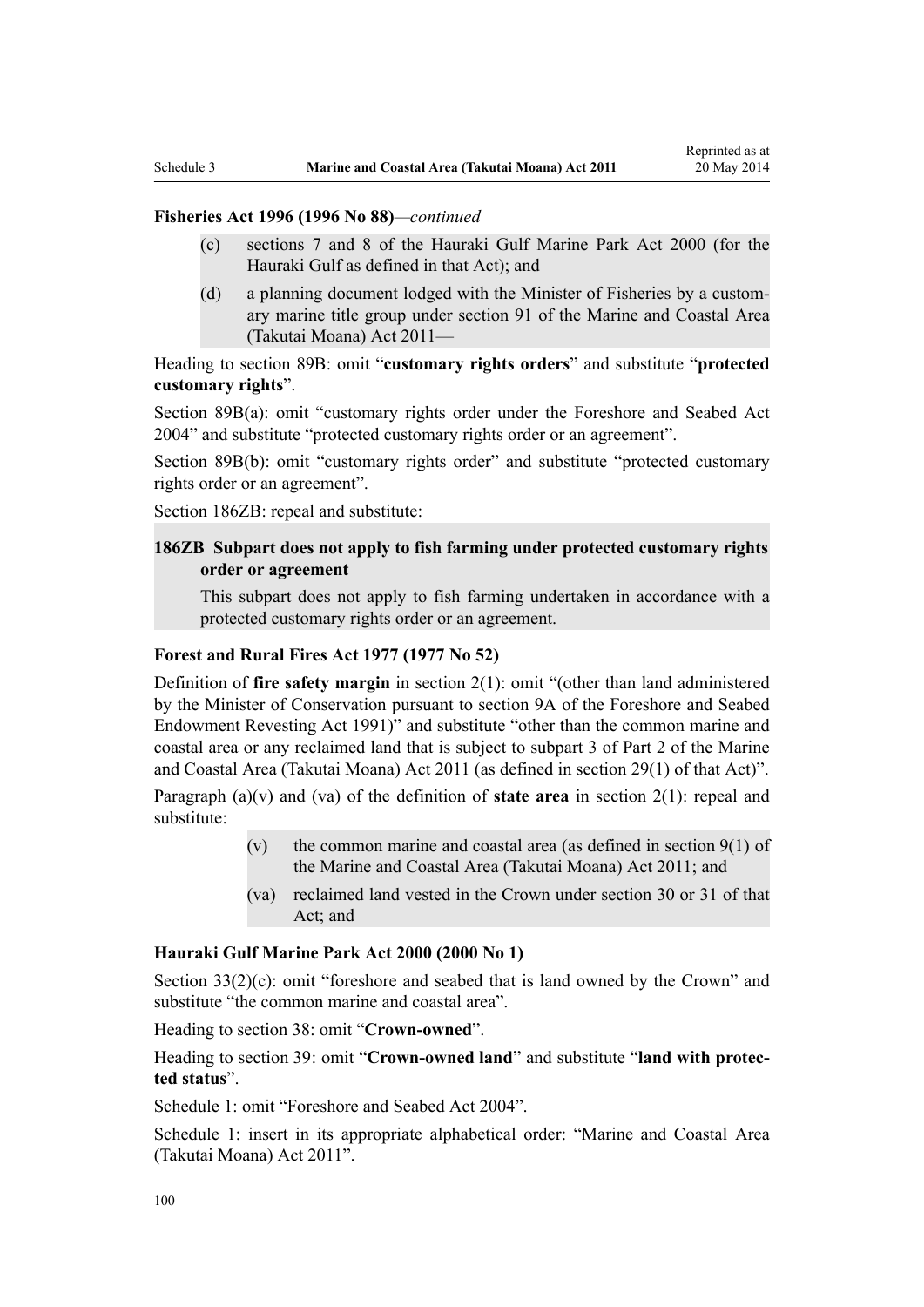#### **[Historic Places Act 1993](http://prd-lgnz-nlb.prd.pco.net.nz/pdflink.aspx?id=DLM300510) (1993 No 38)**

[Section 2](http://prd-lgnz-nlb.prd.pco.net.nz/pdflink.aspx?id=DLM300516): insert in their appropriate alphabetical order:

**customary marine title area** has the meaning given in section 9(1) of the Marine and Coastal Area (Takutai Moana) Act 2011

**planning document** has the meaning given in section 9(1) of the Marine and Coastal Area (Takutai Moana) Act 2011

[Section 14](http://prd-lgnz-nlb.prd.pco.net.nz/pdflink.aspx?id=DLM300610): insert after subsection  $(3A)$ :

(3B) The Trust must comply with section 89 of the Marine and Coastal Area (Takutai Moana) Act 2011.

[Section 20](http://prd-lgnz-nlb.prd.pco.net.nz/pdflink.aspx?id=DLM300622): insert after subsection  $(6A)$ :

(6B) In determining an appeal in respect of a decision made under section  $14(1)(a)$ or (b) that relates to a customary marine title area, the Court must have particular regard to any planning documents lodged with the New Zealand Historic Places Trust under section 89 of the Marine and Coastal Area (Takutai Moana) Act 2011 that are relevant to an archaeological site within the customary marine title area.

#### **[Local Government Act 1974](http://prd-lgnz-nlb.prd.pco.net.nz/pdflink.aspx?id=DLM415531) (1974 No 66)**

[Section 345\(1A\):](http://prd-lgnz-nlb.prd.pco.net.nz/pdflink.aspx?id=DLM420626) repeal and substitute:

(1A) To avoid doubt, this section does not apply to the common marine and coastal area within the meaning of the Marine and Coastal Area (Takutai Moana) Act 2011.

## **[Local Government \(Rating\) Act 2002](http://prd-lgnz-nlb.prd.pco.net.nz/pdflink.aspx?id=DLM131393) (2002 No 6)**

[Section 5](http://prd-lgnz-nlb.prd.pco.net.nz/pdflink.aspx?id=DLM132004): insert in their appropriate alphabetical order:

**common marine and coastal area** has the meaning given in section 9(1) of the Marine and Coastal Area (Takutai Moana) Act 2011

**customary marine title area** has the meaning given in section 9(1) of the Marine and Coastal Area (Takutai Moana) Act 2011

**structure** has the meaning given in section 9(1) of the Marine and Coastal Area (Takutai Moana) Act 2011

[Schedule 1:](http://prd-lgnz-nlb.prd.pco.net.nz/pdflink.aspx?id=DLM133512) Part 1: clause 2(b) and (c): repeal.

[Schedule 1:](http://prd-lgnz-nlb.prd.pco.net.nz/pdflink.aspx?id=DLM133512) Part 1: insert after clause 22:

- 23 The common marine and coastal area, including any customary marine title area, within the meaning of the Marine and Coastal Area (Takutai Moana) Act 2011.
- 24 The bed of Te Whaanga Lagoon in the Chatham Islands.
- 25 Structures that are—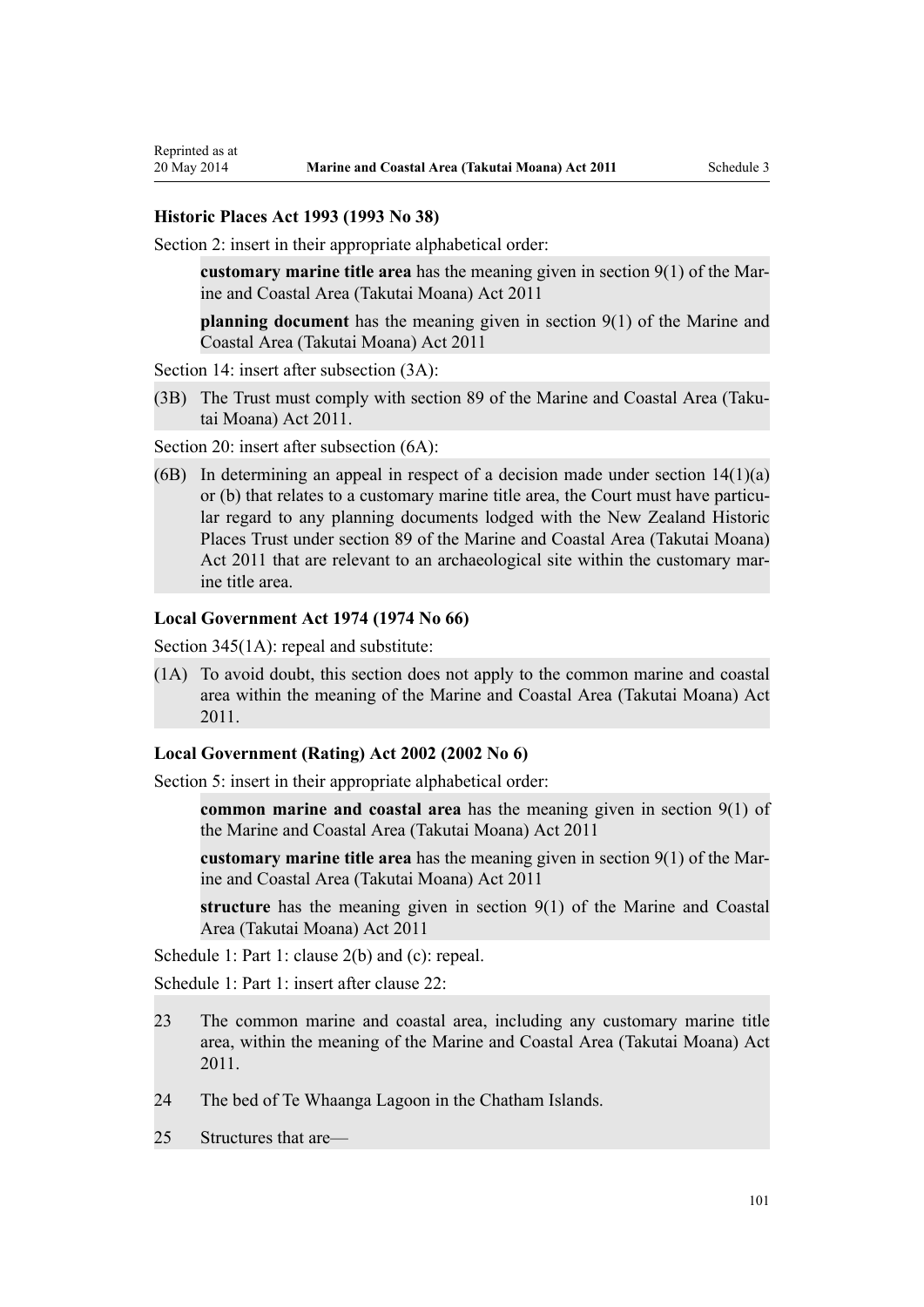#### **Local Government (Rating) Act 2002 (2002 No 6)***—continued*

- (a) fixed to, or under, or over any part of the common marine and coastal area; and
- (b) owned, or deemed to be owned, by the Crown under section 18 or 19 of the Marine and Coastal Area (Takutai Moana) Act 2011.

#### **[New Zealand Railways Corporation Act 1981](http://prd-lgnz-nlb.prd.pco.net.nz/pdflink.aspx?id=DLM57005) (1981 No 119)**

[Section 2\(1\):](http://prd-lgnz-nlb.prd.pco.net.nz/pdflink.aspx?id=DLM57011) insert in its appropriate alphabetical order:

**common marine and coastal area** has the same meaning as in section 9(1) of the Marine and Coastal Area (Takutai Moana) Act 2011

Paragraph (a) of the definition of **railway** in section 2(1): insert "or forming part of the common marine and coastal area" after "the Reserves Act 1977".

[Section 24](http://prd-lgnz-nlb.prd.pco.net.nz/pdflink.aspx?id=DLM57642): insert after paragraph (a):

(ab) occupy, use, or manage any railway that is located in the common marine and coastal area:

[Section 117\(1\)](http://prd-lgnz-nlb.prd.pco.net.nz/pdflink.aspx?id=DLM58268): insert "or of the common marine and coastal area" after "a public reserve".

## **[Protected Objects Act 1975](http://prd-lgnz-nlb.prd.pco.net.nz/pdflink.aspx?id=DLM432115) (1975 No 41)**

New section 11A: insert after section 11:

## **11A Taonga tūturu found in customary marine title area**

If taonga tūturu are found in a part of the common marine and coastal area for which a customary marine title order has been awarded under the Marine and Coastal Area (Takutai Moana) Act 2011, section 82 of that Act applies to that finding instead of section 11 of this Act, except to the extent that section 11 is expressly applied by section 82 of that Act.

#### **[Public Works Act 1981](http://prd-lgnz-nlb.prd.pco.net.nz/pdflink.aspx?id=DLM45426) (1981 No 35)**

Section 2: insert in its appropriate alphabetical order:

**common marine and coastal area** has the meaning given in section 9(1) of the Marine and Coastal Area (Takutai Moana) Act 2011

Definition of **Government work** in section 2: omit "public foreshore and seabed" and substitute "common marine and coastal area".

Definition of **public foreshore and seabed** in section 2: repeal.

[Section 52\(1\)\(b\)](http://prd-lgnz-nlb.prd.pco.net.nz/pdflink.aspx?id=DLM46307): omit "public foreshore and seabed" and substitute "common marine" and coastal area".

[Section 52\(3\)\(b\)](http://prd-lgnz-nlb.prd.pco.net.nz/pdflink.aspx?id=DLM46307): omit "public foreshore and seabed" and substitute "common marine and coastal area".

[Section 165\(1\):](http://prd-lgnz-nlb.prd.pco.net.nz/pdflink.aspx?id=DLM47750) insert: "or any land situated in the common marine and coastal area" after "Crown land or public reserve".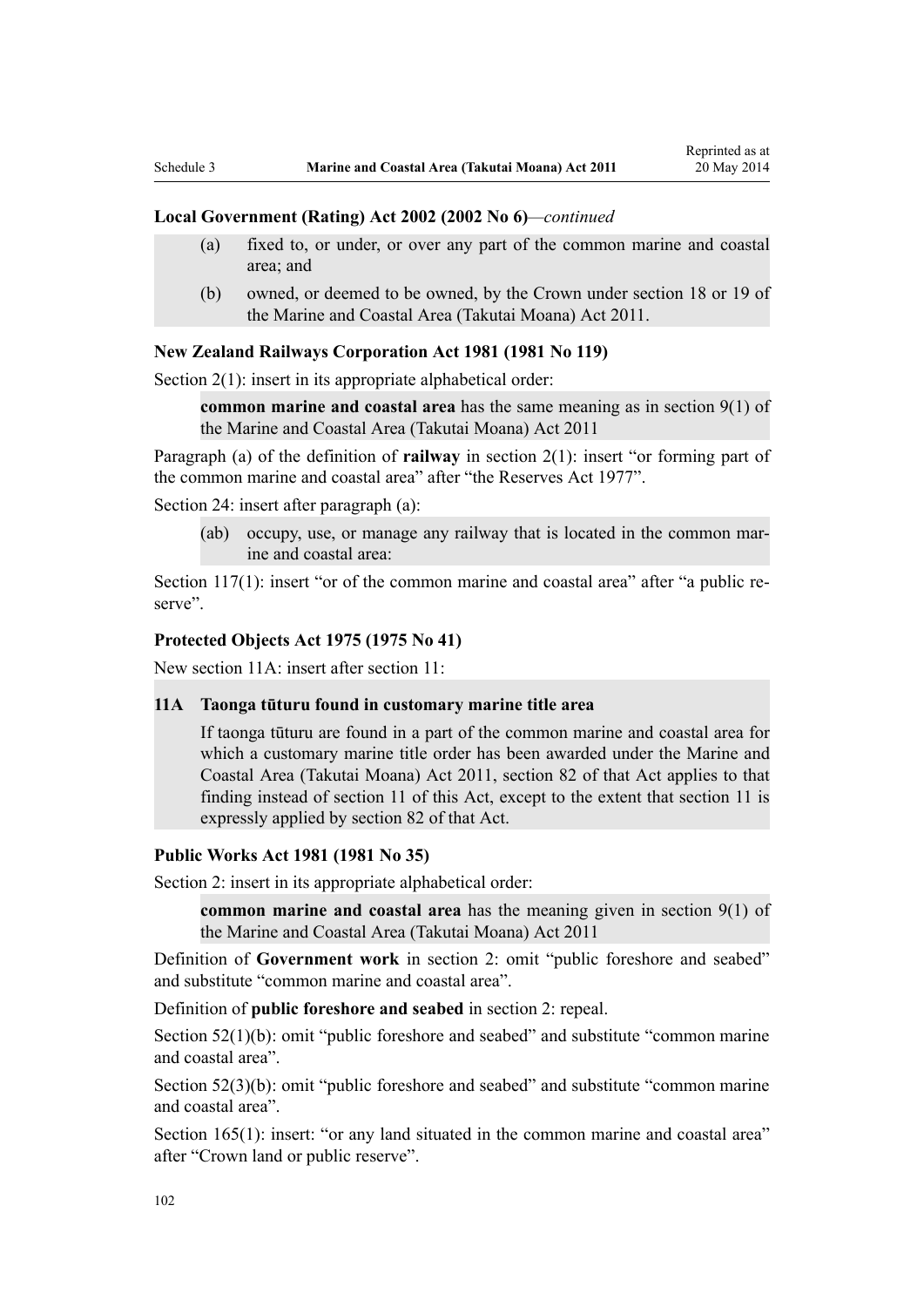## **[Resource Management Act 1991](http://prd-lgnz-nlb.prd.pco.net.nz/pdflink.aspx?id=DLM230264) (1991 No 69)**

Definitions of **access rights**, **board**, **customary rights order**, **foreshore and seabed reserve**, **holder**, **management plan**, **public foreshore and seabed**, and **recognised customary activity** in [section 2\(1\):](http://prd-lgnz-nlb.prd.pco.net.nz/pdflink.aspx?id=DLM230272) repeal.

[Section 2\(1\):](http://prd-lgnz-nlb.prd.pco.net.nz/pdflink.aspx?id=DLM230272) insert in their appropriate alphabetical order:

**accommodated activity** has the meaning given in section 9(1) of the Marine and Coastal Area (Takutai Moana) Act 2011

**agreement** has the meaning given in section 9(1) of the Marine and Coastal Area (Takutai Moana) Act 2011

**common marine and coastal area** has the meaning given in section 9(1) of the Marine and Coastal Area (Takutai Moana) Act 2011

**customary marine title area** has the meaning given in section 9(1) of the Marine and Coastal Area (Takutai Moana) Act 2011

**customary marine title group** has the meaning given in section 9(1) of the Marine and Coastal Area (Takutai Moana) Act 2011

**customary marine title order** has the meaning given in section 9(1) of the Marine and Coastal Area (Takutai Moana) Act 2011

**marine and coastal area** has the meaning given in section 9(1) of the Marine and Coastal Area (Takutai Moana) Act 2011

**planning document** has the meaning given in section 9(1) of the Marine and Coastal Area (Takutai Moana) Act 2011

**protected customary right** has the meaning given in section 9(1) of the Marine and Coastal Area (Takutai Moana) Act 2011

**protected customary rights area** has the meaning given in section 9(1) of the Marine and Coastal Area (Takutai Moana) Act 2011

**protected customary rights group** has the meaning given in section 9(1) of the Marine and Coastal Area (Takutai Moana) Act 2011

**protected customary rights order** has the meaning given in section 9(1) of the Marine and Coastal Area (Takutai Moana) Act 2011

**RMA permission right** means the right provided for a customary marine title group by sections 66 and 68 of the Marine and Coastal Area (Takutai Moana) Act 2011

Definition of **affected order holder** in [section 2AA\(2\):](http://prd-lgnz-nlb.prd.pco.net.nz/pdflink.aspx?id=DLM2408220) repeal.

Definition of **limited notification** in [section 2AA\(2\)](http://prd-lgnz-nlb.prd.pco.net.nz/pdflink.aspx?id=DLM2408220): omit "or affected order holder".

Section  $6(g)$ : repeal and substitute:

 $(g)$  the protection of protected customary rights.

[Section 12\(2\)](http://prd-lgnz-nlb.prd.pco.net.nz/pdflink.aspx?id=DLM231949): repeal and substitute: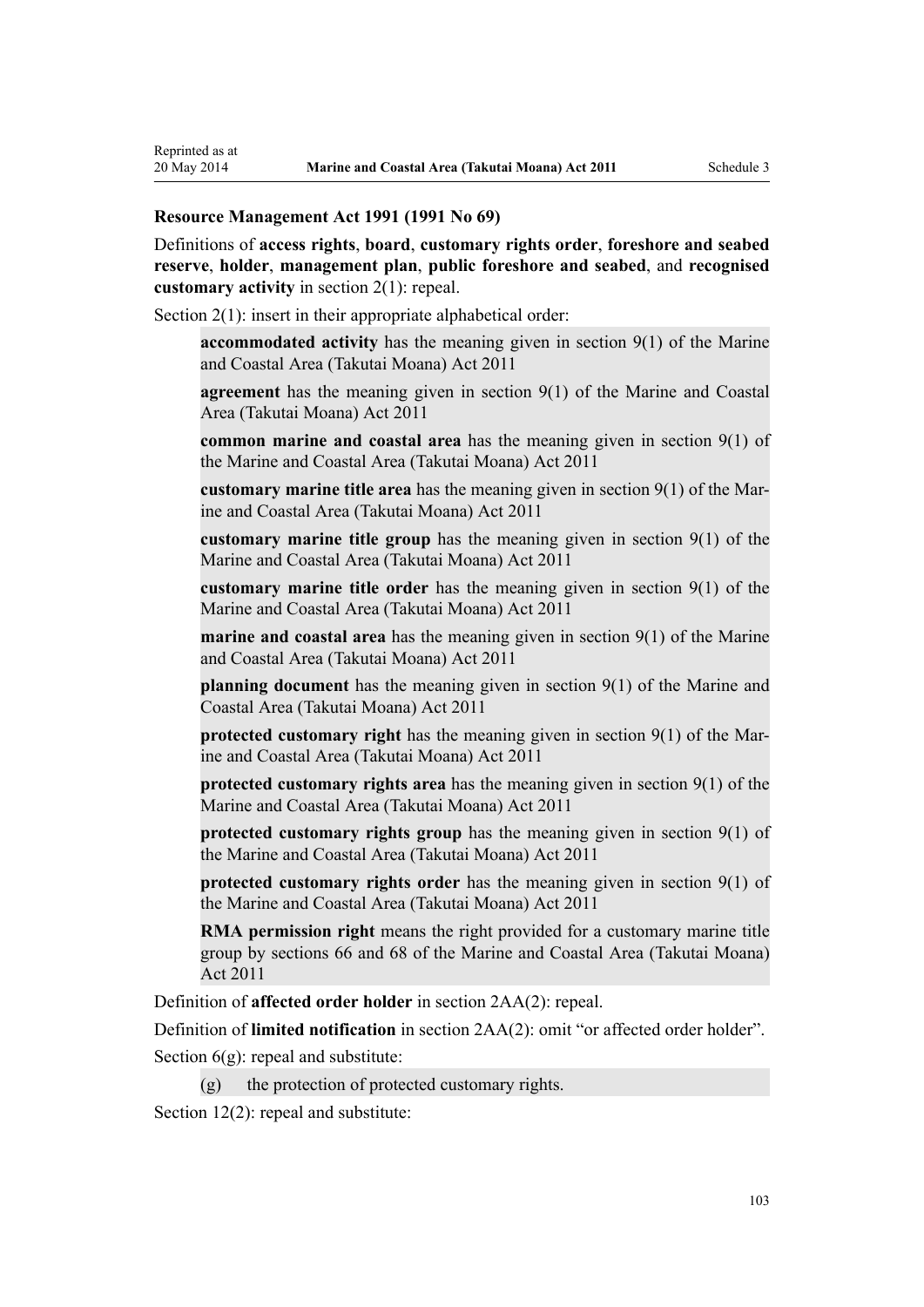- (2) No person may, unless expressly allowed by a national environmental standard, a rule in a regional coastal plan or in any proposed regional coastal plan for the same region, or a resource consent,—
	- (a) occupy any part of the common marine and coastal area; or
	- (b) remove any sand, shingle, shell, or other natural material from that area.

[Section 12A\(1\):](http://prd-lgnz-nlb.prd.pco.net.nz/pdflink.aspx?id=DLM231965) repeal and substitute:

- (1) No person may occupy a coastal marine area for the purpose of an aquaculture activity—
	- (a) except in an aquaculture management area provided for in a regional coastal plan; or
	- (b) if that part of the coastal marine area is in the common marine and coastal area, unless expressly authorised by a coastal permit.

Heading above [section 17A:](http://prd-lgnz-nlb.prd.pco.net.nz/pdflink.aspx?id=DLM232508) repeal.

[Section 17A](http://prd-lgnz-nlb.prd.pco.net.nz/pdflink.aspx?id=DLM232508): repeal.

[Section 17B:](http://prd-lgnz-nlb.prd.pco.net.nz/pdflink.aspx?id=DLM232510) repeal.

[Section 28\(e\):](http://prd-lgnz-nlb.prd.pco.net.nz/pdflink.aspx?id=DLM232548) repeal.

[Section 28A\(1\)\(c\):](http://prd-lgnz-nlb.prd.pco.net.nz/pdflink.aspx?id=DLM232552) omit "recognised customary activity" and substitute "protected customary right".

Section  $29(1)(p)$ : repeal.

Section  $30(1)(d)(ii)$ : repeal and substitute:

(ii) the occupation of space in, and the extraction of sand, shingle, shell, or other natural material from, the coastal marine area, to the extent that it is within the common marine and coastal area:

[Section 33\(2\)](http://prd-lgnz-nlb.prd.pco.net.nz/pdflink.aspx?id=DLM232593): omit "board of a foreshore and seabed reserve,".

[Section 35\(2\)\(e\)](http://prd-lgnz-nlb.prd.pco.net.nz/pdflink.aspx?id=DLM233009): repeal and substitute:

(e) in the case of a regional council, the exercise of a protected customary right in its region, including any controls imposed on the exercise of that right under Part 3 of the Marine and Coastal Area (Takutai Moana) Act  $2011-$ 

[Section 35\(5\)\(jb\)](http://prd-lgnz-nlb.prd.pco.net.nz/pdflink.aspx?id=DLM233009): repeal and substitute:

(jb) in the case of a regional council, records of every protected customary rights order or agreement relating to a part of the common marine and coastal area within its region; and

[Section 37B\(d\)](http://prd-lgnz-nlb.prd.pco.net.nz/pdflink.aspx?id=DLM233052): repeal.

[Section 38\(3\)\(c\)](http://prd-lgnz-nlb.prd.pco.net.nz/pdflink.aspx?id=DLM233057): repeal.

[Section 58\(d\)](http://prd-lgnz-nlb.prd.pco.net.nz/pdflink.aspx?id=DLM233381): omit "in land of the Crown".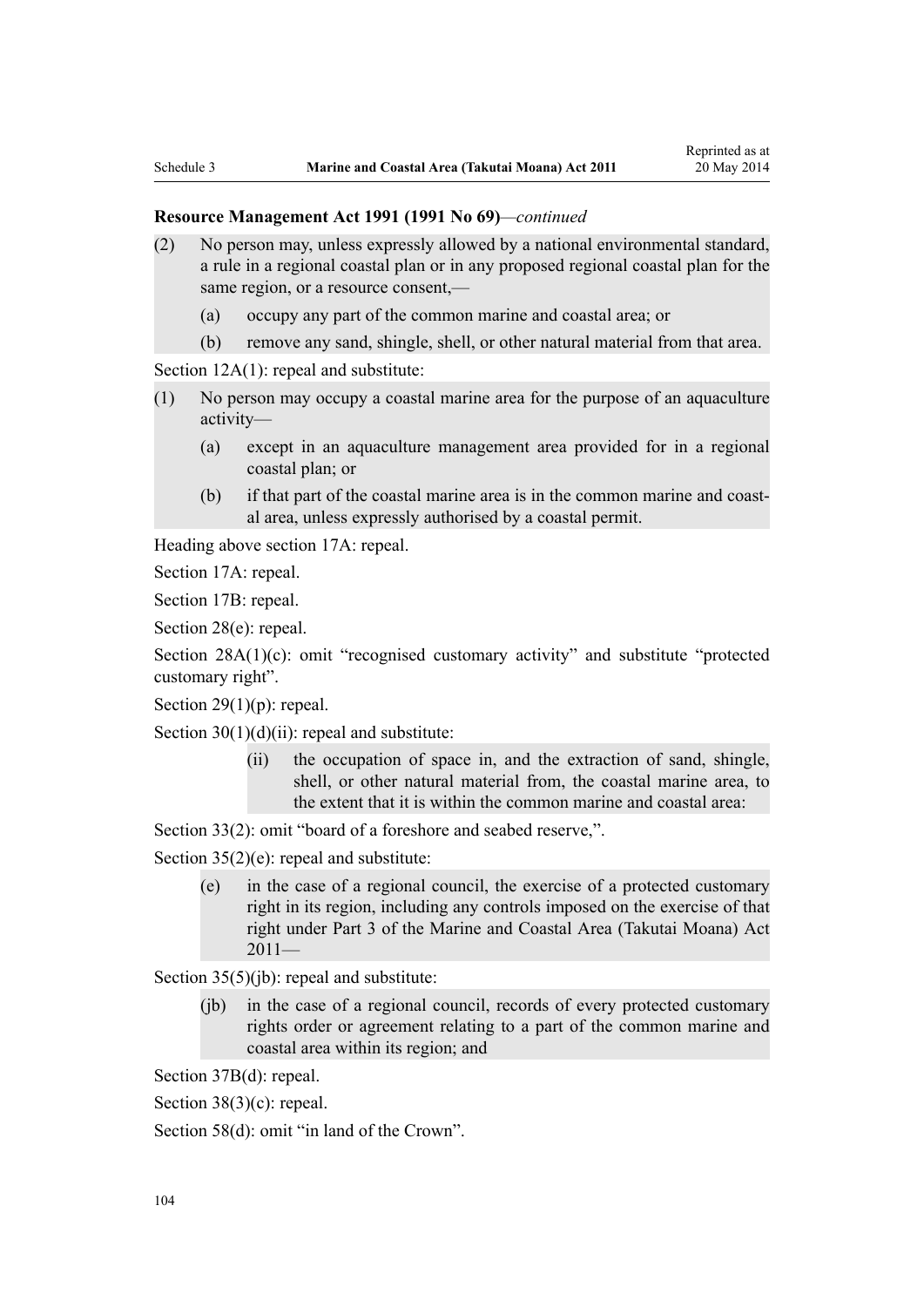[Section 58\(gb\):](http://prd-lgnz-nlb.prd.pco.net.nz/pdflink.aspx?id=DLM233381) omit "recognised customary activities" and substitute "protected customary rights".

[Section 61\(2A\):](http://prd-lgnz-nlb.prd.pco.net.nz/pdflink.aspx?id=DLM233389) repeal and substitute:

- (2A) When a regional council is preparing or changing a regional policy statement, it must deal with the following documents, if they are lodged with the council, in the manner specified, to the extent that their content has a bearing on the resource management issues of the region:
	- (a) the council must take into account any relevant planning document recognised by an iwi authority; and
	- (b) in relation to a planning document prepared by a customary marine title group under section 85 of the Marine and Coastal Area (Takutai Moana) Act 2011, the council must, in accordance with section 93 of that Act,—
		- (i) recognise and provide for the matters in that document, to the extent that they relate to the relevant customary marine title area; and
		- (ii) take into account the matters in that document, to the extent that they relate to a part of the common marine and coastal area outside the customary marine title area of the relevant group.

Section  $62(1)(b)$ : repeal and substitute:

(b) the resource management issues of significance to iwi authorities in the region; and

[Section 64A\(1\)](http://prd-lgnz-nlb.prd.pco.net.nz/pdflink.aspx?id=DLM233610): omit "coastal marine area (relating to land of the Crown in the coastal marine area or land in the coastal marine area vested in the regional council)" and substitute "common marine and coastal area".

Section  $64A(4A)$ : repeal and substitute:

(4A) A coastal occupation charge must not be imposed on a protected customary rights group or customary marine title group exercising a right under Part 3 of the Marine and Coastal Area (Takutai Moana) Act 2011.

[Section 66\(2\)\(b\):](http://prd-lgnz-nlb.prd.pco.net.nz/pdflink.aspx?id=DLM233620) omit "in land of the Crown".

[Section 66\(2A\):](http://prd-lgnz-nlb.prd.pco.net.nz/pdflink.aspx?id=DLM233620) repeal and substitute:

- (2A) When a regional council is preparing or changing a regional plan, it must deal with the following documents, if they are lodged with the council, in the manner specified, to the extent that their content has a bearing on the resource management issues of the region:
	- (a) the council must take into account any relevant planning document recognised by an iwi authority; and
	- (b) in relation to a planning document prepared by a customary marine title group under section 85 of the Marine and Coastal Area (Takutai Moana) Act 2011, the council must, in accordance with section 93 of that Act,—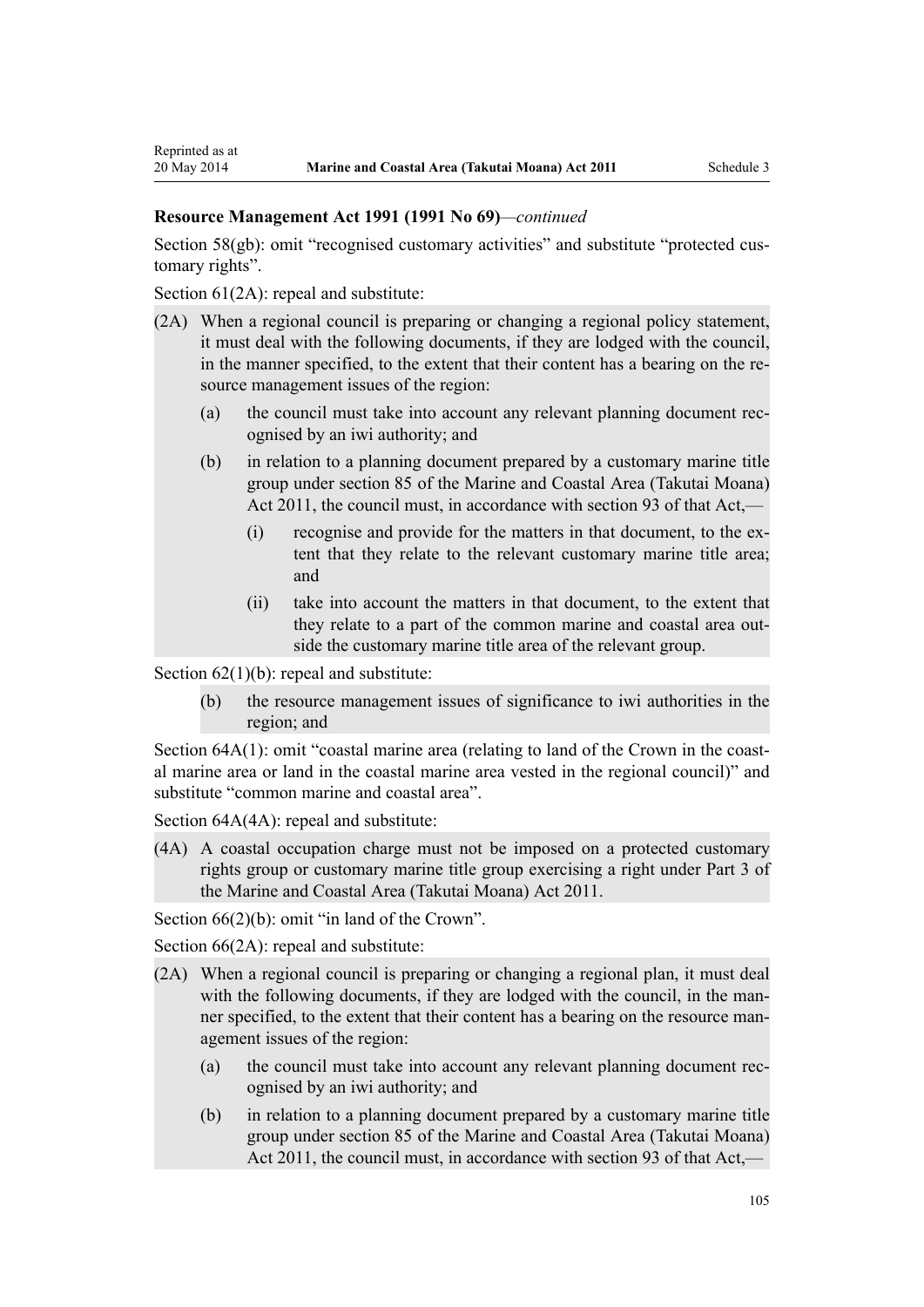- (i) recognise and provide for the matters in that document, to the extent that they relate to the relevant customary marine title area; and
- (ii) take into account the matters in that document, to the extent that they relate to a part of the common marine and coastal area outside the customary marine title area of the relevant group.

[Section 74\(2A\):](http://prd-lgnz-nlb.prd.pco.net.nz/pdflink.aspx?id=DLM233671) repeal and substitute:

(2A) A territorial authority, when preparing or changing a district plan, must take into account any relevant planning document recognised by an iwi authority and lodged with the territorial authority, to the extent that its content has a bearing on the resource management issues of the district.

[Section 79A](http://prd-lgnz-nlb.prd.pco.net.nz/pdflink.aspx?id=DLM233815): repeal.

[Section 79B:](http://prd-lgnz-nlb.prd.pco.net.nz/pdflink.aspx?id=DLM233818) repeal.

[Section 82A](http://prd-lgnz-nlb.prd.pco.net.nz/pdflink.aspx?id=DLM233827): repeal.

Heading above [section 85A](http://prd-lgnz-nlb.prd.pco.net.nz/pdflink.aspx?id=DLM233840): omit "*recognised customary activities*" and substitute "*protected customary rights*".

[Section 85A](http://prd-lgnz-nlb.prd.pco.net.nz/pdflink.aspx?id=DLM233840): omit "a significant adverse effect on a recognised customary activity carried out under section 17A(2)" and substitute "an adverse effect that is more than minor on a protected customary right carried out under Part 3 of the Marine and Coastal Area (Takutai Moana) Act 2011".

[Section 85B\(1\)](http://prd-lgnz-nlb.prd.pco.net.nz/pdflink.aspx?id=DLM233842): omit "If the holder of a customary rights order" and substitute "If a protected customary rights group".

[Section 85B\(2\)\(a\):](http://prd-lgnz-nlb.prd.pco.net.nz/pdflink.aspx?id=DLM233842) repeal and substitute:

(a) the effects of the proposed activity on the exercise of a protected customary right; and

[Section 85B\(2\)\(b\):](http://prd-lgnz-nlb.prd.pco.net.nz/pdflink.aspx?id=DLM233842) omit "recognised customary activity" and substitute "protected customary right".

[Section 85B\(2\)\(d\):](http://prd-lgnz-nlb.prd.pco.net.nz/pdflink.aspx?id=DLM233842) omit "recognised customary activity" and substitute "exercise of a protected customary right".

[Section 85B\(2\)\(e\)](http://prd-lgnz-nlb.prd.pco.net.nz/pdflink.aspx?id=DLM233842): omit "recognised customary activity" and substitute "protected customary right".

Section  $87A(2)(a)$ : repeal and substitute:

- (a) the consent authority must grant a resource consent except if—
	- (i) section 106 applies; or
	- (ii) section 55(2) of the Marine and Coastal Area (Takutai Moana) Act 2011 applies; and

[Section 95B\(1\)](http://prd-lgnz-nlb.prd.pco.net.nz/pdflink.aspx?id=DLM2416410): omit "or affected order holders" and substitute "an affected protected customary rights group or affected customary marine title group".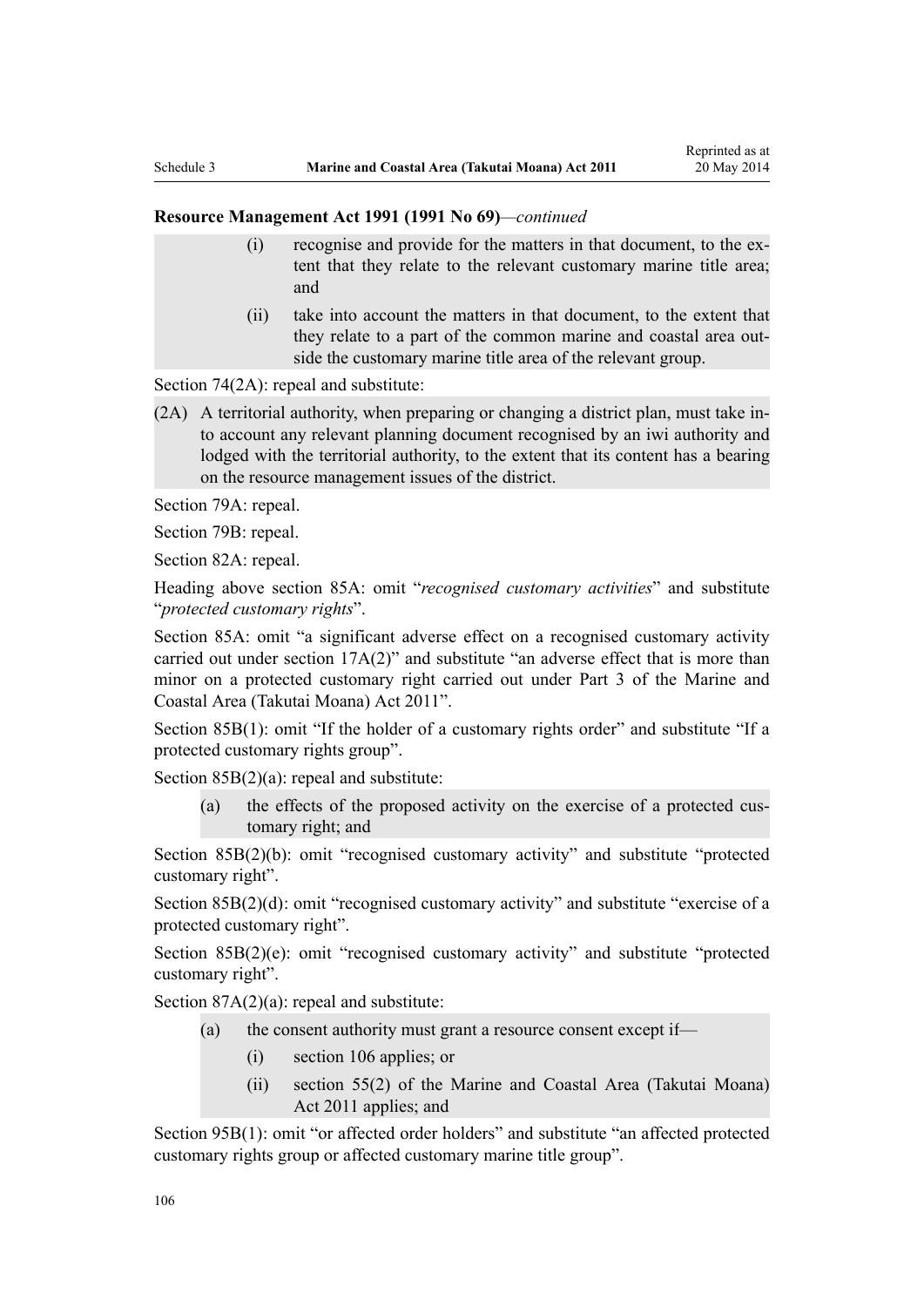[Section 95B\(3\)](http://prd-lgnz-nlb.prd.pco.net.nz/pdflink.aspx?id=DLM2416410): omit "any affected order holder" and substitute "an affected protected customary rights group or affected customary title group".

[Section 95B:](http://prd-lgnz-nlb.prd.pco.net.nz/pdflink.aspx?id=DLM2416410) add:

Reprinted as at

(4) In subsections (1) and (3), the requirements relating to an affected customary marine title group apply only in the case of applications for accommodated activities.

[Section 95F](http://prd-lgnz-nlb.prd.pco.net.nz/pdflink.aspx?id=DLM2416414): repeal and substitute:

## **95F Status of protected customary rights group**

A consent authority must decide that a protected customary rights group is an affected protected customary rights group, in relation to an activity in the protected customary rights area relevant to that group, if—

- (a) the activity may have adverse effects on a protected customary right carried out in accordance with the requirements of Part 3 of the Marine and Coastal Area (Takutai Moana) Act 2011; and
- (b) the protected customary rights group has not given written approval for the activity or has withdrawn approval for the activity in a written notice received by the consent authority before the authority has made a decision under this section.

New section 95G: insert after [section 95F:](http://prd-lgnz-nlb.prd.pco.net.nz/pdflink.aspx?id=DLM2416414)

## **95G Status of customary marine title group**

A consent authority must decide that a customary marine title group is an affected customary marine title group, in relation to an accommodated activity in the customary marine title area relevant to that group, if—

- (a) the activity may have adverse effects on the exercise of the rights applying to a customary marine title group under subpart 3 of Part 3 of the Marine and Coastal Area (Takutai Moana) Act 2011; and
- (b) the customary marine title group has not given written approval for the activity in a written notice received by the consent authority before the authority has made a decision under this section.

[Section 104:](http://prd-lgnz-nlb.prd.pco.net.nz/pdflink.aspx?id=DLM234355) insert after subsection  $(2A)$ :

- (2B) When considering a resource consent application for an activity in an area within the scope of a planning document, a consent authority must have regard to any resource management matters set out in that planning document.
- (2C) Subsection (2B) applies until such time as the regional council, in the case of a consent authority that is a regional council, has completed its obligations in relation to its regional planning documents under section 93 of the Marine and Coastal Area (Takutai Moana) Act 2011.

Section  $104(3)(c)(iv)$ : repeal and substitute: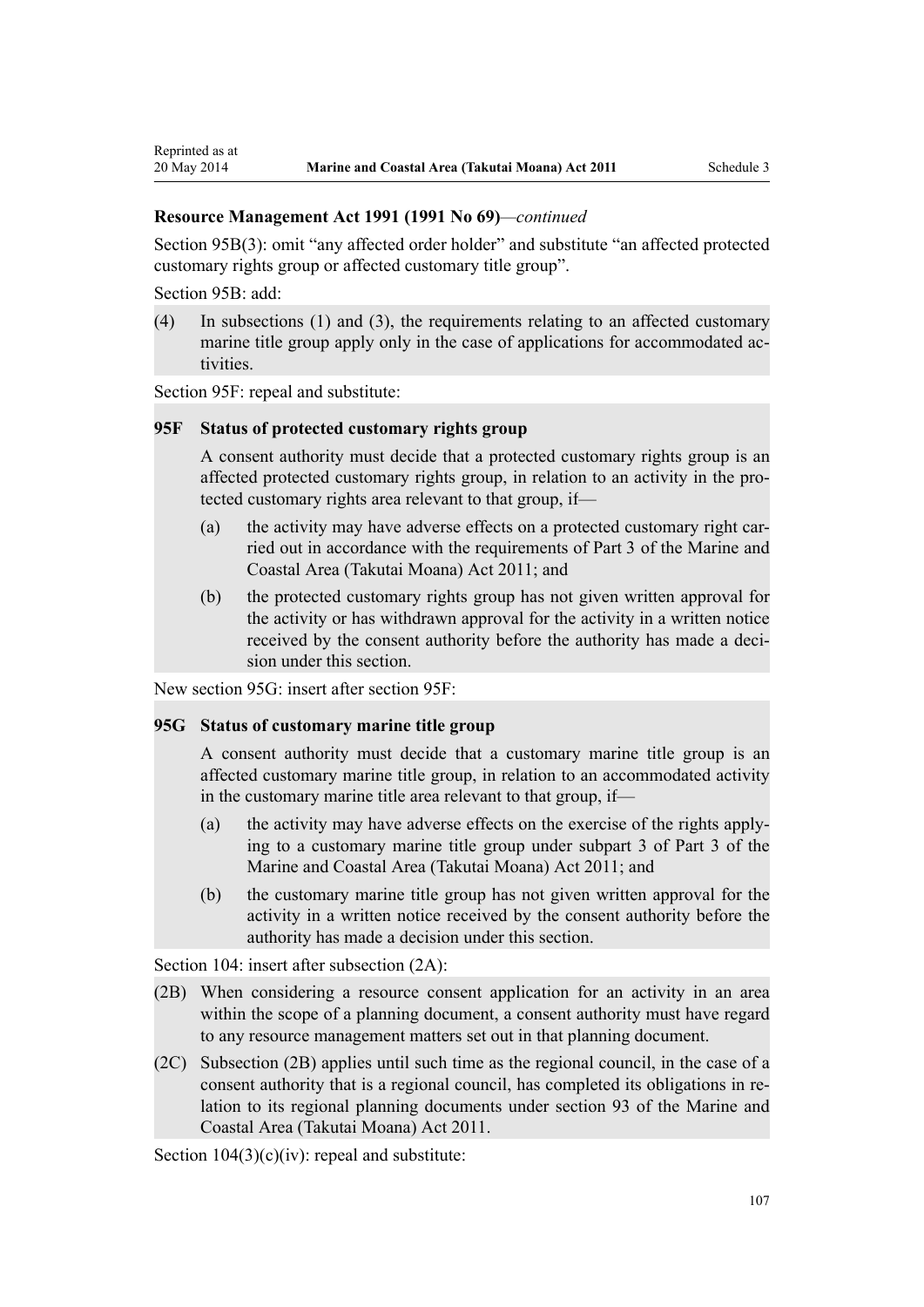- (iv) wāhi tapu conditions included in a customary marine title order or agreement:
- (v) section 55(2) of the Marine and Coastal Area (Takutai Moana) Act 2011:

[Sections 107A to 107D:](http://prd-lgnz-nlb.prd.pco.net.nz/pdflink.aspx?id=DLM234801) repeal.

[Section 108\(2\)\(h\)](http://prd-lgnz-nlb.prd.pco.net.nz/pdflink.aspx?id=DLM234810): omit "coastal marine area (relating to land of the Crown in the coastal marine area or land in the coastal marine area vested in the regional council)" and substitute "common marine and coastal area".

[Section 116](http://prd-lgnz-nlb.prd.pco.net.nz/pdflink.aspx?id=DLM234865): add:

(6) If a resource consent is granted for an activity in a part of the common marine and coastal area where a customary marine title order or agreement is in effect, section 68(1) of the Marine and Coastal Area (Takutai Moana) Act 2011 applies.

Section  $122(5)(c)$ : omit "which is land of the Crown or land vested in a regional council".

[Section 152\(1\)](http://prd-lgnz-nlb.prd.pco.net.nz/pdflink.aspx?id=DLM235468): omit "The Governor-General may, by Order in Council, on the advice of the Minister, in respect of any specified part of the coastal marine area, direct that a consent authority shall not grant a coastal permit in respect of any land of the Crown in that specified part which would authorise the holder of the permit (if granted) to—" and substitute "The Governor-General may, by Order in Council, on the advice of the Minister, direct that a consent authority must not grant a coastal permit, in respect of a specified part of the marine and coastal area (other than in respect of any specified freehold land) that would, if granted, authorise the permit holder—".

[Section 152\(4\)](http://prd-lgnz-nlb.prd.pco.net.nz/pdflink.aspx?id=DLM235468): repeal and substitute:

(4) The Minister shall not advise the making of an Order in Council under subsection (1) or (2) unless the Minister considers that there is, or is likely to be, in respect of any area to which it is proposed that the Order in Council relate, competing demands for the use of that area for all or any of the activities referred to in subsection (1).

[Section 156:](http://prd-lgnz-nlb.prd.pco.net.nz/pdflink.aspx?id=DLM235484) omit "in respect of any land of the Crown".

[Section 165H:](http://prd-lgnz-nlb.prd.pco.net.nz/pdflink.aspx?id=DLM236036) omit "vested in the Crown or a regional council in a coastal marine area" and substitute "in the common marine and coastal area".

Heading to section 237A: omit and substitute "**Vesting of land in common marine and coastal area or bed of lake or river**".

[Section 237A\(1\)\(b\):](http://prd-lgnz-nlb.prd.pco.net.nz/pdflink.aspx?id=DLM237276) repeal and substitute:

(b) show any part of the allotment that is in the coastal marine area as part of the common marine and coastal area.

[Section 237A\(2\):](http://prd-lgnz-nlb.prd.pco.net.nz/pdflink.aspx?id=DLM237276) omit "or subsection  $(1)(b)$ ".

[Section 237G](http://prd-lgnz-nlb.prd.pco.net.nz/pdflink.aspx?id=DLM237291): repeal and substitute: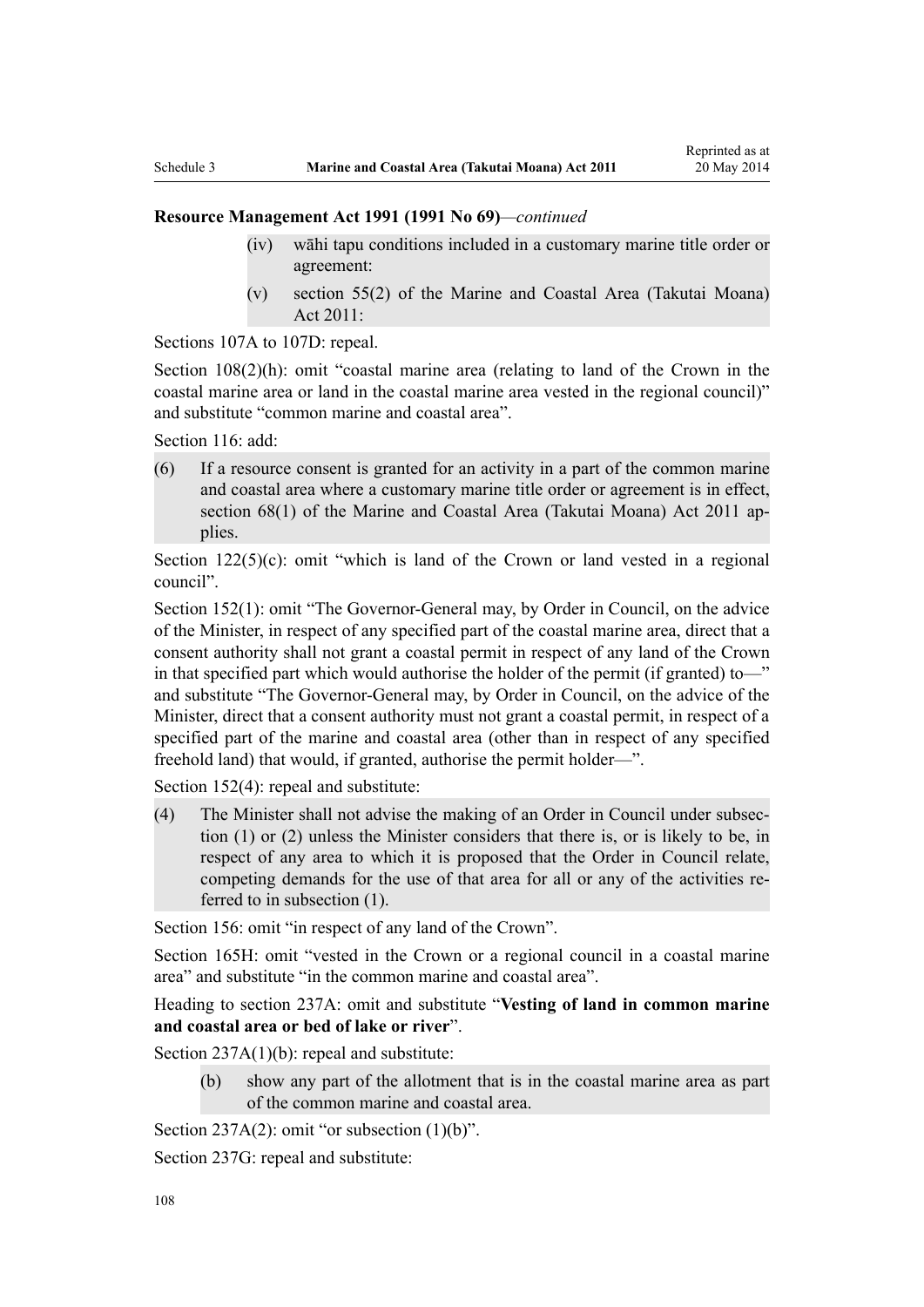### **Resource Management Act 1991 (1991 No 69)***—continued*

#### **237G Compensation**

- (1) This section applies if—
	- (a) the bed of a river or lake—
		- (i) is vested in the Crown in accordance with section  $237A(1)(a)$ ; and
		- (ii) adjoins, or would adjoin if it were not for an esplanade reserve, any allotment of 4 hectares or more when land is subdivided; or
	- (b) land that is within the coastal marine area—
		- (i) becomes part of the common marine and coastal area in accordance with section  $237A(1)(b)$ ; and
		- (ii) adjoins, or would adjoin if it were not for an esplanade reserve, any allotment of 4 hectares or more created when land is subdivided.
- (2) In the case of land referred to in subsection  $(1)(a)$ , the Crown or territorial authority, as the case may be, must pay compensation to the registered proprietor of that land, unless the registered proprietor agrees otherwise.
- (3) In the case of land referred to in subsection (1)(b), the Crown must pay compensation to the registered proprietor of that land, unless the registered proprietor agrees otherwise.

[Section 239\(1\)\(c\):](http://prd-lgnz-nlb.prd.pco.net.nz/pdflink.aspx?id=DLM237600) repeal and substitute:

- (c) any land or any part of the bed of a river (not being part of the coastal marine area) or lake, shown on the survey plan as land to be vested in the territorial authority or the Crown, shall vest in the territorial authority or the Crown, as the case may be, free from all interests in land, including any encumbrances (without the necessity of an instrument of release or discharge or otherwise); and
- (d) to avoid doubt, any land shown on the survey plan as land in the coastal marine area becomes part of the marine and coastal area.

[Section 239\(3\)](http://prd-lgnz-nlb.prd.pco.net.nz/pdflink.aspx?id=DLM237600): repeal and substitute:

(3) Any land vested in the Crown vests under the Land Act 1948 unless this Act provides otherwise.

Heading to [section 293A:](http://prd-lgnz-nlb.prd.pco.net.nz/pdflink.aspx?id=DLM238254) repeal and substitute "**Determinations on recognition orders and agreements made under Marine and Coastal Area (Takutai Moana) Act 2011**".

[Section 309\(4\):](http://prd-lgnz-nlb.prd.pco.net.nz/pdflink.aspx?id=DLM238505) omit "recognised customary activity carried out in accordance with section  $17A(2)$ " and substitute "protected customary right".

[Section 309\(5\)](http://prd-lgnz-nlb.prd.pco.net.nz/pdflink.aspx?id=DLM238505): omit "337" and substitute "331", and omit "recognised customary activity" and substitute "protected customary right".

Section  $332(1)(c)$ : omit "; or".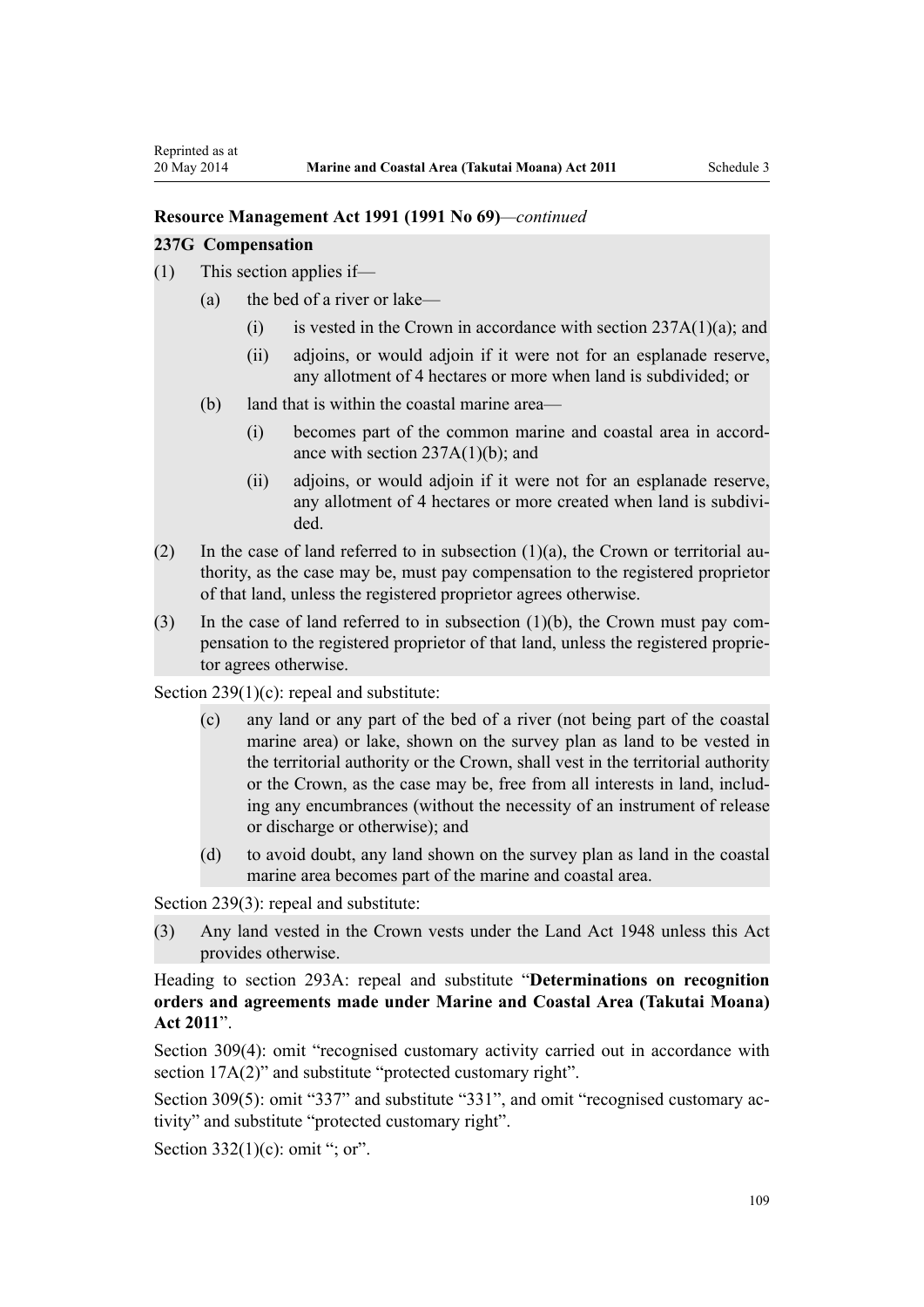#### **Resource Management Act 1991 (1991 No 69)***—continued*

Section  $332(1)(d)$ : repeal.

[Section 333\(1A\):](http://prd-lgnz-nlb.prd.pco.net.nz/pdflink.aspx?id=DLM239027) repeal.

[Section 354\(3\)](http://prd-lgnz-nlb.prd.pco.net.nz/pdflink.aspx?id=DLM239318): repeal and substitute:

- (3) Any person may use or occupy any part of the common marine and coastal area without obtaining consent, unless consent must be obtained under—
	- (a) this Act; or
	- (b) any other enactment; or
	- (c) any instrument or order made under an enactment.

[Section 355\(1\)](http://prd-lgnz-nlb.prd.pco.net.nz/pdflink.aspx?id=DLM239322): repeal.

[Section 355\(3\):](http://prd-lgnz-nlb.prd.pco.net.nz/pdflink.aspx?id=DLM239322) omit: "Without limiting section 355AA, the relevant Minister" and substitute "The Minister of Lands".

[Section 355\(3\)](http://prd-lgnz-nlb.prd.pco.net.nz/pdflink.aspx?id=DLM239322): insert "that forms part of a riverbed or lakebed that is not within the coastal marine area and" after "reclaimed land".

[Section 355\(6\)](http://prd-lgnz-nlb.prd.pco.net.nz/pdflink.aspx?id=DLM239322): repeal and substitute:

(6) For the purposes of this section, references to land that forms part of a riverbed or lakebed include land which was part of that bed before it was reclaimed.

[Section 355AA](http://prd-lgnz-nlb.prd.pco.net.nz/pdflink.aspx?id=DLM239326): repeal.

[Section 355AB:](http://prd-lgnz-nlb.prd.pco.net.nz/pdflink.aspx?id=DLM239328) repeal.

Section  $360(1)(c)$ : repeal and substitute:

- (c) prescribing the amount, methods for calculating the amount, and circumstances and manner in which holders of resource consents are liable to pay for—
	- (i) the occupation of the coastal marine area, to the extent that it is within the common marine and coastal area; and
	- (ii) the occupation of the bed of any river or lake that is land of the Crown; and
	- (iii) the extraction of any sand, shingle, shell, and other natural materials from an area described in subparagraph (i) or (ii); and
	- (iv) the use of geothermal energy:

[Schedule 1:](http://prd-lgnz-nlb.prd.pco.net.nz/pdflink.aspx?id=DLM240686) clause  $2(2)(c)$ : repeal and substitute:

(c) any customary marine title group in the region.

[Schedule 1:](http://prd-lgnz-nlb.prd.pco.net.nz/pdflink.aspx?id=DLM240686) clause 3(1)(e): repeal and substitute:

(e) any customary marine title group in the area.

[Schedule 1:](http://prd-lgnz-nlb.prd.pco.net.nz/pdflink.aspx?id=DLM240686) clause  $5(4)(f)$ : omit "; and".

- [Schedule 1:](http://prd-lgnz-nlb.prd.pco.net.nz/pdflink.aspx?id=DLM240686) clause 5(4)(g): repeal.
- [Schedule 1:](http://prd-lgnz-nlb.prd.pco.net.nz/pdflink.aspx?id=DLM240686) clause  $20(4)(f)$ : omit "; and".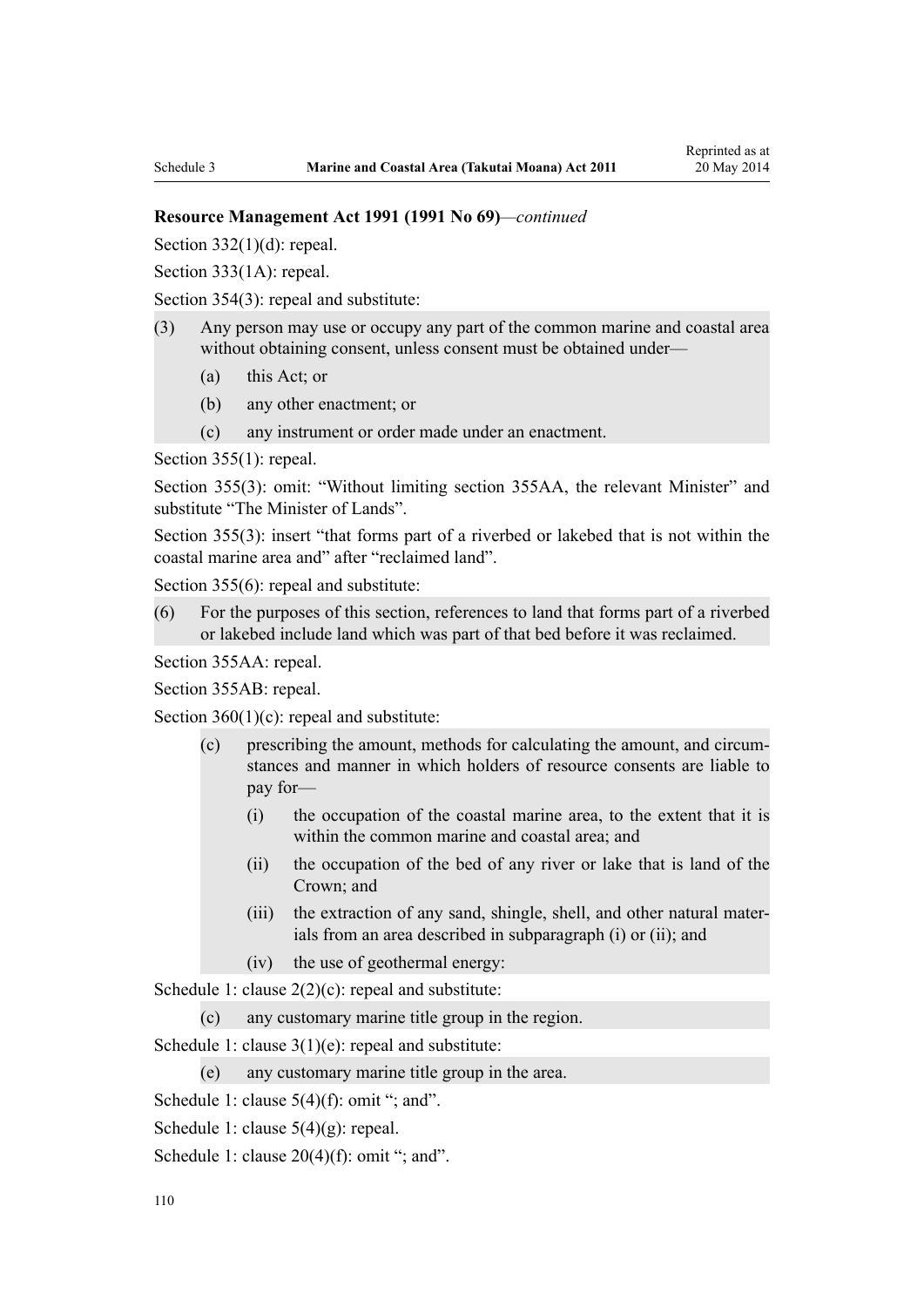### **Resource Management Act 1991 (1991 No 69)***—continued*

[Schedule 1:](http://prd-lgnz-nlb.prd.pco.net.nz/pdflink.aspx?id=DLM240686) clause 20(4)(g): repeal.

[Schedule 4:](http://prd-lgnz-nlb.prd.pco.net.nz/pdflink.aspx?id=DLM242008) clause 1A: repeal and substitute:

#### **1A Matters to be included in assessment of effects on environment**

An assessment of effects on the environment for the purposes of section 88 must include, in a case where the activity for which a resource consent is sought will, or is likely to, have adverse effects that are more than minor on the exercise of a protected customary right, a description of possible alternative locations or methods for the exercise of the proposed activity (unless written approval for the proposed activity is given by the protected customary rights group).

[Schedule 12:](http://prd-lgnz-nlb.prd.pco.net.nz/pdflink.aspx?id=DLM242515) repeal.

Reprinted as at

#### **[Te Ture Whenua Maori Act 1993](http://prd-lgnz-nlb.prd.pco.net.nz/pdflink.aspx?id=DLM289881) (1993 No 4)**

[Section 4](http://prd-lgnz-nlb.prd.pco.net.nz/pdflink.aspx?id=DLM289897): insert in its appropriate alphabetical order:

**common marine and coastal area** has the meaning given in section 9(1) of the Marine and Coastal Area (Takutai Moana) Act 2011

[Section 4:](http://prd-lgnz-nlb.prd.pco.net.nz/pdflink.aspx?id=DLM289897) paragraph (b) of the definition of **land**: omit "public foreshore and seabed" and substitute "common marine and coastal area".

[Section 43\(7\)](http://prd-lgnz-nlb.prd.pco.net.nz/pdflink.aspx?id=DLM290907): repeal.

[Section 72\(1\)](http://prd-lgnz-nlb.prd.pco.net.nz/pdflink.aspx?id=DLM290961): omit "(other than proceedings under the Foreshore and Seabed Act  $2004$ ".

[Section 98\(3\)\(c\)](http://prd-lgnz-nlb.prd.pco.net.nz/pdflink.aspx?id=DLM291203): repeal.

[Section 98\(3A\):](http://prd-lgnz-nlb.prd.pco.net.nz/pdflink.aspx?id=DLM291203) repeal.

# **Part 2**

## **Regulations amended**

#### **[Commodity Levies \(Mussel, Oyster, and Salmon\) Order 2007](http://prd-lgnz-nlb.prd.pco.net.nz/pdflink.aspx?id=DLM443982) (SR 2007/212)**

[Clause 3](http://prd-lgnz-nlb.prd.pco.net.nz/pdflink.aspx?id=DLM443990): insert in its appropriate alphabetical order:

**customary marine title** has the meaning given in section 9(1) of the Marine and Coastal Area (Takutai Moana) Act 2011

Clause  $16(g)(ii)$ : revoke and substitute:

(ii) claims made under section 94 of the Marine and Coastal Area (Takutai Moana) Act 2011 for recognition of a protected customary right or customary marine title; and

## **[Marine Mammals Protection Regulations 1992](http://prd-lgnz-nlb.prd.pco.net.nz/pdflink.aspx?id=DLM168285) (SR 1992/322)**

[Regulation 2](http://prd-lgnz-nlb.prd.pco.net.nz/pdflink.aspx?id=DLM168290): insert in its appropriate alphabetical order: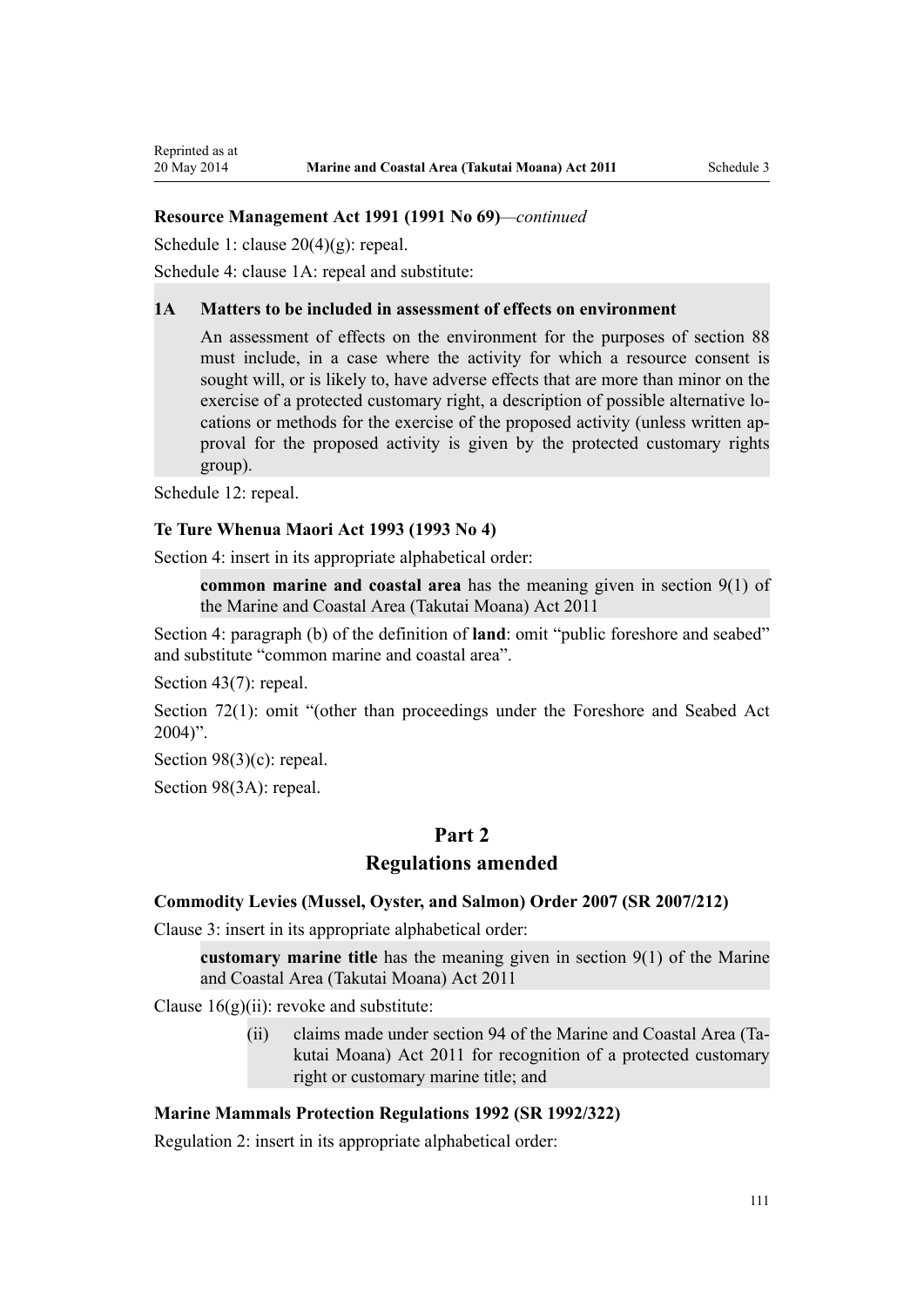### **Marine Mammals Protection Regulations 1992 (SR 1992/322)***—continued*

**customary marine title area** has the meaning given in section 9(1) of the Marine and Coastal Area (Takutai Moana) Act 2011

[Regulation 6](http://prd-lgnz-nlb.prd.pco.net.nz/pdflink.aspx?id=DLM168824): add:

(2) Section 76 of the Marine and Coastal Area (Takutai Moana) Act 2011 applies to any application under these regulations for a permit to watch marine mammals within a customary marine title area.

# **[Resource Management \(Forms, Fees, and Procedure\) Regulations 2003](http://prd-lgnz-nlb.prd.pco.net.nz/pdflink.aspx?id=DLM195259) (SR 2003/153)**

[Regulation 10\(2\)\(h\)](http://prd-lgnz-nlb.prd.pco.net.nz/pdflink.aspx?id=DLM168828): omit "the holder of a customary rights order who" and substitute "a protected customary rights group that".

[Regulation 10\(2\)](http://prd-lgnz-nlb.prd.pco.net.nz/pdflink.aspx?id=DLM168828): insert after paragraph (h):

(ha) a customary marine title group that, in the opinion of the consent authority, may be adversely affected by the grant of a resource consent for an accommodated activity: